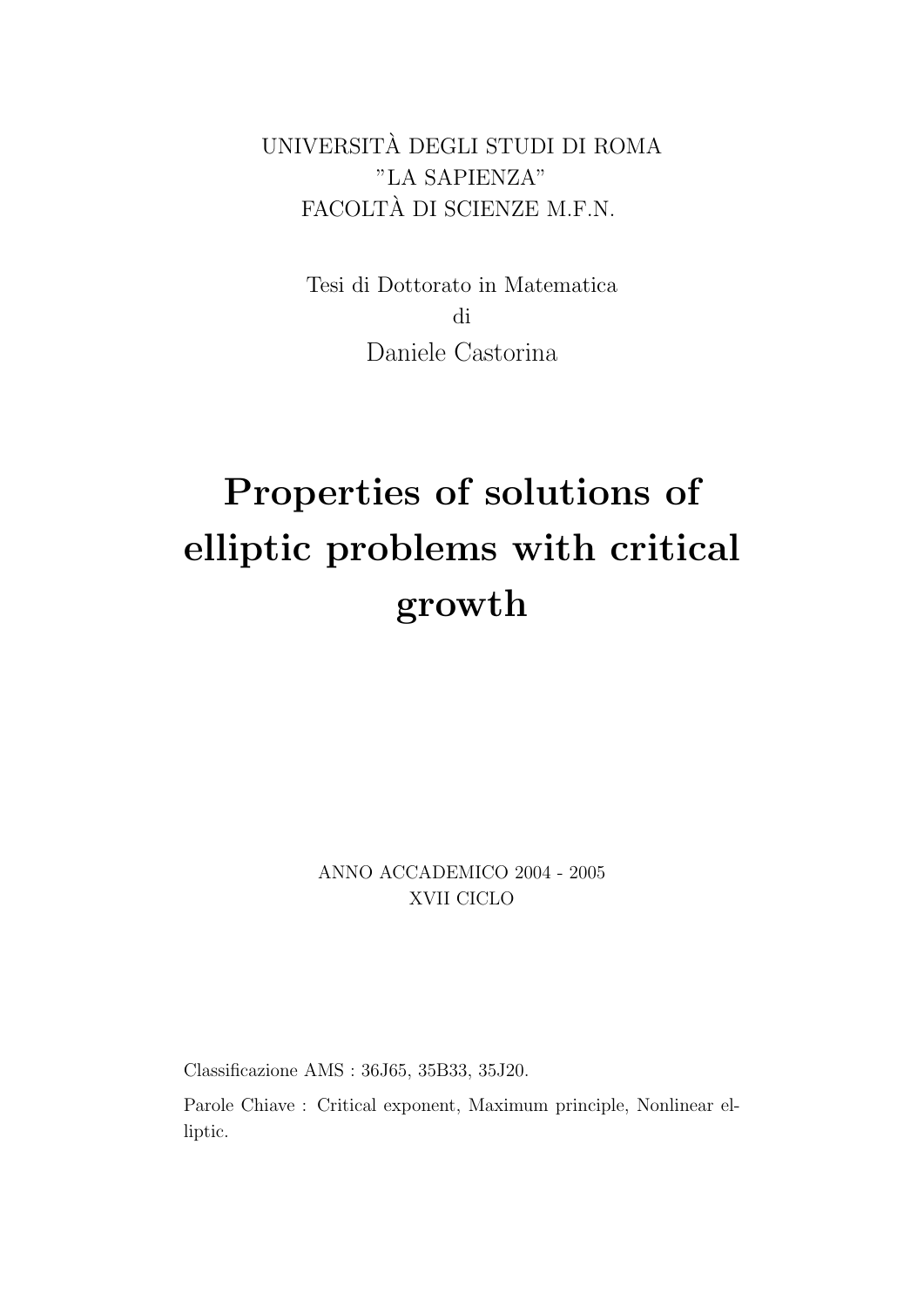# Contents

|                                                      | Chapter 1. Introduction                                        | 3  |
|------------------------------------------------------|----------------------------------------------------------------|----|
|                                                      | Chapter 2. Maximum Principle and Symmetry                      | 9  |
| 1.                                                   | Sufficient conditions for the Maximum Principle                | 9  |
| 2.                                                   | Symmetry and monotonicity via the Maximum Principle            | 14 |
|                                                      | Chapter 3. The almost critical problem in an annulus - Part I  | 21 |
| $\mathbf{1}$ .                                       | Introduction                                                   | 21 |
| 2.                                                   | Preliminaries and notations                                    | 24 |
| 3.                                                   | Proof of Theorem 3.1                                           | 26 |
| 4.                                                   | Proof of Theorem 3.2                                           | 28 |
|                                                      | Chapter 4. The almost critical problem in an annulus - Part II |    |
| 1.                                                   | Introduction                                                   | 39 |
| 2.                                                   | Preliminaries                                                  | 40 |
| 3.                                                   | Proof of Theorem 4.1                                           | 43 |
| Chapter 5. The singularly perturbed critical problem |                                                                | 55 |
| 1.                                                   | Introduction                                                   | 55 |
| 2.                                                   | $L^2$ global concentration                                     | 59 |
| 3.                                                   | Pohozaev identity and "reverse" $L^2$ concentration            | 62 |
| Bibliography                                         |                                                                | 69 |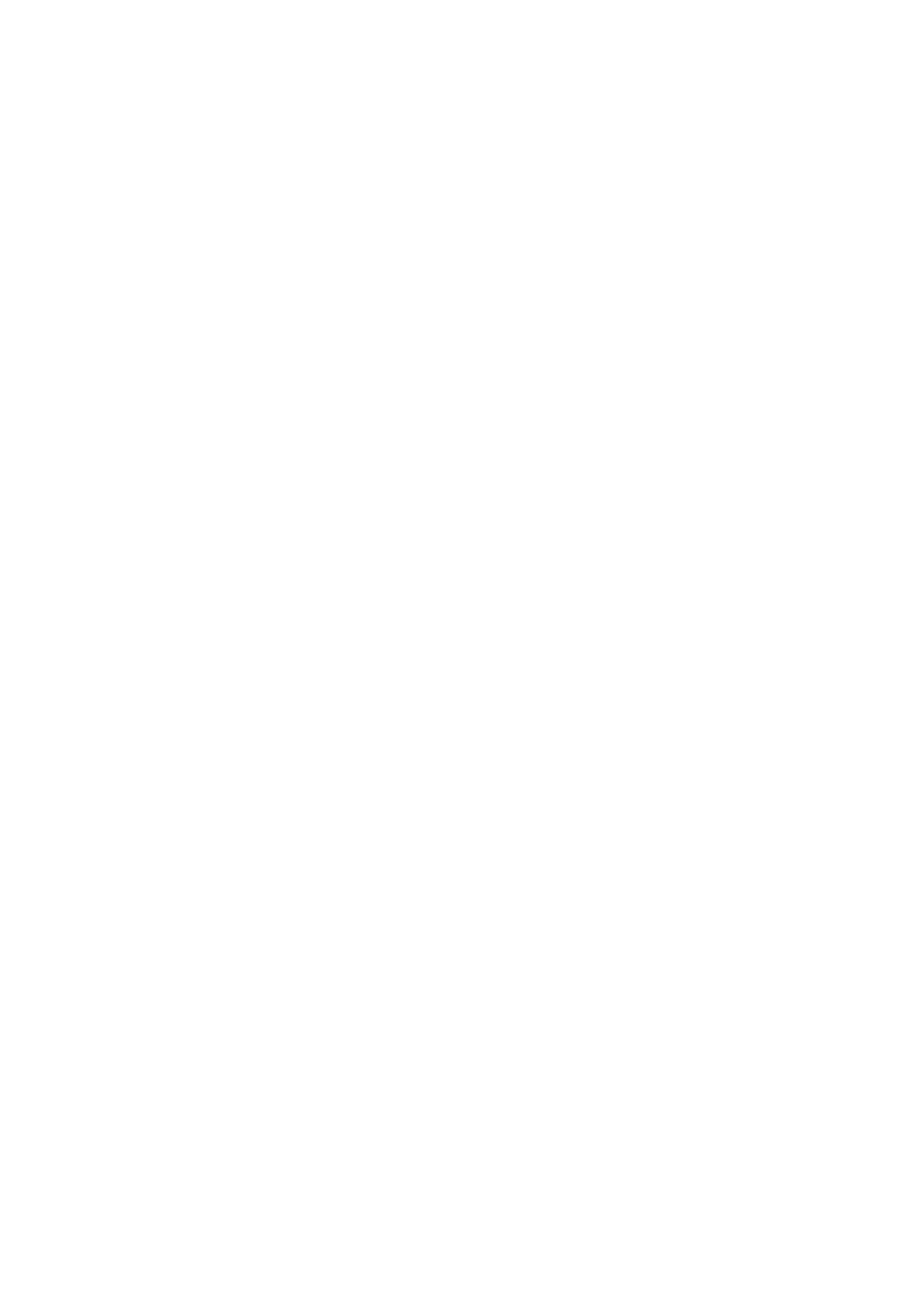#### CHAPTER 1

# Introduction

In the last decades there has been considerable interest in the study of qualitative properties of positive solutions to nonlinear elliptic Dirichlet problems such as the following

$$
(P)\begin{cases}\n-\Delta u + \lambda u = u^p & x \in \Omega \\
u > 0 & x \in \Omega \\
u = 0 & x \in \partial\Omega\n\end{cases}
$$

where  $\Omega$  is an open bounded subset of  $\mathbb{R}^N$ ,  $\lambda \in \mathbb{R}$  is a parameter and p is either the critical Sobolev growth  $2^* - 1 = \frac{N+2}{N-2}$  or a slightly subcritical exponent.

Problem  $(P)$  is a model case for many problems in differential geometry (Yamabe problem, the scalar curvature problem, H-bubbles, harmonic maps, minimal surfaces), physics (Yang-Mills connections, liquid crystals, Ginzburg-Landau model for superconductivity) or even biology (Keller-Segal aggregation model, "shadow system" for some activatorinhibitor models).

The existence of solutions for problem  $(P)$  can be studied through a variational approach, i.e. solutions can be seen as critical points  $u \in H_0^1(\Omega)$  of the energy functional

$$
E_{\lambda}(u) := \frac{1}{2} \int_{\Omega} |\nabla u|^2 + \lambda u^2 - \frac{1}{p} \int_{\Omega} |u|^p
$$

However, classical variational tools such as the Mountain Pass, which guarantee existence in the subcritical case, completely fail in the critical case.

The main difficulty in dealing with problem  $(P)$  is that the embedding  $H^1(\mathbb{R}^N) \hookrightarrow L^{\frac{2N}{N-2}}(\mathbb{R}^N)$  is continuous but not compact.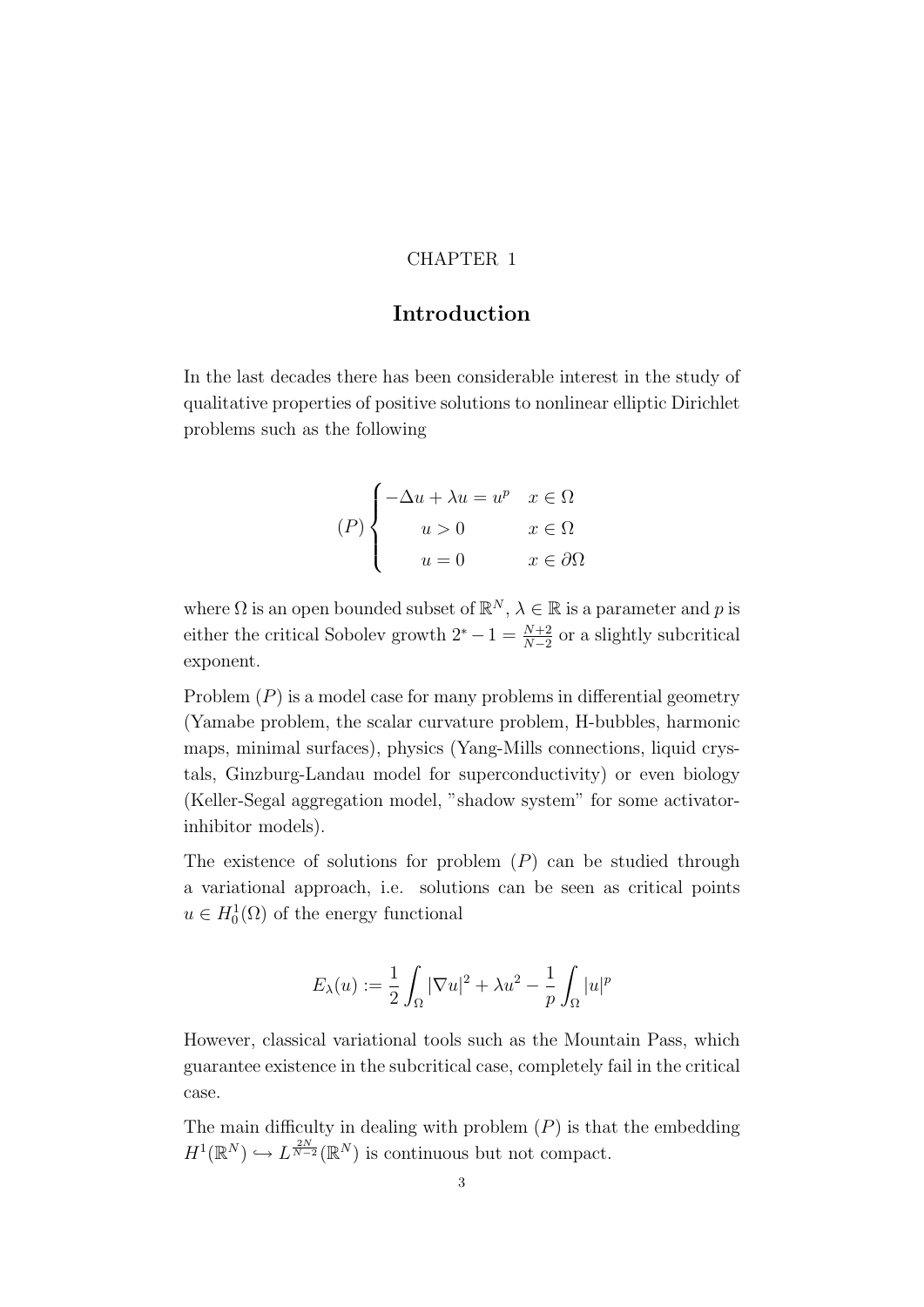#### 4 1. INTRODUCTION

The existence of noncompact invariant symmetry groups for such PDEs is responsible for the noncompactness, i.e. weak but not strong convergence, of Palais-Smale sequences at certain energy levels. In this case the phenomenon of "blow-up" solutions appears, and the study of such solutions has been a major research issue in Nonlinear Analysis in recent years.

Historically, the study of problem  $(P)$  begins in 1960 when Yamabe in [42] addresses the following question: is it possible, given a compact Riemannian manifold  $(M, g)$  of dimension  $N \geq 3$ , to find a metric which is conformal to  $q$  and has constant scalar curvature?

Even if this conjecture was true, Yamabe's original proof contained a gap: this is why such question has become famous as the "Yamabe problem" (see [37]).

The link between this geometrical issue and problem  $(P)$  is that Yamabe's conjecture is equivalent to an elliptic problem with critical Sobolev growth on manifolds.

Eventually Yamabe problem was completely solved, especially through the works of Aubin [5] and Schoen [39], but problems such as  $(P)$ began to raise considerable interest in research.

The first result regarding this problem is negative and is a famous nonexistence theorem due to Pohozaev [32] in 1965: if  $p$  is critical and the domain  $\Omega$  is starshaped, problem  $(P)$  has no solutions for any  $\lambda \geq 0$ .

In 1975 Kazdan and Warner [28] observe a singular circumstance: in striking contrast to Pohozaev result, problem  $(P)$  is solvable if the domain  $\Omega$  is an annulus. Both results suggested a link between the topology of the domain and the solvability of problem  $(P)$ , but this connection has not been fully understood yet.

In 1976 Talenti [41] proved that the radial functions

$$
U_{\varepsilon,y}(x) = \frac{1}{\varepsilon^{\frac{2-N}{2}}} \left[ \frac{N(N-2)}{N(N-2) + |x-y|^2} \right]^{\frac{N-2}{2}}
$$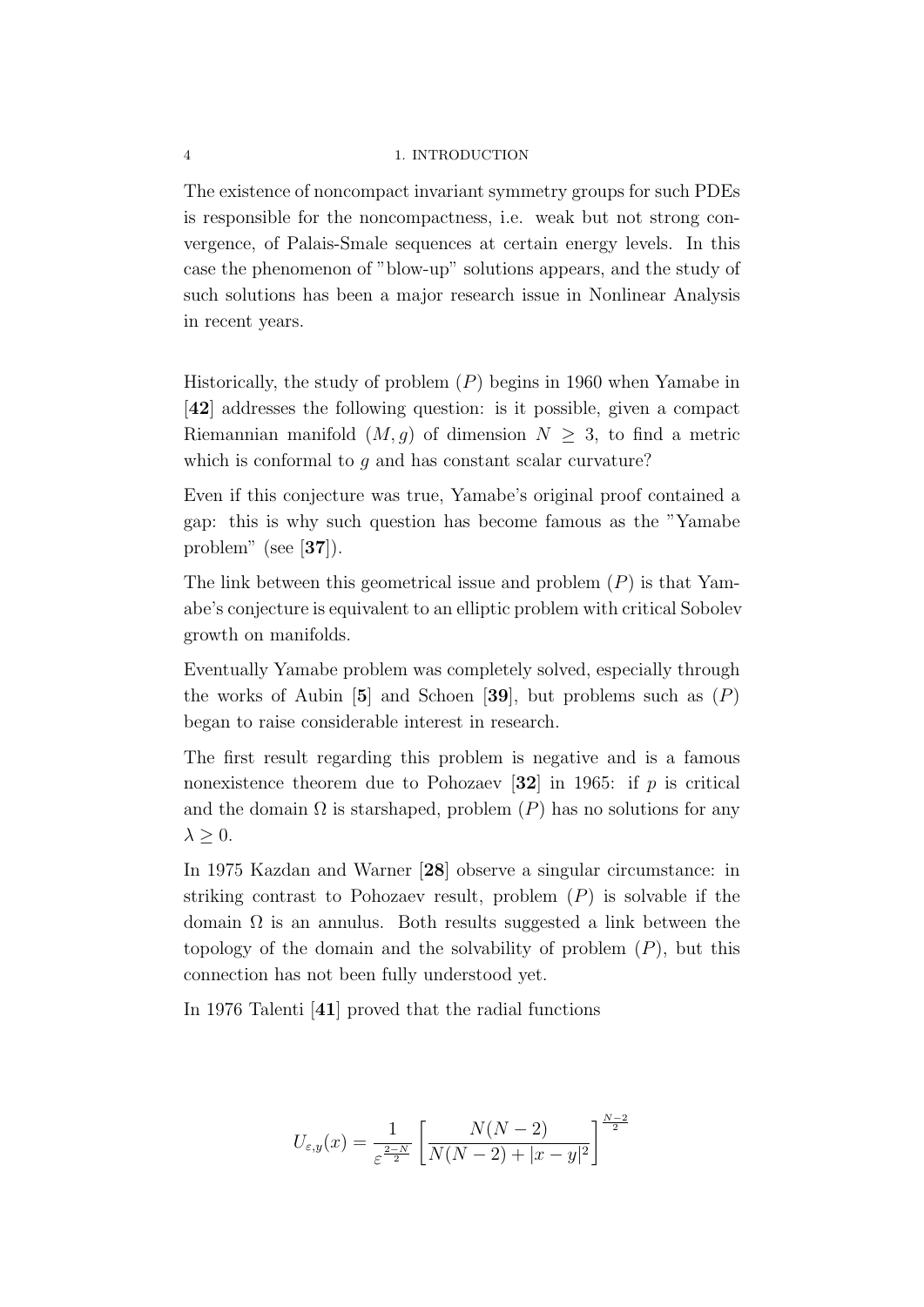for any  $y \in \mathbb{R}^N$  and  $\varepsilon > 0$  are the unique minimizers of the Sobolev quotient in  $\mathbb{R}^N$ .

In fact, defining the best Sobolev constant S as

$$
S = \inf_{H_0^1(\Omega)\setminus\{0\}} \frac{\int_{\Omega} |\nabla u|^2}{\left(\int_{\Omega} u^{\frac{2N}{N-2}}\right)^{\frac{N-2}{N}}}
$$

this infimum is attained in  $\mathbb{R}^N$  by all the Talenti functions and this constant is indipendent of the domain  $\Omega$ . In particular, S is never attained if the domain  $\Omega$  is either a bounded domain or a half space.

In 1983 Brezis and Nirenberg [11] prove that for some values of  $\lambda$  there is compactness of any Palais-Smale sequence for  $(P)$  exactly below the energy threshold  $\frac{S^{N/2}}{N}$ . Furthermore, taking

$$
S_{\lambda} = \inf_{H_0^1(\Omega) \backslash \{0\}} \frac{\int_{\Omega} |\nabla u|^2 + \lambda u^2}{\left(\int_{\Omega} u^{\frac{2N}{N-2}}\right)^{\frac{N-2}{N}}}
$$

this infimum is attained (and thus  $(P)$  has at least a minimal solution) if and only if  $S_{\lambda} < S$ .

Their beautiful result is the following

**Theorem 1.1.** Let  $N \geq 3$  and  $\Omega \subset \mathbb{R}^N$  be a domain (in particular bounded). Let  $\lambda_1$  be the first eigenvalue of the Laplacian  $-\Delta$  with homogeneous Dirichlet condition on the boundary  $\partial\Omega$ . Then if  $N \geq 4$ for any  $\lambda \in (-\lambda_1, 0)$  we have  $S_{\lambda} < S$ ; if  $N = 3$  there exists  $\lambda_* \in$  $(-\lambda_1, 0]$  such that for any  $\lambda \in (-\lambda_1, \lambda_*)$  we have  $S_\lambda < S$ .

Another fundamental existence result, based on a more topological approach, is the following theorem proved in 1988 by Bahri and Coron  $\lceil 6 \rceil$ 

**Theorem 1.2.** Assume  $\Omega$  has "nontrivial" topology (for example,  $\Omega$ noncontractible). Then  $(P)$  has a solution.

Anyhow we will not be interested in existence theory for problems such as  $(P)$  whereas we will mainly focus our attention in answering questions concerning the qualitative properties of positive solutions of problem  $(P)$  such as: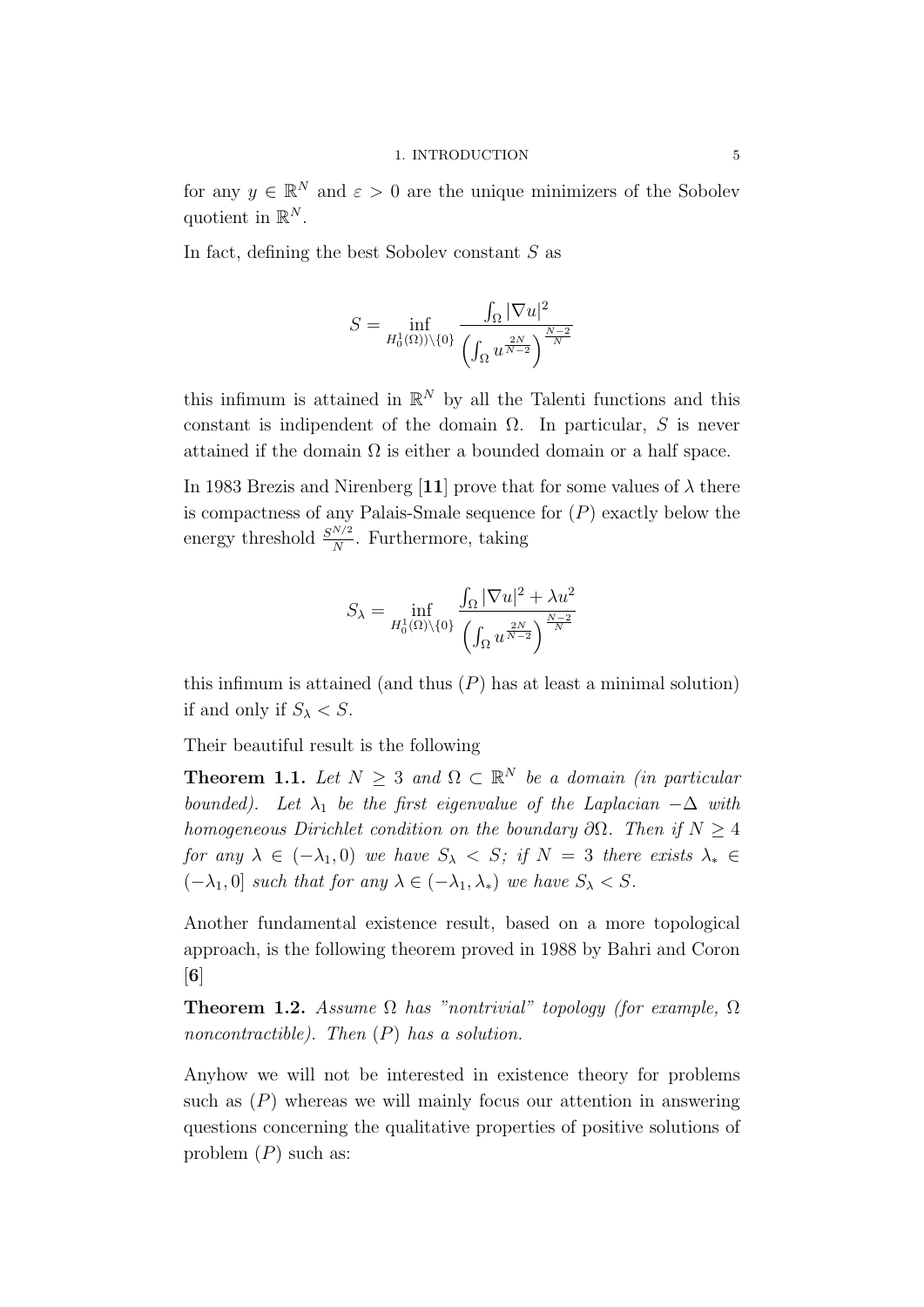#### 6 1. INTRODUCTION

1. Suppose the domain has any symmetry, do solutions of problem  $(P)$ inherit this symmetry? And where are the critical points located?

2. Suppose problem  $(P)$  is singularly perturbed, do bounded energy solutions cease to exist if the perturbation parameter goes to infinity? And where are the blow-up points located?

Let us describe the outline of this Thesis.

In chapter 2 we will present a survey about all the different formulations of the Maximum Principle that will be applied to prove the results in the subsequent two chapters, as well as some applications.

In chapter 3, we will consider the slightly subcritical problem

$$
(I) \begin{cases} -\Delta u = N(N-2)u^{p-\varepsilon} & \text{in } A \\ u > 0 & \text{in } A \\ u = 0 & \text{on } \partial A \end{cases}
$$

where A is an annulus in  $\mathbb{R}^N$ ,  $N \geq 3$ ,  $p+1 = \frac{2N}{N-2}$  is the critical Sobolev exponent and  $\varepsilon > 0$  is a small parameter. We will prove that solutions of  $(I)$  which concentrate at one or two points are axially symmetric by means of the Maximum Principle and the method of rotating hyperplanes (see [15]).

In chapter 4, we will continue our investigation of problem  $(I)$  and extend the symmetry results of the preceding chapter to solutions with any number of peaks. Through a geometrical approach we prove that solutions of (I) which concentrate at k points,  $3 \leq k \leq N$ , have these points all lying in the same (k-1)-dimensional hyperplane  $\Pi_k$ passing through the origin and are symmetric with respect to any (N-1)-dimensional hyperplane containing  $\Pi_k$  (see [16]).

In chapter 5 we will consider a singular perturbation of problem  $(P)$ with critical growth

$$
\begin{cases}\n-\Delta u + \lambda u = u^{\frac{N+2}{N-2}} & x \in \Omega \\
u > 0 & x \in \Omega \\
u = 0 & x \in \partial\Omega\n\end{cases}
$$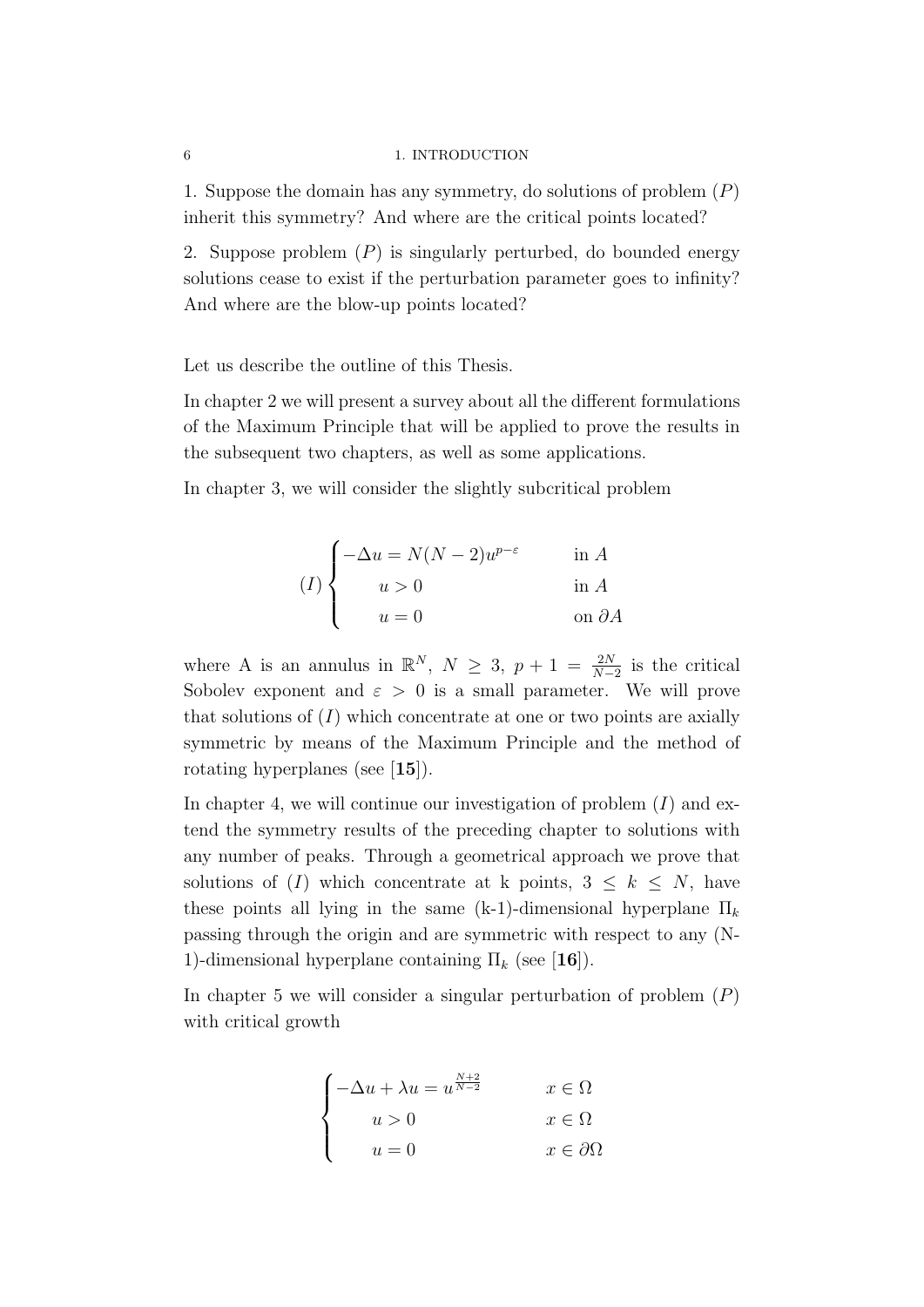#### 1. INTRODUCTION 7

where  $\lambda$  is a large parameter. Following a previous work of Druet-Hebey-Vaugon (see  $[17]$ ), we prove that the energy of positive solutions of this prolem tends to infinity as  $\lambda \to +\infty$ . We also prove, extending and simplifying recent results, that bounded energy solutions to the corresponding mixed B.V.P. have at least one blow-up point on the Neumann component of the boundary  $\partial\Omega$  as  $\lambda \to +\infty$ . In other words, for large  $\lambda$  we prove the nonexistence of bounded energy solutions for the Dirichlet problem and the nonexistence of solutions concentrating only in the interior of the domain for the mixed problem (see [14]).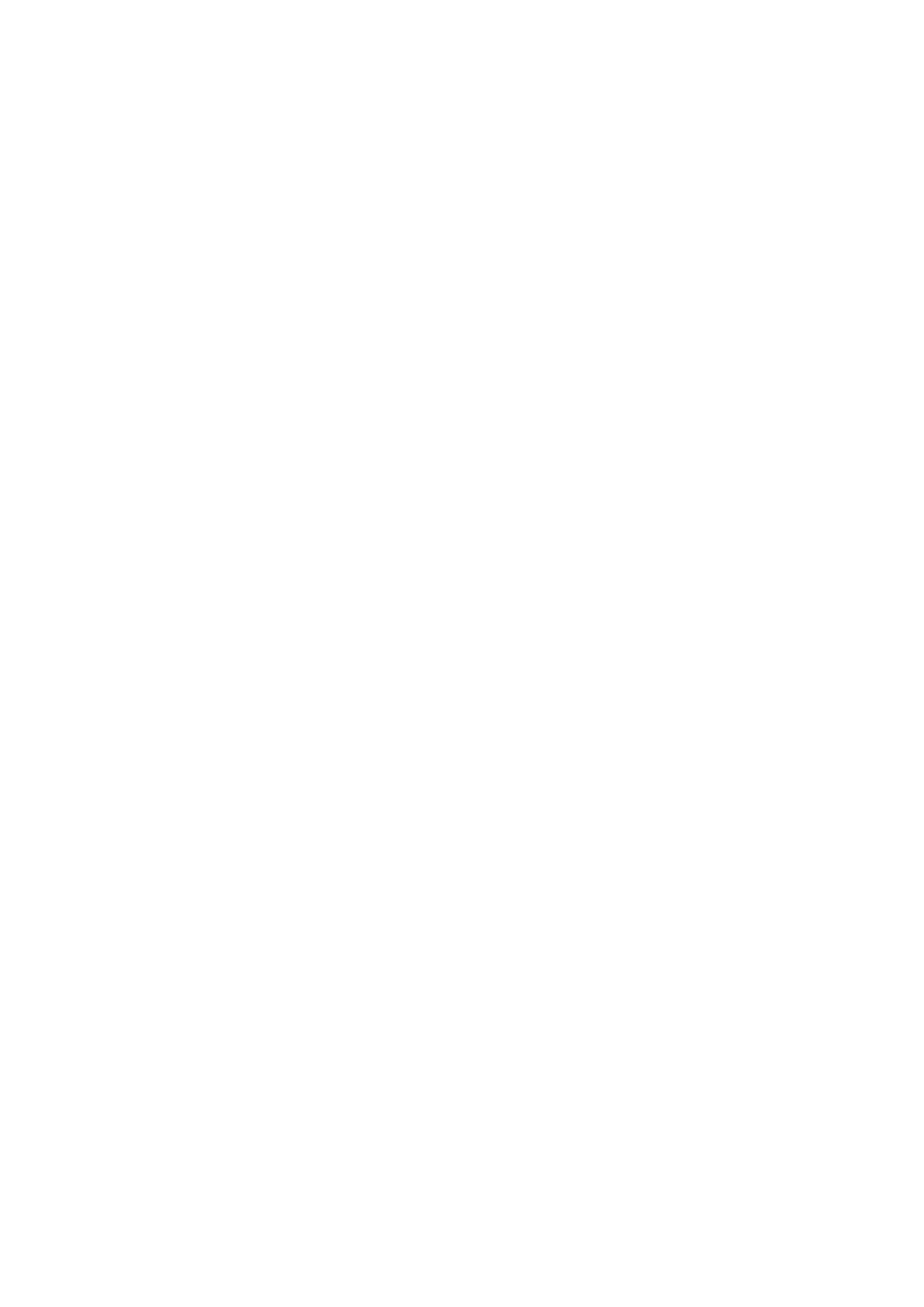#### CHAPTER 2

## Maximum Principle and Symmetry

In this chapter we would like to collect a survey of all the different formulations of the Maximum Principle for linear elliptic partial differential equations we will use and give sufficient conditions for this important tool to hold. We will also consider a few interesting applications of the Maximum Principle, especially those regarding the symmetry and monotonicity of solutions of elliptic PDEs. This will allow us to show how the Maximum Principle is a simple and yet powerful tool in proving the partial symmetry of solutions to problem  $(P)$ with almost critical growth in an annulus, which will be the object of the next two chapters.

#### 1. Sufficient conditions for the Maximum Principle

Let  $\Omega \subset \mathbb{R}^N$  be open, smooth, bounded and connected and let us consider a general second order partial differential operator  $L: C^2(\Omega) \to$  $C(\Omega)$ . L can be written in the form

$$
L \equiv \sum_{i,j=1}^{N} a_{ij}(x) \frac{\partial^2}{\partial x_i \partial x_j} + \sum_{i}^{N} b_i(x) \frac{\partial}{\partial x_i} + c(x)
$$

where all the coefficients  $a_{ij}(x)$ ,  $b_i(x)$ ,  $c(x) \in C(\Omega)$ ,  $i, j = 1, ..., N$ .

Consider the matrix A associated to the principal part of L,  $A_{ij}(x)$  =  $a_{ij}(x), i, j = 1, ..., N$ , and let  $\lambda(x)$  and  $\Lambda(x)$  be respectively its smallest and largest eigenvalues for  $x \in \Omega$ . We have the following

Definition 2.1. L is elliptic if  $A(x) > 0$  for any  $x \in \Omega$ , strictly elliptic if  $\lambda(x) > 0$  for any  $x \in \Omega$ , uniformly elliptic if the ratio  $\Lambda(x)$  $\frac{\Lambda(x)}{\lambda(x)}$  is bounded in  $\Omega$ .

Let us begin by recalling three classical versions of the Maximum Principle for elliptic operators.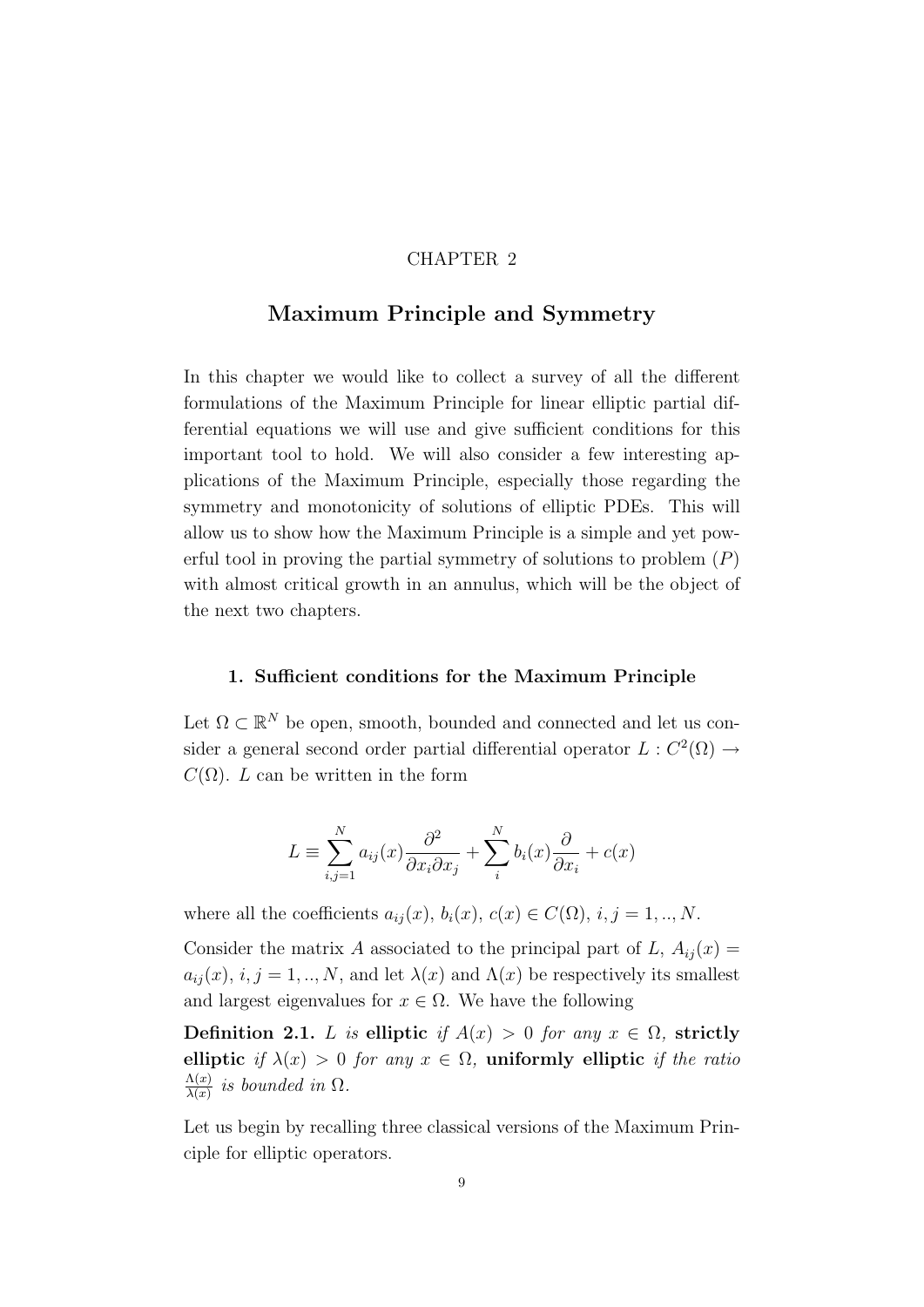**Theorem 2.2** (Weak Maximum Principle). Let L be elliptic in  $\Omega$  with  $c(x) \leq 0$ . Suppose  $Lu \geq 0$  and  $u \leq 0$  on  $\partial\Omega$ . Then  $u \leq 0$  in  $\Omega$ .

**Theorem 2.3** (Hopf Lemma). Let L be uniformly elliptic in  $\Omega$ . Suppose  $Lu \geq 0$  and that there exists  $x_0 \in \partial\Omega$  such that  $u(x) < u(x_0)$  for  $x \in \Omega$ . Then  $\frac{\partial u}{\partial \nu}(x_0) > 0$ .

Theorem 2.4 (Strong Maximum Principle). Let L be uniformly elliptic in  $\Omega$ . Suppose  $Lu \geq 0$  and  $u \leq 0$  in  $\Omega$ . Then either  $u < 0$  in  $\Omega$  or  $u \equiv 0$  in  $\Omega$ .

For our purposes the classical versions of the Maximum Principle would not be sufficient, that is why we will need a slightly more general point of view on the topic. To be more specific let us give the following

**Definition 2.5.** Let  $L : C^2(\Omega) \cap C(\overline{\Omega}) \rightarrow C(\Omega)$  be a linear partial differential operator. L satisfies the Maximum Principle in  $\Omega$  if for any  $u \in C^2(\Omega) \cap C(\overline{\Omega})$  such that  $Lu \geq 0$  in  $\Omega$  and  $u \leq 0$  on  $\partial \Omega$  we have  $u \leq 0$  in  $\Omega$ .

We easily deduce from the classical Weak Maximum Principle that being elliptic with nonnegative order zero coefficient is sufficient for an operator L to satisfy the maximum principle. However, this is not always the case for most elliptic operators considered, especially those related to the critical growth. We will state and prove several different conditions which guarantee the validity of the Maximum Priciple for general L.

One of the main conditions for the Maximum Principle to hold is the existence of at least one strictly positive test function for L for which L is nonpositive. As we will see, this is related to the first eigenvalue and the correspondent eigenfunction of  $L$ . As we will see later on, this condition can be relaxed by considering an even more general formulation of the Maximum Principle (see [9]).

**Proposition 2.6.** Suppose that there exists  $q > 0$  in  $\overline{\Omega}$  such that  $Lq \leq$ 0. Then L satisfies the Maximum Principle.

**Proof:** Let u be any function such that  $Lu \geq 0$  in  $\Omega$  and  $u \leq 0$  on  $\partial\Omega$  and consider  $v \equiv \frac{u}{a}$  $\frac{u}{g}$ .

Let  $L_0 = L - c(x)$ . By simple calculations we get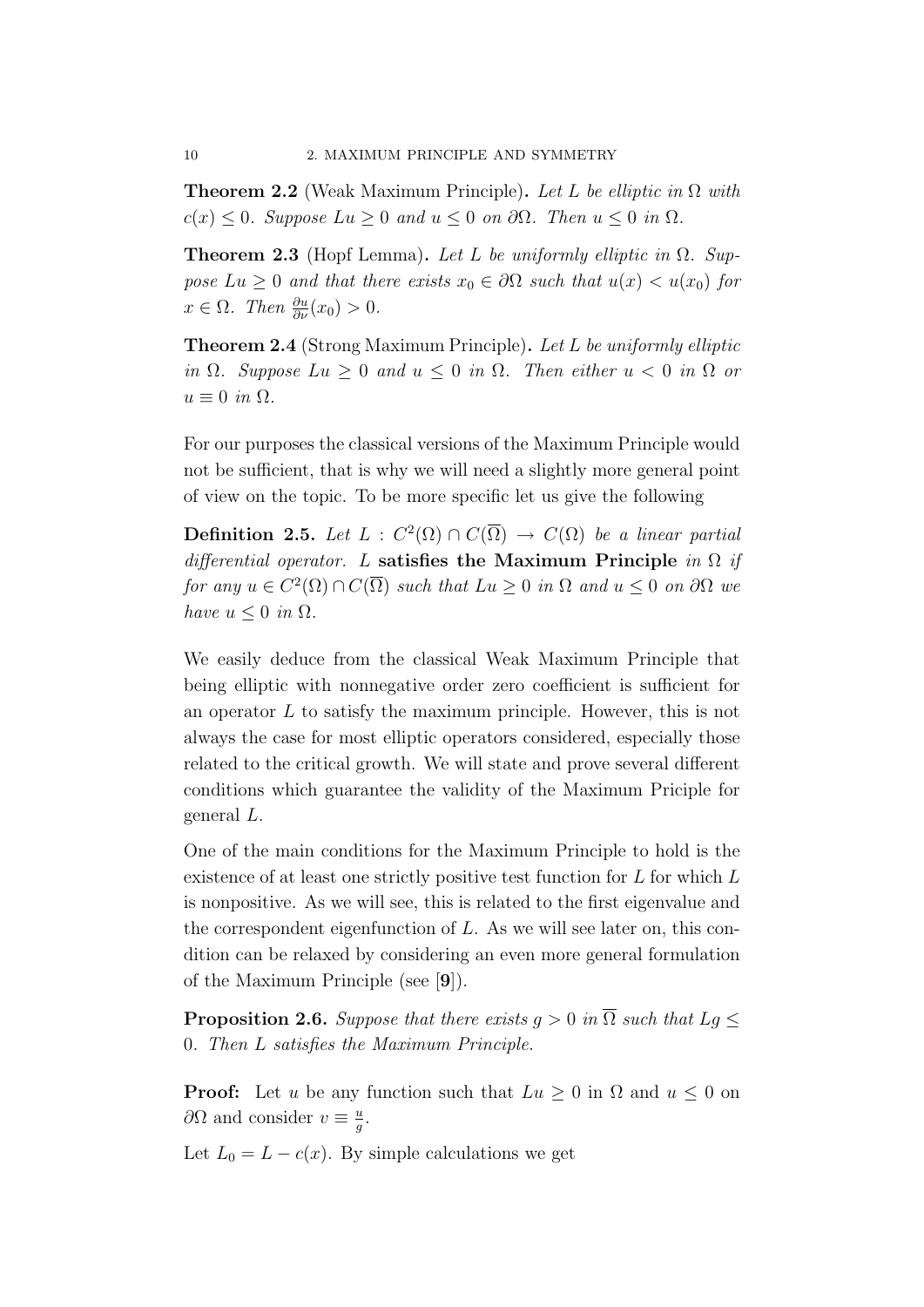$$
0 \le Lu = L_0 v + (Lg)v \equiv L_1 v
$$

Since  $L_1$  is elliptic with nonpositive order zero coefficient  $c_1(x) = Lg$ ,  $L_1$  satisfies the Maximum Principle.

Thus from  $v \leq 0$  on  $\partial\Omega$  and  $L_1 \geq 0$  in  $\Omega$  we obtain  $v = \frac{u}{g} \leq 0$  in  $\Omega$ . Since  $g > 0$  in  $\overline{\Omega}$ , we get  $u \leq 0$  in  $\Omega$ , as we wanted to prove.

The Maximum Principle is somewhat related also to the size, especially the "width" of the domain  $\Omega$ , as we will see in the next corollary of the previous proposition. Heuristically, the Maximum Principle holds if  $c(x) \leq \lambda_1(L)$ , the first eigenvalue. If the domain is very narrow  $\lambda_1$ tends to infinity and  $c(x)$  becomes necessarily smaller than the first eigenvalue. To be more precise we have the following

**Corollary 2.7.** There exists  $\varepsilon = \varepsilon(L)$  such that L satisfies the Maximum Principle in  $\Omega$  if  $\overline{\Omega}$  is contained in a strip  $S_{\varepsilon} = \{x \in \mathbb{R}^N : a - \varepsilon$  $x_1 < a$  for some  $a \in \mathbb{R}$ .

**Proof:** We will construct a function g such that  $q > 0$  in  $\overline{\Omega}$  and  $Lg \leq 0$ .

Take  $g(x) = e^{\alpha a} - e^{\alpha x_1}$ , with  $\alpha$  to be chosen later.

Obviously  $q > 0$  in  $S_{\varepsilon}$ , so  $q > 0$  in  $\overline{\Omega}$  for any  $\varepsilon > 0$ .

Suppose  $a_{11}(x) \ge m > 0$ ,  $b_1(x) \ge -b$  and  $c(x) \le c$  for some positive constants  $m, b, c$ . We have

$$
Lg = -a_{11}\alpha^2 e^{\alpha x_1} - \alpha b_1 e^{\alpha x_1} + c(x) (e^{\alpha a} - e^{\alpha x_1}) \le
$$
  
\n
$$
\le -m\alpha^2 e^{\alpha x_1} + b\alpha e^{\alpha x_1} + c e^{\alpha x_1} (e^{\alpha(a-x_1)} - 1) =
$$
  
\n
$$
= e^{\alpha x_1} (-m\alpha^2 + b\alpha + c (e^{\alpha(a-x_1)} - 1)) \le
$$
  
\n
$$
\le e^{\alpha x_1} (-m\alpha^2 + b\alpha + c (e^{\alpha \varepsilon} - 1))
$$

Taking  $\alpha = \frac{2b}{m}$  $\frac{2b}{m}$  and noticing that  $e^{\alpha \varepsilon} - 1 = O(\varepsilon)$ , we obtain

$$
Lg \le e^{\alpha x_1} \left(-\frac{2b^2}{m} + O(\varepsilon)\right) < 0
$$

for sufficiently small  $\varepsilon$ , and this concludes the proof.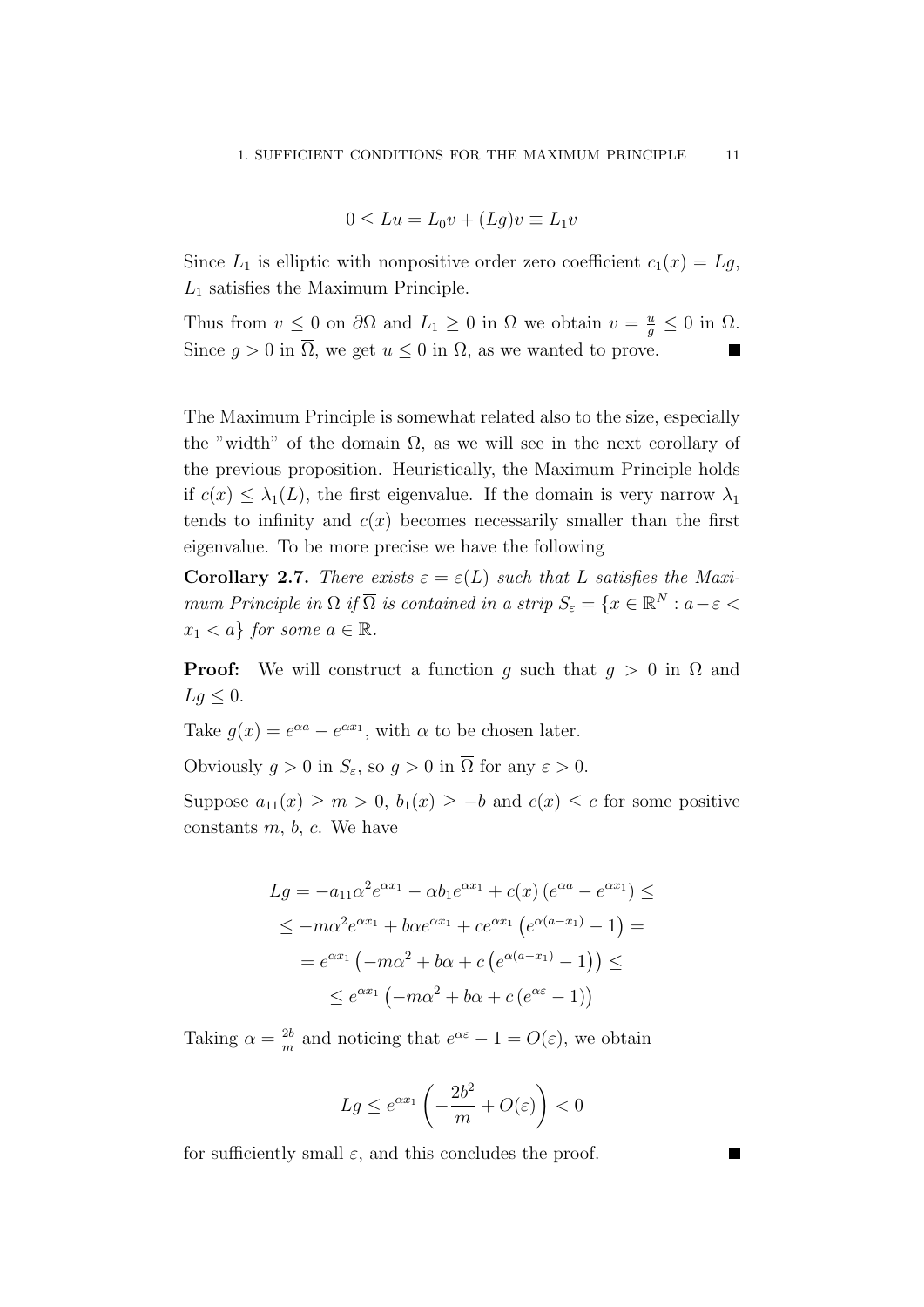Not only the width, but also the measure of the domain  $\Omega$  is responsible for the Maximum Principle to hold for an operator  $L = \Delta + c(x)$ : if the measure of the domain is small enough the first eigenvalue of L becomes positive. This is the so called "Maximum Principle in small domains" and is the content of the following

**Theorem 2.8.** Let  $Lu = \Delta u + c(x)u$ . There exists  $\delta = \delta(N, diam \Omega) >$ 0 such that L satisfies the Maximum Principle in any  $\Omega' \subset \Omega$  such that  $|\Omega'| \leq \delta$ .

Proof: The proof is based on the following result by Alexandrov-Bakelman-Pucci: suppose  $u \in C^2(\Omega) \cap C(\overline{\Omega})$ ,  $f \in L^N(\Omega)$  and  $Lu =$  $\Delta u + c(x) \ge f$  in  $\Omega$  with  $c(x) \le 0$  and  $u \le 0$  on  $\partial \Omega$ . Then

(2.1.1) 
$$
\sup_{\Omega} u \leq C(diam \Omega, N) |f|_{L^{N}(\Omega)}
$$

Now if  $c^+(x) = \max\{c(x), 0\}$  and  $c^-(x) = -\min\{c(x), 0\}$  we have

$$
0 \le Lu = \Delta u + c(x)u = \Delta u + c^+u - c^-u
$$

which implies

$$
\Delta u - c^- u \ge -c^+ u \ge -c^+ u^+
$$

From  $(2.1.1)$  we get

$$
\sup_{\Omega} u \leq C|c^+u^+|_{L^N(\Omega)}
$$

for some fixed constant C.

Suppose by contradiction  $u \nleq 0$  in  $\Omega$ , so that  $\sup_{\Omega} u = \sup_{\Omega} u^+$ . Then

$$
\sup_{\Omega} u^{+} = \sup_{\Omega} u \le C |c(x)|_{L^{\infty}(\Omega)} \sup_{\Omega} u^{+} |\Omega|^{\frac{1}{N}}
$$

Choosing  $|\Omega| < \delta(N, d) = (C^N |c(x)|_{L^\infty})^{-1}$  in this inequality we reach a contradiction. Then  $u \leq 0$  in  $\Omega$  and L satisfies the Maximum Principle.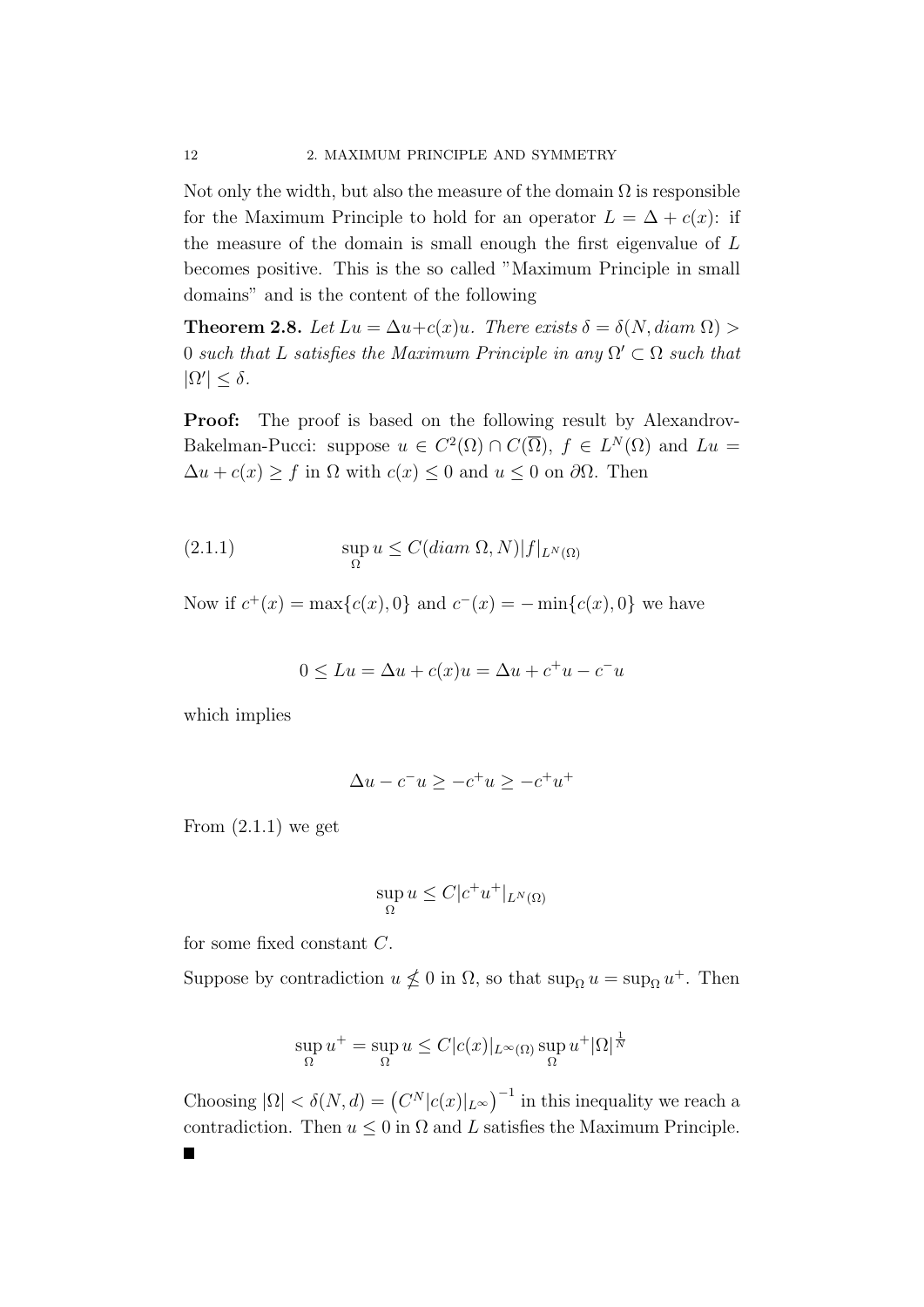We would like to recall that there is a generalized formulation of the Maximum Principle and a more general definition of the first eigenvalue  $\lambda_1(L, \Omega)$  when the boundary  $\partial \Omega$  is not smooth due to Berestycki, Nirenberg and Varadhan. Even if their definitions are much more general than the ones we intend to use in proving our partial symmetry results, they are worth mentioning for two reasons: first of all, with this "refined" definitions the link between the validity of the Maximum Principle and the positivity of the principal eigenvalue are much clearer; furthermore, some of the conditions for the validity of the Maximum Principle can be relaxed.

The definition is the following

$$
\lambda_1(L,\Omega) = \sup \{ \lambda : \text{ there exists } \phi > 0 \text{ in } \Omega \text{ satisfying } (L + \lambda)\phi \le 0 \}
$$

In [9] they show that even with this definition all the main properties of the "classical" principal eigenvalue continue to hold. In particular we have

**Proposition 2.9.** The principal eigenvalue  $\lambda_1(L, \Omega)$  is strictly decreasing in its dependence on  $\Omega$  and on the coefficient  $c(x)$ . Moreover the "refined" Maximum Principle holds for L if and only if  $\lambda_1(L, \Omega)$  is positive.

It is important to notice that, by using this generalized definition of the first eigenvalue, it is possible to prove that also the following condition, which is slightly weaker than proposition 2.6, is sufficient for the Maximum Principle to hold.

**Proposition 2.10.** Suppose there exists  $g \in W_{loc}^{2,N} \cap C(\overline{\Omega})$ ,  $g > 0$  in  $\Omega$ such that  $Lg \leq 0$  in  $\Omega$  but  $g \neq 0$  on some regular part of  $\partial \Omega$ . Then L satisfies the Maximum Principle in  $\Omega$ .

To conclude this section we would like to mention an interesting and easy condition, due to Grossi and Molle (see [23]), which relates the positivity of the first eigenvalue of an operator  $L = \Delta + c(x)$  to the  $L^{\frac{N}{2}}(\Omega)$  of the coefficient  $c(x)$ . Define the best Sobolev constant as

$$
S = \inf_{u \in H_0^1(\Omega), u \neq 0} \frac{\int_{\Omega} |\nabla u|^2}{\left(\int_{\Omega} |u|^{\frac{2N}{N-2}}\right)^{\frac{N-2}{N}}}
$$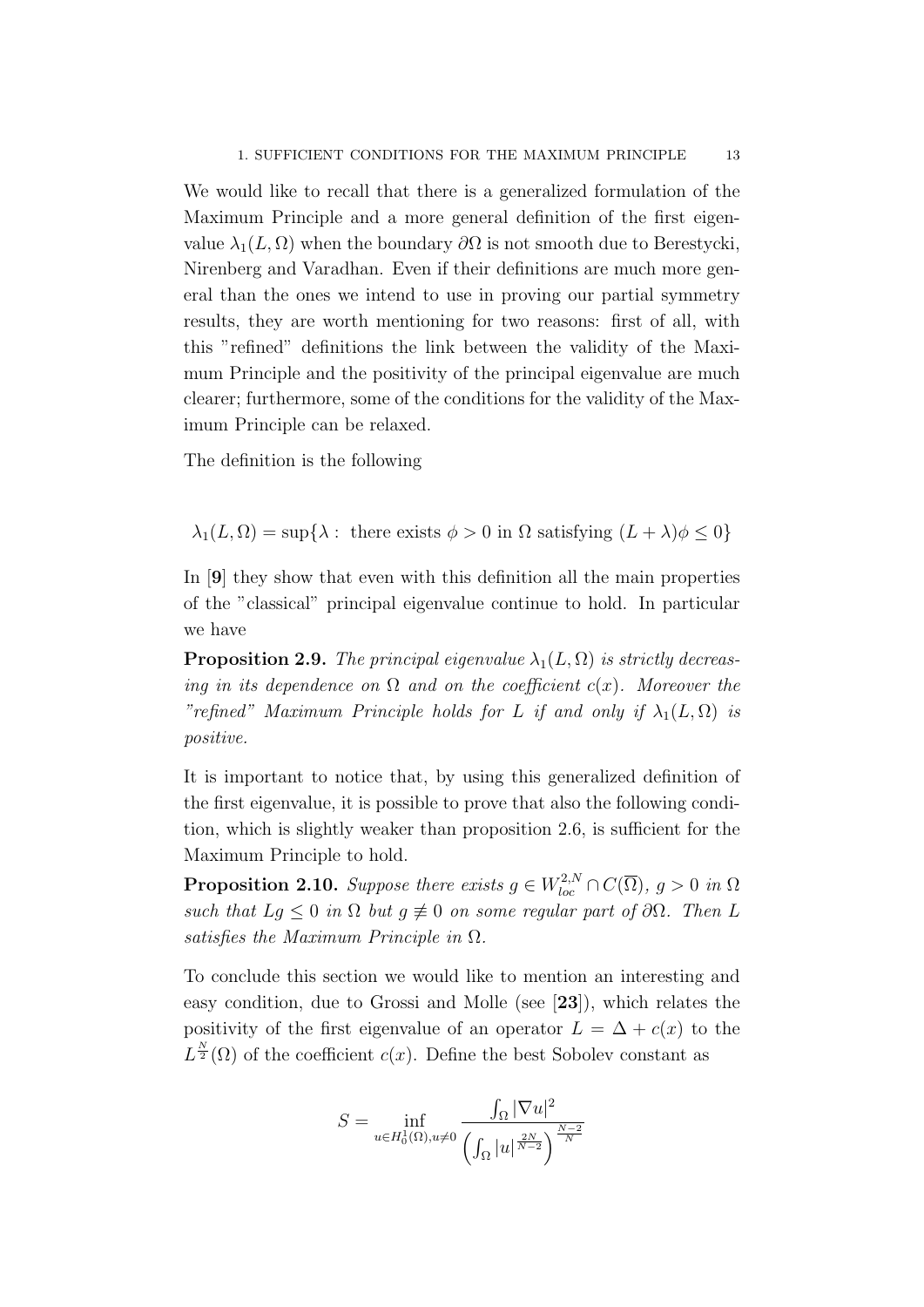The result is the following

Proposition 2.11. Suppose  $\left| c(x) \right|_{L^{\frac{N}{2}}(\Omega)} < S$ . Then  $\lambda_1(L, \Omega) > 0$ .

**Proof:** Suppose by contradiction that there exists  $\phi \in H_0^1(\Omega)$  such that  $|\phi|_{L^{\frac{2N}{N-2}}(\Omega)} = 1$  and  $L\phi \leq 0$ .

By Holder and Sobolev inequalities and the hypothesis we have that

$$
\begin{aligned} \int_{\Omega} |\nabla \phi|^2&\leq \int_{\Omega} c(x) \phi^2\leq |c(x)|_{L^{\frac{N}{2}}(\Omega)} \left(\int_{\Omega} |\phi|^{\frac{2N}{N-2}}\right)^{\frac{N-2}{N}}\leq\\ &\leq |c(x)|_{L^{\frac{N}{2}}(\Omega)} \frac{1}{S}\int_{\Omega} |\nabla \phi|^2<\int_{\Omega} |\nabla \phi|^2 \end{aligned}
$$

T

which is a contradiction.

### 2. Symmetry and monotonicity via the Maximum Principle

The Maximum Principle is a simple and yet powerful tool to prove qualitative properties of solutions of second order elliptic equations, especially the symmetry and monotonicity of such solutions. Probably the best example of this fact is the beautiful paper of Gidas, Ni and Nirenberg [24]: in this paper the authors combine the classical Maximum Principle with the Method of Moving Hyperplanes developped by Alexandrov and Serrin (see [38]) to prove the symmetry and monotonicity of solutions of the problem

$$
(P)\begin{cases}\n-\Delta u = f(u) & x \in \Omega \\
u > 0 & x \in \Omega \\
u = 0 & x \in \partial\Omega\n\end{cases}
$$

where  $\Omega$  is symmetric and convex in one direction and f is a locally Lipschitz nonlinearity. The beauty of their result can be found in many aspects, especially in the fact that it is very general and the proofs are elegant and easy to read.

Let us state their main result

**Theorem 2.12.** Suppose  $\Omega$  is convex and symmetric in the  $x_1$  direction. Let  $u \in C^2(\overline{\Omega})$  be a solution of problem  $(P)$ . Then u is symmetric in  $x_1$  and  $\frac{\partial u}{\partial x_1} < 0$  for  $x_1 > 0$ .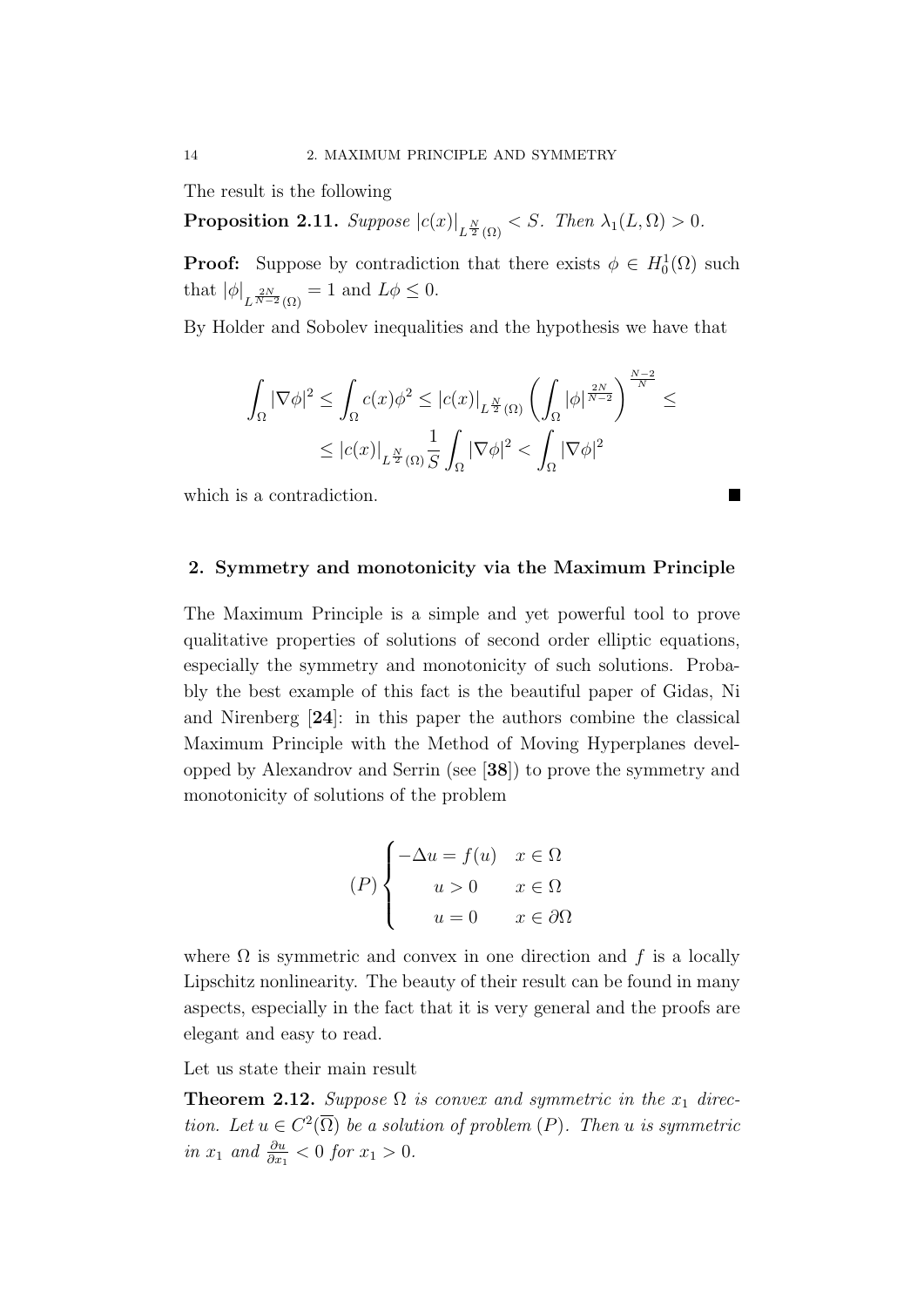Simple but important consequences of this theorem are the following

- If  $\Omega = B_R(0)$  a ball, all the solutions of  $(P)$  are radially symmetric and radially decreasing with a unique critical point in the origin
- If  $\Omega = A_{r,R}$  an annulus, all the solutions are radially decreasing (and so have no critical points) in the outer shell  $|x| > \frac{r+R}{2}$ 2

We will present a simplified proof by Beresticki and Nirenberg (see [8]) which makes use of the Maximum Principle in small domains. This proof requires a weaker regularity for the solution, namely  $u \in$  $C^2(\Omega) \cap C(\overline{\Omega})$  instead of  $C^2(\overline{\Omega})$ .

**Proof:** Let  $x = (x_1, y) \in \mathbb{R} \times \mathbb{R}^{N-1} = \mathbb{R}^N$  and suppose a is the first value for which the hyperplanes  $T_{\lambda} = \{x \in \mathbb{R}^{N} : x_1 = \lambda\}$  hit the domain  $\Omega$ , namely  $-a = \inf_{x \in \Omega} x_1$ .

We will prove that  $\frac{\partial u}{\partial x_1} < 0$  for  $x_1 > 0$  and that  $u(x_1, y) < u(x_1)$  $y_1, y$  for  $x_1 + x_1' < 0$  and  $x_1 < x_1'$  $\frac{1}{1}$ .

Then taking the limit for  $x_1' \uparrow -x_1$  we find by continuity that  $u(x_1, y) \leq$  $u(-x_1, y)$  for  $x_1 < 0$ .

Exchanging  $x_1$  with  $-x_1$ , we obtain the reverse inequality which gives the symmetry of  $u$  with respect to the  $x_1$  variable.

For  $-a < \lambda < 0$ , let

$$
w_{\lambda}(x) \equiv v_{\lambda}(x) - v(x) \equiv u(2\lambda - x_1, y) - u(x)
$$

and

$$
\Sigma_{\lambda} = \{ x \in \Omega : x_1 < \lambda \}
$$

Clearly

$$
\begin{cases} \Delta w_{\lambda}(x) + c_{\lambda}(x)w_{\lambda}(x) = 0 & x \in \Sigma_{\lambda} \\ w_{\lambda}(x) \geq 0 & x \in \partial \Sigma_{\lambda} \end{cases}
$$

where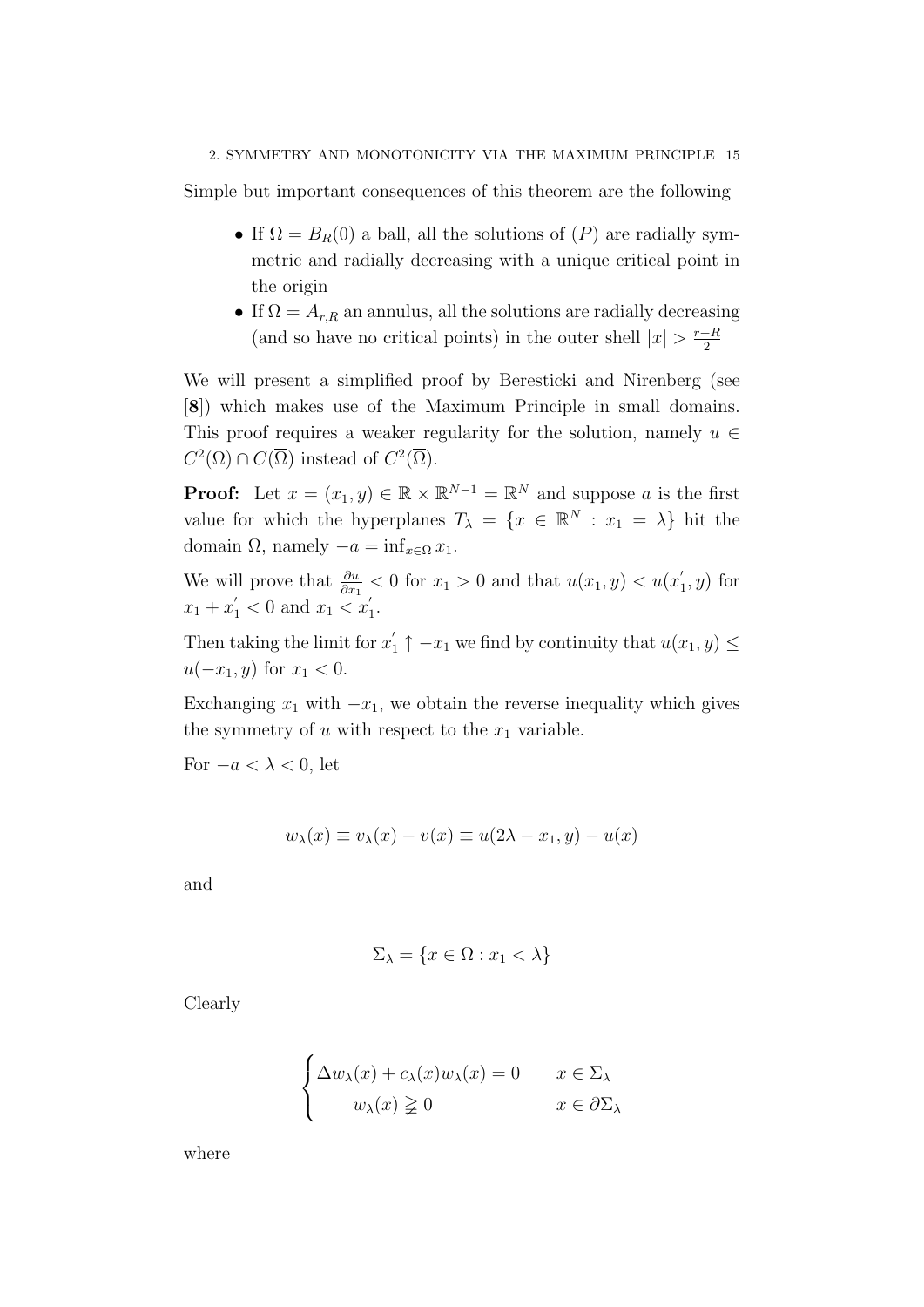$$
c_{\lambda}(x) = \frac{f(v_{\lambda}(x)) - f(u(x))}{v_{\lambda}(x) - u(x)}
$$

We want to prove that  $w_{\lambda} > 0$  in  $\Sigma_{\lambda}$ .

If  $\lambda \sim -a$ , the measure of  $\Sigma_{\lambda}$  is small. From the Maximum Principle in small domains we get  $w_{\lambda} \geq 0$  in  $\Sigma_{\lambda}$ , and from the Strong Maximum Principle  $w_{\lambda} > 0$  in  $\Sigma_{\lambda}$ .

Define

$$
\mu \equiv \sup \{ \lambda > -a : w_{\lambda}(x) > 0 \text{ in } \Sigma_{\lambda} \}
$$

Arguing by contradiction, suppose  $\mu < 0$  and consider  $w_{\mu}(x)$ : clearly  $w_{\mu} \geq 0$  in  $\Sigma_{\mu}$  and from the Strong Maximum Principle  $w_{\mu} > 0$  in  $\Sigma_{\mu}$ . This means we can continue this process, considering  $\Sigma_{\mu+\varepsilon}$  for small positive  $\varepsilon$ .

Take  $K \subset \Sigma_{\mu}$  compact such that  $|\Sigma_{\mu} \setminus K| \leq \frac{\delta}{2}$  for small positive  $\delta$ . In particular,  $w_u(x) > 0$  in K.

For  $\varepsilon > 0$  sufficiently small,  $|\Sigma_{\mu+\varepsilon} \setminus K| \leq \delta$ . Then

$$
\begin{cases} \Delta w_{\mu+\varepsilon}(x) + c_{\mu+\varepsilon}(x)w_{\mu+\varepsilon}(x) = 0 & x \in (\Sigma_{\mu+\varepsilon} \setminus K) \\ w_{\mu+\varepsilon}(x) \geq 0 & x \in \partial (\Sigma_{\mu+\varepsilon} \setminus K) \end{cases}
$$

since  $w_{\mu+\varepsilon} > 0$  on  $\partial K$ .

From the Maximum Principle in small domains,  $w_{\mu+\varepsilon} \geq 0$  in  $(\Sigma_{\mu+\varepsilon} \setminus K)$ . Furthermore  $w_{\mu+\varepsilon} > 0$  in K, so that  $w_{\mu+\varepsilon} \geq 0$  in the whole  $\Sigma_{\mu+\varepsilon}$ , but this contradicts the maximality of  $\mu$ , so  $\mu = 0$  as we wanted to prove.

The monotonicity of the solution  $u$  comes from the Hopf Lemma applied on the boundary  $\partial \Sigma_{\lambda}$  of every cap  $\Sigma_{\lambda}$ : in fact on  $T_{\lambda} \cap \Omega$  we have

$$
0 > \frac{\partial w_{\lambda}}{\partial \nu}(x) = -\frac{\partial u}{\partial x_1}(x)
$$

and this concludes the proof.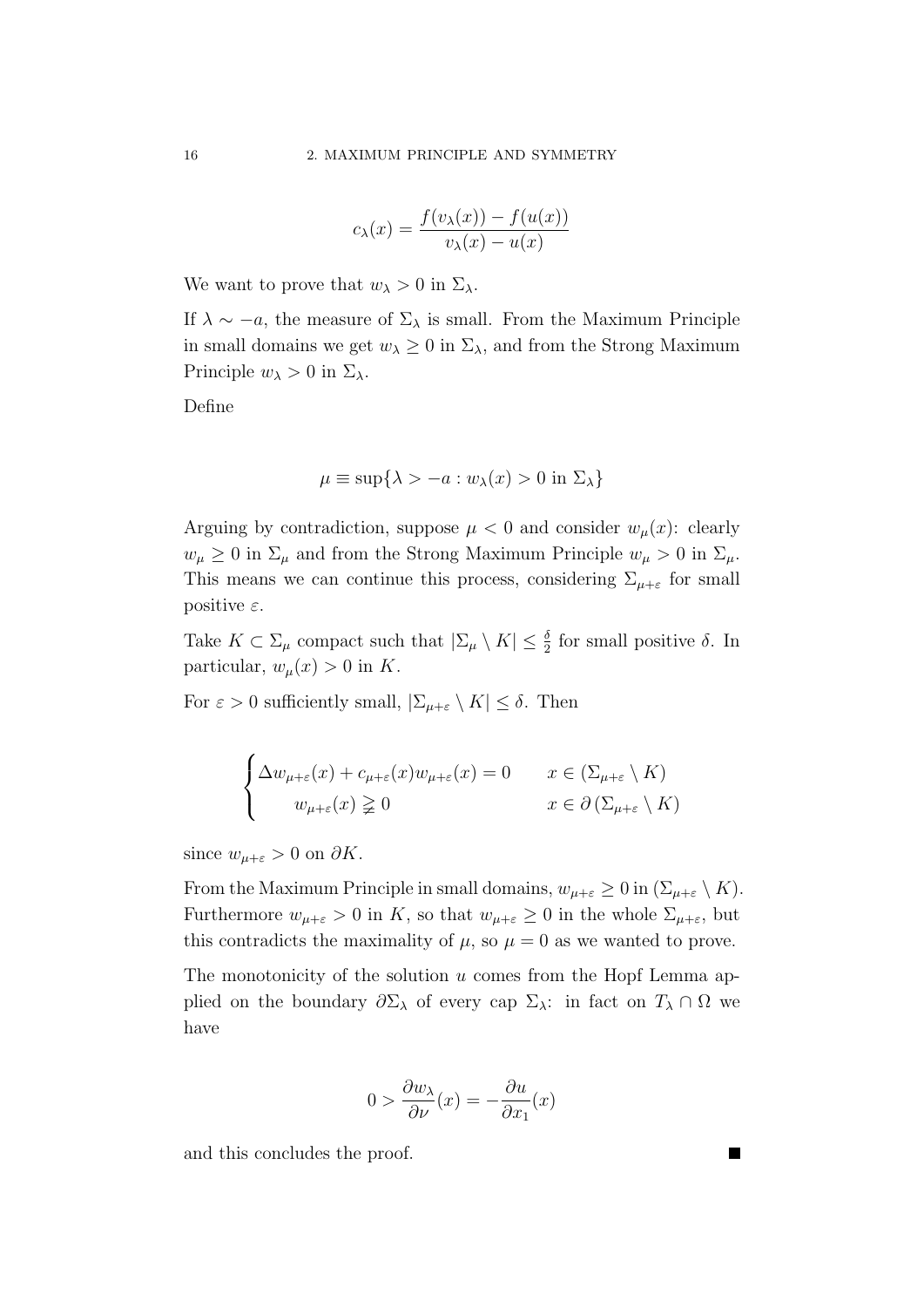Let us now recall a proposition contained in [31] to show how the Maximum Principle can be effectively applied, as we will see in the next two chapters, to investigate symmetry properties of classical  $C^2(\Omega) \cap$  $C(\overline{\Omega})$  solutions of problems of the type

$$
\begin{cases}\n-\Delta u = f(x, u) & x \in \Omega \\
u = g(x) & x \in \partial\Omega\n\end{cases}
$$

where  $\Omega$  is a bounded, somehow symmetric domain in  $\mathbb{R}^N$  not necessarily convex,  $N \geq 2$ ,  $f : \Omega \times \mathbb{R} \to \mathbb{R}$  is a continuos function of class  $C^1$ with respect to the second variable,  $q$  is continuous and both functions have some symmetry in  $x$ .

The new and simple idea contained in the paper [31] to study the symmetry of the solutions of problem  $(2)$ , which works efficiently when  $f(x, s)$  is convex in the s-variable, is to prove the non-negativity of the first eigenvalue of the linearized operator in both caps determined by a symmetry hyperplane for the domain. To be more precise let us fix some notations.

Let us assume that  $\Omega$  contains the origin and is symmetric with respect to the hyperplane

$$
T = \{x = (x_1, ..., x_N) \in \mathbb{R}^N : x_1 = 0\}
$$

and denote by  $\Omega^-$  and  $\Omega^+$  the caps to the left and right of T, i.e.

$$
\Omega^{-} = \{ x = (x_1, ..., x_N) \in \mathbb{R}^N : x_1 < 0 \}
$$
\n
$$
\Omega^{+} = \{ x = (x_1, ..., x_N) \in \mathbb{R}^N : x_1 > 0 \}
$$

Let  $u$  be a solution of  $(2)$  and let us consider the linearized operator at  $u$ , that is

$$
L = -\Delta - f'(x, u)
$$

where  $f'$  denotes the derivative of  $f(x, s)$  with respect to s.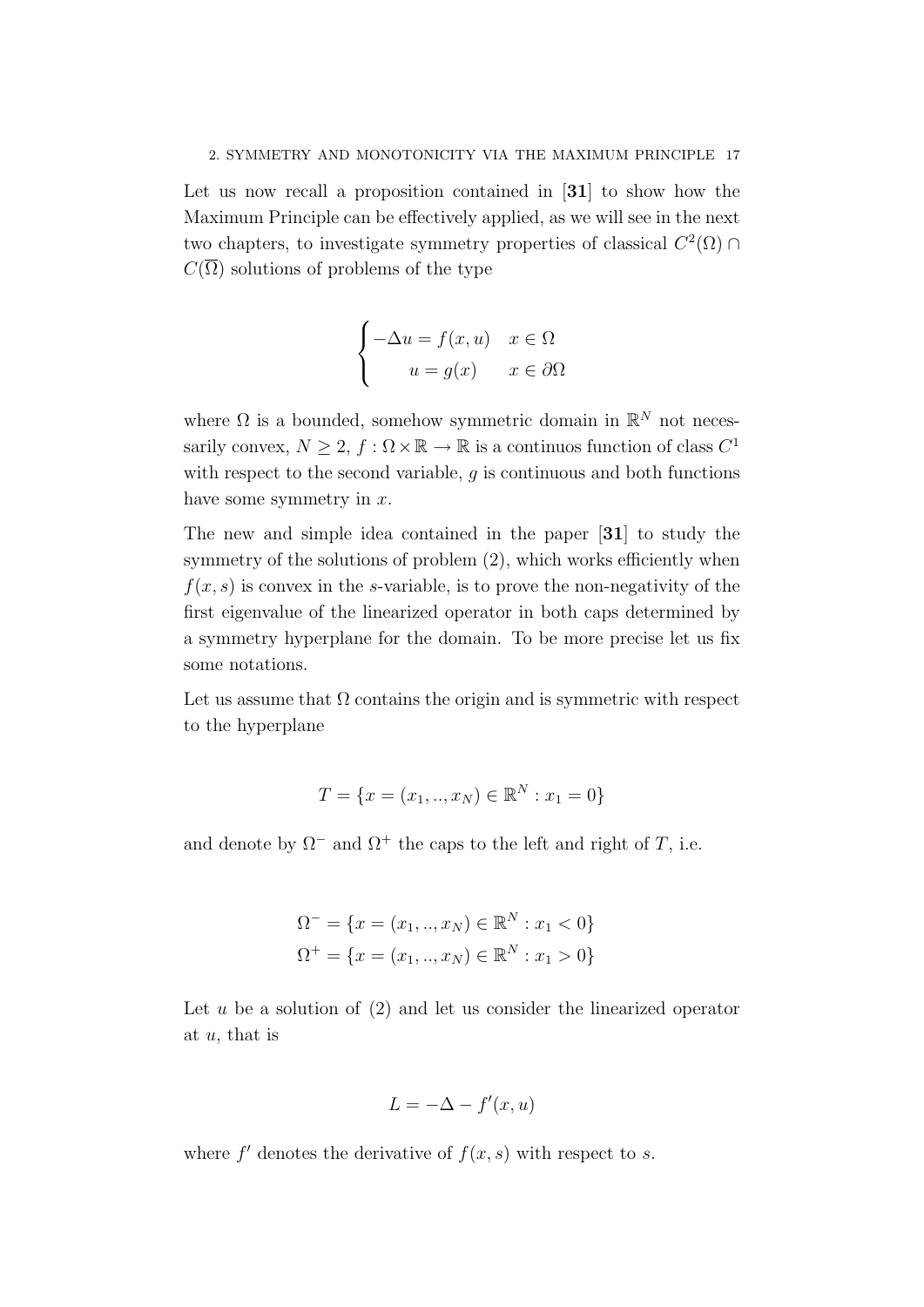We denote by  $\lambda_1(L, D)$  be the first eigenvalue of L in a subdomain  $D \subset \Omega$  with zero Dirichlet boundary conditions. We can now recall Proposition 1.1 of [31]:

**Proposition 2.13.** Suppose  $f(x, s)$  and  $g(x)$  are even in  $x_1$ , f is strictly convex in s and suppose that  $\lambda_1(L, \Omega^-)$  and  $\lambda_1(L, \Omega^+)$  are both non-negative. Then u is symmetric with respect to the  $x_1$ -variable i.e.  $u(x_1,..,x_N) = u(-x_1,..,x_N)$ . The same result holds if f is only convex but  $\lambda_1(L, \Omega^-)$  and  $\lambda_1(L, \Omega^+)$  are both positive.

**Proof:** Let us denote by  $v^-$  and  $v^+$  the reflected functions of u in the domains  $\Omega$ <sup>-</sup> and  $\Omega$ <sup>+</sup> respectively:

$$
v^{-}(x) = u(-x_1, x_2, ..., x_N), \quad x \in \Omega^{-1}
$$
  

$$
v^{+}(x) = u(-x_1, x_2, ..., x_N), \quad x \in \Omega^{+}
$$

Assume  $f$  is strictly convex. In this case we have

$$
f(x, v^{-}(x)) - f(x, u(x)) \ge f'(x, u(x))(v^{-}(x) - u(x)) \quad \text{in } \Omega^{-}
$$

$$
f(x, v^{+}(x)) - f(x, u(x)) \ge f'(x, u(x))(v^{+}(x) - u(x)) \quad \text{in } \Omega^{+}
$$

and the strict inequality holds whenever  $v^-(x) \neq u(x)$  (respectively  $v^+(x) \neq u(x)$ .

Hence by (2), using the symmetry of f and q in the  $x_1$ -variable and considering the functions  $w^- = v^- - u$  and  $w^+ = v^+ - u$  we have

$$
(2.2.2) \t -\Delta w^- - f'(x, u)w^- \ge 0
$$

$$
(2.2.3) \t -\Delta w^{+} - f'(x, u)w^{+} \ge 0
$$

with the strict inequality whenever  $w^{-}(x) \neq 0$  or  $w^{+}(x) \neq 0$  and

(2.2.4) 
$$
w^{-}(x) = 0 \text{ (resp. } w^{+}(x) = 0 \text{) on } \partial \Omega^{-} \text{ (resp. } \partial \Omega^{+})
$$

If  $w^-$  and  $w^+$  are both nonnegative in the respective domains  $\Omega^-$  and  $\Omega^+$  then  $w^- \equiv w^+ \equiv 0$  by the very definition, and hence u is symmetric with respect to  $x_1$ .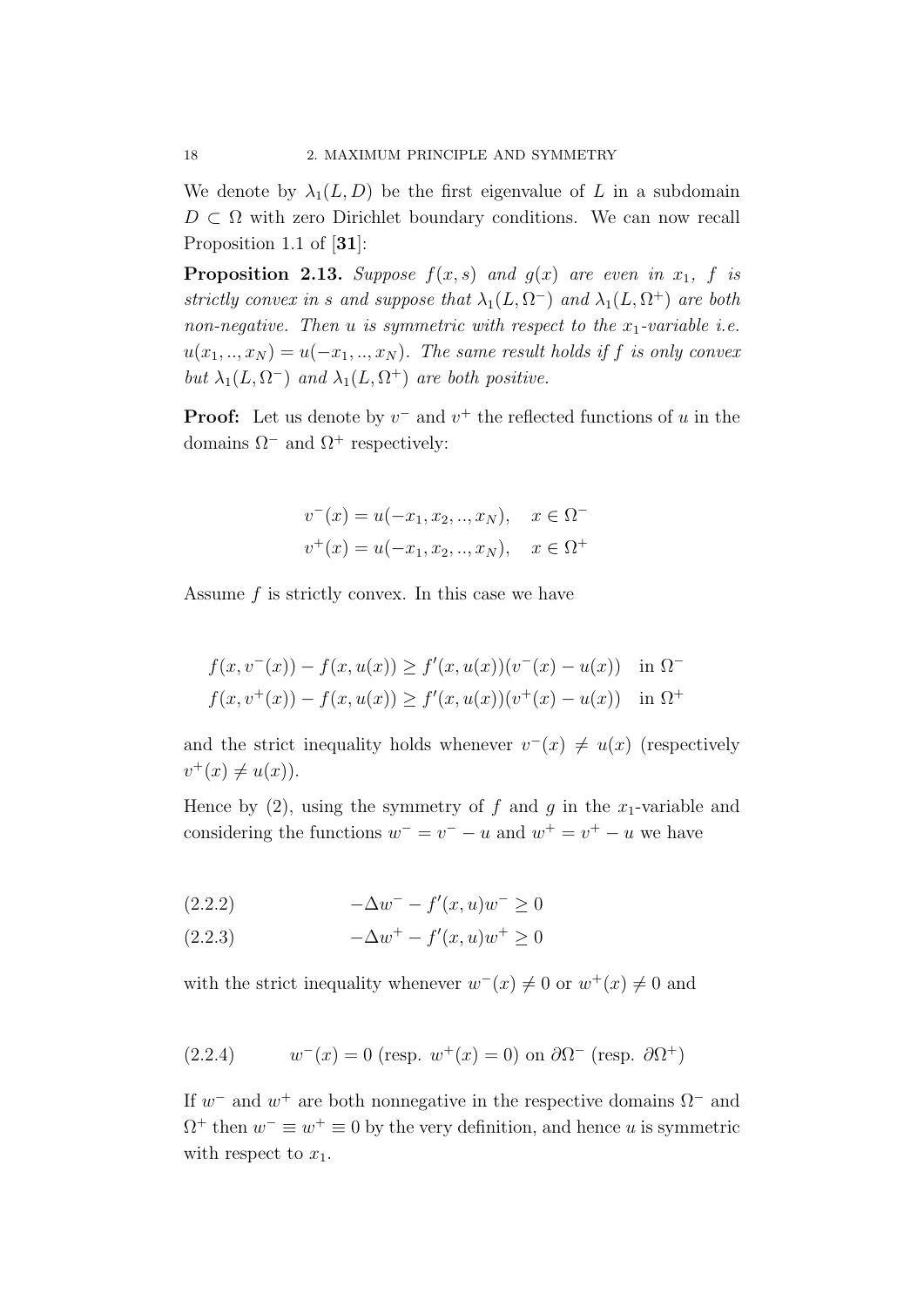Therefore arguing by contradiction, we can assume that one among the two functions, say  $w^+$ , is negative somewhere in  $\Omega^+$ . Then, considering a connected component D in  $\Omega^+$  of the set where  $w^+ < 0$ , multiplying the equation (2.2.3) by  $w^+$ , integrating and using (2.2.4) and the strict convexity of  $f$  we get

$$
\int_D |\nabla w^+|^2 - \int_D f'(x, u)(w^+)^2 < 0
$$

which implies that  $\lambda_1(L, \Omega^+) < 0$  against the hypothesis. Hence u is symmetric.

Now we assume that f is only convex but  $\lambda_1(L, \Omega^-) > 0$  and  $\lambda_1(L, \Omega^+) > 0$ 0. Then the maximum principle holds both in  $\Omega^-$  and  $\Omega^+$ . Therefore by  $(2.2.2)-(2.2.4)$  we immediately get  $w^{-} \geq 0$  and  $w^{+} \geq 0$  which imply the symmetry of u.

In our partial symmetry results we will actually use a slight variation of the previous proposition which is the following

**Proposition 2.14.** If either  $\lambda_1(L, \Omega)$  or  $\lambda_1(L, \Omega)$  is non-negative and u has a critical point on  $T_{\nu} \cap \Omega$  then u is symmetric with respect to the hyperplane  $T_{\nu}$ .

**Proof:** Assume that  $\nu$  is the direction of the  $x_1$ -axis in  $\mathbb{R}^N$  and that  $\lambda_1(L, \Omega_{\nu}) \geq 0$ . Denote by  $v^{-}$  the reflection of the function u in the domain  $\Omega_{\nu}^-$ , that is  $v^-(x) = u(-x_1, x_2, ..., x_N)$  for  $x \in \Omega_{\nu}^-$ .

Hence the function  $w^- = v^- - u$  satisfies

(2.2.5) 
$$
\begin{cases} L(w^-) \ge 0 \ (>0 \text{ if } w^-(x) \ne 0) \text{ in } \Omega^-_{\nu} \\ w^- \equiv 0 \text{ on } \partial \Omega^-_{\nu} \end{cases}
$$

by the strict convexity of the function  $f(s)$ .

Since  $\lambda_1(L, \Omega_{\nu}^-) \geq 0$ , by (2.2.5) we have that  $w^- \geq 0$  in  $\Omega_{\nu}^-$ .

If  $w^{-} \neq 0$  in  $\Omega_{\nu}^{-}$ , by the strong maximum principle we would have  $w^- > 0$  in  $\Omega_{\nu}^-$ .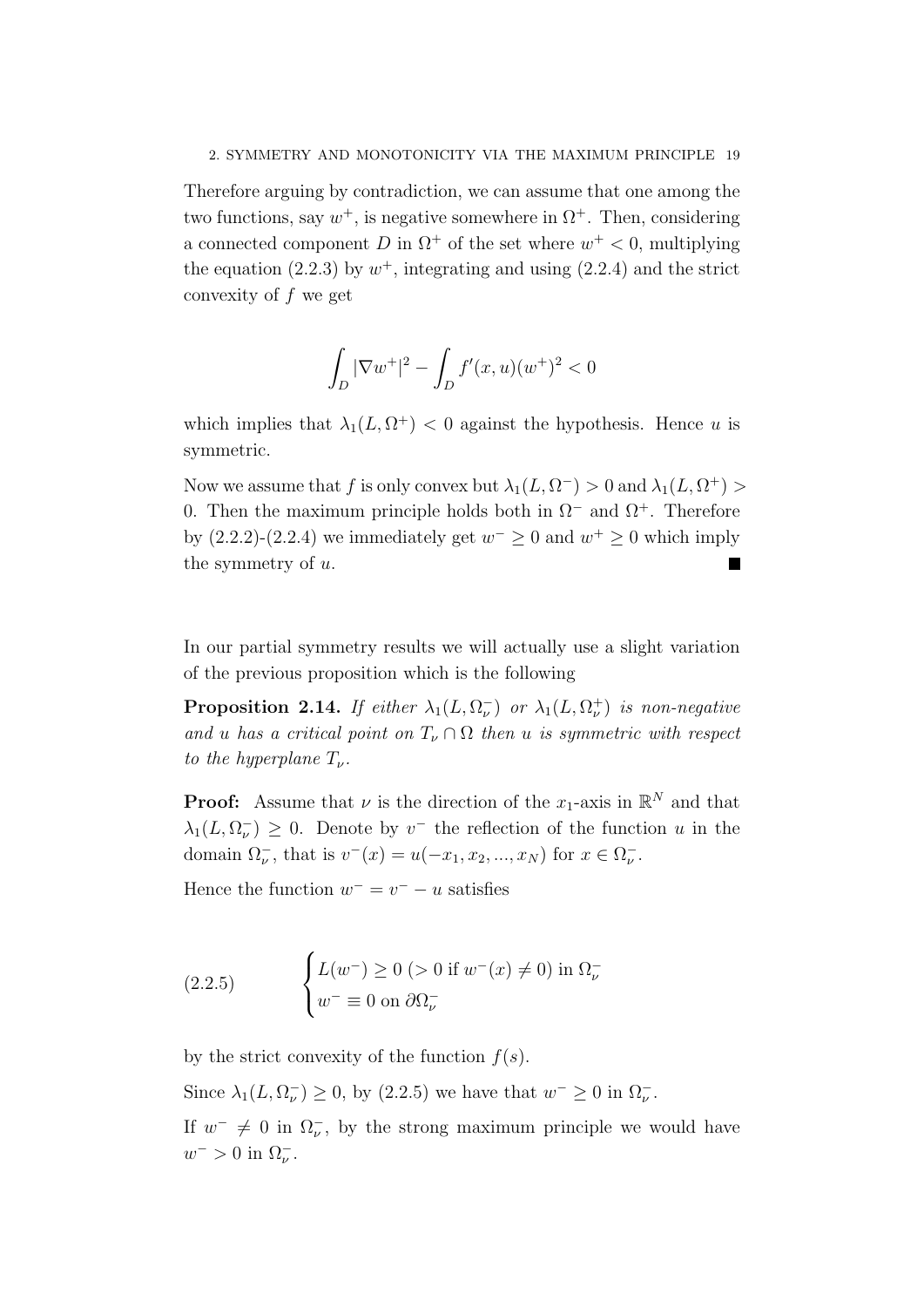Then, applying Hopf Lemma to any point of  $T_{\nu} \cap \Omega$  we would have ∂w<sup>−</sup>  $\frac{\partial w^-}{\partial x_1} < 0$  on  $T_{\nu} \cap \Omega$ , which would imply  $|\nabla u| > 0$  on  $T_{\nu} \cap \Omega$ , contradicting the hypothesis that u has a critical point on  $T_{\nu} \cap \Omega$ .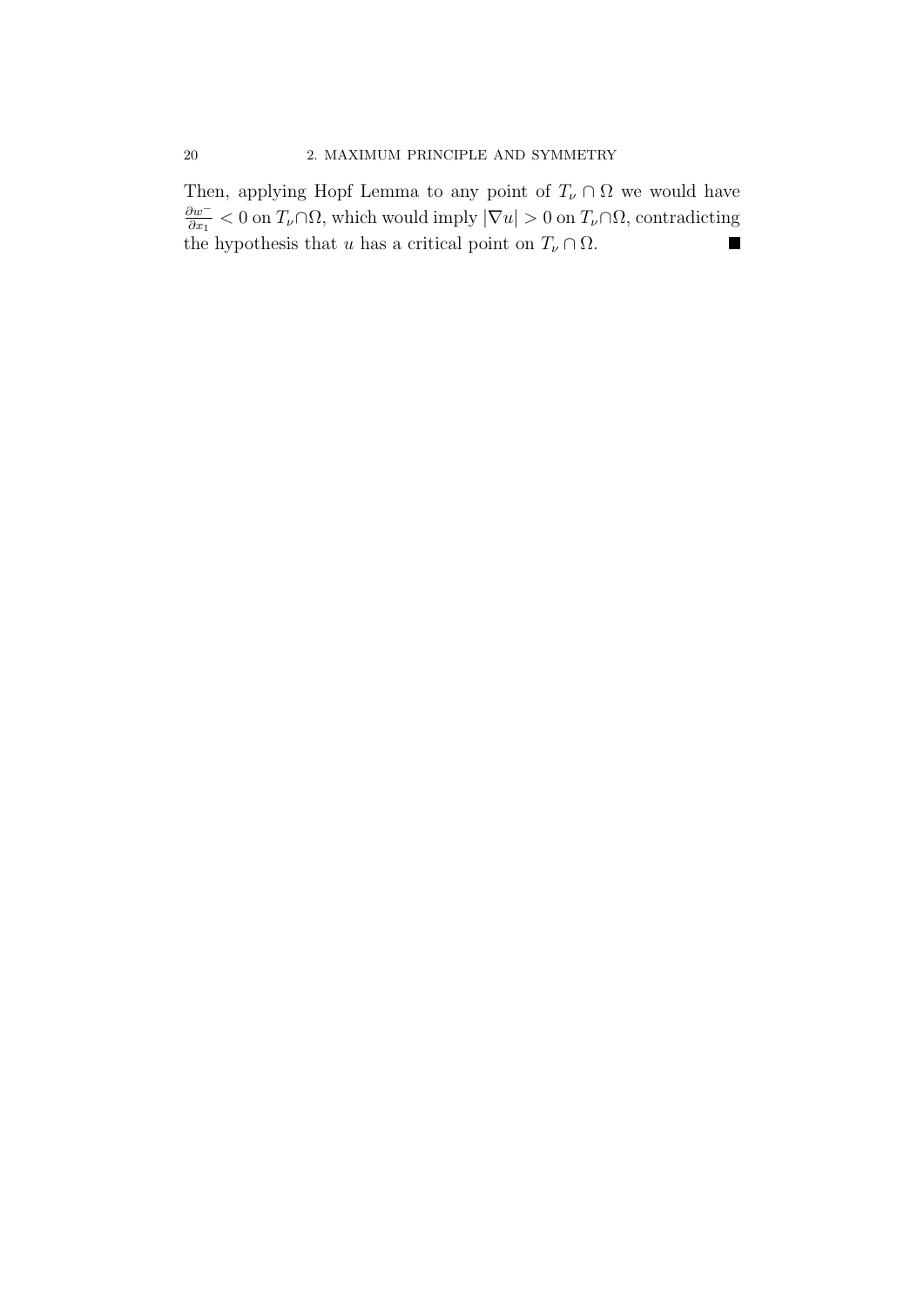### CHAPTER 3

## The almost critical problem in an annulus - Part I

#### 1. Introduction

In this chapter we will discuss the results contained in [15]. We consider the problem

(3.1.6) 
$$
\begin{cases}\n-\Delta u = N(N-2)u^{p-\varepsilon} & \text{in } A \\
u > 0 & \text{in } A \\
u = 0 & \text{on } \partial A\n\end{cases}
$$

where A is an annulus centered at the origin in  $\mathbb{R}^N$ ,  $N \geq 3$ ,  $p+1 = \frac{2N}{N-2}$ is the critical Sobolev exponent and  $\varepsilon > 0$  is a small parameter.

It is well known that the study of (3.1.6) is strictly related to the limiting problem  $(\varepsilon = 0)$  which exhibits a lack of compactness and gives rise to solutions of (3.1.6) which blow up as  $\varepsilon \to 0$ .

Several authors have studied the existence and the behaviour of solutions of (3.1.6) which blow-up in a general bounded domain  $\Omega$  ([7],  $[10], [19], [21], [27], [29], [33], [34].$ 

A deep analysis of solutions of (3.1.6) which blow up at k points has been done in [7] and [34]. In [7] the authors completely characterize the blow-up points of solutions of  $(3.1.6)$  (as  $\varepsilon \rightarrow 0$ ) in terms of the critical points of some functions which naturally arise in the study of these problems.

We are interested in the geometrical properties of the solutions of (3.1.6) which blow-up and, more precisely, on their symmetry and on the location of their blow-up points, as  $\varepsilon \to 0$ .

It is obvious that solutions of (3.1.6) which concentrate in a finite number of points cannot be radially symmetric. Nevertheless it is natural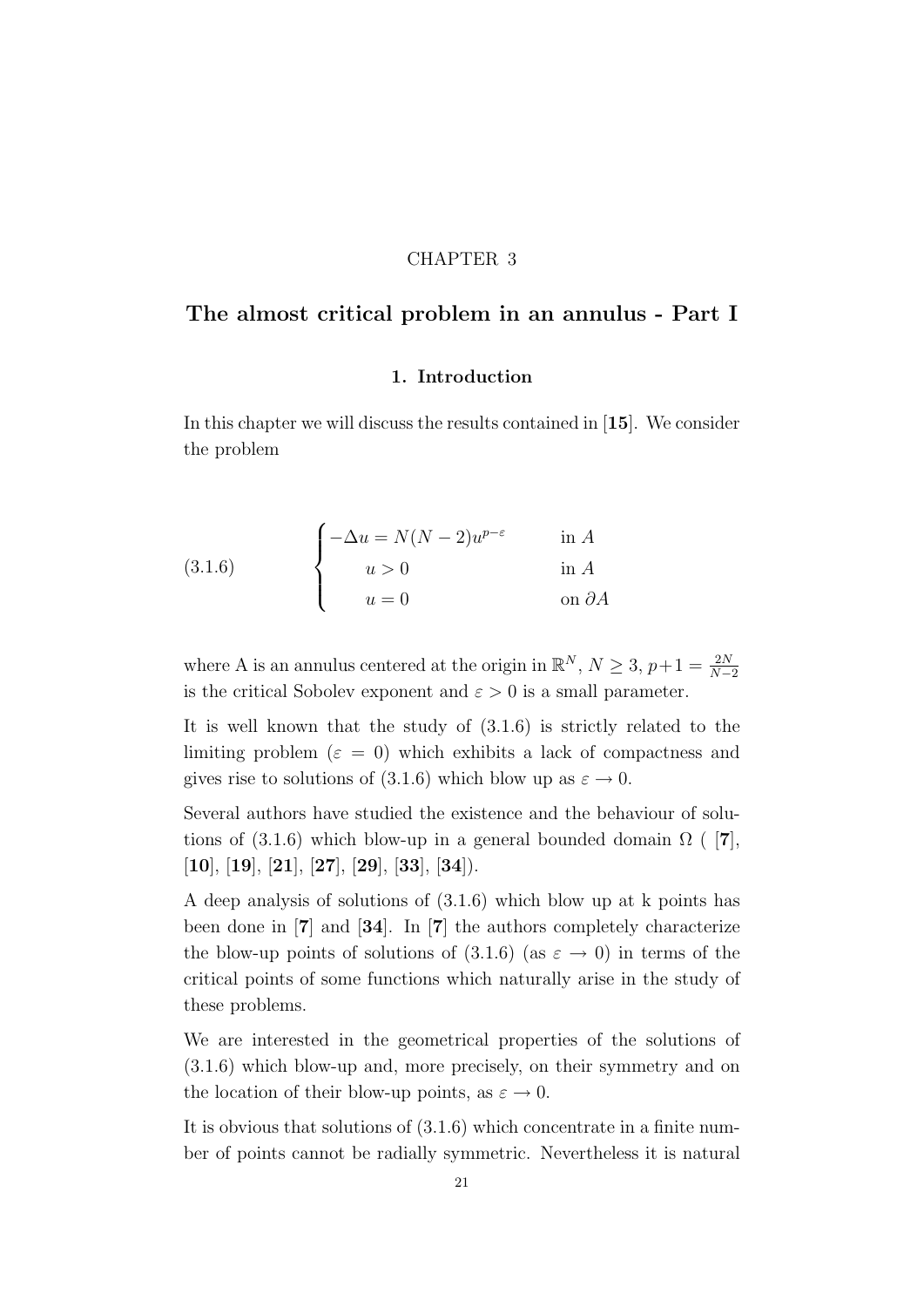22 3. THE ALMOST CRITICAL PROBLEM IN AN ANNULUS - PART I

to expect a partial symmetry of the solutions, as well as a symmetric location of the concentration points.

In order to state precisely our result we need some notations.

We say that a family of solutions  $\{u_{\varepsilon}\}\$  of  $(3.1.6)$  has  $k \ge 1$  concentration points at  $\{P_{\varepsilon}^1, P_{\varepsilon}^2, ..., P_{\varepsilon}^k\} \subset A$  if the following holds

(3.1.7)  $P_{\varepsilon}^{i} \neq P_{\varepsilon}^{j}, i \neq j$  and each  $P_{\varepsilon}^{i}$  is a strict local maximum for  $u_{\varepsilon}$ 

(3.1.8)  $u_{\varepsilon} \to 0$  as  $\varepsilon \to 0$  locally uniformly in  $A \setminus \{P_{\varepsilon}^1, P_{\varepsilon}^2, ..., P_{\varepsilon}^k\}$ 

Notice that in this first definition we do not require that  $u_{\varepsilon}(P_{\varepsilon}^i) \to \infty$ as  $\varepsilon \to 0$ .

**Theorem 3.1.** Let  $u_{\varepsilon}$  be a family of solutions of (3.1.6) with one concentration point  $P_{\varepsilon} \in A$ . Then, for  $\varepsilon$  small,  $u_{\varepsilon}$  is symmetric with respect to any hyperplane passing through the axis r connecting the origin with the point  $P_{\varepsilon}$ . Moreover, all the critical points of  $u_{\varepsilon}$  belong to the symmetry axis r and

(3.1.9) 
$$
\frac{\partial u_{\varepsilon}}{\partial \nu_{T}}(x) > 0 \quad \forall x \in T \cap A
$$

where  $T$  is any hyperplane passing through the origin but not containing  $P_{\varepsilon}$  and  $\nu_T$  is the normal to T, oriented towards the half space containing  $P_{\varepsilon}$ . The same holds if  $u_{\varepsilon}$  has  $k > 1$  concentration points, all located on the same half line passing through the origin.

**Remark 1.** If the solution  $u_{\varepsilon}$  has Morse index one then its axial symmetry, for any  $\varepsilon > 0$ , is a consequence of a general result of [31]. However, if  $u_{\varepsilon}$  has more then one concentration point then its Morse index must be greater than one ([19]). Finally, even if  $u_{\varepsilon}$  has only one concentration point, its Morse index could be larger than one since it is related to the index of the critical points of the auxiliary function considered in [7].

**Remark 2.** Though for solutions of  $(3.1.6)$  we have that  $u_{\varepsilon}(P_{\varepsilon}^i) \to \infty$ , as  $\varepsilon \to 0$ , whenever  $u_{\varepsilon}$  concentrates at  $P_{\varepsilon}^{i}$ , we have stated Theorem 3.1 requiring only (3.1.7), (3.1.8) (and not (3.1.10) as below), because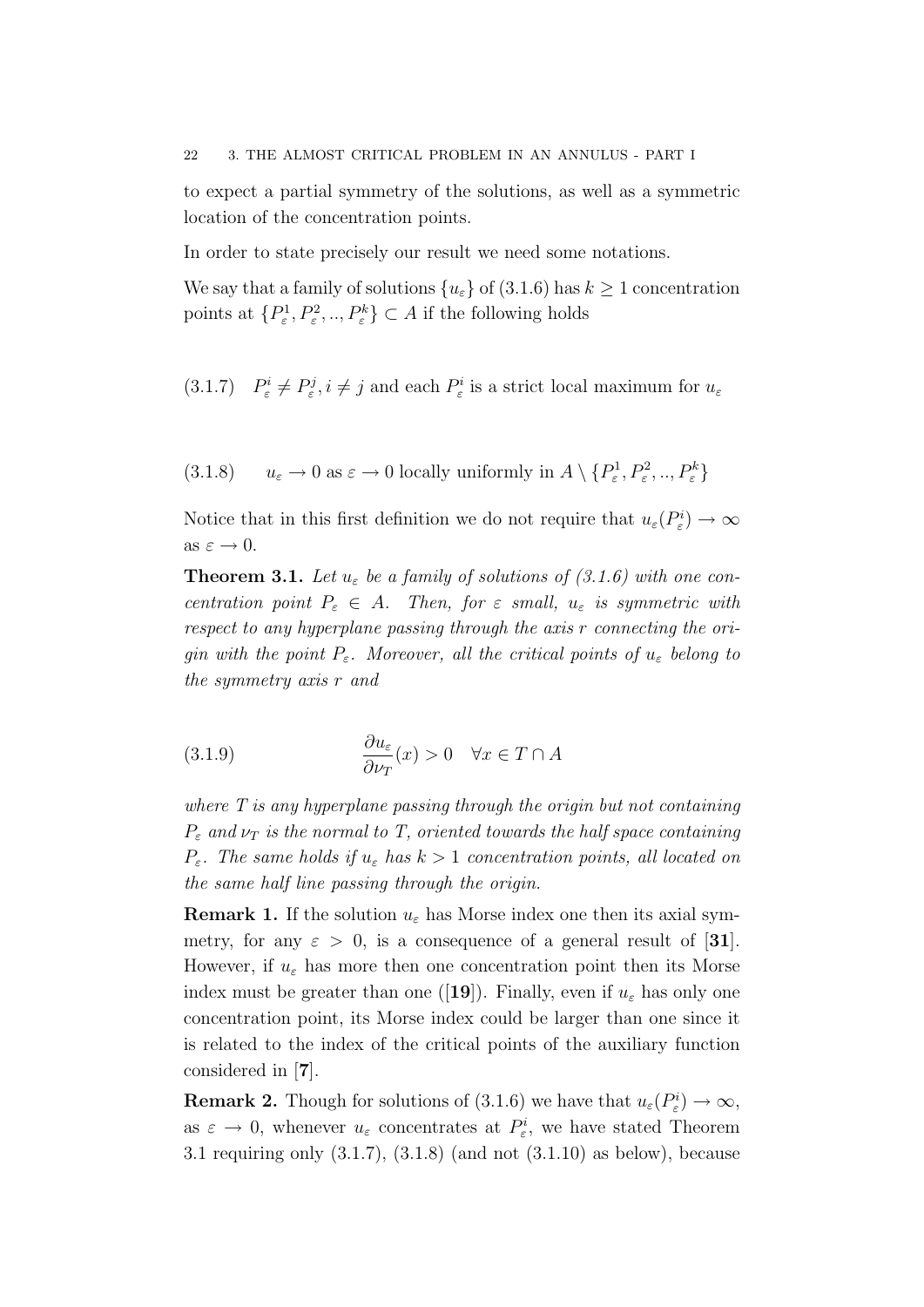the result of Theorem 3.1, with exactly the same proof, holds for any solution  $u_{\varepsilon}$  of a problem of the type

$$
\begin{cases}\n-\Delta u = f_{\varepsilon}(u) & \text{in } A \\
u > 0 & \text{in } A \\
u = 0 & \text{on } \partial A\n\end{cases}
$$

with  $f_{\varepsilon} \in C^1(\mathbb{R})$  strictly convex and which concentrates at k points all located on the same half line passing through the origin as  $\varepsilon \to 0$ . For example  $f_{\varepsilon}$  could be  $f_{\varepsilon} = \frac{1}{\varepsilon}$  $\frac{1}{\varepsilon}u_{\varepsilon} + u_{\varepsilon}^q$  with  $1 < q < \frac{N+2}{N-2}$  and in this case  $u_{\varepsilon}$  does not blow up at the concentration points.

Now we add the condition that solutions blow-up at their concentration points

(3.1.10) 
$$
u_{\varepsilon}(P_{\varepsilon}^{i}) \to \infty \text{ as } \varepsilon \to 0
$$

For solutions which blow up at two points we have the following result

**Theorem 3.2.** Let  $\{u_{\varepsilon}\}\$ be a family of solutions to (3.1.6) with two blow-up points,  $P^1_{\varepsilon}$  and  $P^2_{\varepsilon}$ , belonging to A. Then, for  $\varepsilon$  small, the points  $P^i_\varepsilon$  lay on the same line passing through the origin and  $u_\varepsilon$  is axially symmetric with respect to this line.

The proof of the above theorems is based on the procedure developped in [31] to prove the axial symmetry of solutions of index one in the presence of a strictly convex nonlinearity. As already mentioned in Chapter 2, the main idea is to evaluate the sign of the first eigenvalue of the linearized operator in the half domains determined by the symmetry hyperplanes. This procedure is not too difficult in the case of solutions with one concentration point (Theorem 3.1) but requires a careful analysis of the limiting problem in the case of more blow-up points. To do this some results of [7] and [29] are also used.

Let us conclude by observing that the same results hold, with the same proofs, for positive solutions of  $-\Delta u = u^{p-\varepsilon} - \lambda u$  in  $A, u = 0$  on  $\partial A$ for any  $\lambda > 0$ .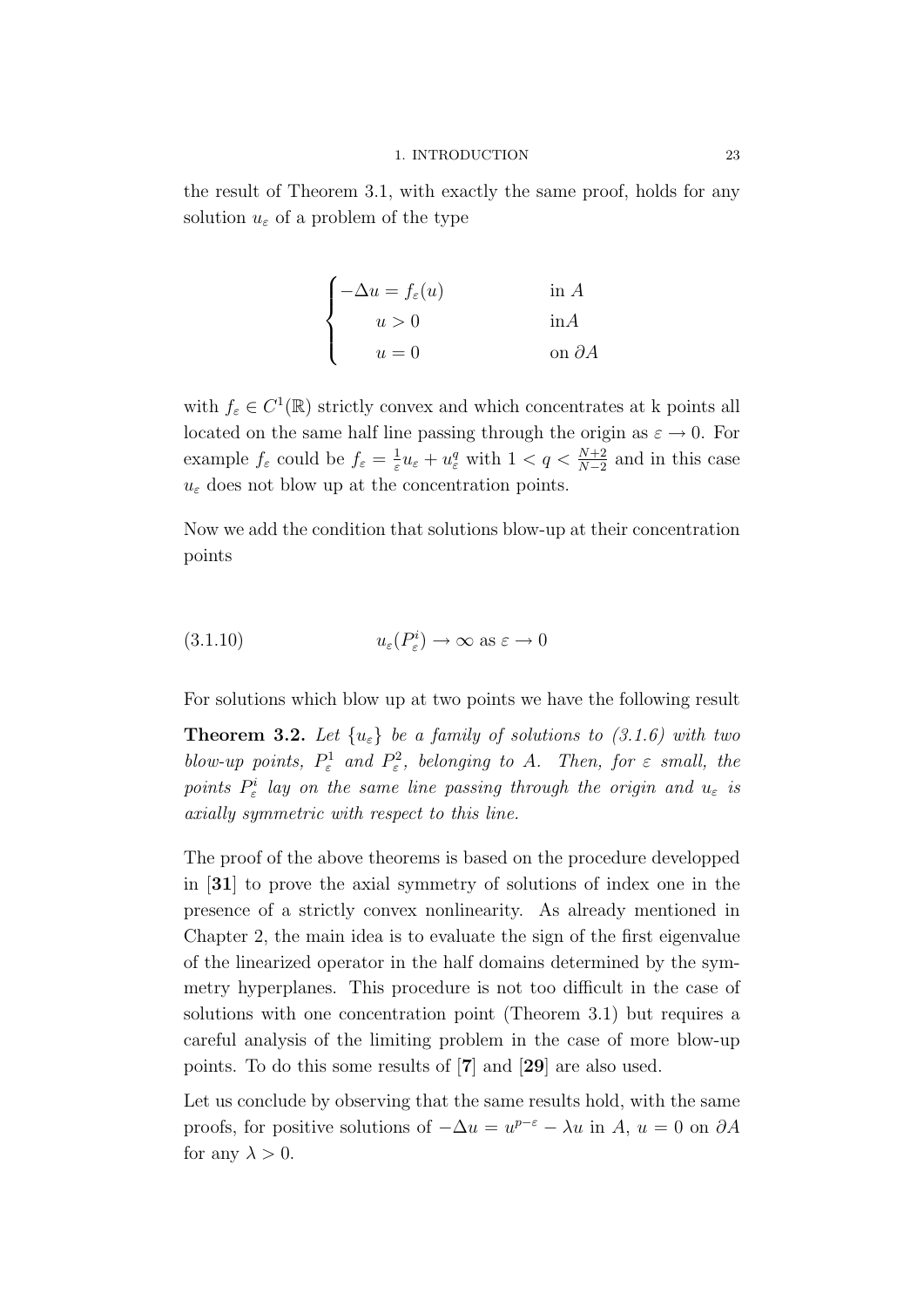The outline of this chapter is the following: in section 2 we recall some preliminary results, section 3 is devoted to the proof ot Theorem 3.1 and in section 4 we prove Theorem 3.2.

#### 2. Preliminaries and notations

Let A be the annulus defined as  $A \equiv \{x \in \mathbb{R}^N : 0 < R_1 < |x| < R_2\}$ and  $T_{\nu}$  be the hyperplane passing through the origin defined by  $T_{\nu} \equiv$  $\{x \in \mathbb{R}^N : x \cdot \nu = 0\}, \nu$  being a direction in  $\mathbb{R}^N$ . We denote by  $A_{\nu}^-$  and  $A_{\nu}^{+}$  the caps in A determined by  $T_{\nu}$ :  $A_{\nu}^{-} \equiv \{x \in A : x \cdot \nu < 0\}$  and  $A_{\nu}^{+} \equiv \{x \in A : x \cdot \nu > 0\}.$ 

In A we consider problem (3.1.6) and denote by  $L_{\varepsilon}$  the linearized operator at a solution  $u_{\varepsilon}$  of (3.1.6):

(3.2.11) 
$$
L_{\varepsilon} = -\Delta - N(N-2)(p - \varepsilon)u_{\varepsilon}^{p-\varepsilon-1}
$$

Let  $\lambda_1(L_\varepsilon, D)$  be the first eigenvalue of  $L_\varepsilon$  in a subdomain  $D \subset A$  with zero Dirichlet boundary conditions. By Proposition 1.1 of [31] we have the following

**Proposition 3.3.** If  $\lambda_1(L_\varepsilon, A_\nu^{-})$  and  $\lambda_1(L_\varepsilon, A_\nu^{+})$  are both non-negative, then  $u_{\varepsilon}$  is symmetric with respect to the hyperplane  $T_{\nu}$ .

A slight variation of the previous result is the following

**Proposition 3.4.** If either  $\lambda_1(L_\varepsilon, A_\nu^{-})$  or  $\lambda_1(L_\varepsilon, A_\nu^{+})$  is non-negative and  $u_{\varepsilon}$  has a critical point on  $T_{\nu} \cap A$  then  $u_{\varepsilon}$  is symmetric with respect to the hyperplane  $T_{\nu}$ .

The proof of both propositions has been discussed in Section 2

Let  ${u_\varepsilon}$  be a family of solutions of (3.1.6) with k blow up points  $P_\varepsilon^i$ ,  $i = 1, \ldots, k$ . Then we have

**Proposition 3.5.** There exist constants  $\alpha_0 > 0$  and  $\alpha_{ij} > 0$ , i, j =  $1, \ldots, k$  such that as  $\varepsilon \to 0$ 

$$
(3.2.12) \t\t |P_{\varepsilon}^{i} - P_{\varepsilon}^{j}| > \alpha_{0} \quad i \neq j
$$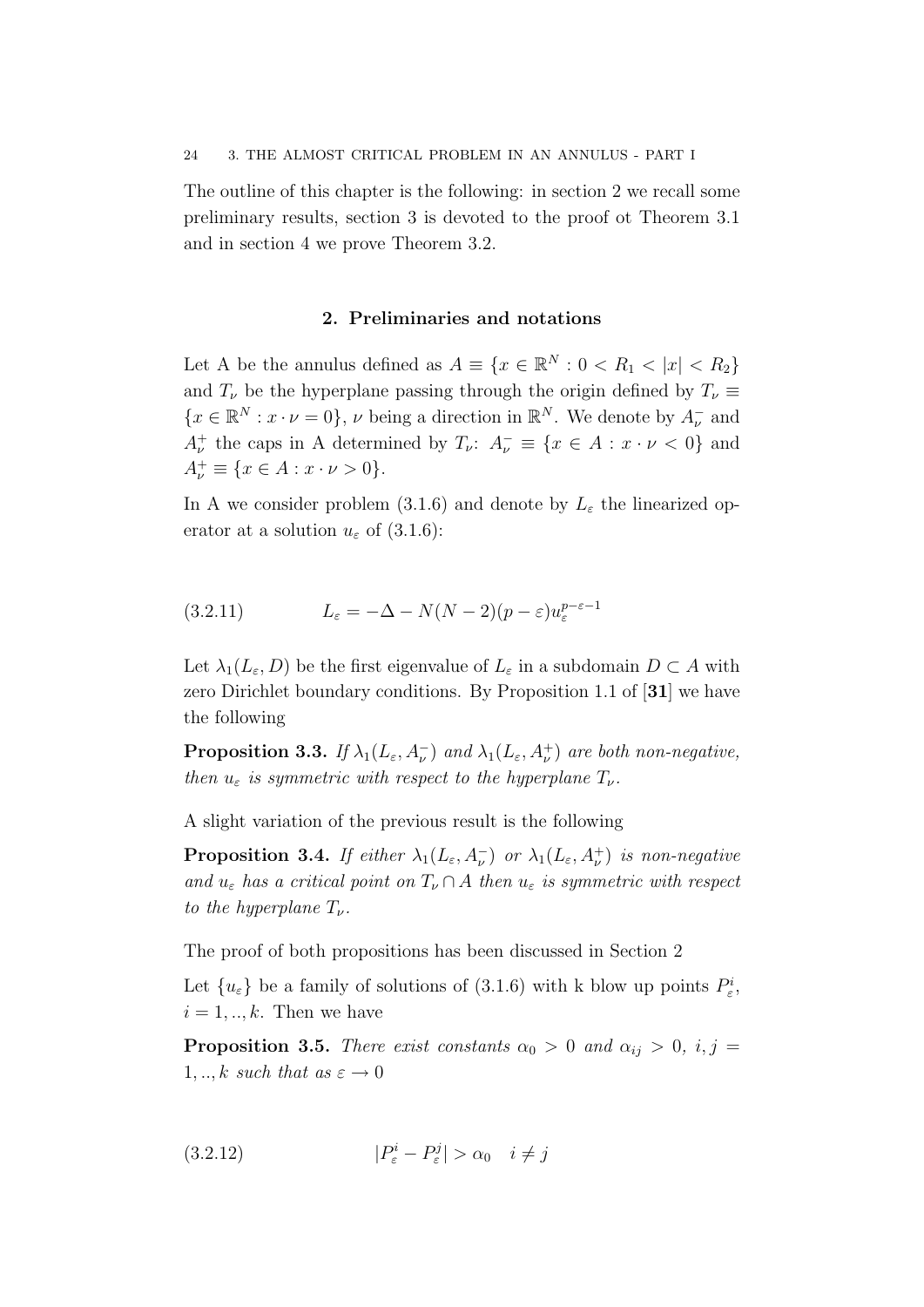(3.2.13) 
$$
\frac{u_{\varepsilon}(P_{\varepsilon}^{i})}{u_{\varepsilon}(P_{\varepsilon}^{j})} \to \alpha_{ij} \text{ for any } i, j \in \{1, ..., k\}
$$

Moreover

$$
(3.2.14) \qquad (u_{\varepsilon}(P_{\varepsilon}^{i}))^{\varepsilon} \to 1
$$

Proof: Formulas (3.2.12), (3.2.13) are due to Schoen and can be found in [29] (see also [7]). For (3.2.14) see again [29]. **The Second Service** 

In the sequel we will often use the classical result that for  $N\geq 3$  the problem

(3.2.15) 
$$
\begin{cases} -\Delta u = N(N-2)u^p & \text{in } \mathbb{R}^N \\ u(0) = 1 \end{cases}
$$

has a unique classical solution which is

$$
U(y) = \frac{1}{(1+|y|^2)^{\frac{N-2}{2}}}
$$

Moreover, all non trivial solutions of the linearized problem of (3.2.15) at the solution  $U$ , i.e.

(3.2.16) 
$$
-\Delta v = N(N-2)pU^{p-1}v \text{ in } \mathbb{R}^N
$$

are linear combinations of the functions

(3.2.17) 
$$
V_0 = \frac{1 - |y|^2}{(1 + |y|^2)^{\frac{N}{2}}}, \quad V_i = \frac{\partial U}{\partial y_i}, \quad i = 1, ..., N
$$

In particular the only non-trivial solutions of the problem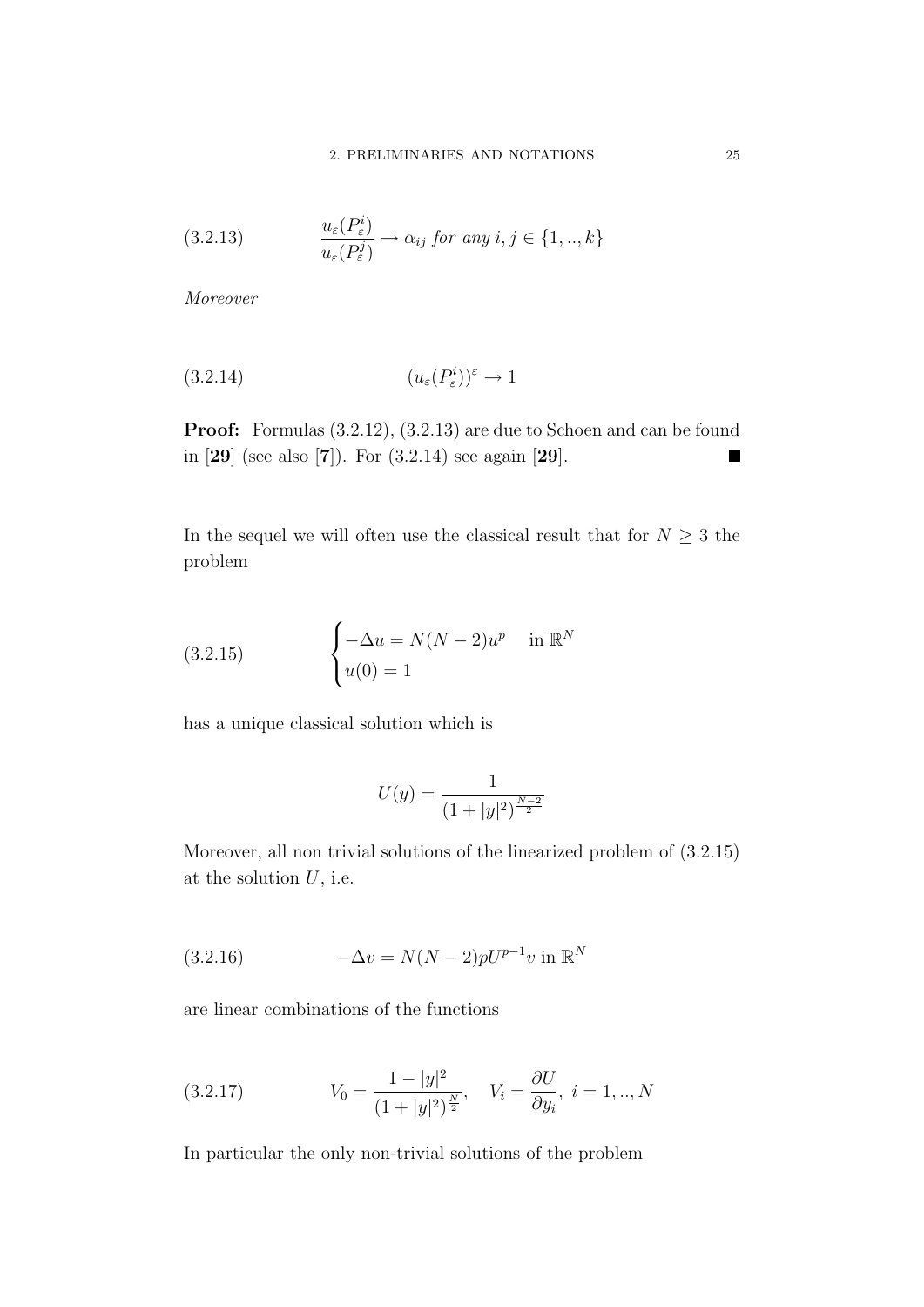$$
\begin{cases}\n(3.2.18) \\
-\Delta v = N(N-2)pU^{p-1}v & \text{in } \mathbb{R}^N = \{x = (x_1, ..., x_N) \in \mathbb{R}^N : x_1 < 0\} \\
v = 0 & \text{on } \partial \mathbb{R}^N = \{x = (x_1, ..., x_N) \in \mathbb{R}^N : x_1 = 0\}\n\end{cases}
$$

are the functions  $kV_1 = k \frac{\partial U}{\partial w_1}$  $\frac{\partial U}{\partial y_1}, k \in \mathbb{R}$ .

#### 3. Proof of Theorem 3.1

First we consider the case of one concentration point.

Since the solutions can be rotated, without loss of generality, we can assume that the concentration points  $P_{\varepsilon}$  belong to the same semi-axis passing through the origin, say the  $x_N$ -axis, so that  $P_\varepsilon = (0, ..., 0, t_\varepsilon)$ with  $t_{\varepsilon} > 0$ . Let us fix a hyperplane T passing through the  $x_N$ -axis and denote by  $A^-$  and  $A^+$  the two open caps determined by T. To prove the symmetry of  $u_{\varepsilon}$  with respect to T, using Proposition 3.4, we have to show that  $\lambda_1(L_\varepsilon, A^-) \geq 0$  for any  $\varepsilon$  sufficiently small.

For sake of simplicity suppose that T is the hyperplane  $T = \{x =$  $(x_1, ..., x_N) \in \mathbb{R}^N : x_1 = 0$  and let  $T_0$  be the hyperplane defined as  $T_0 = \{x = (x_1, ..., x_N) \in \mathbb{R}^N : x_N = 0\}.$ 

We claim that

(3.3.19) 
$$
\lambda_1(L_{\varepsilon}, A_0^-) > 0 \quad \text{for } \varepsilon \text{ small}
$$

where  $A_0^- = \{x \in \mathbb{R}^N : x_N < 0\} \cap A$ .

Indeed, since  $u_{\varepsilon}$  concentrates at  $P_{\varepsilon}$  and  $|P_{\varepsilon} - x| \ge R_1 > 0$  for any  $x \in \overline{A_0}$ , we have that  $u_{\varepsilon} \to 0$  uniformly in  $\overline{A_0}$ . Therefore the term  $(p - \varepsilon)u_{\varepsilon}^{p-\varepsilon-1}$  in the expression (3.2.11) of the linearized operator  $L_{\varepsilon}$ can be made as small as we like as  $\varepsilon \to 0$ .

In particular, for  $\varepsilon$  sufficiently small, we have that  $(p - \varepsilon)u_{\varepsilon}^{p-\varepsilon-1}$  $\lambda_1(-\Delta, A_0^-)$ , which is the first eigenvalue of the Laplace operator in  $A_0^-$  with zero boundary conditions. This implies (3.3.19).

Let us denote by  $T_{\vartheta}$  the hyperplane  $T_{\vartheta} = \{x \in \mathbb{R}^N : x_1 \sin \vartheta +$  $x_N \cos \vartheta = 0$ , with  $\vartheta \in [0, \frac{\pi}{2}]$  $\frac{\pi}{2}$ . For  $\vartheta = 0$  this hyperplane is  $T_0$  while for  $\vartheta = \frac{\pi}{2}$  $\frac{\pi}{2}$  it coincides with T.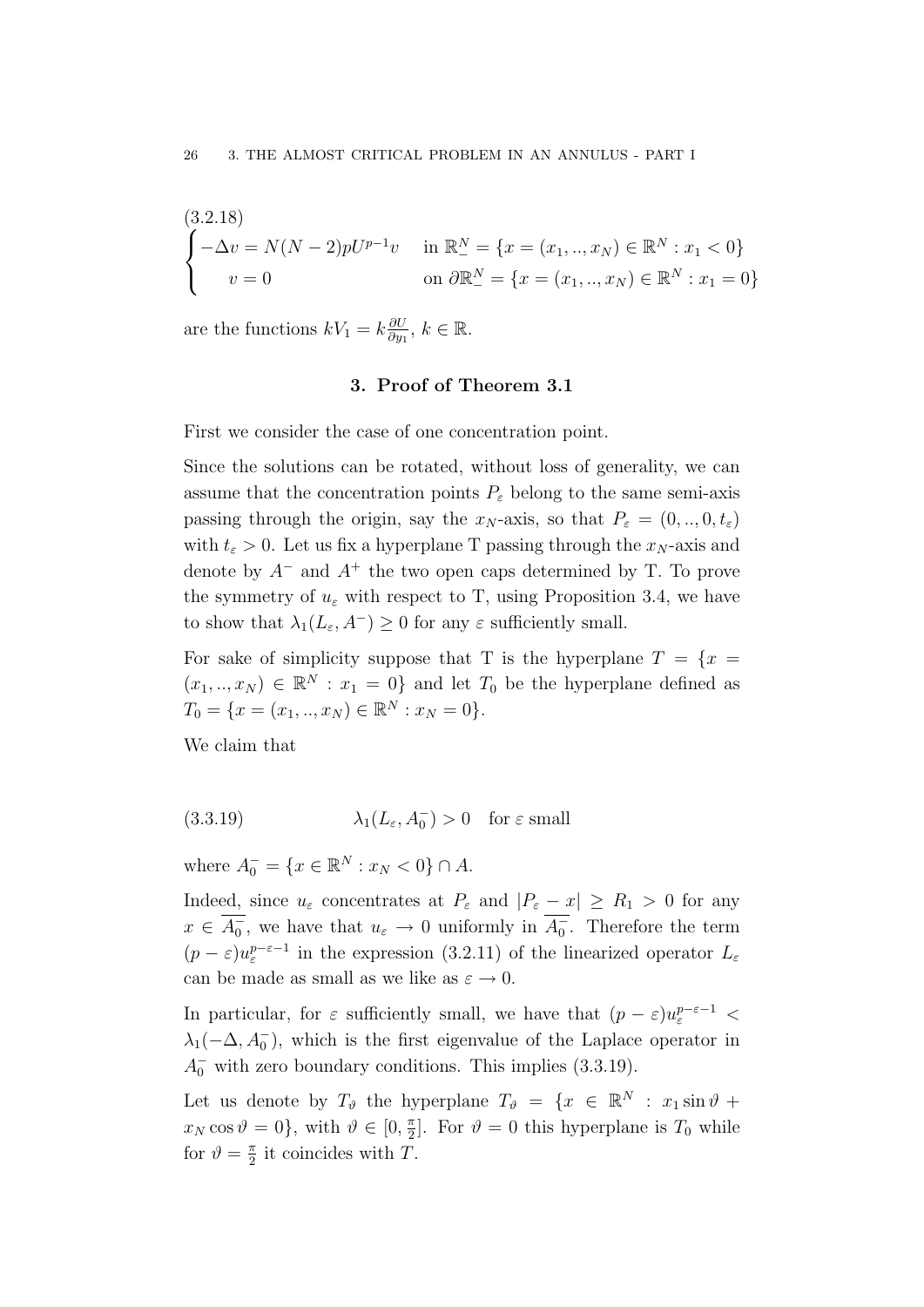As before, we set  $A_{\vartheta}^- = \{x \in \mathbb{R}^N : x_1 \sin \vartheta + x_N \cos \vartheta < 0\}$  and  $A_{\vartheta}^{+} = \{x \in \mathbb{R}^{N} : x_1 \sin \vartheta + x_N \cos \vartheta > 0\}.$  Because of (3.3.19), for any fixed  $\varepsilon$  sufficiently small, we can define

$$
\tilde{\vartheta} = \sup \{ \vartheta \in [0, \frac{\pi}{2}] : \lambda_1(L_{\varepsilon}, A_{\vartheta}^-) \ge 0 \}
$$

We would like to prove that  $\tilde{\vartheta} = \frac{\pi}{2}$  $\frac{\pi}{2}$ . If  $\tilde{\vartheta} < \frac{\pi}{2}$  then  $P_{\varepsilon} \notin A_{\tilde{\vartheta}}^ \frac{\overline{\phantom{a}}}{\tilde{\vartheta}}$  and  $\lambda_1(L_{\varepsilon}, A_{\tilde{\vartheta}}^-) = 0$ , by the definition of  $\tilde{\vartheta}$ . Thus, arguing as in Proposition 3.4, we have that

$$
w_{\varepsilon,\tilde{\vartheta}}(x)=v_{\varepsilon,\tilde{\vartheta}}(x)-u_{\varepsilon}(x)\geq 0\text{ in }A_{\tilde{\vartheta}}^-
$$

where  $v_{\varepsilon,\tilde{\vartheta}}$  is defined as the reflection of  $u_{\varepsilon}$  with respect to  $T_{\tilde{\vartheta}}$ . Since  $u_{\varepsilon}(P_{\varepsilon}) > u_{\varepsilon}(x)$  for any  $x \in A_{\tilde{\theta}}^-$  we have, by the strong maximum principle, that  $w_{\varepsilon,\tilde{\vartheta}} > 0$  in  $A_{\tilde{\vartheta}}^ \frac{1}{\tilde{\vartheta}}$ .

Hence, denoting by  $P'_{\varepsilon}$  the point in  $A_{\tilde{\theta}}^-$  which is given by the reflection of  $P_{\varepsilon}$  with respect to  $T_{\tilde{\vartheta}}$ , we have that

(3.3.20) 
$$
w_{\varepsilon,\tilde{\vartheta}}(x) > \eta > 0 \text{ for } x \in \overline{B(P'_{\varepsilon}, \delta)} \subset A_{\tilde{\vartheta}}^-
$$

where  $B(P'_{\varepsilon}, \delta)$  is the ball with center in  $P'_{\varepsilon}$  and radius  $\delta > 0$  suitably chosen. Thus

(3.3.21) 
$$
w_{\varepsilon,\tilde{\vartheta}+\sigma}(x) > \frac{\eta}{2} > 0 \text{ for } x \in \overline{B(P''_{\varepsilon},\delta)} \subset A_{\tilde{\vartheta}+\sigma}^-
$$

for  $\sigma > 0$  sufficiently small, where  $P''_{\varepsilon}$  is the reflection of  $P_{\varepsilon}$  with respect to  $T_{\tilde{\vartheta}+\sigma}$ .

On the other side, by the monotonicity of the eigenvalues with respect to the domain, we have that  $\lambda_1(L_\varepsilon, A_{\tilde{\theta}}^- \setminus \overline{B(P'_\varepsilon, \delta)}) > 0$  and hence  $\lambda_1(L_\varepsilon, A_{\tilde{\vartheta}+\sigma}^- \setminus \overline{B(P'_\varepsilon, \delta)}) > 0$ , for  $\sigma$  sufficiently small.

This implies, by the maximum principle and (3.3.21), that

(3.3.22) 
$$
w_{\varepsilon,\tilde{\vartheta}+\sigma}(x) > 0 \text{ for } x \in A_{\tilde{\vartheta}+\sigma}^-
$$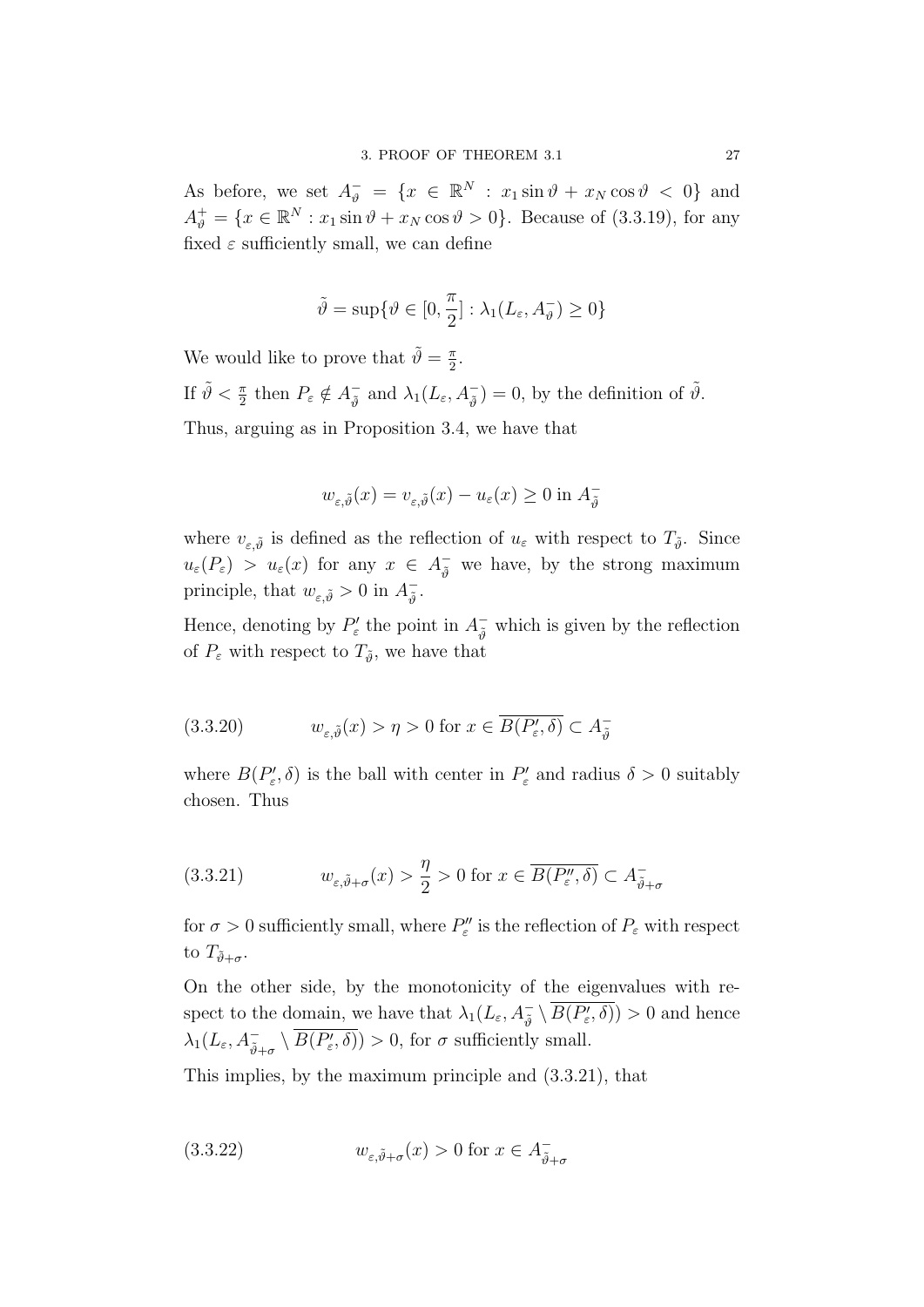Since  $L_{\varepsilon}(w_{\varepsilon,\tilde{\vartheta}+\sigma}) \geq 0$  in  $A_{\tilde{\vartheta}}^ \bar{\tilde{\vartheta}}+\sigma$  (by the convexity of the function  $u_{\varepsilon}^{p-\varepsilon}$ ), the inequality (3.3.22) implies that  $\lambda_1(L_\varepsilon, D) > 0$  in any subdomain D of  $A_{\tilde{a}}^ \bar{\psi}_{\bar{\theta}+\sigma}$ , and so  $\lambda_1(L_\varepsilon, A_{\tilde{\vartheta}+\sigma}^-) \geq 0$  for  $\sigma$  positive and sufficiently small. Obviously this contradicts the definition of  $\tilde{\vartheta}$  and proves that  $\tilde{\vartheta} = \frac{\pi}{2}$  $\frac{\pi}{2}$ i.e.  $\lambda_1(L_\varepsilon, A^-) \geq 0$  as we wanted to show.

We have thus established the symmetry of  $u_{\varepsilon}$  with respect to any hyperplane passing through the  $x_N$ -axis. The second part of the statement of Theorem 3.1 is merely a consequence of Hopf's lemma.

Indeed, the previous proof shows that  $\lambda_1(L_\varepsilon, A_\vartheta^-) \geq 0$  for any  $\vartheta \in$  $\left[0,\frac{\pi}{2}\right]$  $\frac{\pi}{2}$ ). This readily implies that the function  $w_{\varepsilon,\vartheta} = v_{\varepsilon,\vartheta} - u_{\varepsilon}, v_{\varepsilon,\vartheta}$  being the reflection with respect to  $T_{\vartheta}$ , is positive in  $A_{\vartheta}^ \overline{\vartheta}$ , since  $P_{\varepsilon} \notin A_{\vartheta}^ \frac{1}{\vartheta}$ . Thus, applying Hopf's lemma to  $w_{\varepsilon,\vartheta}$  (which solves a linear elliptic equation) at any point on  $T_{\vartheta} \cap A$  we get (3.1.9).

Finally it is easy to see that the same proof applies if  $u_{\varepsilon}$  has  $k > 1$ concentration points all located on the same half-line passing through the origin.

### 4. Proof of Theorem 3.2

In this section we consider solutions of (3.1.6) with two blow-up points,  $P^1_{\varepsilon}$  and  $P^2_{\varepsilon}$ .

**Lemma 3.6.** Let  $\{u_{\varepsilon}\}\$ be a family of solutions of (3.1.6) with two blowup points  $P_{\varepsilon}^1$  and  $P_{\varepsilon}^2$ . Then, for  $\varepsilon$  small, both points  $P_{\varepsilon}^i$ ,  $i = 1, 2$ , lay on the same line passing through the origin.

The proof of this lemma is rather long and will be given later.

**Proof of Theorem 3.2**: The first part of the statement is exactly Lemma 3.6. Hence we only have to prove that  $u_{\varepsilon}$  is symmetric with respect to any hyperplane passing through the axis containing  $P^1_\varepsilon$  and  $P_{\varepsilon}^2$ . Assume that this axis is the  $x_N$ -axis and that  $P_{\varepsilon}^1$  and  $P_{\varepsilon}^2$  lay on different sides of this axis with respect to the origin, otherwise the proof is the same as in Theorem 3.1.

First of all let us observe that because the solutions have two blow-up points we have (see [7], [29],  $[34]$ )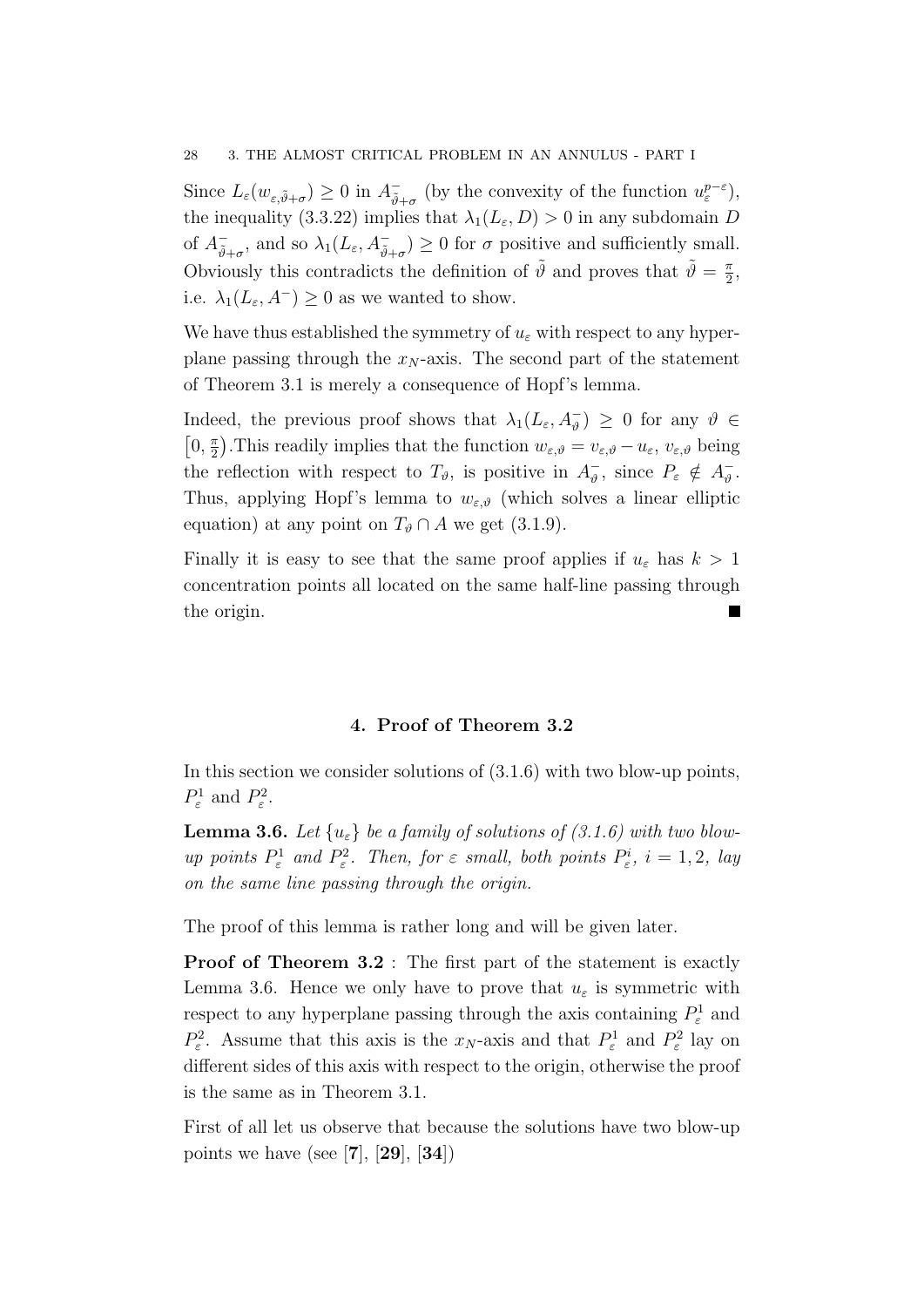(3.4.23) 
$$
\frac{\int_A |\nabla u_{\varepsilon}|^2}{\left(\int_A u_{\varepsilon}^{p-\varepsilon+1}\right)^{\frac{2}{p-\varepsilon+1}}} \xrightarrow{\varepsilon \to 0} 2^{\frac{2}{N}} S
$$

where S is the best Sobolev constant for the embedding of  $H_0^1(\mathbb{R}^N)$  in  $L^{p+1}(\mathbb{R}^N)$ .

Let us fix a hyperplane T passing through the  $x_N$ -axis and, for simplicity, assume that  $T = \{x = (x_1, ..., x_N) \in \mathbb{R}^N : x_1 = 0\}$ , so that  $A^{-} = \{x \in A : x_1 < 0\}$  and  $A^{+} = \{x \in A : x_1 > 0\}.$ 

Let us consider in  $A^-$  the function

$$
w_{\varepsilon}(x) = v_{\varepsilon}(x) - u_{\varepsilon}(x), \quad x \in A^-
$$

where  $v_{\varepsilon}$  is the reflection of  $u_{\varepsilon}$ , i.e.  $v_{\varepsilon}(x_1,..,x_N) = u_{\varepsilon}(-x_1,..,x_N)$ . We would like to prove that  $w_{\varepsilon} \equiv 0$  in  $A^-$ , for  $\varepsilon$  small.

Assume, by contradiction, that for a sequence  $\varepsilon_n \to 0$ ,  $w_{\varepsilon_n} = w_n \neq 0$ . Let us consider the rescaled functions around  $P_n^1 = P_{\varepsilon_n}^1$  and  $P_n^2 = P_{\varepsilon_n}^2$ :

(3.4.24) 
$$
\tilde{w}_n^1(y) \equiv \frac{1}{\beta_n^1} w_n (P_n^1 + \delta_n y) \quad \tilde{w}_n^2(y) \equiv \frac{1}{\beta_n^2} w_n (P_n^2 + \delta_n y)
$$

defined on the rescaled domains  $A_{i,n}^- = \frac{A^--P_n^i}{\delta_n}$ , with  $\delta_n = (u_n(P_n^1))^{\frac{1-p_n}{2}}$ ,  $p_n = p - \varepsilon_n$  and  $\beta_n^i = ||\bar{w}_n^i||_{L^{2^*}(A_{i,n}^-)}, \ \bar{w}_n^i = w_n(P_n^i + \delta_n y), \ i = 1, 2.$ 

Notice that, by (3.2.13), both functions are rescaled by the same factor  $\delta_n$ .

We claim that  $\tilde{w}_n^i$  converge in  $C_{loc}^2$  to a function w satisfying

$$
(3.4.25)
$$
  
\n
$$
\begin{cases}\n-\Delta w = N(N-2)pU^{p-1}w & \text{in } \mathbb{R}^N = \{y = (y_1, ..., y_N) \in \mathbb{R}^N : y_1 < 0\} \\
w = 0 & \text{on } \{y = (y_1, ..., y_N) \in \mathbb{R}^N : y_1 = 0\} \\
\|w\|_{L^{2^*}} \le 1\n\end{cases}
$$

where  $U$  is the solution of  $(3.2.15)$ .

Let us prove the claim for  $\tilde{w}_n^1$ , the same proof will apply to  $\tilde{w}_n^2$ , because of (3.2.13).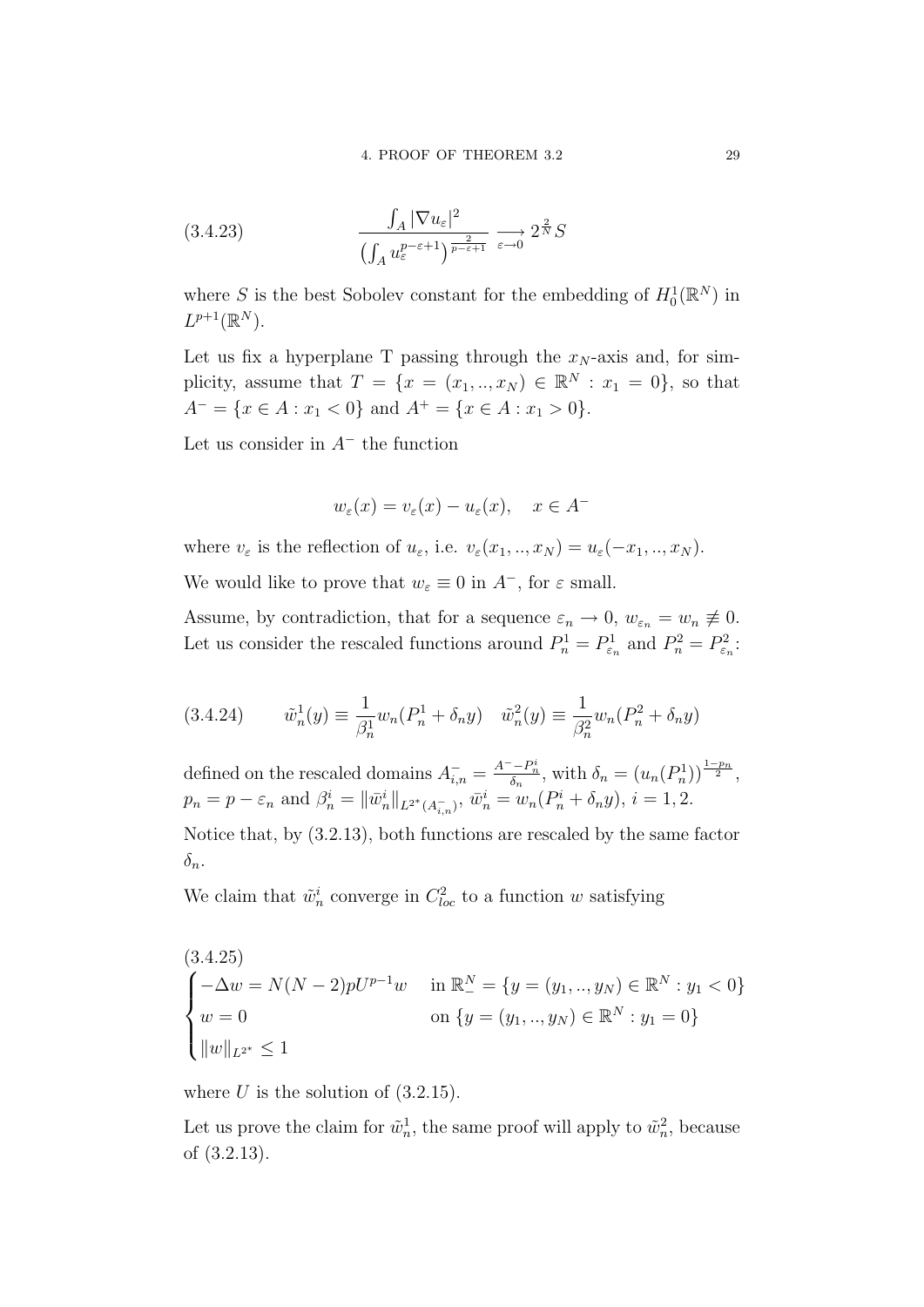#### 30 3. THE ALMOST CRITICAL PROBLEM IN AN ANNULUS - PART I

We have that the functions  $\tilde{w}_n^1$  solve the following problem:

(3.4.26) 
$$
\begin{cases}\n-\Delta \tilde{w}_n^1 = c_n \tilde{w}_n^1 & \text{in } A_{1,n}^- \\
\tilde{w}_n^1 = 0 & \text{on } \partial A_{1,n}^- \n\end{cases}
$$

where

$$
c_n(y) = N(N-2)p_n \int_0^1 \left[ t \left( \frac{1}{u_n(P_n^1)} u_n(P_n^1 + \delta_n y) \right) + (1-t) \left( \frac{1}{u_n(P_n^1)} v_n(P_n^1 + \delta_n y) \right) \right]^{p_n-1} dt
$$

One can observe that the functions  $\tilde{u}_n^1 = \frac{1}{u_n(i)}$  $\frac{1}{u_n(P_n^1)}u_n(P_n^1+\delta_n y)$  and  $\tilde{v}_n^1=$ 1  $\frac{1}{u_n(P_n^1)}v_n(P_n^1+\delta_n y)$  which appear in the definition of  $c_n(y)$  are uniformly bounded by  $(3.2.13)$  and hence  $c_n(y)$  is uniformly bounded too. Thus  $c_n$  is locally in any  $L^q$  space (in particular  $q > \frac{N}{2}$ ) and hence  $\tilde{w}_n^1$  is locally uniformly bounded.

Then, by standard elliptic estimates and by the convergence in  $C^2_{loc}(\mathbb{R}^N)$ of  $\tilde{u}_n^1$ ,  $\tilde{v}_n^1$  to the solution U of (3.2.15), we get the  $C^2_{loc}(\mathbb{R}^N)$ -convergence of  $\tilde{w}_n^1$  to a solution w of (3.4.25).

Let us evaluate the  $L^{\frac{N}{2}}$ -norm of  $c_n$ :

$$
\int_{A_{1,n}^{-}} |c_n(y)|^{\frac{N}{2}} dy \leq C_N \left[ \int_{A_{1,n}^{-}} \left| \frac{1}{u_n(P_n^1)} u_n(P_n^1 + \delta_n y) \right|^{(p_n - 1)\frac{N}{2}} dy \right] +
$$
  

$$
C_N \left[ \int_{A_{1,n}^{-}} \left| \frac{1}{u_n(P_n^1)} v_n(P_n^1 + \delta_n y) \right|^{(p_n - 1)\frac{N}{2}} dy \right]
$$

where  $C_N$  is a constant which depends only on N.

For the first integral in the previous formula we have

$$
\int_{A_{1,n}^{-}} \left| \frac{1}{u_n(P_n^1)} u_n(P_n^1 + \delta_n y) \right|^{(p_n - 1)\frac{N}{2}} dy = \int_{A^{-}} |u_n(x)|^{2^{*} - \frac{N\varepsilon_n}{2}} dx \leq B_N
$$

by  $(3.4.23)$  and  $(3.1.6)$ ,  $B_N$  being a constant depending only on N. An analogous estimate holds for the second integral.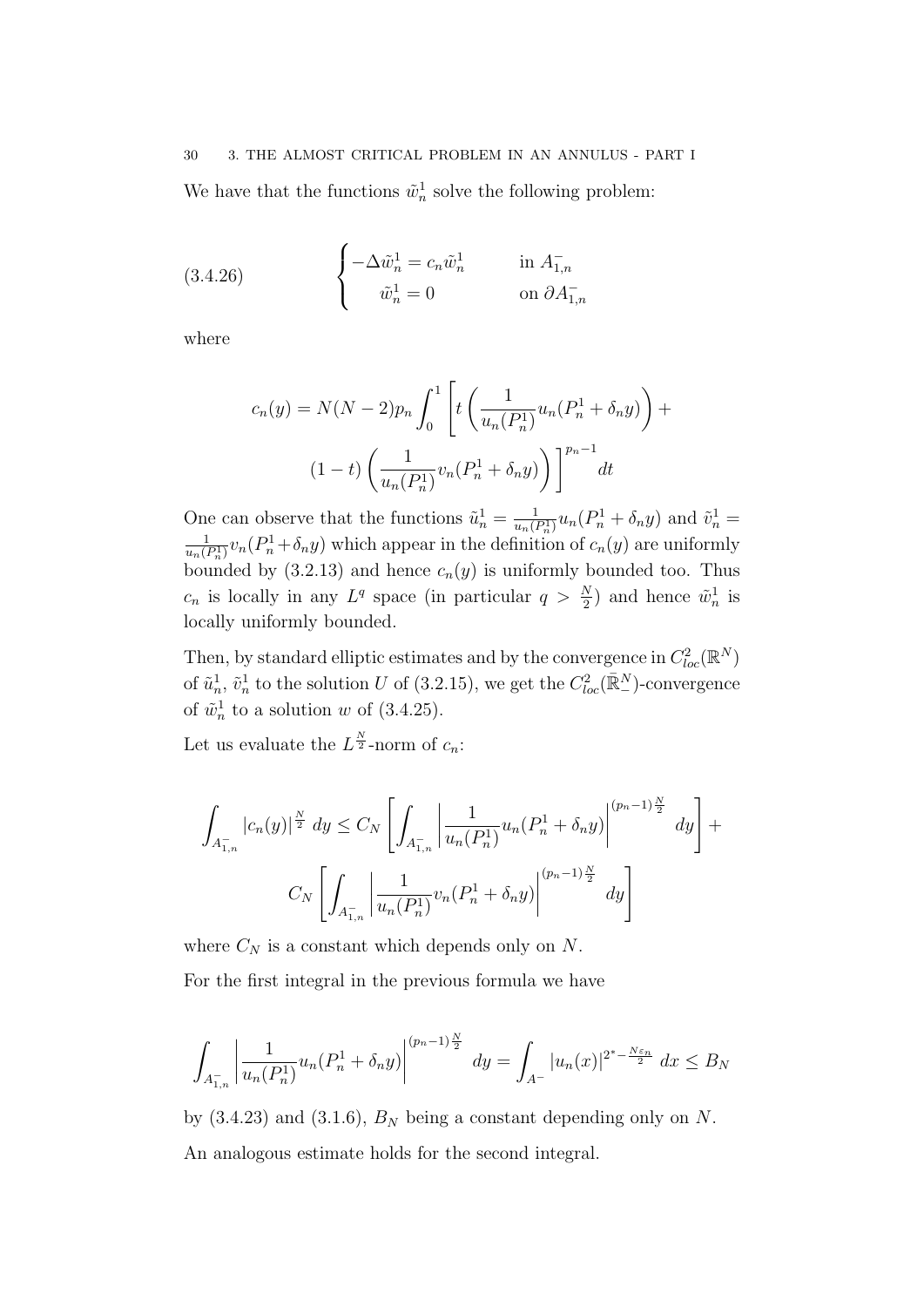Hence the  $L^{\frac{N}{2}}$ -norm of  $c_n$  is uniformly bounded and we have

(3.4.27) 
$$
\int_{A_{1,n}^-} |c_n(y)|^{\frac{N}{2}} dy \le 2C_N B_N
$$

Then multiplying (3.4.26) by  $\tilde{w}_n^1$  and integrating we have that

$$
\int_{A_{1,n}^-} |\nabla \tilde{w}_n^1|^2 dy = \int_{A_{1,n}^-} c_n (\tilde{w}_n^1)^2 dy \le
$$
\n
$$
(3.4.28) \le \left( \int_{A_{1,n}^-} |c_n|^{\frac{N}{2}} dy \right)^{\frac{2}{N}} \left( \int_{A_{1,n}^-} |\tilde{w}_n^1|^{2^*} dy \right)^{\frac{2}{2^*}} \le (2C_N B_N)^{\frac{2}{N}}
$$

Then by  $(3.2.16)$  -  $(3.2.18)$  we get  $w = kV_1 = k\frac{\partial U}{\partial w_1}$  $\frac{\partial U}{\partial y_1}$ ,  $k \in \mathbb{R}$ , since, by  $(3.4.28)$   $w \in D^{1,2}(\mathbb{R}^N_-) = \{ \varphi \in L^{2^*}(\mathbb{R}^N_-) : |\nabla \varphi| \in L^2(\mathbb{R}^N_-) \}.$ 

Let us first assume that for one of the two sequences  $\{\tilde{w}_n^i\}$ , say  $\{\tilde{w}_n^1\}$ , the limit is  $w = k \frac{\partial U}{\partial w}$  $\frac{\partial U}{\partial y_1}$  with  $k \neq 0$ .

Then, since the points  $P_n^1$  are on the reflection hyperplane T and  $\nabla u_n(P_n^1) = 0$  we have that  $\frac{\partial \tilde{w}_n^1}{\partial y_1}(0) = 0$ . This implies that  $\frac{\partial w}{\partial y_1}(0) =$  $k\frac{\partial^2 U}{\partial u^2}$  $\frac{\partial^2 U}{\partial y_1^2}(0) = 0$  with  $k \neq 0$ , which is a contradiction since for the function  $U(y) = \frac{1}{(1+|y|^2)^{\frac{N-2}{2}}}$  we have  $\frac{\partial^2 U}{\partial y_1^2}$  $\frac{\partial^2 U}{\partial y_1^2}(0) < 0.$ 

So we are left with the case when both sequences  $\tilde{w}_n^i$  converge to zero in  $C^2_{loc}$ .

Then, for any fixed  $R$  and for  $n$  sufficiently large in the domains  $E_{i,n}(R) = B(0, R) \cap A_{i,n}^-$  we have the following estimates

(3.4.29) 
$$
|\tilde{w}_n^i(y)| \le \frac{S}{4(2C_N B_N)^2 |B(0,R)|^{\frac{2}{2^*}}} \quad i = 1, 2
$$

where  $|B(0, R)|$  is the measure of the ball  $B(0, R)$ .

Now we focus only on the rescaling around  $P_n^1$  and observe that the domains  $E_{2,n}(R)$ , under the rescaling around  $P_n^1$ , correspond to domains  $F_{2,n}(R)$  contained in  $A_{1,n}^-$  which are translations of  $E_{1,n}(R)$  by the vector  $\frac{P_n^2 - P_n^1}{\delta_n}$  and also the function  $\tilde{w}_n^2$  is the translation of  $\tilde{w}_n^1$  by the same vector, indeed  $\tilde{w}_n^2 = \tilde{w}_n^1\left(y + \frac{P_n^2 - P_n^1}{\delta_n}\right)$  $\setminus$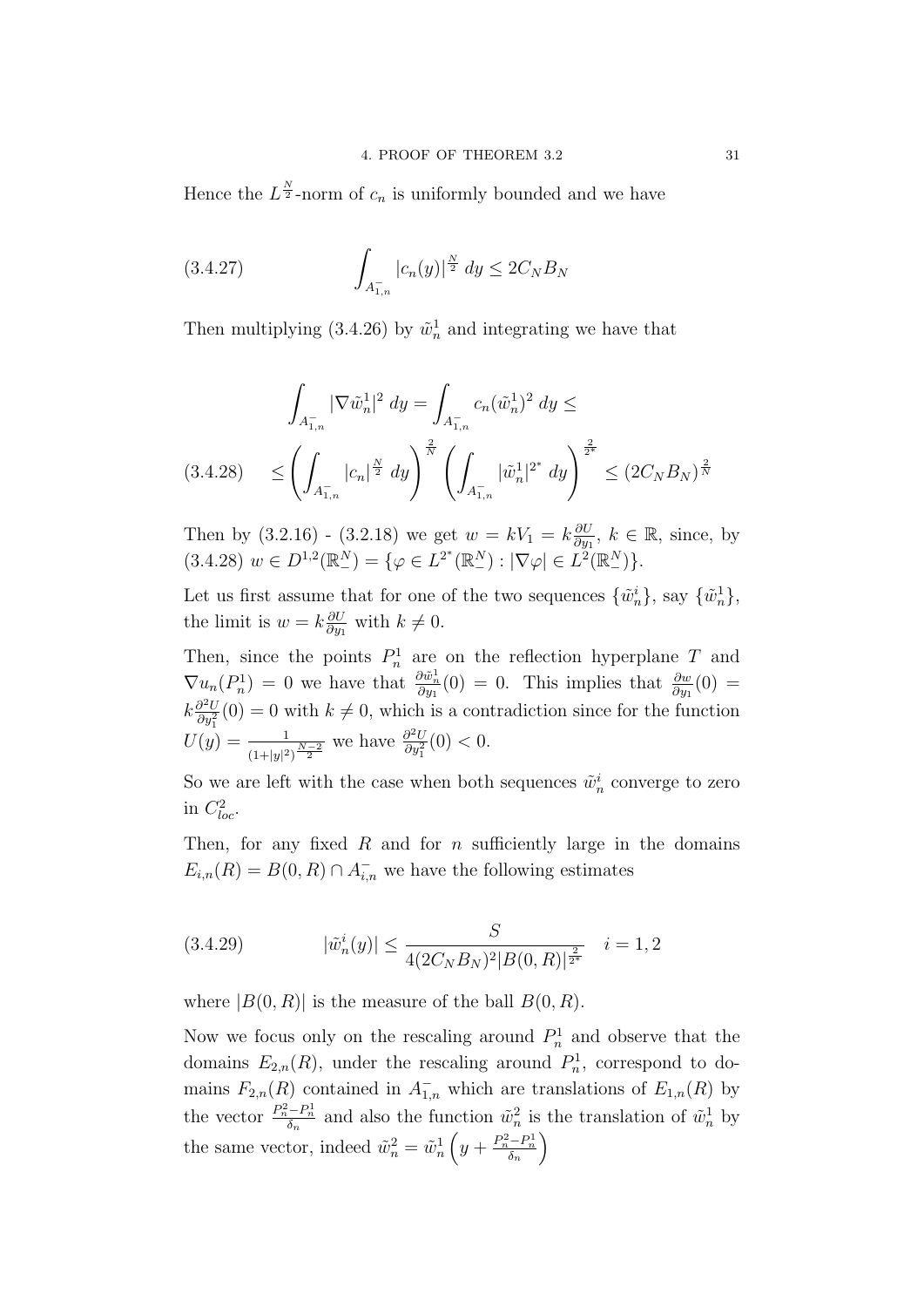# 32 3. THE ALMOST CRITICAL PROBLEM IN AN ANNULUS - PART I Hence from (3.4.29) we have

$$
(3.4.30) \quad |\tilde{w}_n^1(y)| \le \frac{S}{4(2C_NB_N)^2|B(0,R)|^{\frac{2}{2^*}}} \quad \text{in } (E_{1,n}(R) \cup F_{2,n}(R))
$$

Now let us choose  $R$  sufficiently large such that

(3.4.31) 
$$
\int_{B(0,R)} |U|^{2^*} > \left(\frac{15}{16}S\right)^{\frac{N}{2}}
$$

where U is the solution of (3.2.15). Then, since both functions  $\tilde{u}_n^i$  $(i = 1, 2)$  which appear in the definition of  $c_n$  converge to the function U and the function  $\tilde{u}_n^1$  is just the translation of the function  $\tilde{u}_n^2$  = 1  $\frac{1}{u_n(P_n^1)}u_n(P_n^2+\delta_n y)$  by the vector  $\frac{P_n^2-P_n^1}{\delta_n}$ , we have by  $(3.4.31)$ 

$$
(3.4.32) \qquad \int_{B(0,R)\cup B\left(\frac{P_n^2 - P_n^1}{\delta_n}, R\right)} |\tilde{u}_n^1|^{p_n+1} > \left(\frac{7}{4}S\right)^{\frac{N}{2}}
$$

for  $n$  sufficiently large. This implies, by  $(3.4.23)$ 

$$
(3.4.33) \qquad \int_{A^-_{1,n}\setminus (E_{1,n}(R)\cup F_{2,n}(R))} |c_n|^{\frac{N}{2}} < \left(\frac{1}{4}S\right)^{\frac{N}{2}}
$$

Since the functions  $\tilde{w}_n^1$  solve (3.4.26), multiplying (3.4.26) by  $\tilde{w}_n^1$  and integrating we get

$$
\int_{A_{1,n}^{-}} |\nabla \tilde{w}_{n}^{1}|^{2} dy = \int_{A_{1,n}^{-}} c_{n}(\tilde{w}_{n}^{1})^{2} dy =
$$
\n
$$
\int_{A_{1,n}^{-}} (E_{1,n}(R) \cup F_{2,n}(R)) c_{n}(\tilde{w}_{n}^{1})^{2} dy + \int_{(E_{1,n}(R) \cup F_{2,n}(R))} c_{n}(\tilde{w}_{n}^{1})^{2} dy \le
$$
\n
$$
\left( \int_{A_{1,n}^{-}} (E_{1,n}(R) \cup F_{2,n}(R)) |c_{n}|^{\frac{N}{2}} dy \right)^{\frac{2}{N}} \left( \int_{A_{1,n}^{-}} (E_{1,n}(R) \cup F_{2,n}(R)) |\tilde{w}_{n}^{1}|^{2^{*}} dy \right)^{\frac{2}{2^{*}}} +
$$
\n
$$
+ \left( \int_{(E_{1,n}(R) \cup F_{2,n}(R))} |c_{n}|^{\frac{N}{2}} dy \right)^{\frac{2}{N}} \left( \int_{(E_{1,n}(R) \cup F_{2,n}(R))} |\tilde{w}_{n}^{1}|^{2^{*}} dy \right)^{\frac{2}{2^{*}}} \leq \frac{S}{2}
$$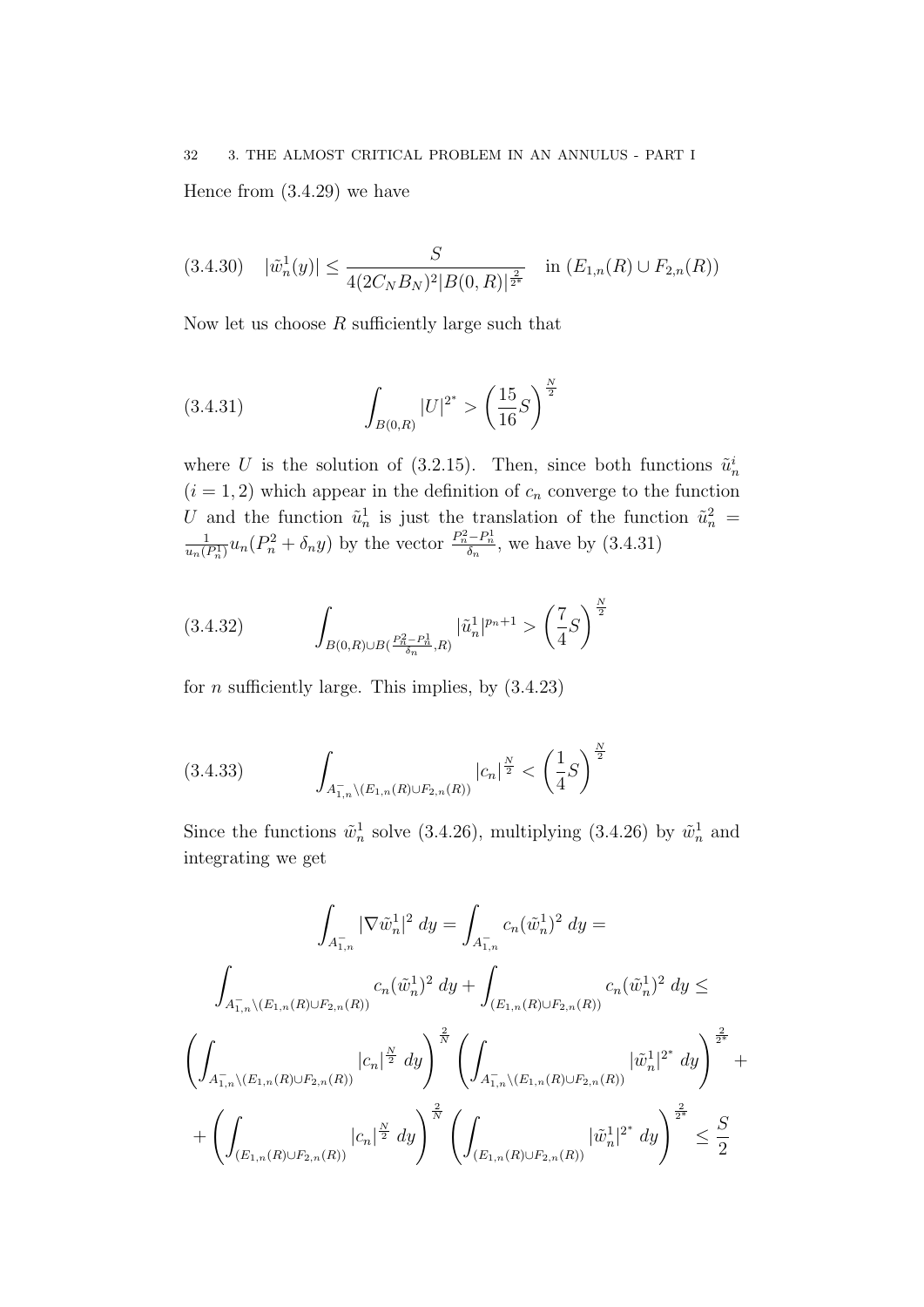because  $\|\tilde{w}_n^1\|_{L^{2^*}(A_{1,n}^-)} = 1$ , the  $L^{\frac{N}{2}}$ -norm of  $c_n$  is uniformly bounded by (3.4.27), (3.4.33) and (3.4.30) hold.

On the other hand, by the Sobolev inequality, we have

$$
\int_{A_{1,n}^-} |\nabla \tilde w_n^1|^2\ dy > S
$$

which gives a contradiction.

Hence the sequences  $\tilde{w}_n^i$  cannot converge both to zero, so that  $w_{\varepsilon} \equiv 0$ for  $\varepsilon$  small, as we wanted to prove.

Finally we prove Lemma 3.6 in several steps

**Proof of Lemma 3.6**: Let us assume that the line connecting  $P_{\varepsilon}^1$  with the origin is the  $x_N$ -axis. We would like to show that also the point  $P_{\varepsilon}^2$  belongs to the same axis. So we assume by contradiction that for a sequence  $\varepsilon_n \to 0$  the points  $P_{\varepsilon_n}^2 = P_n^2$  are given by  $P_n^2 = (\alpha_n, x_2^n, ..., x_N^n)$ ,  $\alpha_n > 0$ , where the first coordinate  $\alpha_n$  represents the distance of  $P_n^2$  from the  $x_N$ -axis. As before we define  $\delta_n = (u_n(P_n^1))^{\frac{1-p_n}{2}}$  where  $p_n = p - \varepsilon_n$ .

Claim 1 It is not possible that

$$
(3.4.34) \t\t \t\t \t \frac{\alpha_n}{\delta_n} \xrightarrow[n \to \infty]{} \infty
$$

Assume that (3.4.34) holds and consider the hyperplane  $T = \{x =$  $(x_1, ..., x_N) \in \mathbb{R}^N : x_1 = 0$  which obviously passes through the  $x_N$ -axis and does not contain the point  $P_n^2$ . We claim that, for n sufficiently large,

$$
(3.4.35)\qquad \qquad \lambda_1(L_n, A^-) \ge 0
$$

where, as before,  $L_n \equiv L_{\varepsilon_n}$  denotes the linearized operator and  $A^ {x = (x_1, ..., x_N) \in A : x_1 < 0}.$  To prove (3.4.35) let us take the two balls  $B(P_n^i, R\delta_n)$  centered at the two points  $P_n^i$  and with radius  $R\delta_n$ ,  $R > 1$  to be fixed later.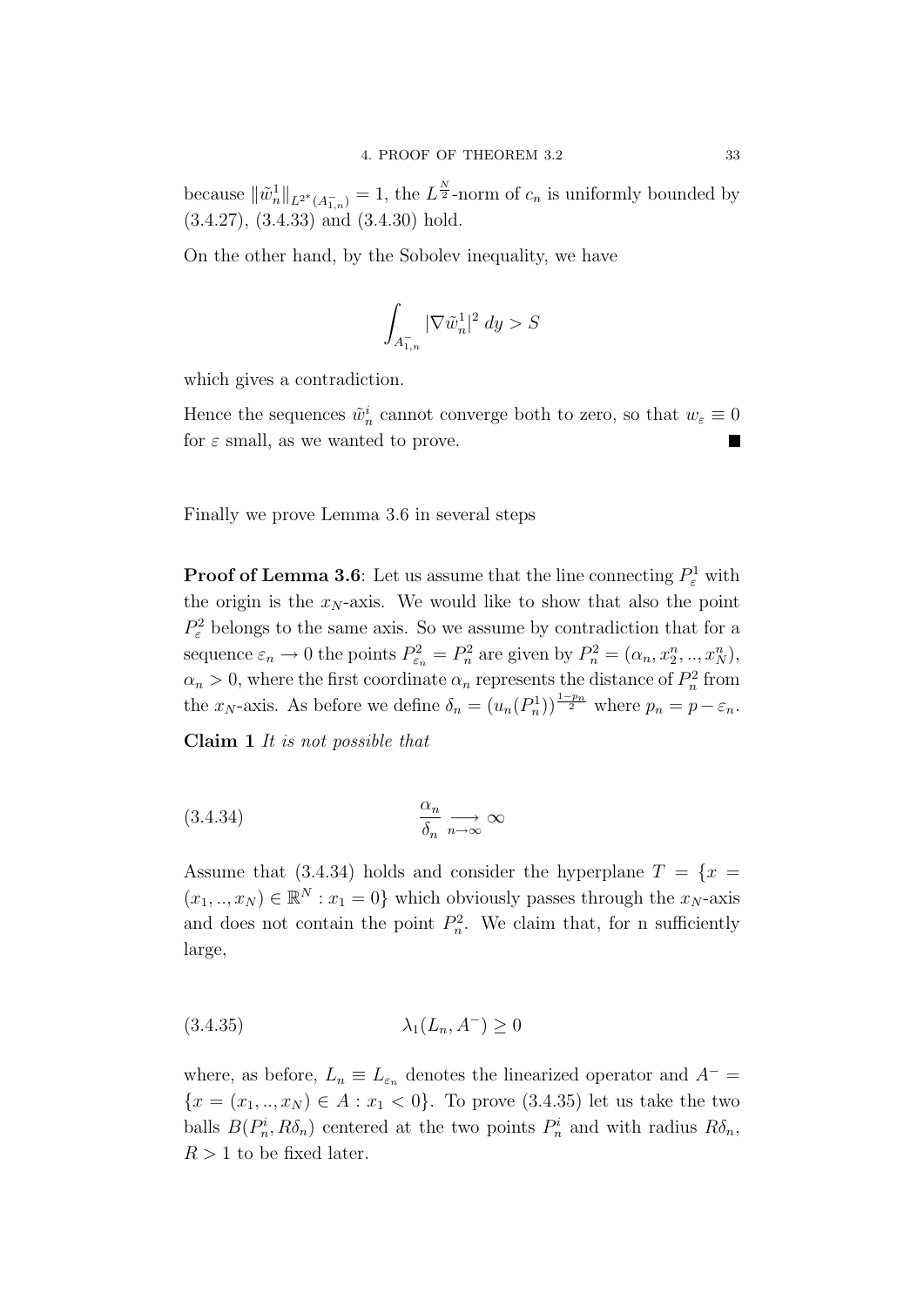By (3.4.34) and (3.2.13) we have that  $B(P_n^2, R\delta_n)$  does not intersect  $A^-$ , for large n. Morover if we take  $\vartheta_0 \in [0, \frac{\pi}{2}]$  $\frac{\pi}{2}$  and we consider the hyperplane  $T_{\theta_0} = \{x = (x_1, ..., x_N) : x_1 \sin \theta_0 + x_N \cos \theta_0 = 0\}$ , by (3.4.34), (3.2.13) and the fact that  $P_n^1$  belongs to  $T = T_{\frac{\pi}{2}}$  we can choose  $\vartheta_{0,n} < \frac{\pi}{2}$  $\frac{\pi}{2}$  and close to  $\frac{\pi}{2}$  such that both balls  $B(P_n^i, R\delta_n)$  do not intersect the cap  $A_{\vartheta_{0,n}}^- = \{x = (x_1, ..., x_N) : x_1 \sin \vartheta_{0,n} + x_N \cos \vartheta_{0,n} < 0\}$ for n large enough.

Then, arguing as in  $[23]$  (see also  $[19]$ ), it is easy to see that it is possible to choose R such that  $\lambda_1(L_n, A_{\vartheta_{0,n}}^-) > 0$  for n large, because  $B(P_n^i, R\delta_n) \cap A_{\vartheta_{0,n}}^- = \emptyset$ ,  $i = 1, 2$  and  $u_n$  concentrates only at  $P_n^i$ .

Hence, fixing n sufficiently large, we set

$$
\tilde{\vartheta}_n \equiv \sup \{ \vartheta \in [\vartheta_{0,n}, \frac{\pi}{2}] : \lambda_1(L_n, A_{\vartheta}^-) \ge 0 \}
$$

and, repeating the same procedure as in the proof of Theorem 3.1, we get that  $\tilde{\vartheta}_n = \frac{\pi}{2}$  $\frac{\pi}{2}$  and hence (3.4.35) holds.

So, by Proposition 3.4, since  $P_n^1 \in T = T_{\frac{\pi}{2}}$ , we get that  $u_n$  is symmetric with respect to the hyperplane T, which is not possible, since  $P_n^2$  does not belong to T. Hence (3.4.34) cannot hold.

Claim 2 It is not possible that

(3.4.36) 
$$
\frac{\alpha_n}{\delta_n} \underset{n \to \infty}{\longrightarrow} l > 0
$$

Assume that (3.4.36) holds and, as before, denote by T the hyperplane  $T = \{x = (x_1, ..., x_N) \in \mathbb{R}^N : x_1 = 0\}$  to which  $P_n^1$  belongs while  $P_n^2 \notin T$ .

We would like to prove as in Claim 1 that

$$
(3.4.37) \qquad \qquad \lambda_1(L_n, A^-) \ge 0
$$

If the points  $P_n^1$  and  $P_n^2$  have the N-th coordinate of the same sign, i.e. they lay on the same side with respect to the hyperplane  $\{x_N = 0\}$ , then it is obvious that we can argue exactly as for the first claim and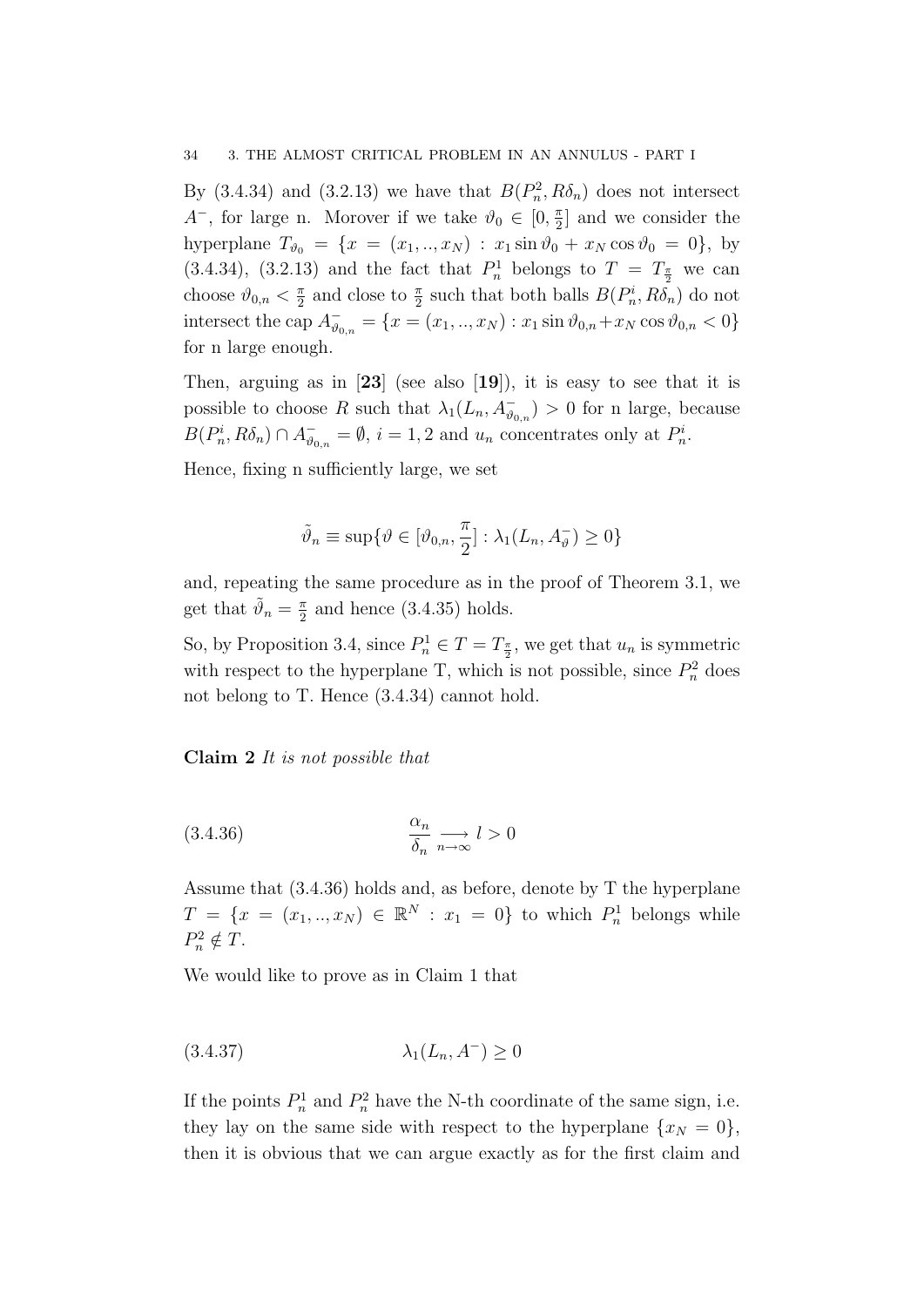choose  $\vartheta_0 \in [0, \frac{\pi}{2}]$  $\frac{\pi}{2}$  such that both balls  $B(P_n^i, R\delta_n)$ , R as before, do not intersect the cap  $A_{\vartheta}^ \bar{\theta}_0$ . Then the proof is the same as before.

Hence we assume that  $P_n^1$  and  $P_n^2$  lay on different sides with respect to the hyperplane  $\{x_N = 0\}$ . Let us then consider  $\vartheta_n \in [0, \frac{\pi}{2}]$  $\frac{\pi}{2}$  such that the points  $P_n^1$  and  $P_n^2$  have the same distance  $d_n > 0$  from the hyperplane

$$
T_{\vartheta_n} = \{ x = (x_1, ..., x_N) \in \mathbb{R}^N : x_1 \sin \vartheta_n + x_N \cos \vartheta_n = 0 \}
$$

Of course, because of (3.4.36), we have

$$
(3.4.38)\qquad \qquad \frac{d_n}{\delta_n} \underset{n \to \infty}{\longrightarrow} l_1 > 0
$$

Then, choosing  $R > 0$  such that  $\lambda_1(L_n, D_n^R) > 0$ , for n large,  $D_n^R =$  $A \setminus [B(P_n^1, R\delta_n) \cup B(P_n^2, R\delta_n)]$  (see [23]), either both balls  $B(P_n^i, R\delta_n)$ do not intersect che cap  $A_{\theta}^ \bar{\theta}_n$ , for n large enough, or they do. In the first case we argue as for the first claim. In the second case we observe that in each set  $E_{\vartheta_n}^{n,i} = A_{\vartheta_i}^ \bar{\theta}_n \cap B(P_n^i, R\delta_n), i = 1, 2$ , we have, for n large

(3.4.39) 
$$
u_n(x) \le v_n^{\vartheta_n}(x) \quad x \in E_{\vartheta_n}^{n,i} \quad i = 1, 2
$$

where  $v_n^{\vartheta_n}(x) = u_n(x^{\vartheta_n}), x^{\vartheta_n}$  being the reflection of x with respect to  $T_{\vartheta_n}^n$ .

In fact if (3.4.39) were not true we could construct a sequence of points  $x_{n_k} \in E_{\vartheta_{n_k}}^{n_k,i}$  $\binom{n_k, i}{\vartheta_{n_k}}$ ,  $i = 1$  or 2, such that

$$
(3.4.40) \t\t\t  $u_{n_k}(x_{n_k}) > v_n^{\vartheta_{n_k}}(x_{n_k})$
$$

Then there would exist a sequence of points  $\xi_{n_k} \in E_{\vartheta_{n_k}}^{n_k,i}$  $\sum_{\vartheta_{n_k}}^{n_k,i}$  such that

$$
(3.4.41) \qquad \qquad \frac{\partial u_{n_k}}{\partial \vartheta_{n_k}}(\xi_{n_k}) < 0
$$

Thus, by rescaling  $u_{n_k}$  in the usual way around  $P_{n_k}^1$  or  $P_{n_k}^2$ , and using  $(3.4.38)$  we would get a point  $\xi \in (E_{\theta}^{l_1})$  $\binom{d_1}{\vartheta_0}^{\dagger} = \{x = (x_1,..,x_N) \in \mathbb{R}^N :$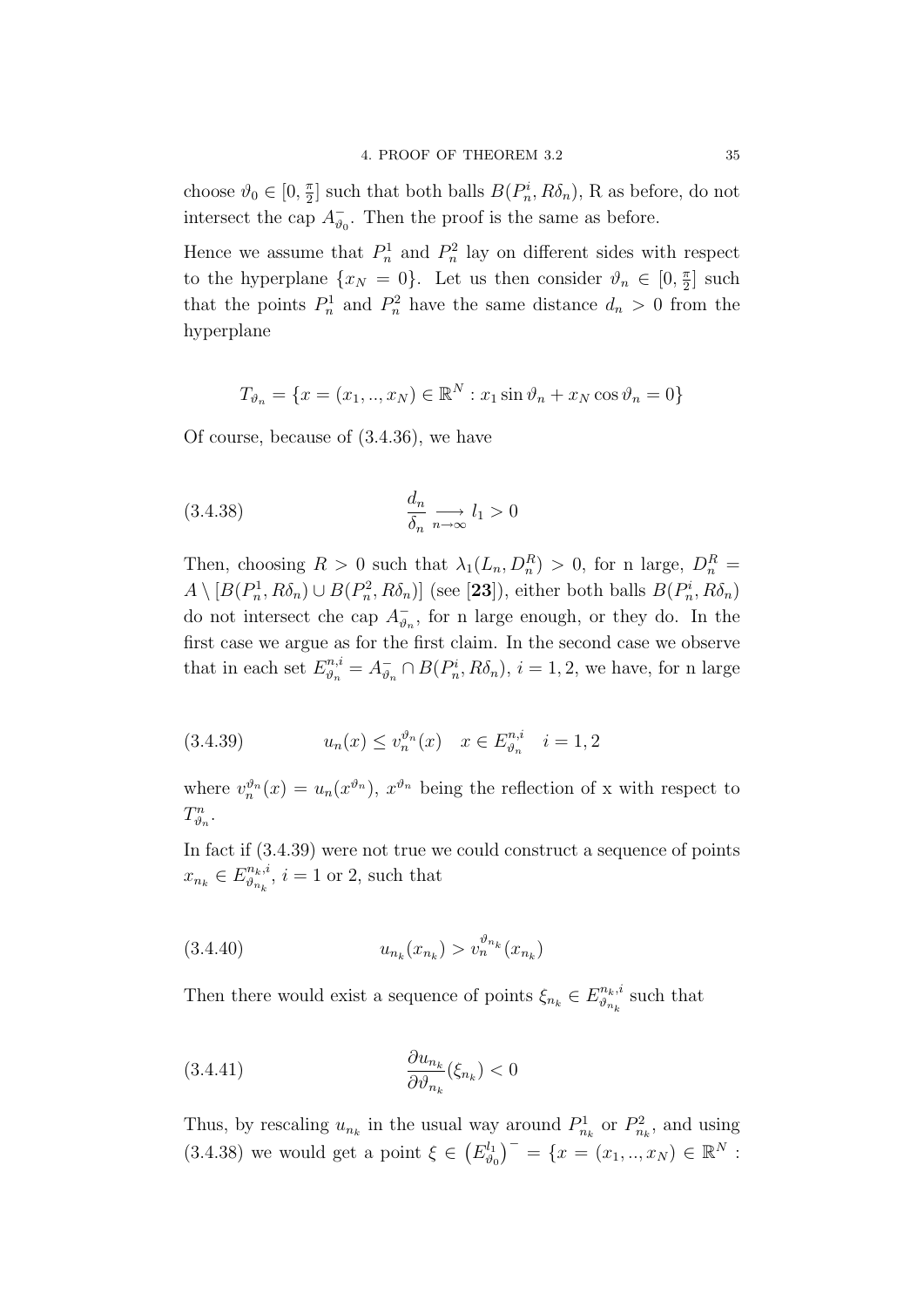$x_1 \sin \vartheta_0 + x_N \cos \vartheta_0 < -l_1 < 0$  such that  $\frac{\partial U}{\partial \vartheta_0}(\xi) \le 0$  while  $\frac{\partial U}{\partial \vartheta_0} > 0$  in  $(E_{\vartheta_{\alpha}}^{l_1})$  $(\theta_0^{l_1})^{\dagger}$ ,  $\vartheta_0$  being the limit of  $\vartheta_{n_k}$ .

Hence (3.4.39) holds.

Now, arguing again as in [23] and [19], in the set  $(F_{\vartheta_n}^n)^{-} = A_{\vartheta_n}^{-}$  $\frac{\overline{\phantom{a}}}{\vartheta_n}$  $(B(P_n^1, R\delta_n) \cup B(P_n^2, R\delta_n))$  we have that  $\lambda_1(L_n, (F_{\vartheta_n}^n)^{-}) \geq 0$ .

Hence, by (3.4.39), applying the maximum principle, we have that  $w_{n,\vartheta_n}(x) \ge 0$  in  $(F_{\vartheta_n}^n)^{-1}$ , and, again by (3.4.39) and the strong maximum principle

(3.4.42) wn,ϑ<sup>n</sup> (x) > 0 in A − ϑn

As in the proof of Theorem 3.2, this implies that  $\lambda_1(L_n, A_{\vartheta_n}^-) \geq 0$ .

Then, arguing as for the first claim we get (3.4.37), which gives the same kind of contradiction because  $P_n^2$  does not belong to T.

Claim 3 It is not possible that

$$
\frac{\alpha_n}{\delta_n} \underset{n \to \infty}{\longrightarrow} 0
$$

Let us argue by contradiction and assume that (3.4.43) holds. As before we denote by T the hyperplane  $T = \{x = (x_1, ..., x_N) \in \mathbb{R}^N : x_1 = 0\}.$ Since the points  $P_n^2$  are in the domain  $A_n^+ = \{x = (x_1, ..., x_N) \in A$ :  $x_1 > 0$ , we have that the function

$$
w_n(x) = v_n(x) - u_n(x), \quad x \in A_n^+
$$

where  $v_n$  is the reflection of  $u_n$ , i.e.  $v_n(x_1,..,x_N) = u_n(-x_1, x_2,..,x_N)$ , is not identically zero.

Then, as in the proof of Theorem 3.2, rescaling the function  $w_n$  around  $P_n^1$  or  $P_n^2$  and using (3.2.13) we have that the functions

(3.4.44) 
$$
\tilde{w}_n^i(y) \equiv \frac{1}{\beta_n^i} w_n (P_n^i + \delta_n y), i = 1, 2
$$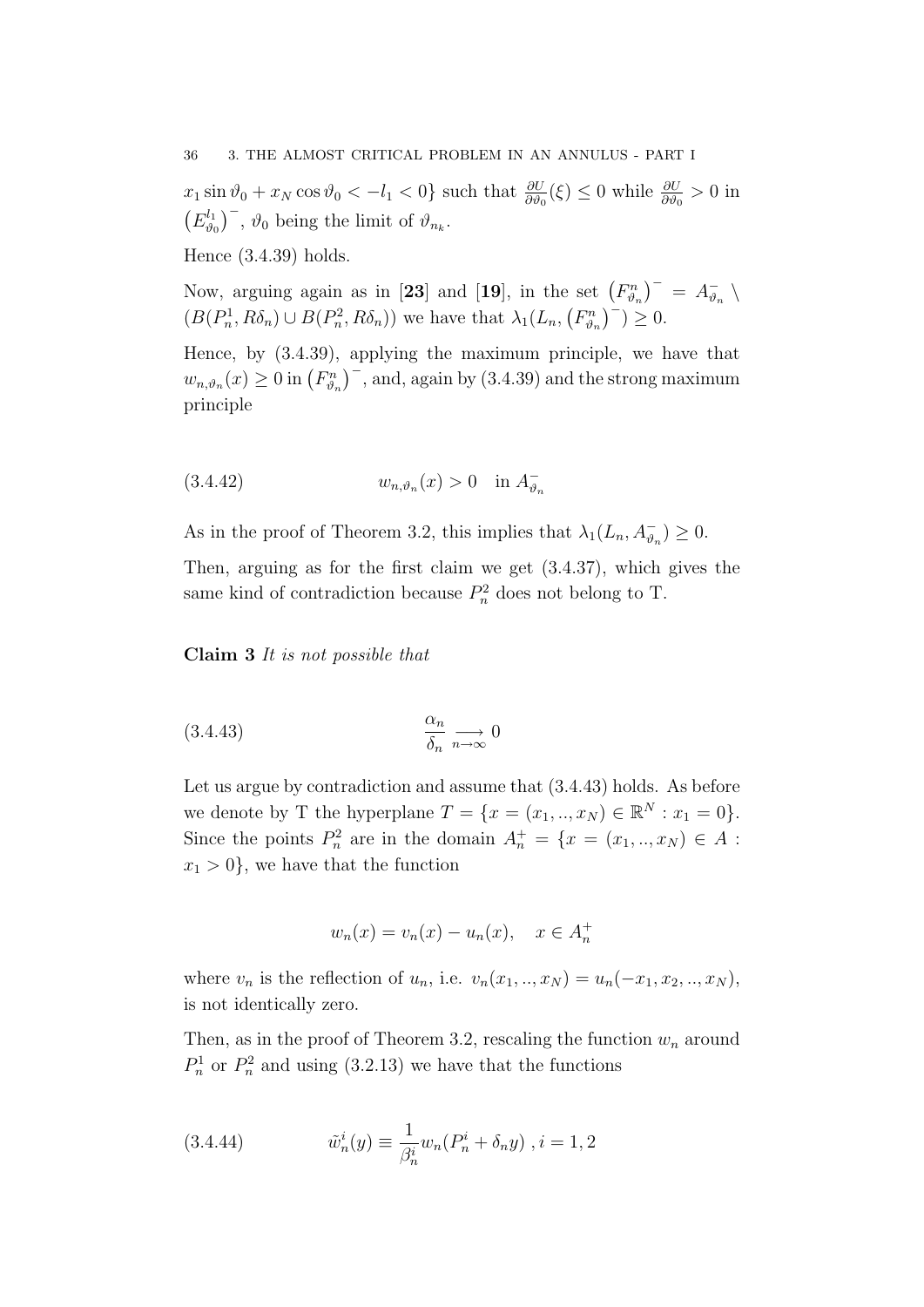defined in the rescaled domain  $A_{i,n}^+ = \frac{A^+ - P_n^i}{\delta_n}$ , converge both, by (3.4.43) and standard elliptic estimates, in  $C_{loc}^2$  to a function  $w_i$  satisfying (3.4.25) but in the half space  $\mathbb{R}^N_+ = \{x = (x_1, ..., x_N) \in \mathbb{R}^N : x_1 > 0\}.$ 

Again by  $(3.2.16)$  -  $(3.2.18)$  we have that  $w_i = k_i \frac{\partial U}{\partial w_i}$  $\frac{\partial U}{\partial y_1}$ ,  $k_i \in \mathbb{R}$ , where U is the solution of (3.2.15).

Exactly as in the proof of Theorem 3.2 we can exclude the case that both sequences  $\tilde{w}_n^i$  converge to zero in  $C_{loc}^2$ .

Hence for at least one of the two sequences  $\tilde{w}_n^i$  we have that the limit is  $w_i = k_i \frac{\partial U}{\partial w_i}$  $\frac{\partial U}{\partial y_1}$  with  $k_i \neq 0$ .

If this happens for  $\tilde{w}_n^1$  then, since the points  $P_n^1$  are on the reflection hyperplane  $T$ , arguing exactly as in the proof of Theorem 3.2, we get a contradiction.

So we are left with the case when  $\tilde{w}_n^1 \to k_1 \frac{\partial U}{\partial w_1}$  $\frac{\partial U}{\partial y_1}$ ,  $k_1 = 0$  and  $\tilde{w}_n^2 \rightarrow k_2 \frac{\partial U}{\partial y_1}$  $\partial y_1$ with  $k_2 \neq 0$  in  $C_{loc}^2$ .

At the points  $P_n^2$ , obviously we have that  $\frac{\partial u_n}{\partial y_1}(P_n^2) = 0$ .

Let us denote by  $\tilde{P}_n^2$  the reflection of  $P_n^2$  with respect to T.

Hence, for the function  $\tilde{w}_n^2$  we have, applying the mean value theorem

$$
\frac{\partial \tilde{w}_n^2}{\partial y_1}(0) = \frac{\delta_n^{\frac{2}{1-p_n}}}{\beta_n^2} \left( \frac{\partial \tilde{u}_n}{\partial y_1}(0) + \frac{\partial \tilde{u}_n}{\partial y_1} \left( \frac{\tilde{P}_n^2 - P_n^2}{\delta_n} \right) \right) =
$$

$$
= \frac{\delta_n^{\frac{2}{1-p_n}}}{\beta_n^2} \left( \frac{\partial \tilde{u}_n}{\partial y_1} \left( \frac{\tilde{P}_n^2 - P_n^2}{\delta_n} \right) - \frac{\partial \tilde{u}_n}{\partial y_1}(0) \right) =
$$

$$
= -\frac{\delta_n^{\frac{2}{1-p_n}}}{\beta_n^2} \frac{\partial^2 \tilde{u}_n}{\partial y_1^2} (\xi_n) \frac{2\alpha_n}{\delta_n}
$$

where  $\tilde{u}_n(y) = \delta_n^{\frac{2}{p_n-1}} u_n(P_n^2 + \delta_n y)$  and  $\xi_n$  belongs to the segment joining the origin with the point  $\frac{\tilde{P}_n^2 - P_n^2}{\delta_n}$  in the rescaled domain  $A_{2,n}^+$ .

Since  $\frac{\partial \tilde{w}_n^2}{\partial y_1}(0) \rightarrow k_2 \frac{\partial^2 U}{\partial y_1^2}$  $\frac{\partial^2 U}{\partial y_1^2}(0)$  and  $\frac{\partial^2 \tilde{u}_n}{\partial y_1^2}$  $\frac{\partial^2 \tilde{u}_n}{\partial y_1^2}(\xi_n) \rightarrow \frac{\partial^2 U}{\partial y_1^2}$  $\frac{\partial^2 U}{\partial y_1^2}(0)$ , with  $k_2 \neq 0$  and  $\partial^2 U$  $\frac{\partial^2 U}{\partial y_1^2}(0) < 0$  we get

(3.4.45) 
$$
\frac{\alpha_n \delta_n^{\frac{2}{1-p_n}}}{\beta_n^2 \delta_n} \to \gamma \neq 0
$$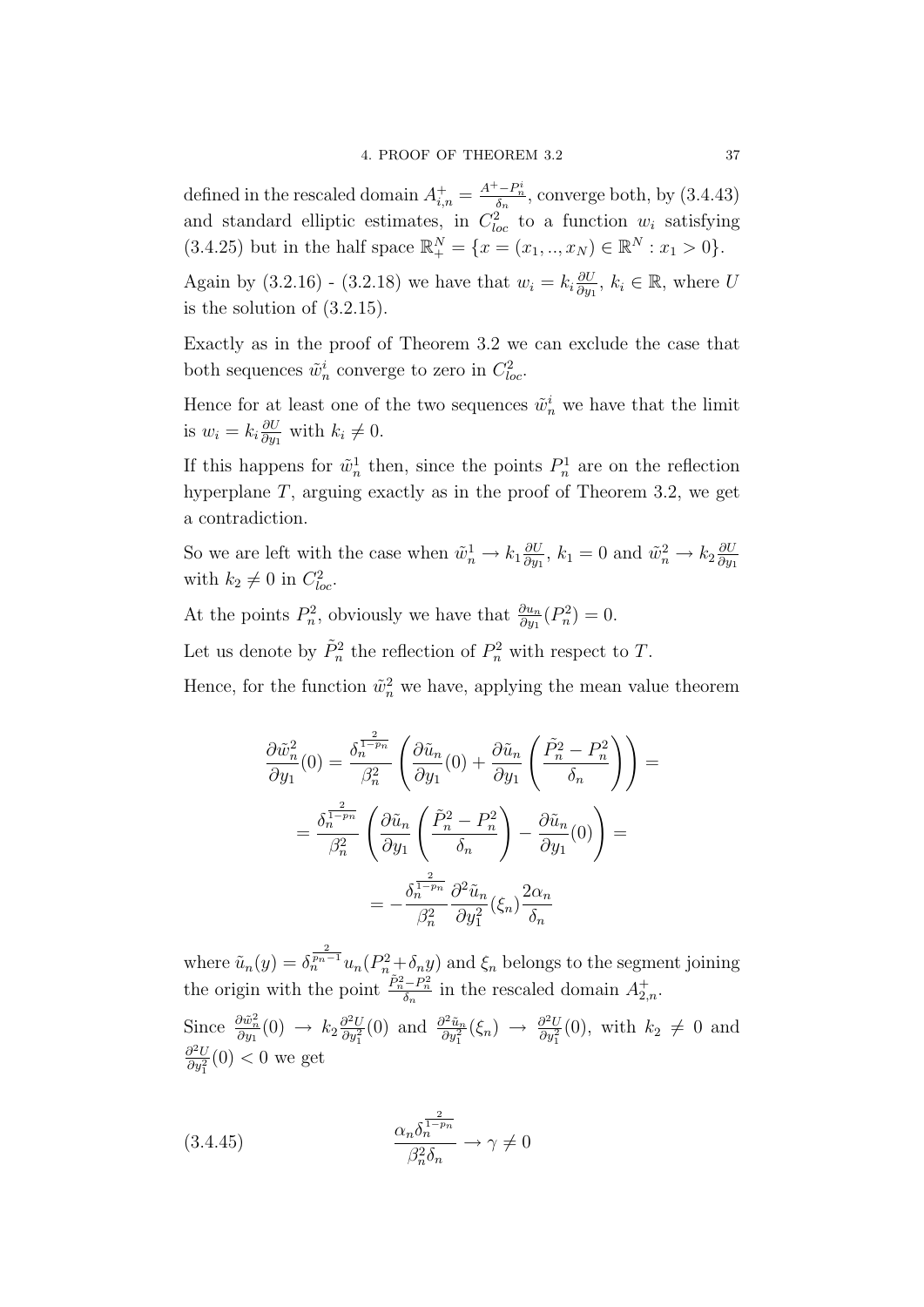#### 38 3. THE ALMOST CRITICAL PROBLEM IN AN ANNULUS - PART I

Our aim is now to prove that  $(3.4.45)$  implies that  $k_1 \neq 0$  which will give a contradiction.

Let us observe that if the function  $w_n$  does not change sign near  $P_n^1$ , then, since  $w_n \neq 0$ , we would get a contradiction, applying Hopf's lemma to  $w_n$  (which solves a linear elliptic equation) at the point  $P_n^1$ , because  $\nabla u_n(P_n^1) = 0$ .

Then in any ball  $B(P_n^1, \alpha_n)$ ,  $\alpha_n$  as in (3.4.43), there are points  $Q_n^1$  such that  $\frac{\partial u_n}{\partial y_1}(Q_n^1) = 0$  and  $Q_n^1 \notin T$ . Indeed, since  $w_n$  changes sign near  $P_n^1$ , in any set  $B(P_n^1, \alpha_n) \cap A^+$  there are points where  $w_n$  is zero, i.e.  $u_n$ coincides with the reflection  $v_n$ . This implies that there exist points  $Q_n^1$  in  $B(P_n^1, \alpha_n)$  where  $\frac{\partial u_n}{\partial y_1}(Q_n^1) = 0$ , and by Hopf's lemma applied to the points of the hyperplane T we have that  $Q_n^1 \notin T$ . Let us denote by  $\tilde{Q}_n^1$  the reflection of  $Q_n^1$  with respect to T.

Assume that  $Q_n^1 \in A^-$  (the argument is the same if  $Q_n^1 \in A^+$ ). Then as before we have

$$
\frac{\partial \tilde{w}_n^1}{\partial y_1} \left( \frac{Q_n^1 - P_n^1}{\delta_n} \right) = \frac{\delta_n^{\frac{2}{1 - p_n}}}{\beta_n^1} \left( \frac{\partial \tilde{u}_n}{\partial y_1} \left( \frac{\tilde{Q}_n^1 - P_n^1}{\delta_n} \right) - \frac{\partial \tilde{u}_n}{\partial y_1} \left( \frac{Q_n^1 - P_n^1}{\delta_n} \right) \right) =
$$

$$
= -\frac{\delta_n^{\frac{2}{1 - p_n}}}{\beta_n^1} \frac{\partial^2 \tilde{u}_n}{\partial y_1^2} (\xi_n) \frac{2\alpha_n}{\delta_n}
$$

where  $\xi_n$  belongs to the segment joining  $\frac{\tilde{Q}_n^1 - P_n^1}{\delta_n}$  and  $\frac{Q_n^1 - P_n^1}{\delta_n}$  in the rescaled domain  $A^+_{1,n}$ .

Since  $\frac{\partial \tilde{w}_n^1}{\partial y_1}$  $\begin{pmatrix} \tilde{Q}_n^1-P_n^1 \\ \delta_n \end{pmatrix}$  $\Big\} \rightarrow k_1 \frac{\partial^2 U}{\partial u^2}$  $\frac{\partial^2 U}{\partial y_1^2}(0), \frac{\partial^2 \tilde{u}_n}{\partial y_1^2}$  $\frac{\partial^2 \tilde{u}_n}{\partial y_1^2}(\xi_n) \rightarrow \frac{\partial^2 U}{\partial y_1^2}$  $\frac{\partial^2 U}{\partial y_1^2}(0)$  < 0 and using  $(3.4.45)$ , we get  $k_1 \neq 0$  and hence a contradiction.

So also the third claim is true and the proof of Lemma 3.6 is complete.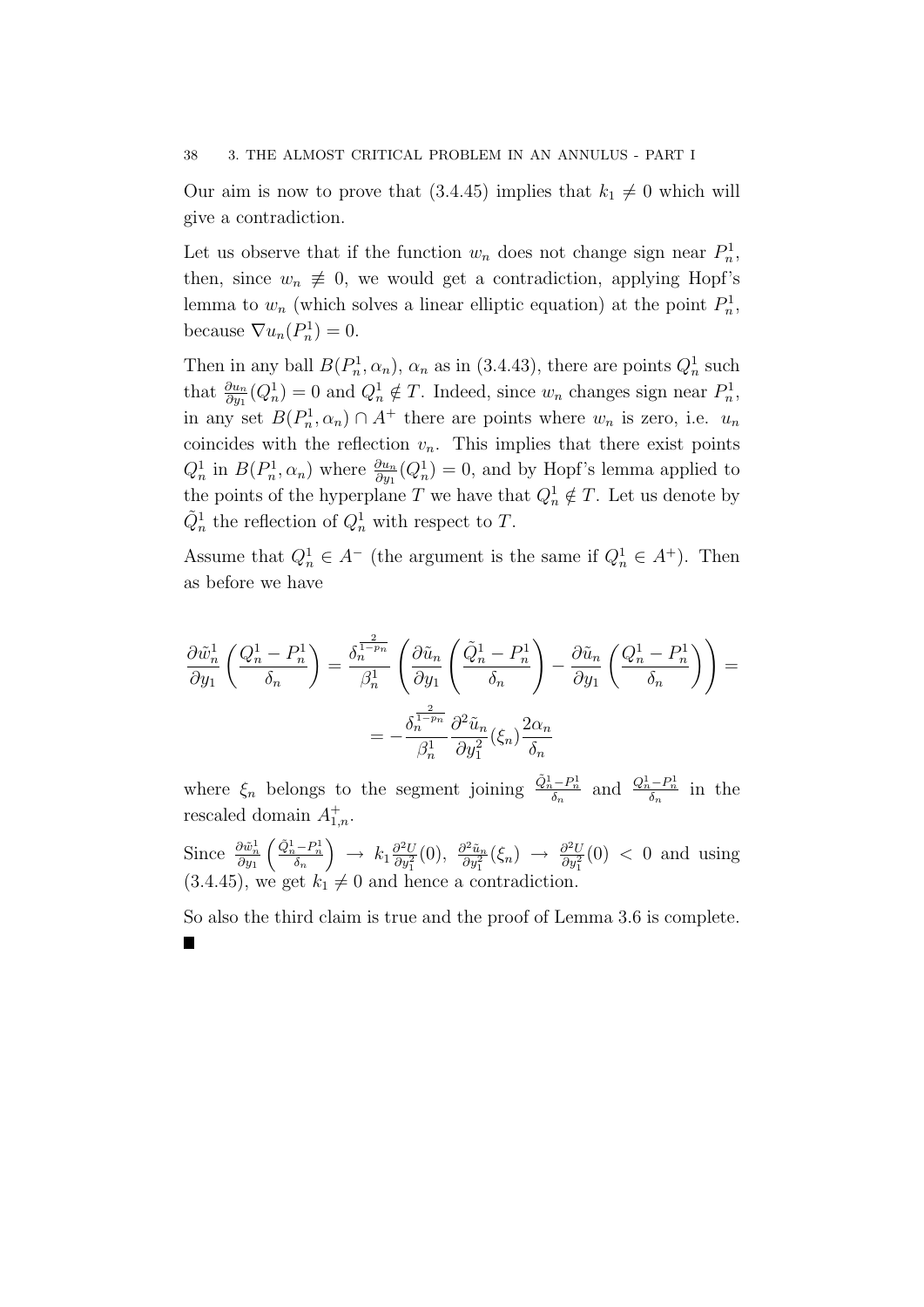## CHAPTER 4

# The almost critical problem in an annulus - Part II

### 1. Introduction

In this chapter we will discuss the results contained in [16]. We continue the study of the symmetry of solutions of the problem

(4.1.46) 
$$
\begin{cases}\n-\Delta u = N(N-2)u^{p-\varepsilon} & \text{in } A \\
u > 0 & \text{in } A \\
u = 0 & \text{on } \partial A\n\end{cases}
$$

where A is an annulus centered at the origin in  $\mathbb{R}^N$ ,  $N \geq 3$ ,  $p+1 =$  $2N$  $\frac{2N}{N-2}$  is the critical Sobolev exponent for the embedding of  $H_0^1(A)$  into  $L^{p+1}(A)$  and  $\varepsilon > 0$  is a small parameter.

In Chapter 3 we analyzed the symmetry of solutions to (3.1.6) which concentrate at one or two points, as  $\varepsilon \to 0$ . Indeed it is well known that the study of (4.1.46) is strictly related to the limiting problem  $(\varepsilon = 0)$  which exhibits a lack of compactness and gives rise to solutions of (4.1.46) which concentrate and blow up as  $\varepsilon \to 0$  ([7], [10], [27], [33], [34]). Obviously, solutions of (4.1.46) which blow-up at a finite number of points cannot be radially symmetric. Nevertheless in [15] we proved that solutions that concentrate at one or two points are axially symmetric with respect to an axis passing through the origin which contains the concentration points.

In this chapter we consider the case of solutions which concentrate at  $k \geq 3, k \leq N$ , points in A and prove a partial symmetry result.

To be more precise we need some notations.

We say that a family of solutions  $\{u_{\varepsilon}\}\$  of (4.1.46) has  $k \geq 1$  concentration points at  $\{P_{\varepsilon}^1, P_{\varepsilon}^2, ..., P_{\varepsilon}^k\} \subset A$  if the following holds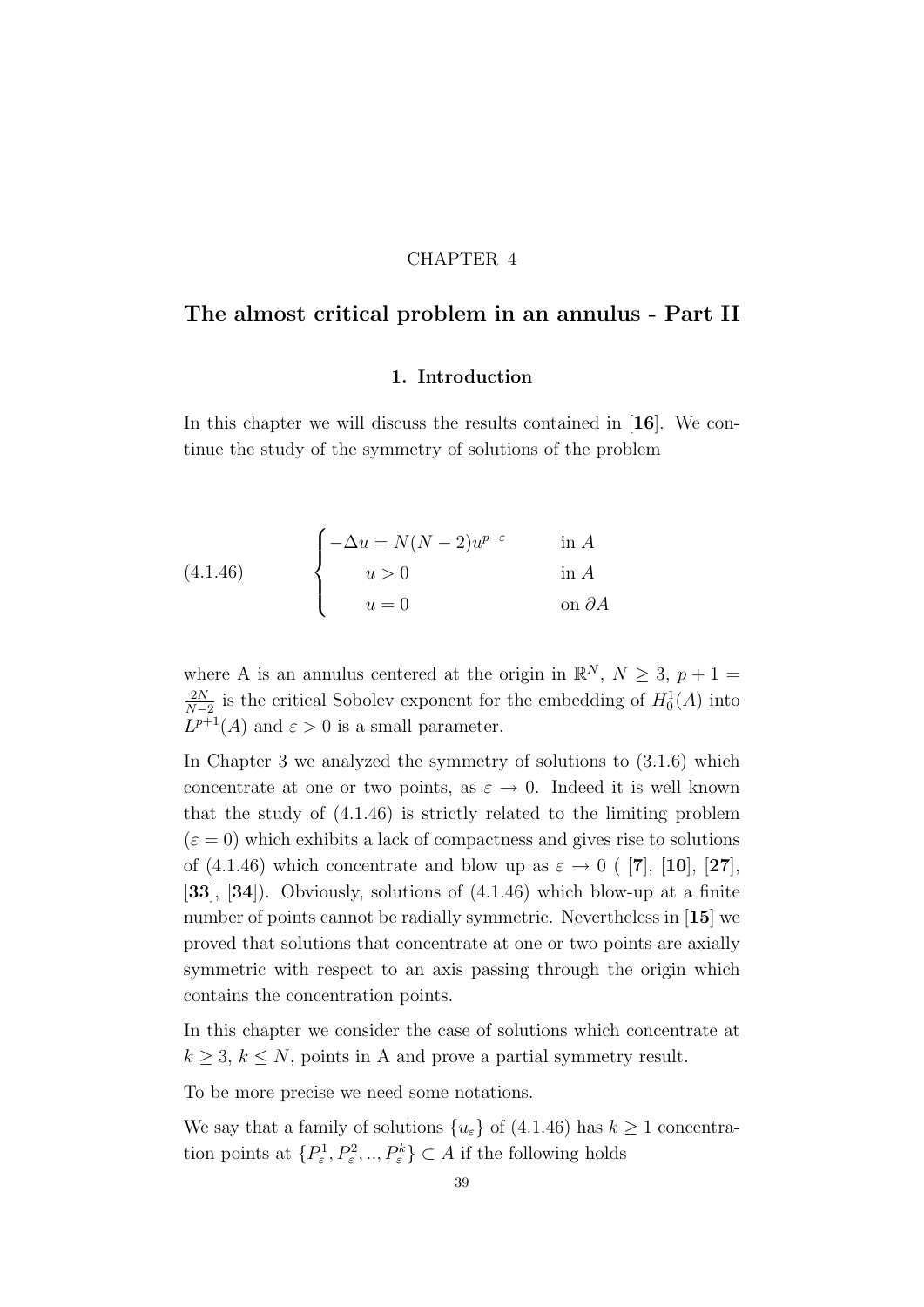(4.1.47)  $P_{\varepsilon}^{i} \neq P_{\varepsilon}^{j}$ ,  $i \neq j$  and each  $P_{\varepsilon}^{i}$  is a strict local maximum for  $u_{\varepsilon}$ 

(4.1.48) 
$$
u_{\varepsilon} \to 0
$$
 as  $\varepsilon \to 0$  locally uniformly in  $\Omega \setminus \{P_{\varepsilon}^1, P_{\varepsilon}^2, ..., P_{\varepsilon}^k\}$ 

(4.1.49) 
$$
u_{\varepsilon}(P_{\varepsilon}^{i}) \to \infty \text{ as } \varepsilon \to 0
$$

Our result is the following

**Theorem 4.1.** Let  $\{u_{\varepsilon}\}\$ be a family of solutions to  $(4.1.46)$  which concentrate at k points  $P^j_{\varepsilon} \in A$ ,  $j = 1, ..., k$ ,  $k \geq 3$  and  $k \leq N$ . Then, for  $\varepsilon$  small, the points  $P^j_\varepsilon$  lie on the same (k-1)-dimensional hyperplane  $\Pi_k$  passing through the origin and  $u_{\varepsilon}$  is symmetric with respect to any  $(N-1)$ -dimensional hyperplane containing  $\Pi_k$ .

As in [15] the proof of the above theorem is based on the procedure developped in [31] to prove the symmetry of solutions of semilinear elliptic equations in the presence of a strictly convex nonlinearity. The main idea is to evaluate the sign of the first eigenvalue of the linearized operator in the half domains determined by the symmetry hyperplanes. To carry out this procedure we also use results of [7] and [29].

The outline of the chapter is the following: in Section 2 we recall some preliminary results and prove a geometrical lemma, while in Section 3 we prove Theorem 4.1.

### 2. Preliminaries

Let A be the annulus defined as  $A \equiv \{x \in \mathbb{R}^N : 0 < R_1 < |x| < R_2\}$ and  $T_{\nu}$  be the hyperplane passing through the origin defined by  $T_{\nu} \equiv$  $\{x \in \mathbb{R}^N : x \cdot \nu = 0\}, \nu$  being a direction in  $\mathbb{R}^N$ . We denote by  $A_{\nu}^-$  and  $A_{\nu}^{+}$  the caps in A determined by  $T_{\nu}$ :  $A_{\nu}^{-} \equiv \{x \in A : x \cdot \nu < 0\}$  and  $A_{\nu}^{+} \equiv \{x \in A : x \cdot \nu > 0\}.$ 

In A we consider problem (4.1.46) and denote by  $L_{\varepsilon}$  the linearized operator at a solution  $u_{\varepsilon}$  of (4.1.46):

(4.2.50) 
$$
L_{\varepsilon} = -\Delta - N(N-2)(p - \varepsilon)u_{\varepsilon}^{p-\varepsilon-1}
$$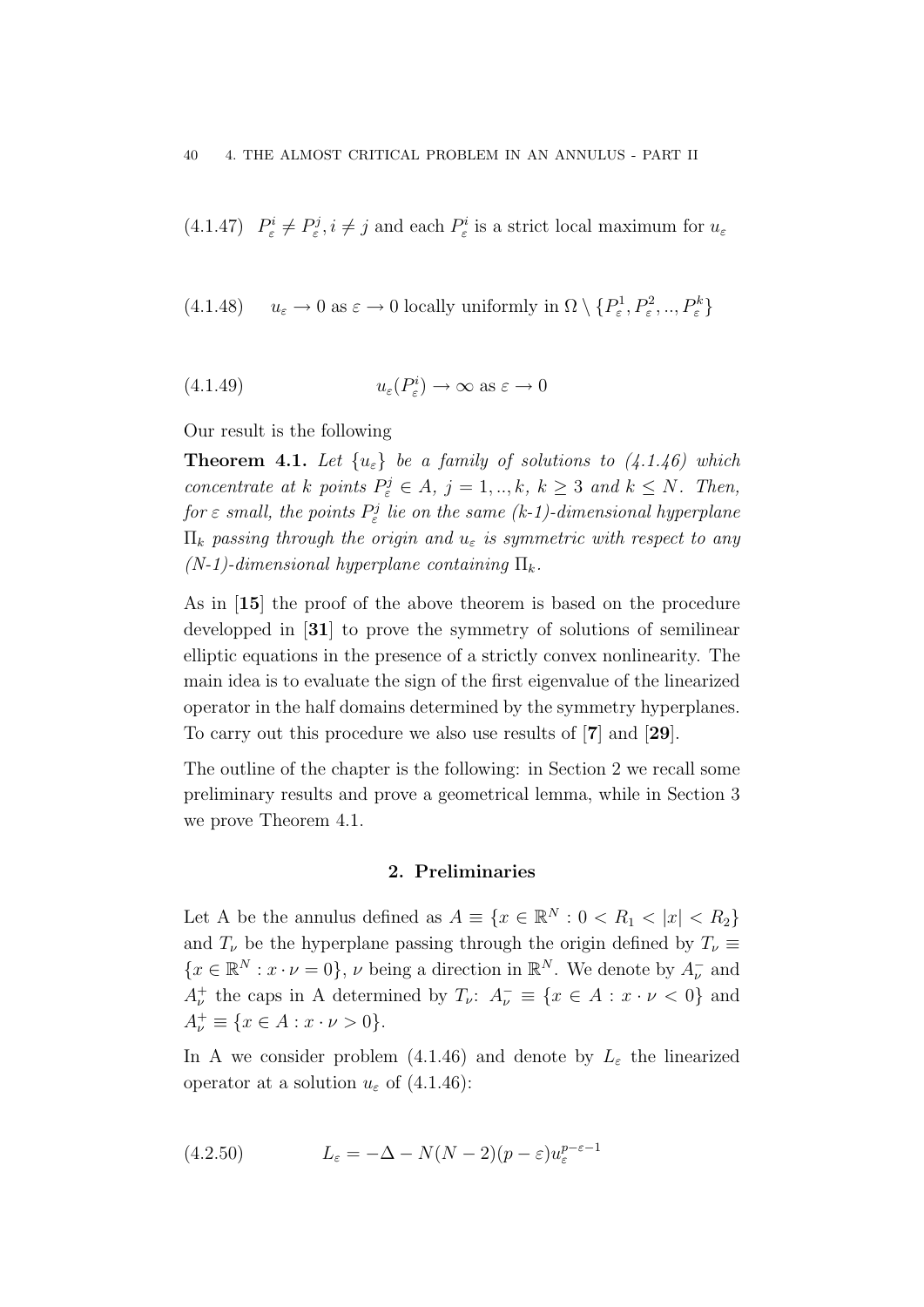Let  $\lambda_1(L_\varepsilon, D)$  be the first eigenvalue of  $L_\varepsilon$  in a subdomain  $D \subset A$  with zero Dirichlet boundary conditions.

In [15] the following proposition, which is a variant of a result of [31], was proved

**Proposition 4.2.** If either  $\lambda_1(L_\varepsilon, A_\nu^{-})$  or  $\lambda_1(L_\varepsilon, A_\nu^{+})$  is non-negative and  $u_{\varepsilon}$  has a critical point on  $T_{\nu} \cap A$  then  $u_{\varepsilon}$  is symmetric with respect to the hyperplane  $T_{\nu}$ .

Let us recall some results about solutions of  $(4.1.46)$ , proved in [29] and [7].

Let  $\{u_{\varepsilon}\}\$ be a family of solutions of  $(4.1.46)$  with k blow up points  $P_{\varepsilon}^i$ ,  $i = 1, \ldots, k$ . Then we have

**Proposition 4.3.** There exist constants  $\alpha_0 > 0$  and  $\alpha_{ij} > 0$ , i, j =  $1, \ldots, k$  such that as  $\varepsilon \to 0$ 

$$
(4.2.51) \t\t |P_{\varepsilon}^{i} - P_{\varepsilon}^{j}| > \alpha_{0} \quad i \neq j
$$

(4.2.52) 
$$
\frac{u_{\varepsilon}(P_{\varepsilon}^{i})}{u_{\varepsilon}(P_{\varepsilon}^{j})} \to \alpha_{ij} \text{ for any } i, j \in \{1, ..., k\}
$$

Moreover

$$
(4.2.53) \qquad (u_{\varepsilon}(P_{\varepsilon}^{i}))^{\varepsilon} \to 1
$$

In the sequel we will often use the classical result that for  $N \geq 3$  the problem

(4.2.54) 
$$
\begin{cases} -\Delta u = N(N-2)u^p & \text{in } \mathbb{R}^N \\ u(0) = 1 \end{cases}
$$

has a unique classical solution which is

(4.2.55) 
$$
U(y) = \frac{1}{(1+|y|^2)^{\frac{N-2}{2}}}
$$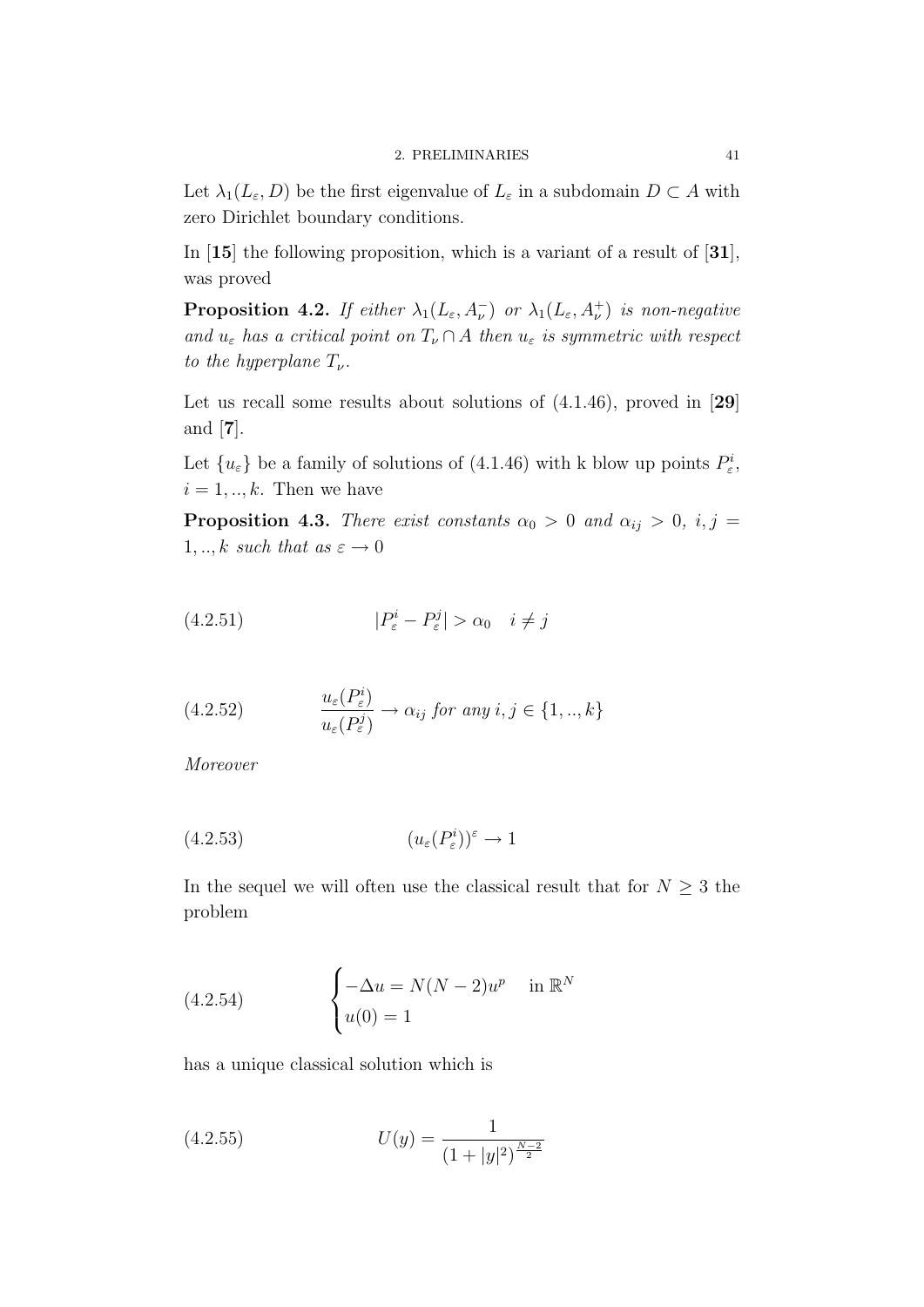42 4. THE ALMOST CRITICAL PROBLEM IN AN ANNULUS - PART II

Moreover, all non trivial solutions of the linearized problem of (4.2.54) at the solution  $U$ , i.e.

(4.2.56) 
$$
-\Delta v = N(N-2)pU^{p-1}v \text{ in } \mathbb{R}^N
$$

are linear combinations of the functions

(4.2.57) 
$$
V_0 = \frac{1 - |y|^2}{(1 + |y|^2)^{\frac{N}{2}}}, \quad V_i = \frac{\partial U}{\partial y_i}, \quad i = 1, ..., N
$$

In particular the only non-trivial solutions of the problem

$$
\begin{cases}\n(4.2.58) \\
-\Delta v = N(N-2)pU^{p-1}v & \text{in } \mathbb{R}^N = \{x = (x_1, ..., x_N) \in \mathbb{R}^N : x_1 < 0\} \\
v = 0 & \text{on } \partial \mathbb{R}^N = \{x = (x_1, ..., x_N) \in \mathbb{R}^N : x_1 = 0\}\n\end{cases}
$$

are the functions  $kV_1 = k \frac{\partial U}{\partial w_1}$  $\frac{\partial U}{\partial y_1}, k \in \mathbb{R}$ .

We conclude this section with a geometrical lemma that will be used in the proof of Theorem 4.1.

**Lemma 4.4.** Let  $\{P_1, ..., P_k\}$ ,  $2 \le k \le N$ , be k points in  $\mathbb{R}^N$ ,  $P_i \neq 0 \in$  $\mathbb{R}^N$ . Then

(i) if the line passing through 0 and  $P_1$  does not contain any  $P_i$ ,  $i \neq 1$ , then there exist two (N-1)-dimensional parallel hyperplanes T and  $\Sigma$ with T passing through the origin 0 such that  $P_1 \in T$  and  $P_i \in \Sigma$ , for any  $i \in \{2, ..., k\}$ ;

(ii) if the line passing through 0 and  $P_1$  contains some  $P_i$ 's,  $i \neq 1$ , then there exists a  $(k-1)$ -dimensional hyperplane  $\Pi$  passing through the origin containing all points  $P_i$ ,  $i = 1,..,k$ .

**Proof:** In the case (i) let us consider the vectors  $v_1 = P_1 - 0$ ,  $v_2 =$  $P_2 - P_3, \ldots, v_{k-1} = P_{k-1} - P_k, v_k = P_k - 0.$ 

The vectors  $\{v_1, \ldots, v_{k-1}\}$  obviously span a (k-1)-dimensional vector space. Let us consider any  $(N-1)$ -dimensional subspace V containing  $\{v_1, ..., v_{k-1}\}\$  and not containing  $v_k$  and let us define  $T = V$  and  $\Sigma = v_k + V$ . Then the first assertion is proved.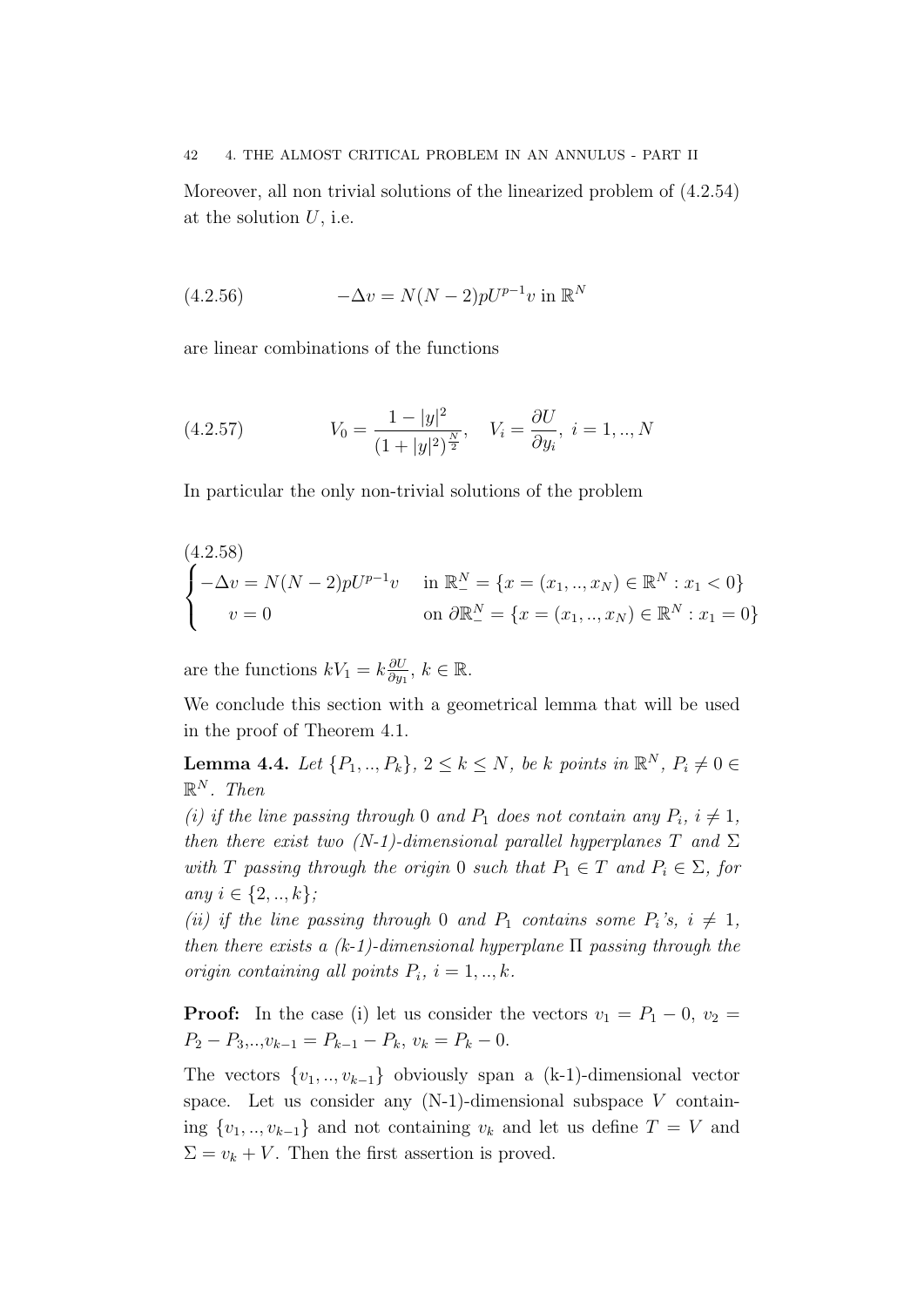In the case (ii)  $\{v_1, \ldots, v_k\}$  are linearly dependent and so they are contained in a  $(k-1)$ -dimensional hyperplane  $\Pi$  passing through the origin. ٦

## 3. Proof of Theorem 4.1

We start by stating a lemma, whose proof will be given later

**Lemma 4.5.** Let  $\{u_{\varepsilon}\}\$ be a family of solutions of  $(4.1.46)$  with k blowup points  $P_{\varepsilon}^i$ ,  $i = 1, ..., k$ ,  $3 \leq k \leq N$ . Then, for  $\varepsilon$  small, all points  $P_{\varepsilon}^i$ ,  $i = 1, \ldots, k$ , lie on the same (k-1)-dimensional hyperplane  $\Pi_k$  passing through the origin.

Proof of Theorem 4.1: The proof is similar to that of Theorem 2 of [15], we will write the details for the reader's convenience. The first part of the statement is exactly Lemma 4.5. Hence we only have to prove that  $u_{\varepsilon}$  is symmetric with respect to any hyperplane containing  $\Pi_k$ . For simplicity let us assume that  $\Pi_k = \{x = (x_1, \dots, x_N) \in \mathbb{R}^N :$  $x_1 = 0, \ldots, x_{N-(k-1)} = 0$ .

Let us observe that because the solutions have k blow-up points we have (see [7], [29], [34])

(4.3.59) 
$$
\frac{\int_A |\nabla u_{\varepsilon}|^2}{\left(\int_A u_{\varepsilon}^{p-\varepsilon+1}\right)^{\frac{2}{p-\varepsilon+1}}} \xrightarrow{\varepsilon \to 0} k^{\frac{2}{N}} S
$$

where S is the best Sobolev constant for the embedding of  $H_0^1(\mathbb{R}^N)$  in  $L^{p+1}(\mathbb{R}^N)$ .

Let us fix a (N-1)-hyperplane T containing  $\Pi_k$  and, for simplicity, assume that  $T = \{x = (x_1, ..., x_N) \in \mathbb{R}^N : x_1 = 0\}$ , so that  $A^- = \{x \in$  $A: x_1 < 0$  and  $A^+ = \{x \in A: x_1 > 0\}.$ 

Let us consider in  $A^-$  the function

$$
w_{\varepsilon}(x) = v_{\varepsilon}(x) - u_{\varepsilon}(x), \quad x \in A^-
$$

where  $v_{\varepsilon}$  is the reflection of  $u_{\varepsilon}$ , i.e.  $v_{\varepsilon}(x_1,..,x_N) = u_{\varepsilon}(-x_1,..,x_N)$ . We would like to prove that  $w_{\varepsilon} \equiv 0$  in  $A^-$ , for  $\varepsilon$  small.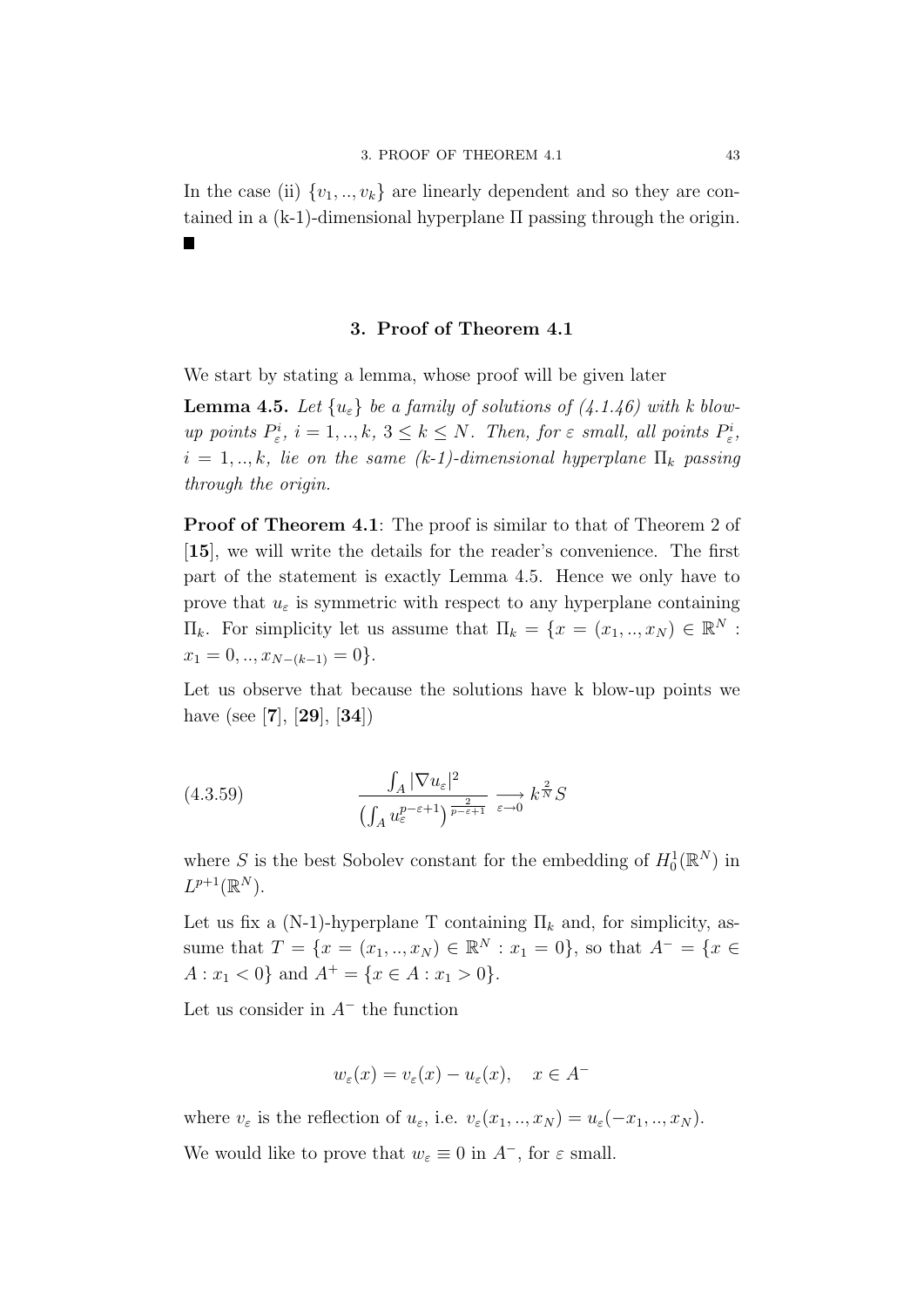### 44 4. THE ALMOST CRITICAL PROBLEM IN AN ANNULUS - PART II

Assume, by contradiction, that for a sequence  $\varepsilon_n \to 0$ ,  $w_{\varepsilon_n} = w_n \neq 0$ . Let us consider the rescaled functions around  $P_n^i = P_{\varepsilon_n}^i$ ,  $i = 1, ..., k$ :

(4.3.60) 
$$
\tilde{w}_n^i(y) \equiv \frac{1}{\beta_n^i} w_n (P_n^i + \delta_n y)
$$

defined on the rescaled domains  $A_{i,n}^- = \frac{A^--P_n^i}{\delta_n}$ , with  $\delta_n = (u_n(P_n^1))^{\frac{1-p_n}{2}}$ ,  $p_n = p - \varepsilon_n$  and  $\beta_n^i = ||\bar{w}_n^i||_{L^{2^*}(A_{i,n}^-)}, \ \bar{w}_n^i = w_n(P_n^i + \delta_n y), \ i = 1, ..., k.$ 

Notice that, by (4.2.52), all functions are rescaled by the same factor  $\delta_n$ .

We claim that  $\tilde{w}_n^i$  converge in  $C_{loc}^2$  to a function w satisfying

$$
\begin{cases}\n(4.3.61) \\
-\Delta w = N(N-2)pU^{p-1}w & \text{in } \mathbb{R}^N = \{y = (y_1, ..., y_N) \in \mathbb{R}^N : y_1 < 0\} \\
w = 0 & \text{on } \partial \mathbb{R}^N_-\{y = (y_1, ..., y_N) \in \mathbb{R}^N : y_1 = 0\} \\
\|w\|_{L^{2^*}} \le 1\n\end{cases}
$$

where  $U$  is defined in  $(4.2.55)$ .

Let us prove the claim for  $\tilde{w}_n^1$ , the same proof will apply to any  $\tilde{w}_n^i$ , because of  $(4.2.52)$ .

We have that the functions  $\tilde{w}_n^1$  solve the following problem:

(4.3.62) 
$$
\begin{cases} -\Delta \tilde{w}_n^1 = c_n \tilde{w}_n^1 & \text{in } A_{1,n}^- \\ \tilde{w}_n^1 = 0 & \text{on } \partial A_{1,n}^- \end{cases}
$$

where

$$
c_n(y) = N(N-2)p_n \int_0^1 \left[ t \left( \frac{1}{u_n(P_n^1)} u_n(P_n^1 + \delta_n y) \right) + (1-t) \left( \frac{1}{u_n(P_n^1)} v_n(P_n^1 + \delta_n y) \right) \right]^{p_n-1} dt
$$

One can observe that the functions  $\tilde{u}_n^1 = \frac{1}{u_n(i)}$  $\frac{1}{u_n(P_n^1)}u_n(P_n^1+\delta_n y)$  and  $\tilde{v}_n^1=$ 1  $\frac{1}{u_n(P_n^1)}v_n(P_n^1+\delta_n y)$  which appear in the definition of  $c_n(y)$  are uniformly bounded by (4.2.52) and hence  $c_n(y)$  is uniformly bounded too. Thus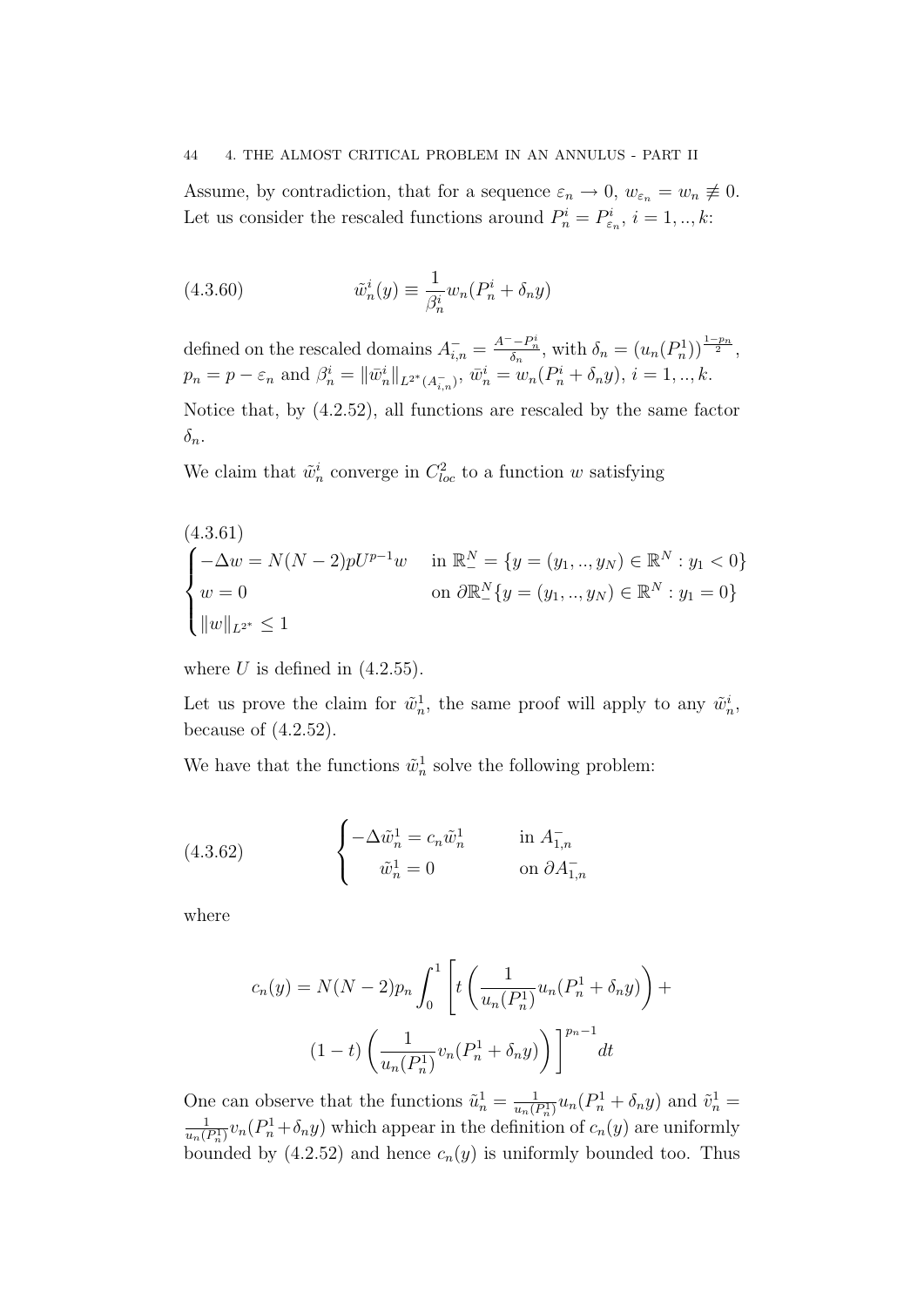$c_n$  is locally in any  $L^q$  space (in particular  $q > \frac{N}{2}$ ) and hence  $\tilde{w}_n^1$  is locally uniformly bounded.

Then, by standard elliptic estimates and by the convergence in  $C^2_{loc}(\mathbb{R}^N)$ of  $\tilde{u}_n^1$ ,  $\tilde{v}_n^1$  to the solution U of (4.2.54), we get the  $C^2_{loc}(\mathbb{R}^N_-)$ -convergence of  $\tilde{w}_n^1$  to a solution w of (4.3.61).

Let us evaluate the  $L^{\frac{N}{2}}$ -norm of  $c_n$ :

$$
\int_{A_{1,n}^-} |c_n(y)|^{\frac{N}{2}} dy \le C_N \left[ \int_{A_{1,n}^-} \left| \frac{1}{u_n(P_n^1)} u_n(P_n^1 + \delta_n y) \right|^{(p_n - 1)\frac{N}{2}} dy \right] +
$$
  

$$
C_N \left[ \int_{A_{1,n}^-} \left| \frac{1}{u_n(P_n^1)} v_n(P_n^1 + \delta_n y) \right|^{(p_n - 1)\frac{N}{2}} dy \right]
$$

where  $C_N$  is a constant which depends only on N. For the first integral in the previous formula we have

$$
\int_{A_{1,n}^{-}} \left| \frac{1}{u_n(P_n^1)} u_n(P_n^1 + \delta_n y) \right|^{(p_n - 1)\frac{N}{2}} dy = \int_{A^{-}} |u_n(x)|^{2^{*} - \frac{N\varepsilon_n}{2}} dx \leq B_N
$$

by  $(4.3.59)$  and  $(4.1.46)$ ,  $B_N$  being a constant depending only on N. An analogous estimate holds for the second integral.

Hence the  $L^{\frac{N}{2}}$ -norm of  $c_n$  is uniformly bounded and we have

(4.3.63) 
$$
\int_{A_{1,n}^-}|c_n(y)|^{\frac{N}{2}} dy \le 2C_N B_N
$$

Then multiplying (4.3.62) by  $\tilde{w}_n^1$  and integrating we have that

$$
\int_{A_{1,n}^{-}} |\nabla \tilde{w}_n^1|^2 dy = \int_{A_{1,n}^{-}} c_n (\tilde{w}_n^1)^2 dy \le
$$
\n
$$
(4.3.64) \le \left( \int_{A_{1,n}^{-}} |c_n|^{\frac{N}{2}} dy \right)^{\frac{2}{N}} \left( \int_{A_{1,n}^{-}} |\tilde{w}_n^1|^{2^*} dy \right)^{\frac{2}{2^*}} \le (2C_N B_N)^{\frac{2}{N}}
$$

Then by  $(4.2.56)$  -  $(4.2.58)$  we get  $w = kV_1 = k\frac{\partial U}{\partial w_1}$  $\frac{\partial U}{\partial y_1}$ ,  $k \in \mathbb{R}$ , since, by  $(4.3.64)$   $w \in D^{1,2}(\mathbb{R}^N_-) = \{ \varphi \in L^{2^*}(\mathbb{R}^N_-) : |\nabla \varphi| \in L^2(\mathbb{R}^N_-) \}.$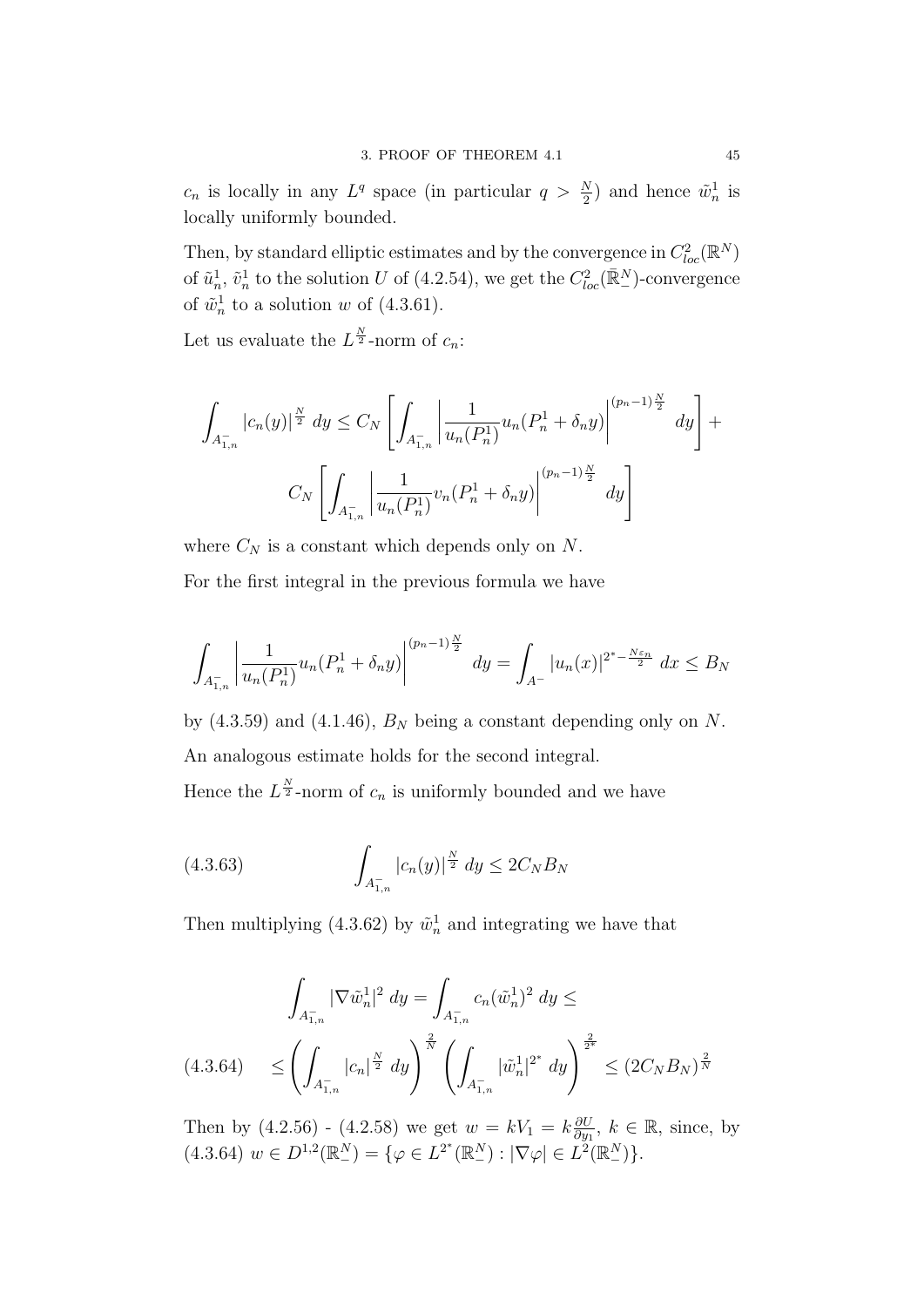#### 46 4. THE ALMOST CRITICAL PROBLEM IN AN ANNULUS - PART II

Let us first assume that for one of the sequences  $\{\tilde{w}_n^i\}$ , say  $\{\tilde{w}_n^1\}$ , the limit is  $w = k \frac{\partial U}{\partial w}$  $\frac{\partial U}{\partial y_1}$  with  $k \neq 0$ .

Then, since the points  $P_n^1$  are on the reflection hyperplane T and  $\nabla u_n(P_n^1) = 0$  we have that  $\frac{\partial \tilde{w}_n^1}{\partial y_1}(0) = 0$ . This implies that  $\frac{\partial w}{\partial y_1}(0) =$  $k\frac{\partial^2 U}{\partial u^2}$  $\frac{\partial^2 U}{\partial y_1^2}(0) = 0$  with  $k \neq 0$ , which is a contradiction since for the function  $U(y) = \frac{1}{(1+|y|^2)^{\frac{N-2}{2}}}$  we have  $\frac{\partial^2 U}{\partial y_1^2}$  $\frac{\partial^2 U}{\partial y_1^2}(0) < 0.$ 

So we are left with the case when all sequences  $\tilde{w}_n^i$  converge to zero in  $C^2_{loc}.$ 

Then, for any fixed  $R$  and for  $n$  sufficiently large in the domains  $E_{i,n}(R) = B(0, R) \cap A_{i,n}^-$  we have the following estimates

(4.3.65) 
$$
|\tilde{w}_n^i(y)| \le \frac{S}{4(2C_NB_N)^2|B(0,R)|^{\frac{2}{2^*}}} \quad i=1,..,k
$$

where  $|B(0, R)|$  is the measure of the ball  $B(0, R)$ .

Now we focus only on the rescaling around  $P_n^1$  and observe that the domains  $E_{i,n}(R)$ ,  $i \geq 2$ , under the rescaling around  $P_n^1$ , correspond to domains  $F_{i,n}(R)$  contained in  $\overline{A}_{1,n}^-$  which are translations of  $E_{1,n}(R)$  by the vector  $\frac{P_n^i - P_n^1}{\delta_n}$  and also the functions  $\tilde{w}_n^i$  are the translation of  $\tilde{w}_n^1$ by the same vector, indeed  $\tilde{w}_n^i = \tilde{w}_n^1\left(y + \frac{P_n^i - P_n^1}{\delta_n}\right)$  $\setminus$ 

Hence from (4.3.65) we have

$$
(4.3.66)
$$
  

$$
|\tilde{w}_n^1(y)| \le \frac{S}{4(2C_N B_N)^2 |B(0,R)|^{\frac{2}{2^*}}}
$$
 in  $(E_{1,n}(R) \cup (\cup_{i \ge 2} F_{i,n}(R)))$ 

Now let us choose  $R$  sufficiently large such that

(4.3.67) 
$$
\int_{B(0,R)} |U|^{2^*} > \left(\frac{4k-1}{4k}S\right)^{\frac{N}{2}}
$$

where  $U$  is, as usual, the function defined in  $(4.2.55)$ . Then, since both functions which appear in the definition of  $c_n$  converge to the function U and the function  $\tilde{u}_n^1$  is just the translation of the function  $\tilde{u}_n^i = \frac{1}{u_n(i)}$  $\frac{1}{u_n(P_n^1)}u_n(P_n^i + \delta_n y)$  by the vector  $\frac{P_n^i - P_n^1}{\delta_n}$ , we have by  $(3.4.31)$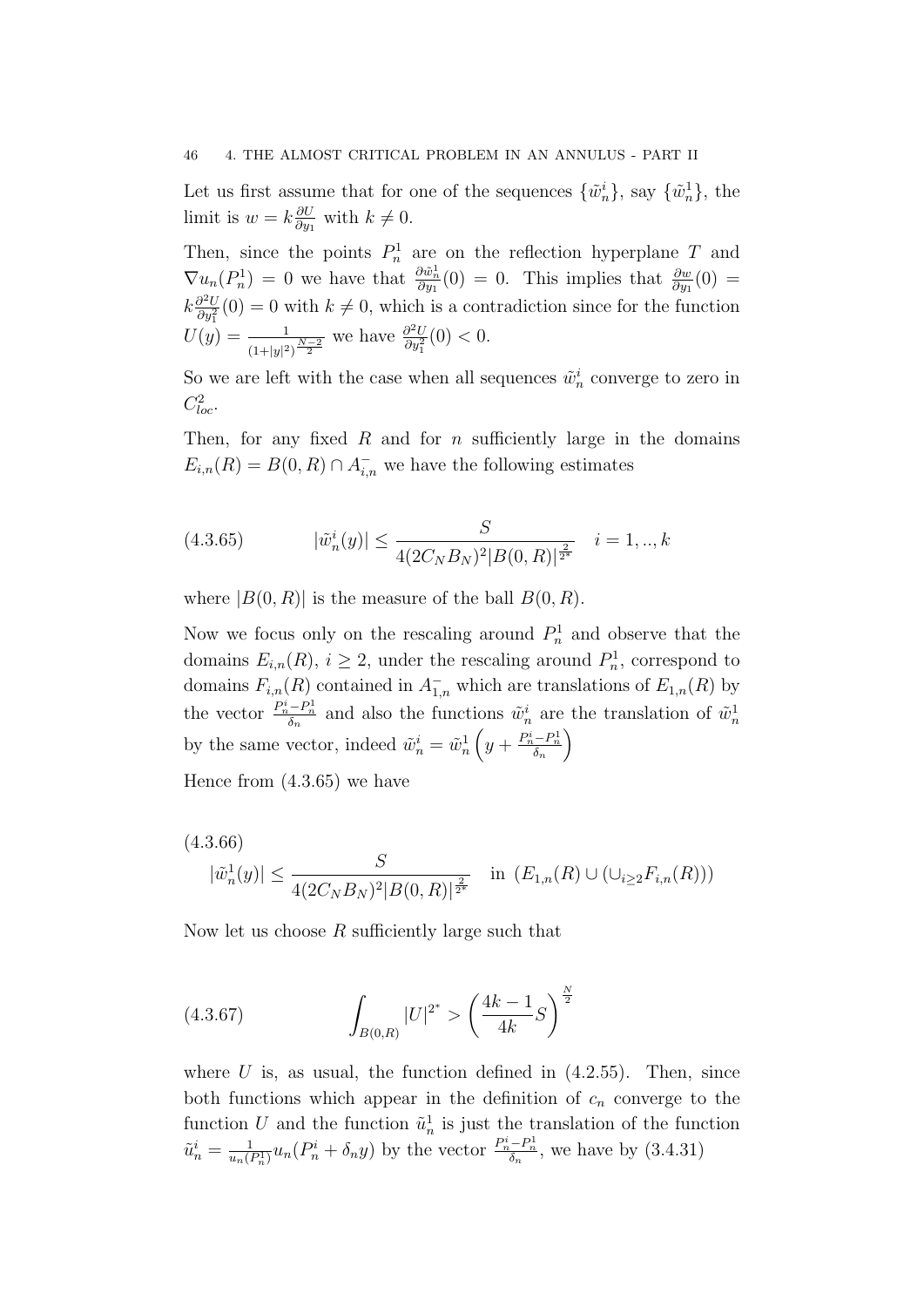$$
(4.3.68) \qquad \int_{B(0,R)\cup(\cup_{i\geq 2}B(\frac{P_n^i - P_n^1}{\delta_n},R))} |\tilde{u}_n^1|^{p_n+1} > \left(\frac{4k-1}{4}S\right)^{\frac{N}{2}}
$$

for *n* sufficiently large. This implies, by  $(4.3.59)$ 

$$
(4.3.69) \qquad \int_{A^-_{1,n}\setminus (E_{1,n}(R)\cup(\bigcup_{i\geq 2}F_{2,n}(R)))} |c_n|^{\frac{N}{2}} < \left(\frac{1}{4}S\right)^{\frac{N}{2}}
$$

Since the functions  $\tilde{w}_n^1$  solve (4.3.62), multiplying (4.3.62) by  $\tilde{w}_n^1$  and integrating we get

$$
\int_{A_{1,n}^-} |\nabla \tilde{w}_n^1|^2 dy = \int_{A_{1,n}^-} c_n (\tilde{w}_n^1)^2 dy =
$$
\n
$$
\int_{A_{1,n}^- \backslash (E_{1,n}(R) \cup (\cup_{i \ge 2} F_{i,n}(R)))} c_n (\tilde{w}_n^1)^2 dy + \int_{(E_{1,n}(R) \cup (\cup_{i \ge 2} F_{i,n}(R)))} c_n (\tilde{w}_n^1)^2 dy \le
$$
\n
$$
\left( \int_{A_{1,n}^- \backslash (E_{1,n} \cup (\cup_{i \ge 2} F_{i,n}))} |c_n|^{\frac{N}{2}} dy \right)^{\frac{2}{N}} \left( \int_{A_{1,n}^- \backslash (E_{1,n} \cup (\cup_{i \ge 2} F_{i,n}))} |\tilde{w}_n^1|^{2^*} dy \right)^{\frac{2}{2^*}} +
$$
\n
$$
+ \left( \int_{(E_{1,n} \cup (\cup_{i \ge 2} F_{i,n}))} |c_n|^{\frac{N}{2}} dy \right)^{\frac{2}{N}} \left( \int_{(E_{1,n} \cup (\cup_{i \ge 2} F_{i,n}))} |\tilde{w}_n^1|^{2^*} dy \right)^{\frac{2}{2^*}} \le \frac{S}{2}
$$

because  $\|\tilde{w}_n^1\|_{L^{2^*}(A_{1,n}^-)} = 1$ , the  $L^{\frac{N}{2}}$ -norm of  $c_n$  is uniformly bounded by (4.3.63), (4.3.69) and (4.3.66) hold.

On the other hand, by the Sobolev inequality, we have

$$
\int_{A_{1,n}^-} |\nabla \tilde w_n^1|^2\ dy > S
$$

which gives a contradiction.

Hence the sequences  $\tilde{w}_n^i$  cannot all converge to zero, so that  $w_{\varepsilon} \equiv 0$  for  $\varepsilon$  small, as we wanted to prove. ×

Finally we prove Lemma 4.5.

Proof of Lemma 4.5: As for the proof of Theorem 4.1 we adapt the proof of Lemma 6 of [15] to the case of k blow-up points,  $k \geq 3$ . Let us consider the line  $r_{\varepsilon}$  connecting  $P_{\varepsilon}^1$  with the origin. By the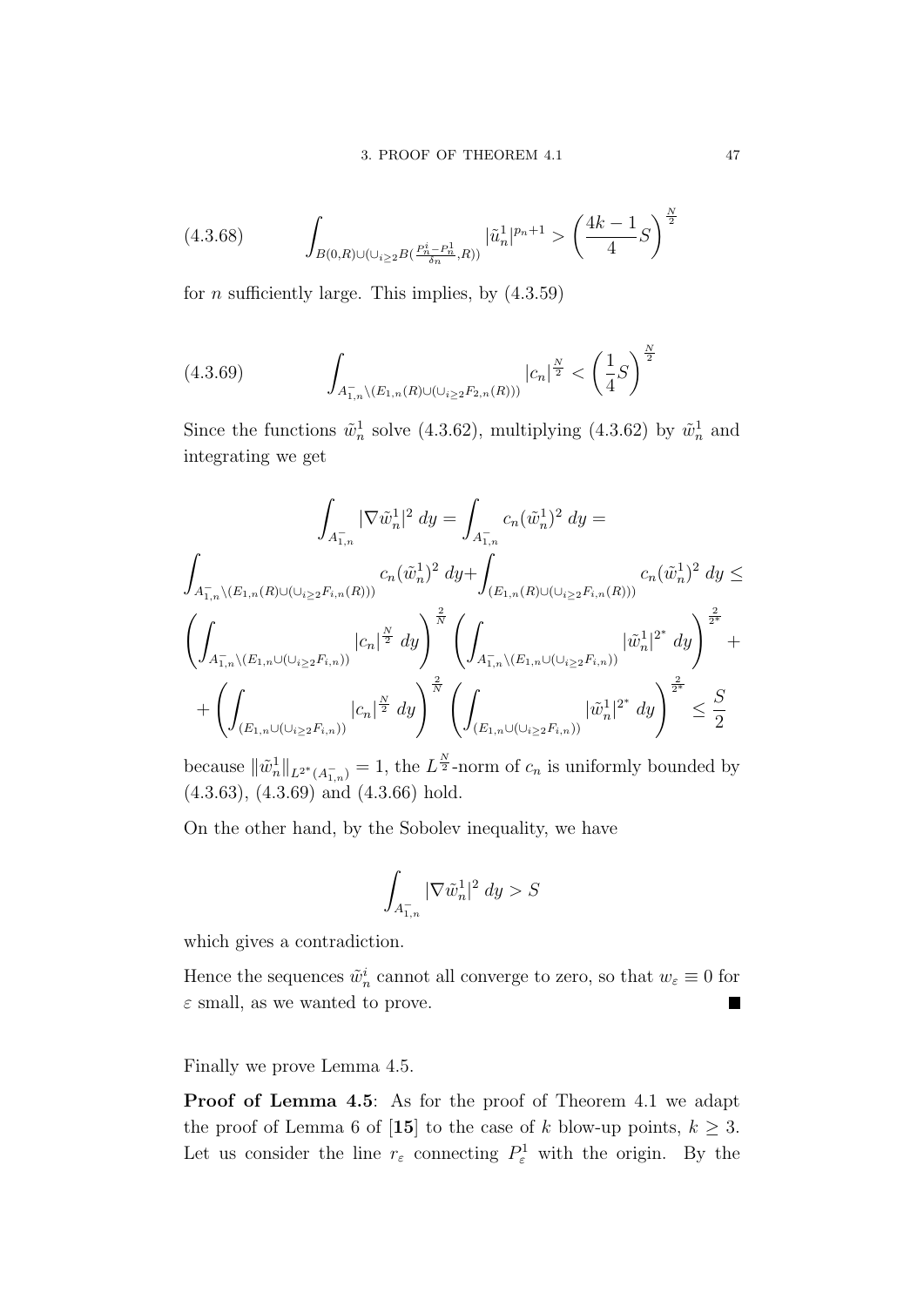second statement of Lemma 4.4 if, for  $\varepsilon$  small,  $r_{\varepsilon}$  contains any other point  $P_{\varepsilon}^{i}$ ,  $i \neq 1$ , then all points  $P_{\varepsilon}^{i}$ ,  $i = 1, ..., k$ , belong to the same (k-1)-dimensional hyperplane Π passing through the origin and hence the assertion is proved. Therefore let us assume that for a sequence  $\varepsilon_n \to 0$ the line  $r_n = r_{\epsilon_n}$  does not contain any point  $P_n^i = P_{\epsilon_n}^i$ ,  $i \neq 1$ . Then, again by Lemma 4.4, we have that there exist two (N-1)-dimensional parallel hyperplanes  $T_n$  and  $\Sigma_n$ , with  $T_n$  passing through the origin, such that  $P_n^1 \in T_n$  and  $P_n^i \in \Sigma_n$ , for any  $i \in \{2, ..., k\}$ . By rotating we can always assume that  $T_n = T = \{x = (x_1, ..., x_N) \in \mathbb{R}^N : x_1 = 0\}$ and  $\Sigma_n = \{x = (x_1, ..., x_N) \in \mathbb{R}^N : x_1 = \alpha_n\}$  with  $\alpha_n > 0$ . In this way  $P_n^1 = (0, y_2^n, ..., y_N^n)$  while  $P_n^i = (\alpha_n, x_{i,2}^n, ..., x_{i,N}^n)$  for  $i = 2, ..., k$ .

As before we define  $\delta_n = (u_n(P_n^1))^{\frac{1-p_n}{2}}$  where  $p_n = p - \varepsilon_n$ .

Claim 1 It is not possible that

(4.3.70) <sup>α</sup><sup>n</sup> δn −→n→∞ ∞

Assume, by contradiction, that (4.3.70) holds. We claim that, for n sufficiently large,

$$
(4.3.71)\qquad \qquad \lambda_1(L_n, A^-) \ge 0
$$

where  $L_n \equiv L_{\varepsilon_n}$  denotes the linearized operator and, as before,  $A^ {x = (x_1, ..., x_N) \in A : x_1 < 0}.$  To prove (4.3.71) let us take the balls  $B(P_n^i, R\delta_n)$  centered at the points  $P_n^i$ ,  $i = 1, ..., k$ , and with radius  $R\delta_n$ ,  $R > 1$  to be fixed later.

By (4.3.70) and (4.2.52) we have that  $B(P_n^i, R\delta_n)$  does not intersect  $A^$ for  $i \geq 2$  and for large n. Morover if we take  $\vartheta_0 \in [0, \frac{\pi}{2}]$  $\frac{\pi}{2}$  and we consider the hyperplane  $T_{\vartheta_0} = \{x = (x_1, ..., x_N) : x_1 \sin \vartheta_0 + x_N \cos \vartheta_0 = 0\}$ , by (4.3.70), (4.2.52) and the fact that  $P_n^1$  belongs to  $T = T_{\frac{\pi}{2}}$  we can choose  $\vartheta_{0,n} < \frac{\pi}{2}$  $\frac{\pi}{2}$  and close to  $\frac{\pi}{2}$  such that all balls  $B(P_n^i, R\delta_n)$  do not intersect the cap  $A_{\vartheta_{0,n}}^- = \{x = (x_1,..,x_N) : x_1 \sin \vartheta_{0,n} + x_N \cos \vartheta_{0,n} < 0\}$  for n large enough.

Then, arguing as in  $[23]$  (see also  $[19]$ ), it is easy to see that it is possible to choose R such that  $\lambda_1(L_n, A_{\vartheta_{0,n}}^-) > 0$  for n large, because  $u_n$  concentrates only at the points  $P_n^i$ ,  $i = 1, ..., k$ .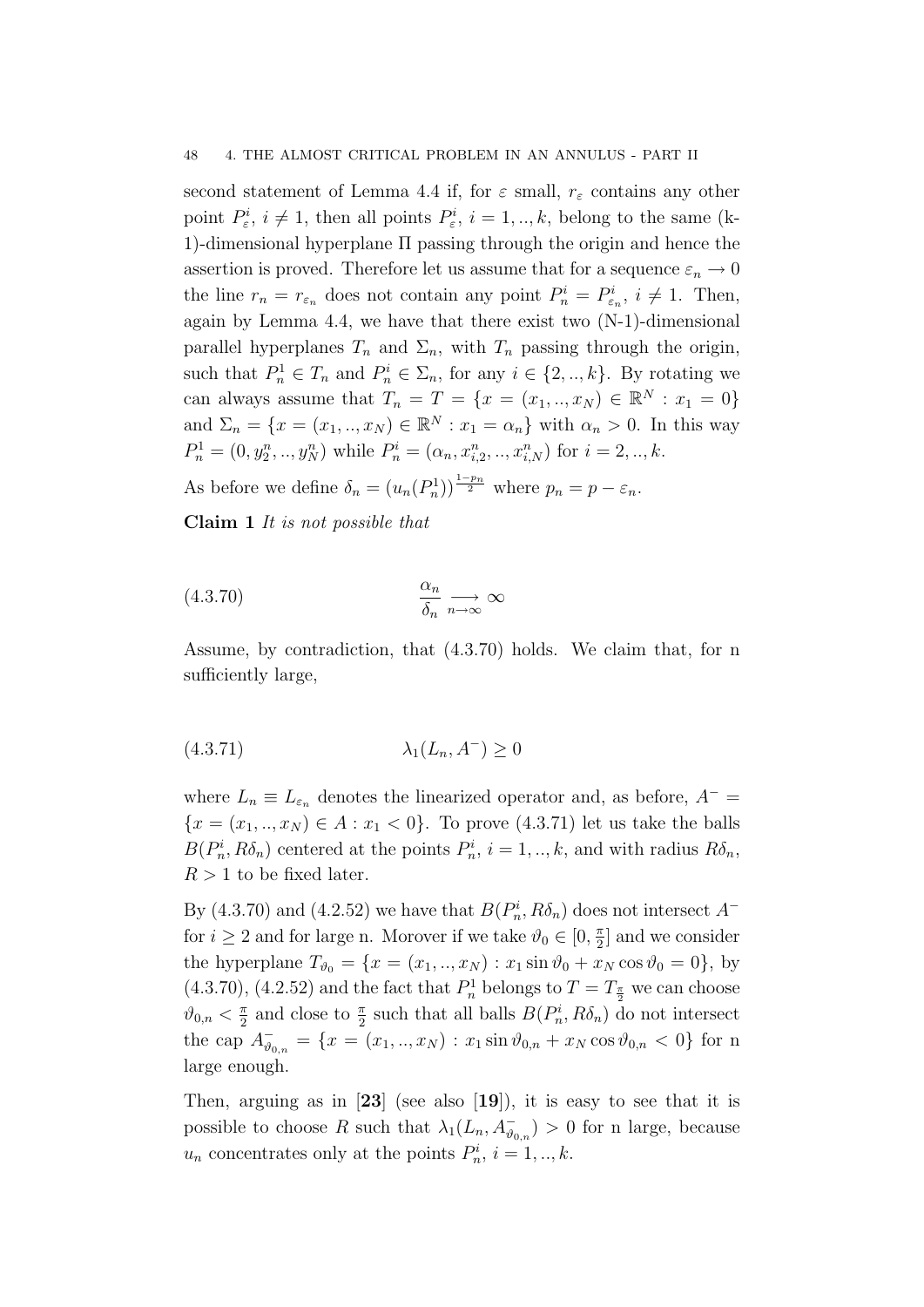Then, fixing n sufficiently large, we set

$$
\tilde{\vartheta}_n \equiv \sup \{ \vartheta \in [\vartheta_{0,n}, \frac{\pi}{2}] : \lambda_1(L_n, A_{\vartheta}^-) \ge 0 \}
$$

We would like to prove that  $\tilde{\vartheta}_n = \frac{\pi}{2}$  $\frac{\pi}{2}$ .

If  $\tilde{\vartheta}_n < \frac{\pi}{2}$  $\frac{\pi}{2}$  then  $P_n^i \notin A_{\tilde{\vartheta}_i}^ \bar{a}_n, i = 1, ..., k$ , and  $\lambda_1(L_n, A_{\bar{a}_n}^-) = 0$ , by the definition of  $\tilde{\vartheta}_n$ .

Thus considering the functions

$$
w_{n,\tilde{\vartheta}_n}(x) = v_{n,\tilde{\vartheta}_n}(x) - u_n(x) \text{ in } A_{\tilde{\vartheta}_n}
$$

where  $v_{n,\tilde{\vartheta}_n}$  is defined as the reflection of  $u_n$  with respect to  $T_{\tilde{\vartheta}_n}$ , we have, by the strict convexity of  $f$ , that

$$
\begin{cases} L_n(w_{n,\tilde{\vartheta}_n}) \ge 0 \ (>0 \text{ if } w_{n,\tilde{\vartheta}_n}(x) \ne 0) \text{ in } A_{\tilde{\vartheta}_n}^- \\ w_{n,\tilde{\vartheta}_n} \equiv 0 \text{ on } \partial A_{\tilde{\vartheta}_n}^- \end{cases}
$$

Since  $\lambda_1(L_n, A_{\tilde{\vartheta}_n}^-) = 0$ , by the maximum principle, we have that  $w_{n,\tilde{\vartheta}_n} \geq$ 0 in  $A_{\tilde{a}}^ \bar{v}_n$  and, since  $u_n(P_n^1) > u_n(x)$  for any  $x \in A_{\tilde{\theta}_n}^ \bar{\tilde{\vartheta}}_n$  we have, by the strong maximum principle, that  $w_{n,\tilde{\vartheta}_n} > 0$  in  $A_{\tilde{\vartheta}_n}^ \bar{\tilde{\vartheta}}_n$  .

Hence, denoting by  $(P_n^1)'$  the point in  $A_{\tilde{\theta}}^-$  which is given by the reflection of  $P_n^1$  with respect to  $T_{\tilde{\vartheta}_n}$ , we have that

(4.3.72) 
$$
w_{n,\tilde{\vartheta}_n}(x) > \eta > 0 \quad \text{for } x \in \overline{B((P_n^1)',\delta)} \subset A_{\tilde{\vartheta}_n}^-
$$

where  $B((P_n^1)', \delta)$  is the ball with center in  $(P_n^1)'$  and radius  $\delta > 0$ suitably chosen. Thus

(4.3.73) 
$$
w_{n,\tilde{\vartheta}_n+\sigma}(x) > \frac{\eta}{2} > 0 \quad \text{for } x \in \overline{B((P_n^1)'', \delta)} \subset A_{\tilde{\vartheta}_n+\sigma}^-
$$

for  $\sigma > 0$  sufficiently small, where  $(P_n^1)''$  is the reflection of  $P_n^1$  with respect to  $T_{\tilde{\vartheta}_n+\sigma}$ .

On the other side, by the monotonicity of the eigenvalues with respect to the domain, we have that  $\lambda_1(L_n, A_{\tilde{\vartheta}_n}^- \setminus \overline{B((P_n^1)', \delta)}) > 0$  and hence  $\lambda_1(L_n, A_{\tilde{\vartheta}_n+\sigma}^- \setminus \overline{B((P_n^1)'', \delta)}) > 0$ , for  $\sigma$  sufficiently small.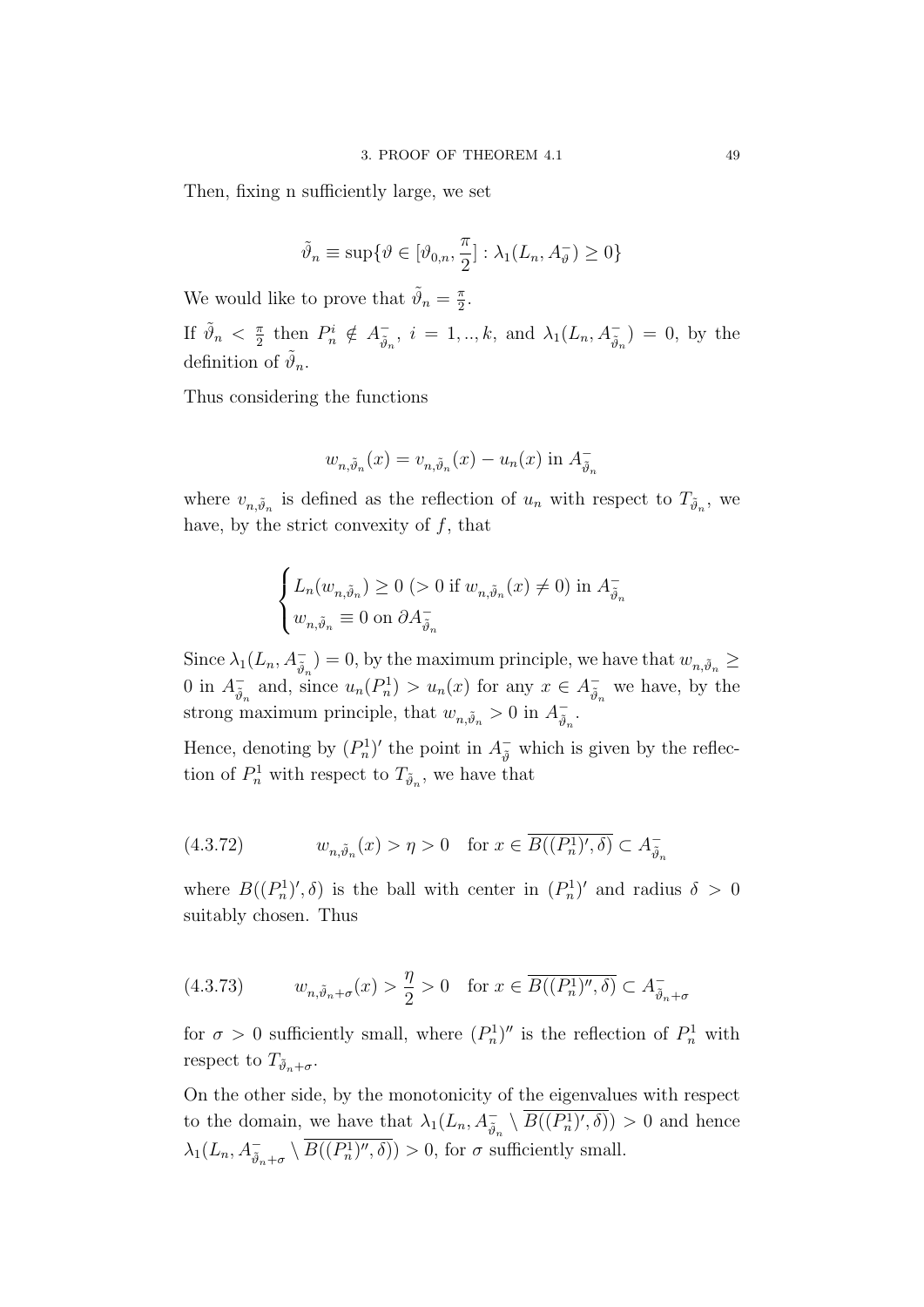This implies, by the maximum principle and (4.3.73), that

(4.3.74) 
$$
w_{n,\tilde{\vartheta}_n+\sigma}(x) > 0 \text{ for } x \in A_{\tilde{\vartheta}_n+\sigma}^-
$$

Since  $L_n(w_{n,\tilde{\vartheta}_n+\sigma}) \geq 0$  in  $A_{\tilde{\vartheta}_n}^ \bar{\tilde{\vartheta}}_n + \sigma$  (by the convexity of the function  $u_{\varepsilon}^{p-\varepsilon}$ ), the inequality (4.3.74) implies that  $\lambda_1(L_n, D) > 0$  in any subdomain D of  $A_{\tilde{\mathfrak{s}}}^ \bar{\phi}_{n+\sigma}$ , and so  $\lambda_1(L_n, A_{\tilde{\phi}_{n+\sigma}}) \geq 0$  for  $\sigma$  positive and sufficiently small. Obviously this contradicts the definition of  $\tilde{\vartheta}_n$  and proves that  $\tilde{\vartheta}_n = \frac{\pi}{2}$  $\frac{\pi}{2}$ , i.e. (4.3.71) holds.

So, by Proposition 4.2, since  $P_n^1 \in T = T_{\frac{\pi}{2}}$ , we get that  $u_n$  is symmetric with respect to the hyperplane T, which is not possible, since  $P_n^i$  do not belong to T, for  $i = 2, \ldots, k$ . Hence  $(4.3.70)$  cannot hold.

Claim 2 It is not possible that

(4.3.75) 
$$
\frac{\alpha_n}{\delta_n} \underset{n \to \infty}{\longrightarrow} l > 0
$$

Assume that (4.3.75) holds and, as before, denote by T the hyperplane  $T = \{x = (x_1, ..., x_N) \in \mathbb{R}^N : x_1 = 0\}$  to which  $P_n^1$  belongs while  $P_n^i \notin T, i \geq 2.$ 

We would like to prove as in Claim 1 that

$$
(4.3.76)\qquad \qquad \lambda_1(L_n, A^-) \ge 0
$$

If the points  $P_n^1$  and all the  $P_n^i$  have the N-th coordinate of the same sign, i.e. they lie on the same side with respect to the hyperplane  ${x_N = 0}$ , then it is obvious that we can argue exactly as for the first claim and choose  $\vartheta_0 \in [0, \frac{\pi}{2}]$  $\frac{\pi}{2}$  such that all the balls  $B(P_n^i, R\delta_n)$ , R as before, do not intersect the cap  $A_{\theta}^ \bar{v}_0$ . Then the proof is the same as before.

Hence we assume that  $P_n^1$  and some  $P_n^i$ ,  $i \neq 1$ , lie on different sides with respect to the hyperplane  $\{x_N = 0\}$ . Let us then consider  $\vartheta_n \in [0, \frac{\pi}{2}]$  $\frac{\pi}{2}$ ] such that the points  $P_n^1$  and some of the  $P_n^i$ , say  $P_n^2, ..., P_n^j, j \leq k$ , have the same distance  $d_n > 0$  from the hyperplane  $T_{\vartheta_n}$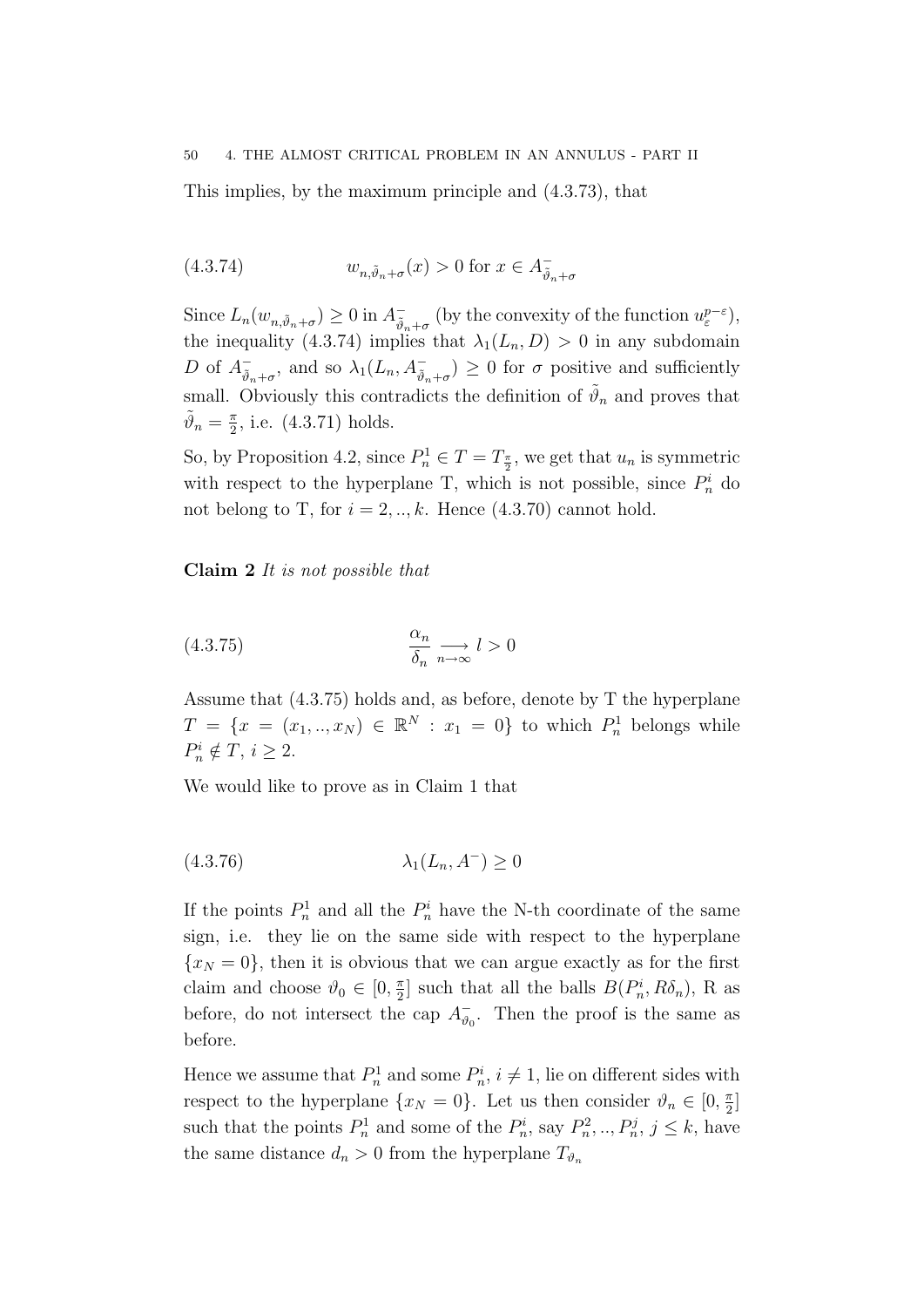$$
T_{\vartheta_n} = \{ x = (x_1, ..., x_N) \in \mathbb{R}^N : x_1 \sin \vartheta_n + x_N \cos \vartheta_n = 0 \}
$$

while the other points  $P_n^{j+1},..., P_n^k$  have distance bigger than  $d_n$  from  $T_{\vartheta_n}$ .

Of course, because of (4.3.75), we have

$$
\frac{d_n}{\delta_n} \underset{n \to \infty}{\longrightarrow} l_1 > 0
$$

Then, choosing  $R > 0$  such that  $\lambda_1(L_n, D_n^R) > 0$ , for n large, where  $D_n^R = A \setminus [B(P_n^1, R\delta_n) \cup (\cup_{i \geq 2} B(P_n^i, R\delta_n))]$  (see [23]), either all balls  $B(P_n^i, R\delta_n), i = 1, ..., k$  do not intersect the cap  $A_{\vartheta_i}^ \overline{\theta}_n$ , for n large enough, or they do. In the first case we argue as for the first claim. In the second case we observe that in each set  $E_{\vartheta_n}^{n,i} = A_{\vartheta_i}^{-}$  $\bar{v}_n \cap B(P_n^i, R\delta_n), i = 1, ..., k,$ we have, for n large, and whenever the intersection is not empty,

(4.3.78) 
$$
u_n(x) \le v_n^{\vartheta_n}(x) \quad x \in E_{\vartheta_n}^{n,i} \quad i = 1,..,k
$$

where  $v_n^{\vartheta_n}(x) = u_n(x^{\vartheta_n}), x^{\vartheta_n}$  being the reflection of x with respect to  $T_{\vartheta_n}^n$ .

In fact if (4.3.78) were not true we could construct a sequence of points  $x_{n_k} \in E_{\vartheta_{n_k}}^{n_k,i}$  $\mathcal{L}_{\vartheta_{n_k}}^{n_k, i}$ , for some  $i = 1, ..., k$ , such that

(4.3.79) 
$$
u_{n_k}(x_{n_k}) > v_n^{\vartheta_{n_k}}(x_{n_k})
$$

Then there would exist a sequence of points  $\xi_{n_k} \in E_{\vartheta_{n_k}}^{n_k,i}$  $\mathbb{E}_{\vartheta_{n_k}}^{n_k,i}$  such that

(4.3.80) 
$$
\frac{\partial u_{n_k}}{\partial \vartheta_{n_k}}(\xi_{n_k}) < 0
$$

Thus, by rescaling  $u_{n_k}$  in the usual way around the  $P_{n_k}^i$  and using  $(4.3.77)$  we would get a point  $\xi \in (E_{\theta}^{l_1})$  $\binom{d_1}{\vartheta_0}^{\dagger} = \{x = (x_1,..,x_N) \in \mathbb{R}^N :$  $x_1 \sin \vartheta_0 + x_N \cos \vartheta_0 < -l_1 < 0$  such that  $\frac{\partial U}{\partial \vartheta_0}(\xi) \le 0$  while  $\frac{\partial U}{\partial \vartheta_0} > 0$  in  $(E_{\vartheta_{\alpha}}^{l_1})$  $(\theta_0^{l_1})^{\dagger}$ ,  $\vartheta_0$  being the limit of  $\vartheta_{n_k}$ .

Hence (4.3.78) holds.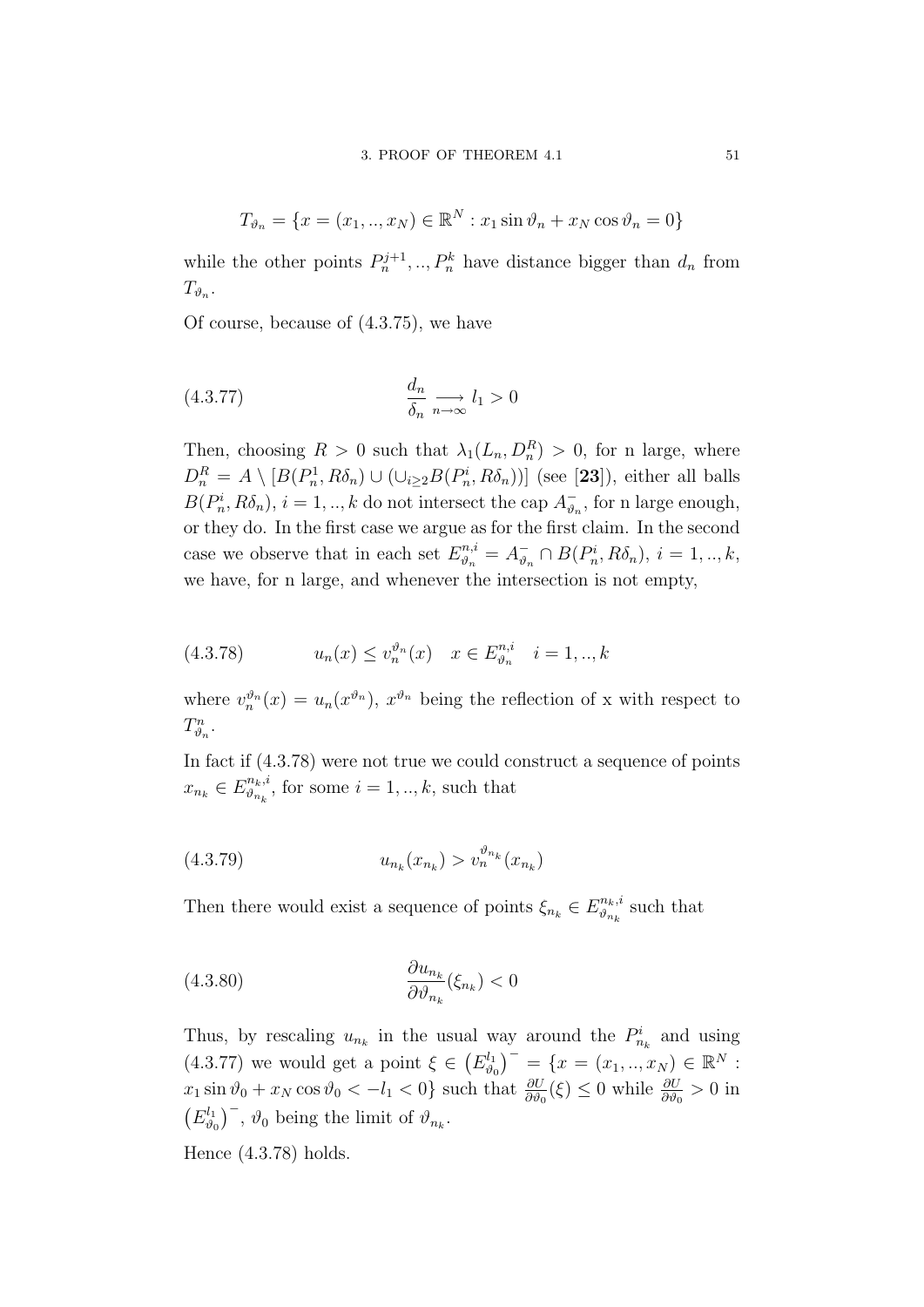52 4. THE ALMOST CRITICAL PROBLEM IN AN ANNULUS - PART II

Now, arguing again as in [23] and [19], in the set  $(F_{\vartheta_n}^n)^{-} = A_{\vartheta_n}^{-}$  $\frac{1}{\vartheta_n}$  $(\cup_{i\geq 1} B(P_n^i, R\delta_n))$  we have that  $\lambda_1(L_n, (F_{\vartheta_n}^n)^-) \geq 0$ .

Hence, by (4.3.78), applying the maximum principle, we have that  $w_{n,\vartheta_n}(x) \ge 0$  in  $(F_{\vartheta_n}^n)^{-1}$ , and, again by (4.3.78) and the strong maximum principle

$$
(4.3.81) \t\t w_{n,\vartheta_n}(x) > 0 \t\t in A_{\vartheta_n}^-
$$

As in the proof of Claim 1, this implies that  $\lambda_1(L_n, A_{\vartheta_n}^-) \geq 0$ .

Then, arguing again as for the first claim we get (4.3.76), which gives the same kind of contradiction because  $P_n^i$ ,  $i \geq 2$ , do not belong to T.

Claim 3 It is not possible that

$$
\frac{\alpha_n}{\delta_n} \underset{n \to \infty}{\longrightarrow} 0
$$

Let us argue by contradiction and assume that (4.3.82) holds. As before we denote by T the hyperplane  $T = \{x = (x_1, ..., x_N) \in \mathbb{R}^N : x_1 = 0\}.$ Since the points  $P_n^i$ ,  $i \geq 2$ , are in the domain  $A_n^+ = \{x = (x_1, ..., x_N) \in$  $A: x_1 > 0$ , we have that the function

$$
w_n(x) = v_n(x) - u_n(x), \quad x \in A_n^+
$$

where  $v_n$  is the reflection of  $u_n$ , i.e.  $v_n(x_1,..,x_N) = u_n(-x_1, x_2,..,x_N)$ , is not identically zero.

Then, as in the proof of Theorem 4.1, rescaling the function  $w_n$  around  $P_n^1$  or  $P_n^i$ ,  $i \geq 2$ , and using (4.2.52) we have that the functions

(4.3.83) 
$$
\tilde{w}_n^i(y) \equiv \frac{1}{\beta_n^i} w_n (P_n^i + \delta_n y) , i = 1, ..., k
$$

defined in the rescaled domain  $A_{i,n}^{+} = \frac{A^{+} - P_{n}^{i}}{\delta_{n}}$ , converge both, by (4.3.82) and standard elliptic estimates, in  $C_{loc}^2$  to a function  $w_i$  satisfying (4.3.61) but in the half space  $\mathbb{R}^N_+ = \{x = (x_1, ..., x_N) \in \mathbb{R}^N : x_1 > 0\}.$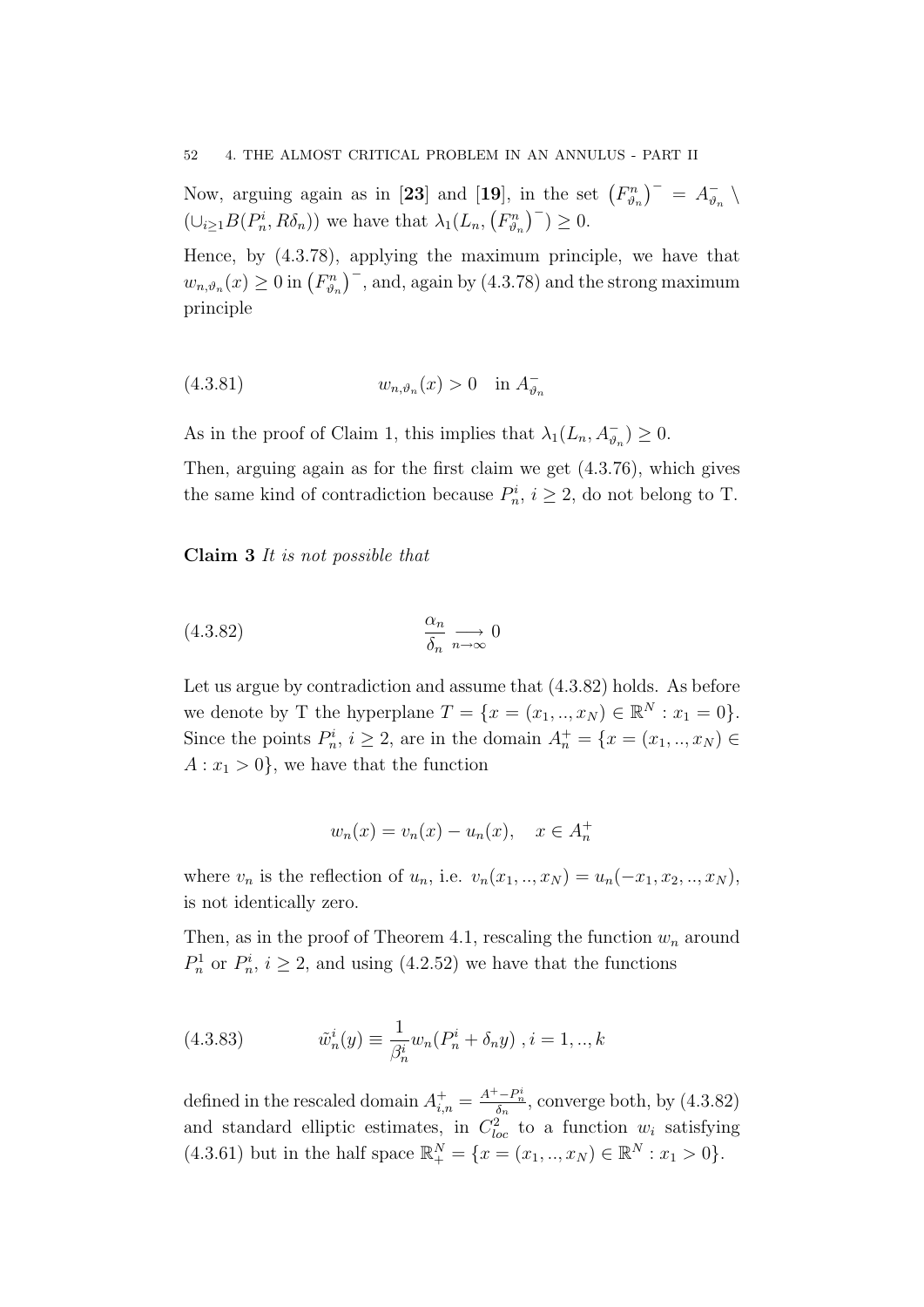Again by (4.2.56) - (4.2.58) we have that  $w_i = k_i \frac{\partial U}{\partial w_i}$  $\frac{\partial U}{\partial y_1}$ ,  $k_i \in \mathbb{R}$ , where U is the function defined by (4.2.54).

Exactly as in the proof of Theorem 4.1 we can exclude the case that all sequences  $\tilde{w}_n^i$  converge to zero in  $C_{loc}^2$ .

Hence for at least one of the sequences  $\tilde{w}_n^i$  we have that the limit is  $w_i = k_i \frac{\partial U}{\partial w_i}$  $\frac{\partial U}{\partial y_1}$  with  $k_i \neq 0$ .

If this happens for  $\tilde{w}_n^1$  then, since the points  $P_n^1$  are on the reflection hyperplane  $T$ , arguing exactly as in the proof of Theorem 4.1, we get a contradiction.

So we are left with the case when  $\tilde{w}_n^1 \to k_1 \frac{\partial U}{\partial y_1}$  $\frac{\partial U}{\partial y_1}$ ,  $k_1 = 0$  and  $\tilde{w}_n^i \rightarrow k_i \frac{\partial U}{\partial y_1}$  $\partial y_1$ with  $k_i \neq 0$  for some  $i \geq 2$  in  $C_{loc}^2$ . For the sake of simplicity let us suppose that  $i = 2$ .

At the points  $P_n^2$ , obviously we have that  $\frac{\partial u_n}{\partial y_1}(P_n^2) = 0$ .

Let us denote by  $\tilde{P}_n^2$  the reflection of  $P_n^2$  with respect to T.

Hence, for the function  $\tilde{w}_n^2$  we have, applying the mean value theorem

$$
\frac{\partial \tilde{w}_n^2}{\partial y_1}(0) = \frac{\delta_n^{\frac{2}{1-p_n}}}{\beta_n^2} \left( \frac{\partial \tilde{u}_n}{\partial y_1}(0) + \frac{\partial \tilde{u}_n}{\partial y_1} \left( \frac{\tilde{P}_n^2 - P_n^2}{\delta_n} \right) \right) =
$$

$$
= \frac{\delta_n^{\frac{2}{1-p_n}}}{\beta_n^2} \left( \frac{\partial \tilde{u}_n}{\partial y_1} \left( \frac{\tilde{P}_n^2 - P_n^2}{\delta_n} \right) - \frac{\partial \tilde{u}_n}{\partial y_1}(0) \right) =
$$

$$
= -\frac{\delta_n^{\frac{2}{1-p_n}}}{\beta_n^2} \frac{\partial^2 \tilde{u}_n}{\partial y_1^2} (\xi_n) \frac{2\alpha_n}{\delta_n}
$$

where  $\tilde{u}_n(y) = \delta_n^{\frac{2}{p_n-1}} u_n(P_n^2 + \delta_n y)$  and  $\xi_n$  belongs to the segment joining the origin with the point  $\frac{\tilde{P}_n^2 - P_n^2}{\delta_n}$  in the rescaled domain  $A_{2,n}^+$ .

Since  $\frac{\partial \tilde{w}_n^2}{\partial y_1}(0) \rightarrow k_2 \frac{\partial^2 U}{\partial y_1^2}$  $\frac{\partial^2 U}{\partial y_1^2}(0)$  and  $\frac{\partial^2 \tilde{u}_n}{\partial y_1^2}$  $\frac{\partial^2 \tilde{u}_n}{\partial y_1^2}(\xi_n) \rightarrow \frac{\partial^2 U}{\partial y_1^2}$  $\frac{\partial^2 U}{\partial y_1^2}(0)$ , with  $k_2 \neq 0$  and  $\partial^2 U$  $\frac{\partial^2 U}{\partial y_1^2}(0) < 0$  we get

(4.3.84) 
$$
\frac{\alpha_n \delta_n^{\frac{2}{1-p_n}}}{\beta_n^2 \delta_n} \to \gamma \neq 0
$$

Our aim is now to prove that (4.3.84) implies that  $k_1 \neq 0$  which will give a contradiction.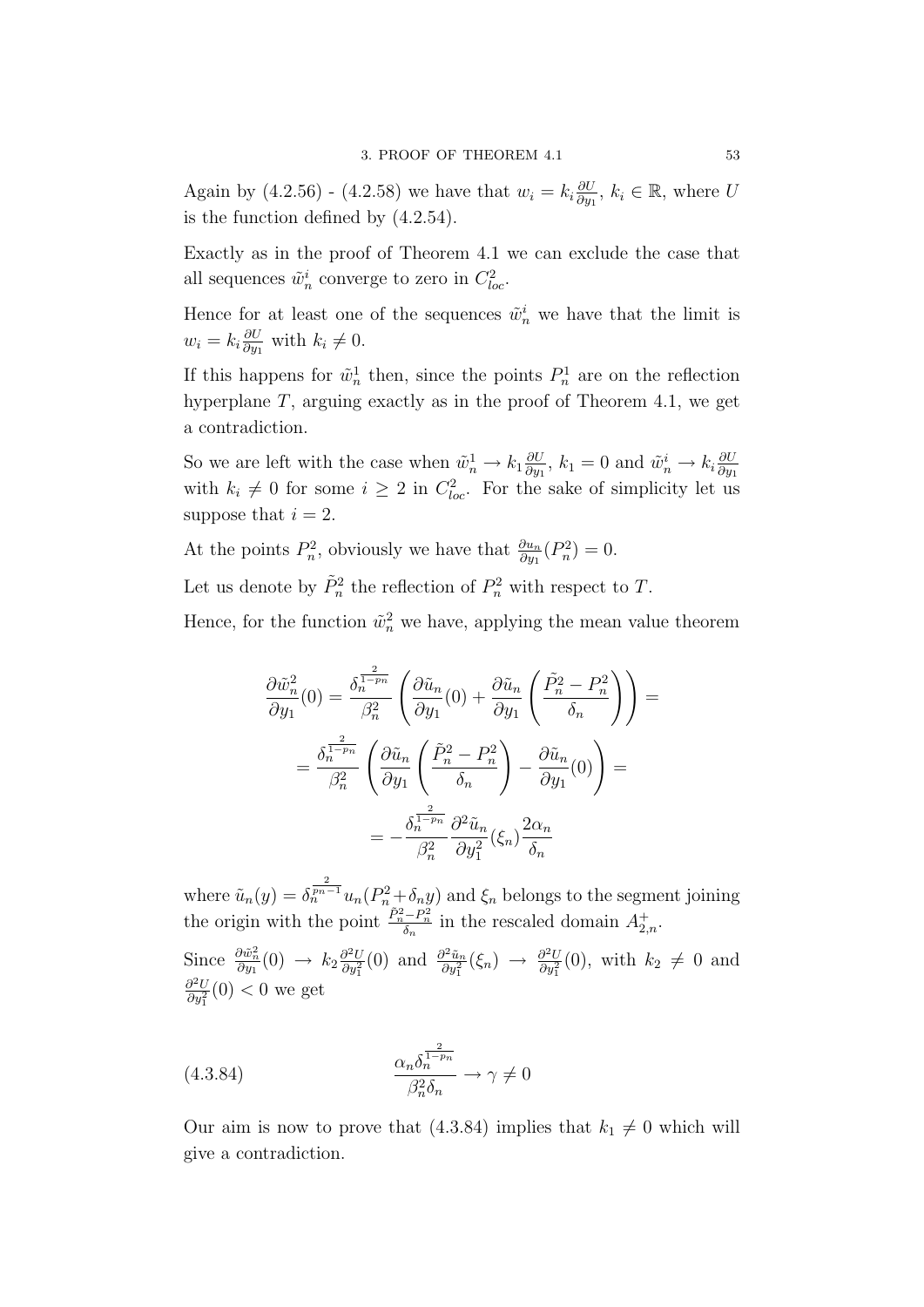#### 54 4. THE ALMOST CRITICAL PROBLEM IN AN ANNULUS - PART II

Let us observe that if the function  $w_n$  does not change sign near  $P_n^1$ , then, since  $w_n \neq 0$ , we would get a contradiction, applying Hopf's lemma to  $w_n$  (which solves a linear elliptic equation) at the point  $P_n^1$ , because  $\nabla u_n(P_n^1) = 0$ .

Then in any ball  $B(P_n^1, \alpha_n)$ ,  $\alpha_n$  as in (4.3.82), there are points  $Q_n^1$  such that  $\frac{\partial u_n}{\partial y_1}(Q_n^1) = 0$  and  $Q_n^1 \notin T$ . Indeed, since  $w_n$  changes sign near  $P_n^1$ , in any set  $B(P_n^1, \alpha_n) \cap A^+$  there are points where  $w_n$  is zero, i.e.  $u_n$ coincides with the reflection  $v_n$ . This implies that there exist points  $Q_n^1$  in  $B(P_n^1, \alpha_n)$  where  $\frac{\partial u_n}{\partial y_1}(Q_n^1) = 0$ , and by Hopf's lemma applied to the points of the hyperplane T we have that  $Q_n^1 \notin T$ . Let us denote by  $\tilde{Q}_n^1$  the reflection of  $Q_n^1$  with respect to T.

Assume that  $Q_n^1 \in A^-$  (the argument is the same if  $Q_n^1 \in A^+$ ). Then as before we have

$$
\frac{\partial \tilde{w}_n^1}{\partial y_1} \left( \frac{Q_n^1 - P_n^1}{\delta_n} \right) = \frac{\delta_n^{\frac{2}{1 - p_n}}}{\beta_n^1} \left( \frac{\partial \tilde{u}_n}{\partial y_1} \left( \frac{\tilde{Q}_n^1 - P_n^1}{\delta_n} \right) - \frac{\partial \tilde{u}_n}{\partial y_1} \left( \frac{Q_n^1 - P_n^1}{\delta_n} \right) \right) =
$$
  
=  $-\frac{\delta_n^{\frac{2}{1 - p_n}}}{\beta_n^1} \frac{\partial^2 \tilde{u}_n}{\partial y_1^2} (\xi_n) \frac{2\alpha_n}{\delta_n}$ 

where  $\xi_n$  belongs to the segment joining  $\frac{\tilde{Q}_n^1 - P_n^1}{\delta_n}$  and  $\frac{Q_n^1 - P_n^1}{\delta_n}$  in the rescaled domain  $A^+_{1,n}$ .

Since  $\frac{\partial \tilde{w}_n^1}{\partial y_1}$  $\begin{pmatrix} \tilde{Q}_n^1-P_n^1 \\ \delta_n \end{pmatrix}$  $\Big\} \rightarrow k_1 \frac{\partial^2 U}{\partial u^2}$  $\frac{\partial^2 U}{\partial y_1^2}(0), \frac{\partial^2 \tilde{u}_n}{\partial y_1^2}$  $\frac{\partial^2 \tilde{u}_n}{\partial y_1^2}(\xi_n) \rightarrow \frac{\partial^2 U}{\partial y_1^2}$  $\frac{\partial^2 U}{\partial y_1^2}(0)$  < 0 and using  $(4.3.84)$ , we get  $k_1 \neq 0$  and hence a contradiction.

So also the third claim is true and the proof of Lemma 4.5 is complete.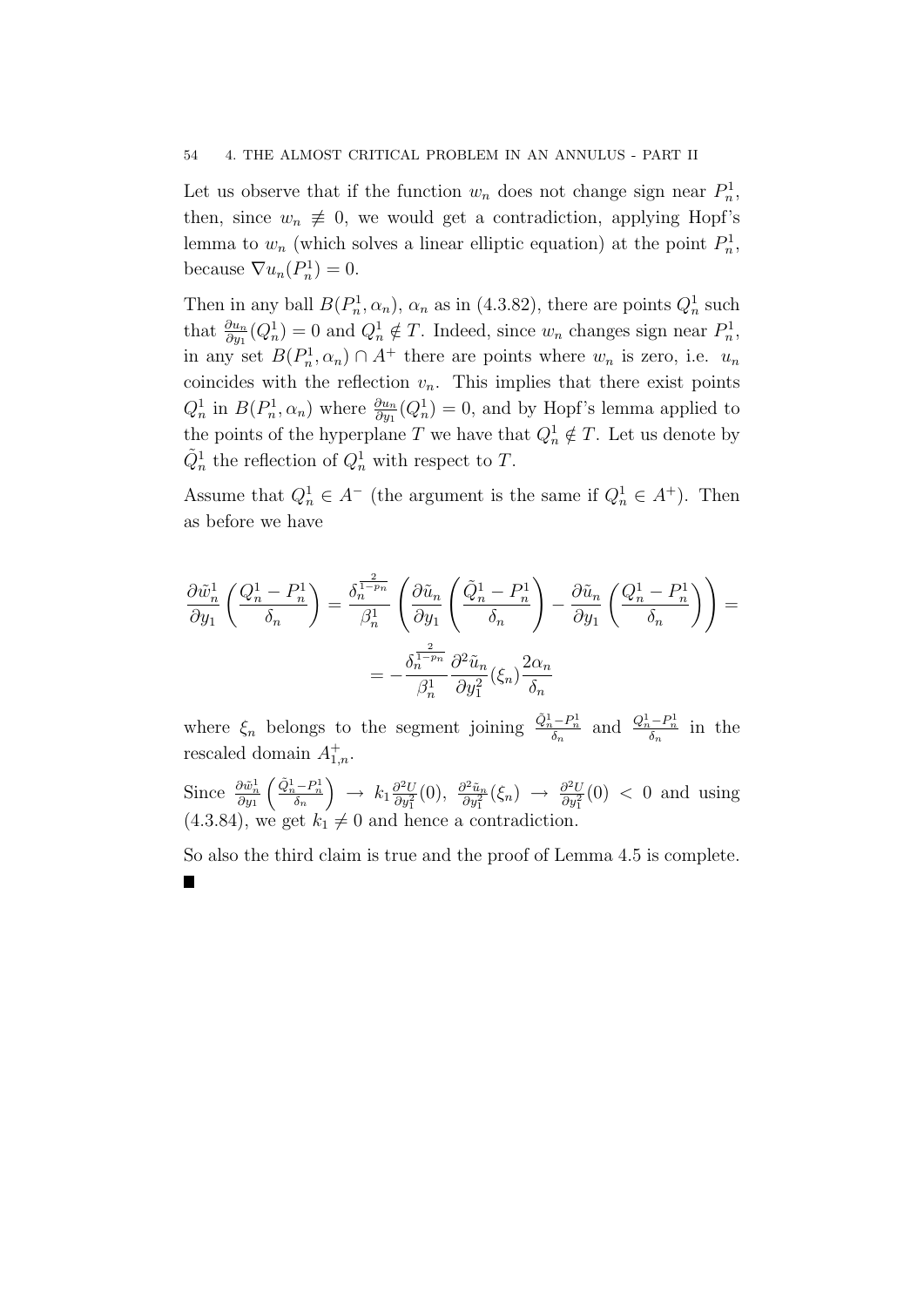## CHAPTER 5

# The singularly perturbed critical problem

## 1. Introduction

In this chapter we will discuss the results contained in [14]. Let  $\Omega$  be a smooth bounded domain in  $\mathbb{R}^N$ ,  $N \geq 3$ ,  $\lambda \geq 0$ . We consider the problem

$$
(D)_{\lambda} \begin{cases} -\Delta u + \lambda u = u^p & x \in \Omega \\ u > 0 & x \in \Omega \\ u = 0 & x \in \partial\Omega \end{cases}
$$

where  $p = \frac{N+2}{N-2} = 2^* - 1$  is the critical Sobolev exponent. In case  $\Omega$  is starshaped  $(D)$ <sub>λ</sub> has no solutions: an obstruction to existence is given by the well known Pohozaev identity. However,  $(D)$ <sub>λ</sub> might have solutions for any  $\lambda$ : this is the case if  $\Omega$  is an annulus.

In [17], Druet-Hebey-Vaugon, investigating the role of Pohozaev type identities in a Riemannian context, discovered that such identities still provide some kind of obstruction to existence: if  $u_j$  solve  $(D)_{\lambda_j}$  on some compact (conformally flat) Riemannian manifold M and  $\lambda_j \to +\infty$ , then  $\int_M u_j^{p+1} \to +\infty$  (see [20] for extensions to fourth order elliptic PDE's and [26] for more questions).

In other words, there are no positive solutions with energy below some given bound, if  $\lambda$  is too large.

This result does not carry over to manifolds with boundary under general boundary conditions (e.g. homogeneous Neumann boundary conditions, see  $\left[1\right]$ ,  $\left[2\right]$  for this non trivial fact.)

The main purpose of this chapter is to show that the result quoted above is indeed true for the homogeneous Dirichlet B.V.P.  $(D_{\lambda})$ ; see Theorem 5.1 below.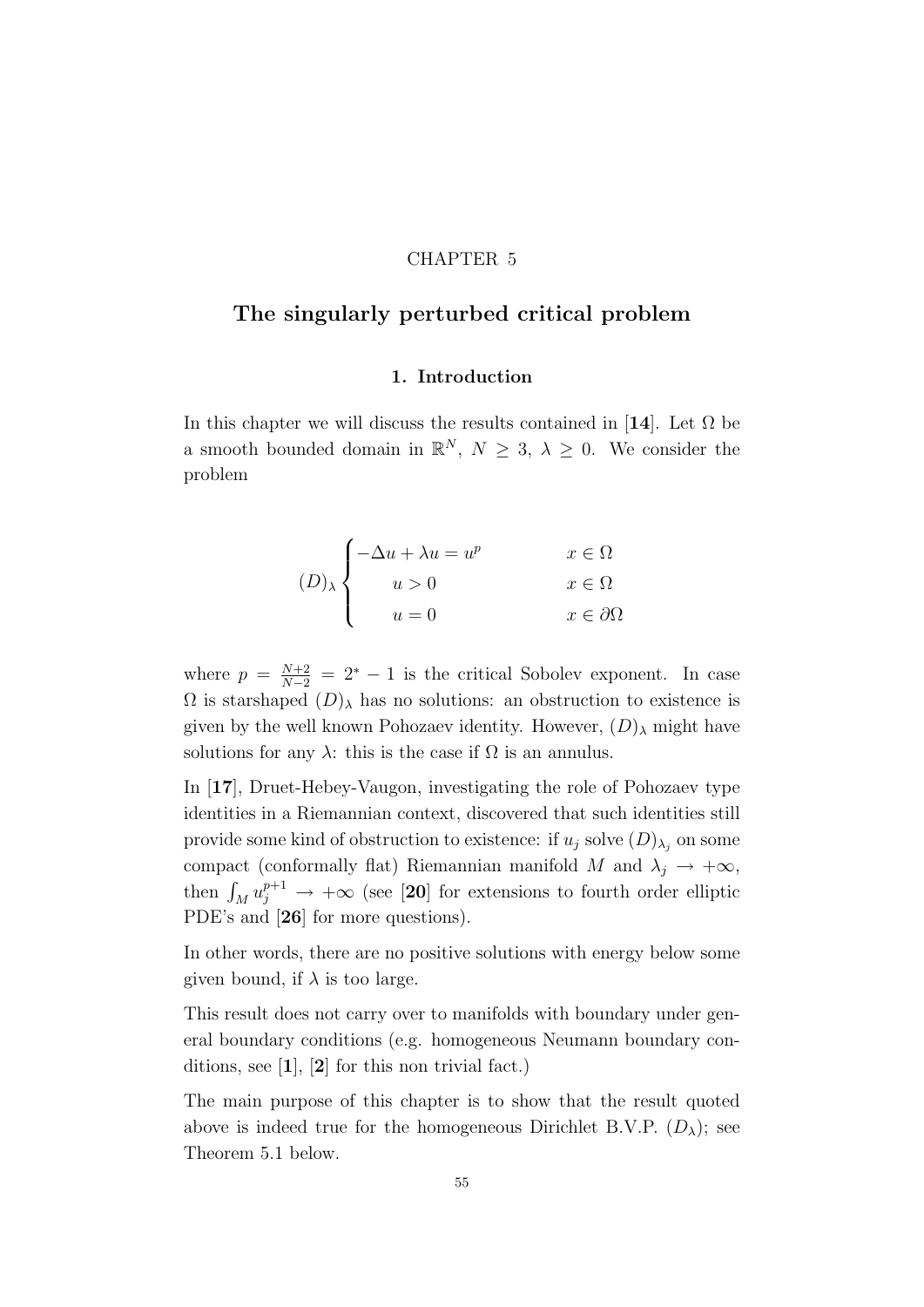Our approach is as in [17]: to show that a sequence of solutions cannot blow-up at a finite number of points (as it should be assuming a bound on the energy). The obstruction found in [17] is given by local  $L^2$ estimates. In turn, these estimates are based on inequalities obtained localizing the standard Pohozaev identity on balls centered at blow-up points (see 5.3.97 below).

Now, differently from [17], where there is no boundary, we have to take into account possible blow-up at boundary points. Since Pohozaev type inequalities on balls centered at boundary points do not hold, in general, the main issue here is to get local  $L^2$  estimates at boundary points.

Notice that a more or less straightforward application of arguments from [17] would only lead to the statement: bounded energy solutions have to blow up at least at one boundary point, which is the (quite interesting in itself) correct statement for the Neumann problem (see Theorem 5.2 below) but which is not the result we are looking for in the Dirichlet problem.

Since it does not seem easy to rule out blow up at boundary points, we stick to the approach in [17], but we have to deal with the new difficulty coming from possible blow up at boundary points.

To handle this difficulty, we will establish Pohozaev-type inequalities suitably localized at interior points (see Lemma 5.6 below), which, used in a clever way, will allow to obtain estimates up to boundary points (see Lemma 5.7, which also provides a simple adaptation and a self contained exposition of the main arguments in [17]).

This is the main technical contribution of the paper [14], and we believe that such estimates might be of interest by themselves.

Our first result is

**Theorem 5.1.** Let  $N \geq 3$ . Let  $u_j$  be solutions of  $(D)_{\lambda_j}$ , with  $\lambda_j \to$  $+\infty$ . Then  $\int_{\Omega} u_j^{p+1} \to +\infty$ .

**Remark:** Such a result is quite obvious if p is subcritical, i.e.  $p <$  $N+2$  $\frac{N+2}{N-2}$ : a simple scaling argument implies  $\int_{\Omega} u_j^{p+1}$  blows (at least) like  $\lambda_i^{\gamma}$  $j^{\gamma}, \gamma = \frac{p+1}{p-1} - \frac{N}{2}$  $\frac{N}{2}$  as  $\lambda_j \to +\infty$ . In this case, in contrast with the critical case, it holds true also for the homogeneous Neumann B.V.P. (see [30]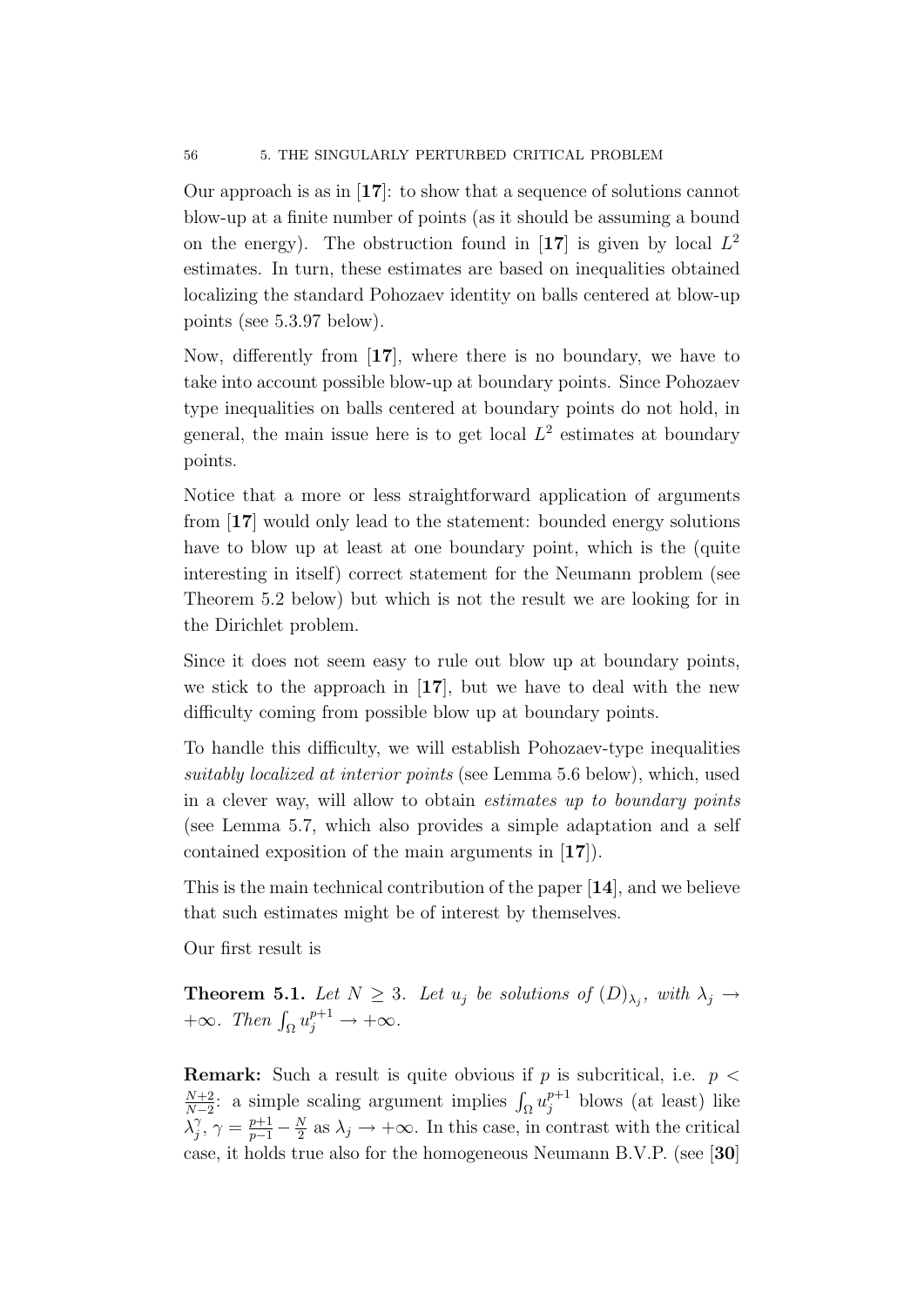#### 1. INTRODUCTION 57

for an explicit lower bound on the energy of ground state solutions).

A second question we address in [14] is concerned with the mixed boundary value problem

$$
(M)_{\lambda} \begin{cases}\n-\Delta u + \lambda u = u^{\frac{N+2}{N-2}} & x \in \Omega \\
u > 0 & x \in \Omega \\
u = 0 & x \in \Gamma_0 \\
\frac{\partial u}{\partial \nu} = 0 & x \in \Gamma_1\n\end{cases}
$$

Here  $\partial\Omega = \Gamma_0 \cup \Gamma_1$  with  $\Gamma_i$  disjoint components.

As for the Neumann problem,  $(M)_{\lambda}$  possesses low energy solutions for any  $\lambda$  positive, at least if the mean curvature of  $\Gamma_1$  is somewhere positive, and hence non existence of bounded energy solutions for  $\lambda$ large is false, in general. Indeed, several existence results for (bounded energy) solutions blowing up at (one or several) boundary points are known (see [35] for an extensive bibliography).

Nothing is known, to our best knowledge, about existence of solutions blowing up both at interior and at boundary points. On the other hand, the extreme case of purely interior blow-up has been widely investigated:

(Q) Are there solutions which blow up only at interior points?

Let us review the known results, all of them actually concerning the homogeneous Neumann problem (i.e.  $\Gamma_0 = \emptyset$ ).

A first, negative, answer has been given in [13] for  $N \geq 5$ :  $(M)_{\lambda}$  has no solutions of the form

$$
u_{\lambda} = w_{\lambda} + \sum_{j=1}^{k} U_{\mu_{\lambda}^{j}, y_{\lambda}^{j}}, \quad w_{\lambda} \to 0 \quad \text{in } H^{1}(\Omega)
$$

with  $\mu_\lambda^j \to +\infty$ ,  $y_\lambda^j \to y^j \in \Omega$  as  $\lambda$  goes to infinity and  $y^i \neq y^j$  for any  $i \neq j$ . Here  $U(x) = \frac{[N(N-2)]^{\frac{N-2}{4}}}{[N-2]^{N-2}}$  $\frac{N(N-2)!^{\frac{\gamma}{4}}}{(1+|x|^2)^{\frac{N-2}{2}}}$  and  $U_{\mu,y} = \mu^{\frac{N-2}{2}} U(\mu(x-y)).$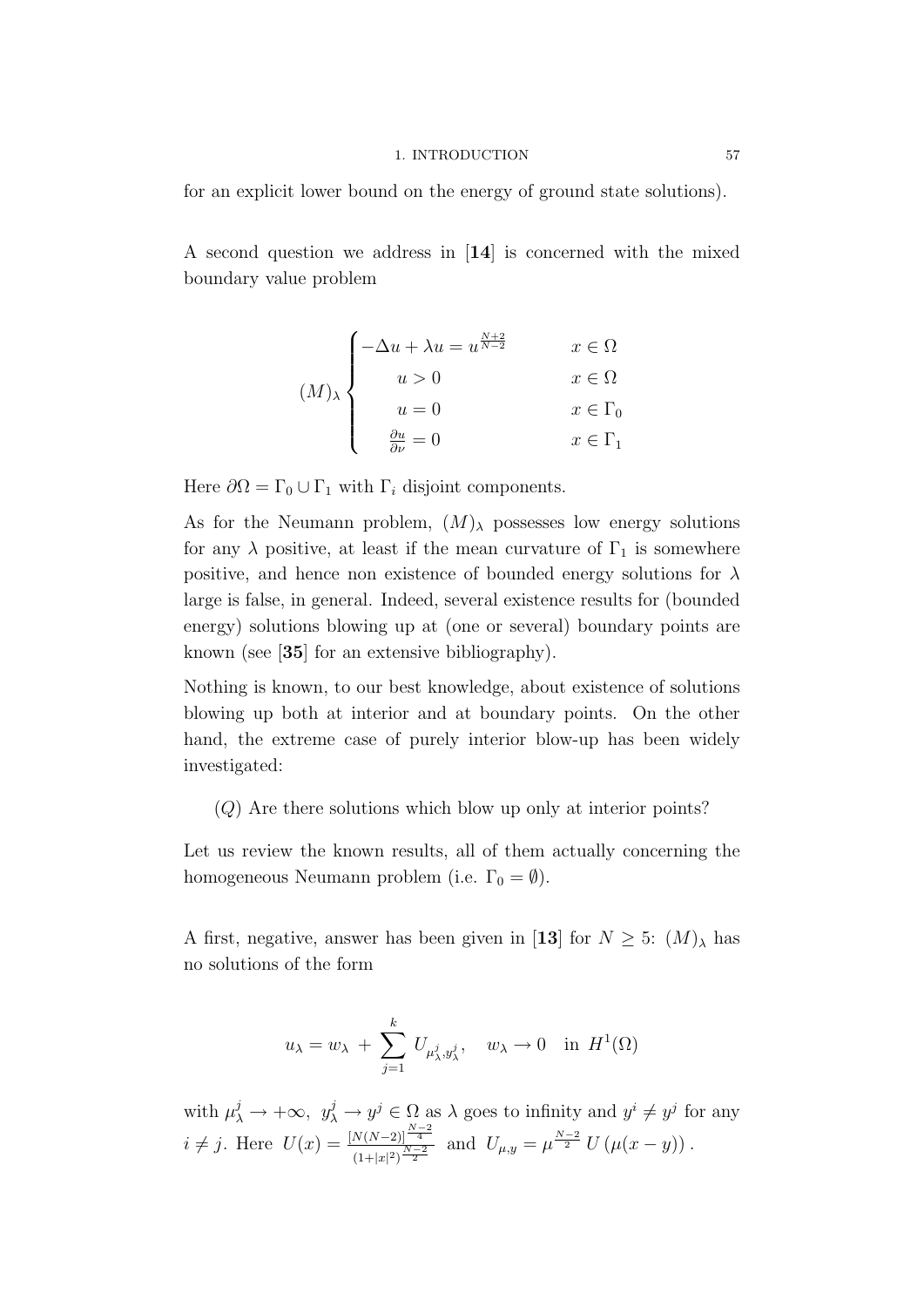Now, bounded energy solutions  $u_\lambda$  (with  $\lambda$  going to infinity) are known to be of the form given above, apart from the property  $y^{i} \neq y^{j}$  for all  $i \neq j$ , which has to be regarded as a "no multiple concentration at a single point" assumption.

Under the even more restrictive assumption  $k = 1$ , a corresponding nonexistence result has been proved in [22] in any dimension  $N \geq 3$ .

To our best knowledge, the only result fully answering (Q) is due to Rey [35], but it is limited to the dimension  $N = 3$ . According to Rey, "the main difficulty is to eliminate the possibility of multiple interior peaks", and he accomplishes this task through a very careful expansion of solutions blowing up at interior points: this is the basic tool to obtain a negative answer to  $(Q)$  in dimension  $N = 3$ .

It is henceforth remarkable that, as a by-product of our  $L^2$  estimates, we can bypass this difficulty and easily prove

**Theorem 5.2.** Let  $N \geq 3$ . Let  $u_j$  be solutions of  $(M)_{\lambda_j}$ , with  $\lambda_j \to$  $+\infty$ . If  $\sup_j \int_{\Omega} u_j^{p+1} < \infty$ , then  $u_j$  has at least one concentration point which lies on the Neumann component  $\Gamma_1$ .

Actually, we expect that solutions for the mixed problem, with a uniform bound on the energy, should not even exist for  $\lambda$  large, if the mean curvature of the Neumann component is strictly negative. This is fairly obvious in the case of one peak solutions, which, by the above, should blow-up at one boundary point. However, in such a point the mean curvature should be non negative (see [3], [4] or [36]).

We would like to mention a very interesting result due to Esposito (see  $[18]$ , who was able to answer the full question  $(Q)$  in high dimension. The result is the following

**Theorem 5.3.** Let  $N > 6$ . Suppose  $\lambda_n \to \infty$  and let  $u_n$  be a sequence of solutions to

$$
\begin{cases}\n-\Delta u_n + \lambda_n u_n = u_n^{\frac{N+2}{N-2}} & x \in \Omega \\
u_n > 0 & x \in \Omega \\
\frac{\partial u}{\partial \nu} = 0 & x \in \partial\Omega\n\end{cases}
$$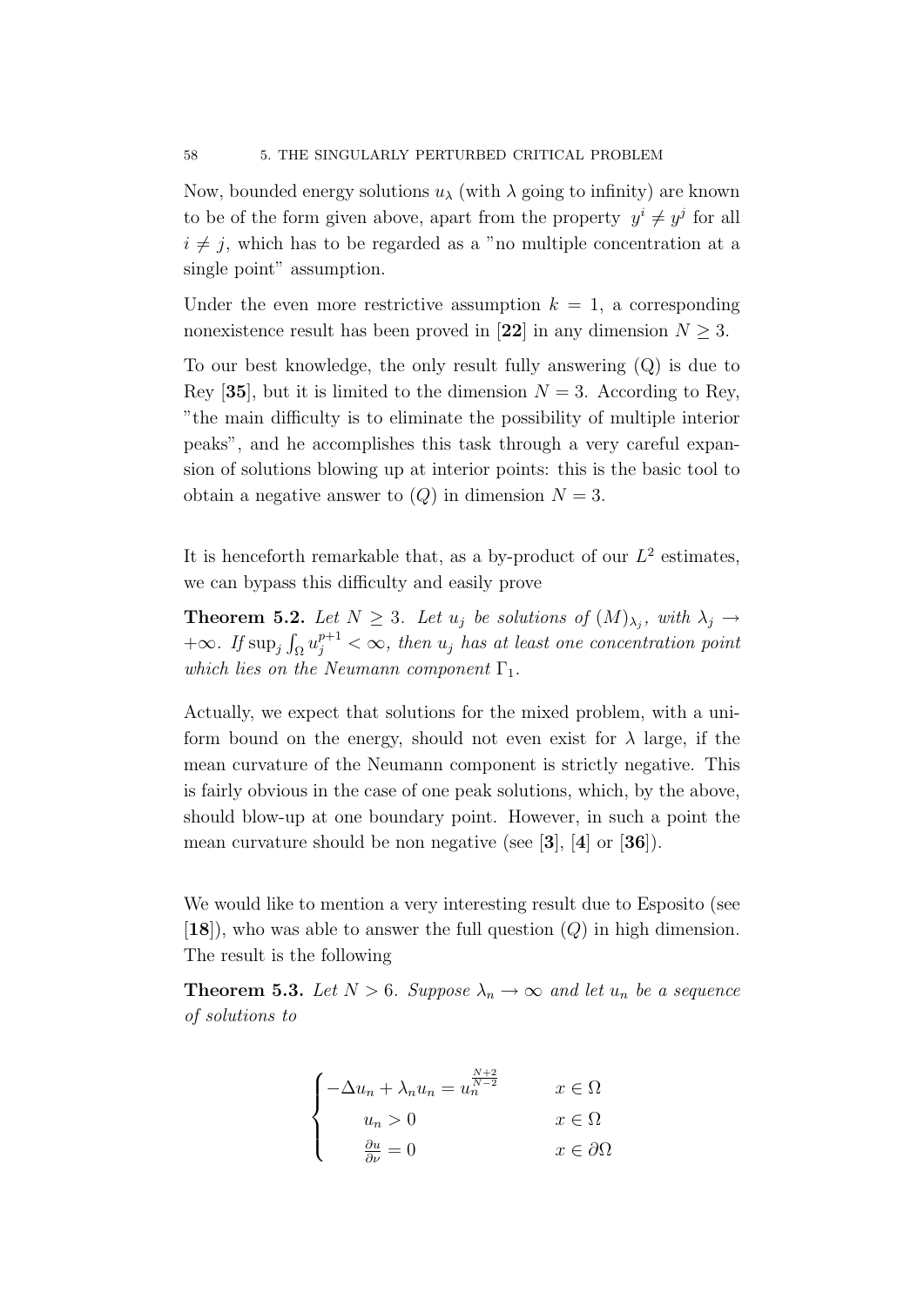with uniformly bounded energy

$$
\sup_{n \in \mathbb{N}} \int_{\Omega} u_n^{\frac{2N}{N-2}} < \infty
$$

Then, for any compact set K in  $\Omega$  there exist  $C_K$  such that:

$$
\max_{x \in K} u_n(x) \le C_K
$$

for any  $n \in \mathbb{N}$ .

The proof of this theorem is based on a local description of possible compactness loss which makes use of inequality 5.3.98 and does not need any boundary condition. In fact, this theorem is a particular case of a general interior compactness result: Esposito proved that blow-up solutions with bounded energy remain bounded in  $L^{\infty}_{loc}(\Omega)$  for  $\lambda \to \infty$ without any boundary condition. Thus in the Neumann case all the blow-up points have to lie on the boundary  $\partial\Omega$ .

The outline of this chapter is the following: in section 2 we recall some well known facts and prove the  $L^2$  global concentration of the solutions, in section 3 we prove Theorem 5.1 and 5.2 by contradiction through a localized Pohozaev identity and a "reverse"  $L^2$  concentration.

# 2.  $L^2$  global concentration

To be self contained, we review in this section some essentially well known facts. Let  $u_n$  be solutions of  $(D)_{\lambda_n}$  (but also homogeneous Neumann, or mixed, boundary conditions might be allowed, with minor changes, here). Multiplying the equation by  $u_n$ , integrating by parts and using Sobolev inequality, we see that

(5.2.85) 
$$
\int_{\Omega} |\nabla u_n|^2 \geq S^{\frac{N}{2}}, \qquad \int_{\Omega} u_n^{p+1} \geq S^{\frac{N}{2}}
$$

where  $S$  denotes the best Sobolev constant. We start recalling concentration properties of  $u_n$ , assuming  $u_n \rightharpoonup 0$  in  $H_0^1$ .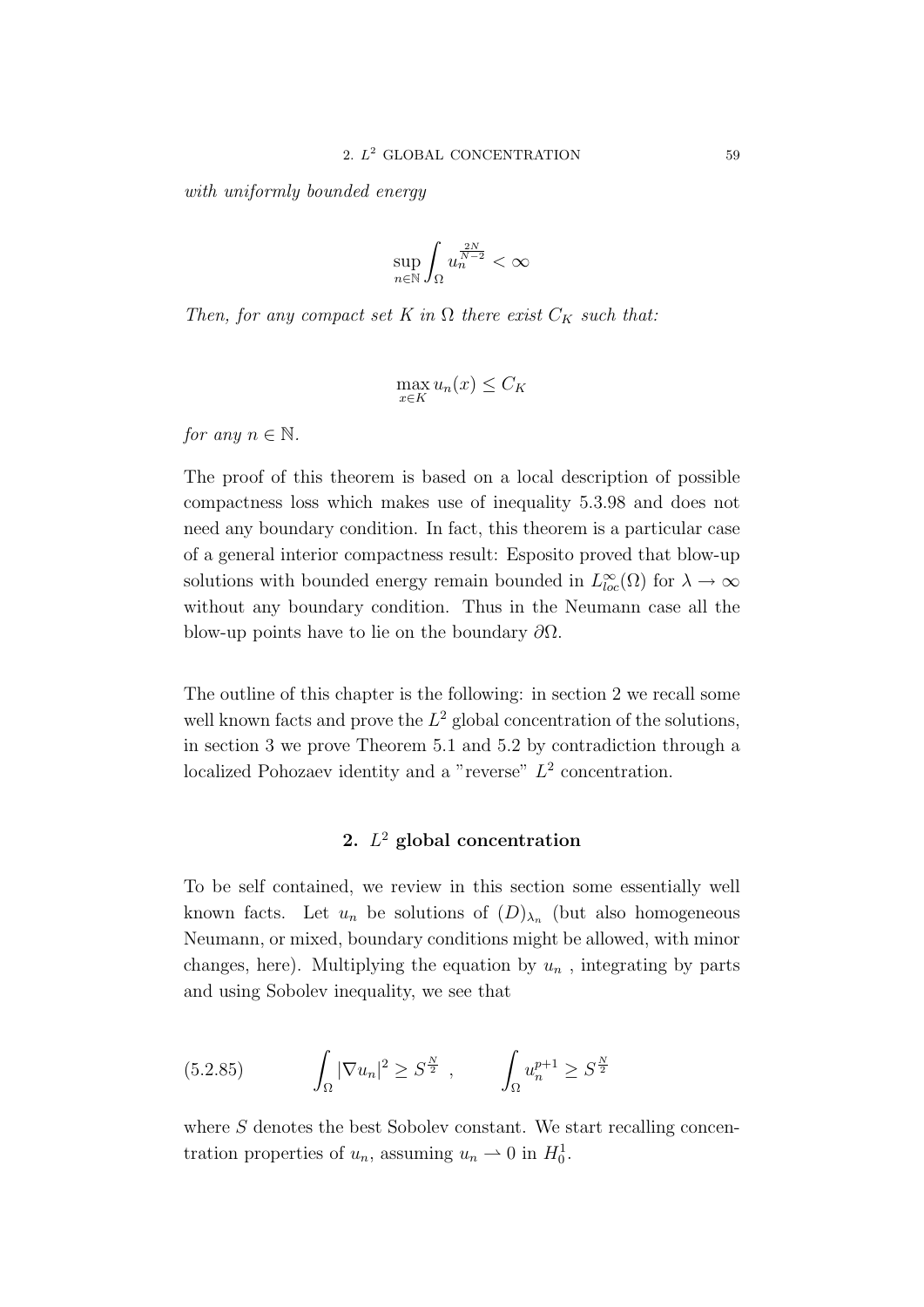**Lemma 5.4.** Let  $u_n$  be solutions of  $(D)_{\lambda_n}$ . Assume  $u_n \rightharpoonup 0$  in  $H_0^1$ . Then there is a finite set  $C \subset \overline{\Omega}$  such that  $u_n \to 0$  in  $H^1_{loc}(\overline{\Omega} \setminus C)$  and in  $C^0_{loc}(\overline{\Omega}\setminus C)$ .

**Proof:** Let  $C := \{x \in \overline{\Omega} : \limsup_{n \to \infty} \int_{B_r(x) \cap \Omega} |\nabla u_n|^2 > 0, \forall r > 0\}.$ Because of (5.2.85) and compactness of  $\overline{\Omega}$ , C cannot be empty. We claim that

(5.2.86) ∀x ∈ C, ∀r > 0, lim sup <sup>n</sup>→∞ <sup>Z</sup> Br(x)∩Ω u p+1 <sup>n</sup> ≥ S N 2

To prove the claim, let  $\varphi \in C_0^{\infty}(B_{2r}(x)), \varphi \equiv 1$  on  $B_r(x), 0 \le \varphi \le 1$ . Notice that  $-\int_{\Omega} u_n \varphi^2 \Delta u_n = \int_{\Omega} |\nabla u_n|^2 \varphi^2 + o(1) = \int_{\Omega} |\nabla u_n \varphi|^2 + o(1)$ because  $u_n \rightharpoonup 0$ 

From the equation, using Holder and Sobolev inequalities, we get (5.2.87)

$$
\int |\nabla u_n \varphi|^2 + o(1) \le \int u_n^{\frac{4}{N-2}} (u_n \varphi)^2 \le \frac{1}{S} (\int_{B_{2r}(x)} u_n^{\frac{2N}{N-2}})^{\frac{2}{N}} \int |\nabla u_n \varphi|^2
$$

For  $x \in C$ ,  $\int |\nabla u_n \varphi|^2$  is bounded away from zero along some subsequence, and then (5.2.86) follows by (5.2.87). Also, if  $x_1, \ldots, x_k \in C$ , choosing  $B_r(x_i)$  disjoint balls, and eventually passing to a subsequence, we get by (5.2.86)

$$
k S^{\frac{N}{2}} \le \sum_{j} \int_{B_r(x_j)\cap\Omega} u_n^{p+1} \le \sup_n \int_{\Omega} u_n^{p+1} < +\infty
$$

Thus  $C$  is finite. Also, from the very definition of  $C$ , it follows that  $\nabla u_n \to 0$  in  $L^2_{loc}(\Omega \setminus C)$ , and, by Sobolev inequality,  $u_n \to 0$  in  $L^{p+1}_{loc}(\Omega \setminus C)$  $C$ ) as well.

Finally,  $C^0_{loc}(\overline{\Omega} \setminus C)$  convergence will follow by standard elliptic theory once one has proved that  $u_n \to 0$  in  $L^q_{loc}(\Omega \setminus C)$   $\forall q$ . In turn, this fact readily follows iterating the (Moser type) scheme

$$
(5.2.88)
$$

$$
q \ge 2, \int_{B_{2r}(x)} u^{p+1} \le (\frac{S}{q})^{\frac{N}{2}} \Rightarrow (\int_{B_r(x)} u^{sq})^{\frac{1}{s}} \le \frac{8}{Sr^2} \int_{B_{2r}(x)} u^q, s := \frac{p+1}{2}
$$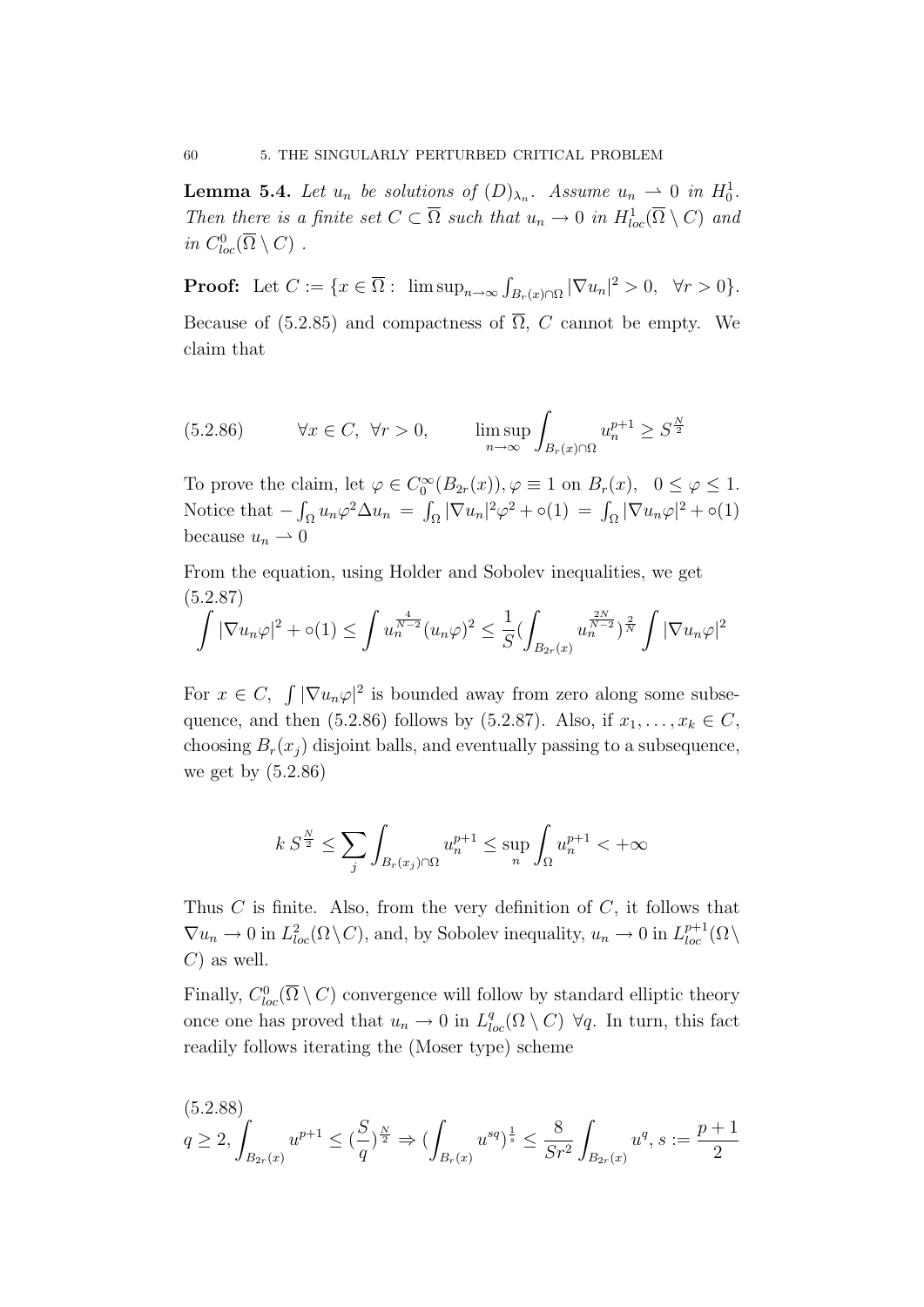To prove (5.2.88), we can proceed as for (5.2.87), choosing now as test function  $\varphi^2 u^{q-1}$ ,  $||\nabla \varphi||_{\infty} \leq \frac{2}{r}$  $\frac{2}{r}$ . We now obtain

$$
(5.2.89)
$$

$$
\int \nabla u \nabla (u^{q-1} \varphi^2) \le \int u^{p-1} (\varphi u^{\frac{q}{2}})^2 \le \frac{1}{S} \left( \int_{B_{2r}(x)} u^{p+1} \right)^{\frac{2}{N}} \int |\nabla \varphi u^{\frac{q}{2}}|^2
$$

On the other hand

$$
(5.2.90) \int \nabla u \nabla (u^{q-1} \varphi^2) = \int (q-1) \varphi^2 u^{q-2} |\nabla u|^2 + 2 u^{q-1} \varphi \nabla u \nabla \varphi
$$

$$
\frac{2}{q}\int |\nabla(\varphi u^{\frac{q}{2}})|^2 = \int \frac{q}{2} \varphi^2 u^{q-2} |\nabla u|^2 + 2u^{q-1}\varphi \nabla u \nabla \varphi + \frac{2}{q} |\nabla \varphi|^2 u^q
$$

Substracting  $(5.2.90)$  from  $(5.2.91)$  and then using  $(5.2.89)$ , we obtain

$$
\frac{2}{q}\int |\nabla(\varphi u^{\frac{q}{2}})|^2 \ \leq \ \int \nabla u \nabla(u^{q-1}\varphi^2) + \frac{2}{q}\int |\nabla \varphi|^2 u^q \ \leq
$$

$$
(5.2.92) \qquad \leq \frac{1}{S} \left( \int_{B_{2r}(x)} u^{p+1} \right)^{\frac{2}{N}} \int |\nabla (\varphi u^{\frac{q}{2}})|^2 + \frac{8}{qr^2} \int_{B_{2r}(x)} u^q
$$

Hence, using the assumption  $\int_{B_{2r}(x)} u^{p+1} \leq (\frac{S}{q})$  $\frac{S}{q}$ )<sup> $\frac{N}{2}$ </sup> and Sobolev inequality, we get (5.2.88). Now, iterating (5.2.88) with  $x \in \overline{\Omega} \setminus C_{\delta}, 2r < \delta, u =$  $u_n$  and using elliptic estimates ([25], page 194), we obtain

$$
(5.2.93) \quad \sup_{\Omega \setminus C_{\delta}} u_n \leq \frac{c_N}{\delta^{\frac{N}{2}}} (\int_{\Omega \setminus C_{\frac{\delta}{2}}} u_n^2)^{\frac{1}{2}} \to 0
$$

Points in  $C$  are called "geometrical" concentration points and  $C$  is the concentration set. A crucial observation is that  $L^2$  norm concentrates around  $C$  (see [17]):

**Lemma 5.5.** Let  $u_n$  be solutions of  $(D)_{\lambda_n}$ . Assume  $u_n \rightharpoonup 0$ , and let  $C := \{x_1, \ldots, x_m\}$  be its concentration set. Let  $C_{\delta} := \bigcup_{j=1}^m B_{\delta}(x_j), B_{\delta}(x_j)$ disjoint closed balls. Then, for n large,

 $\blacksquare$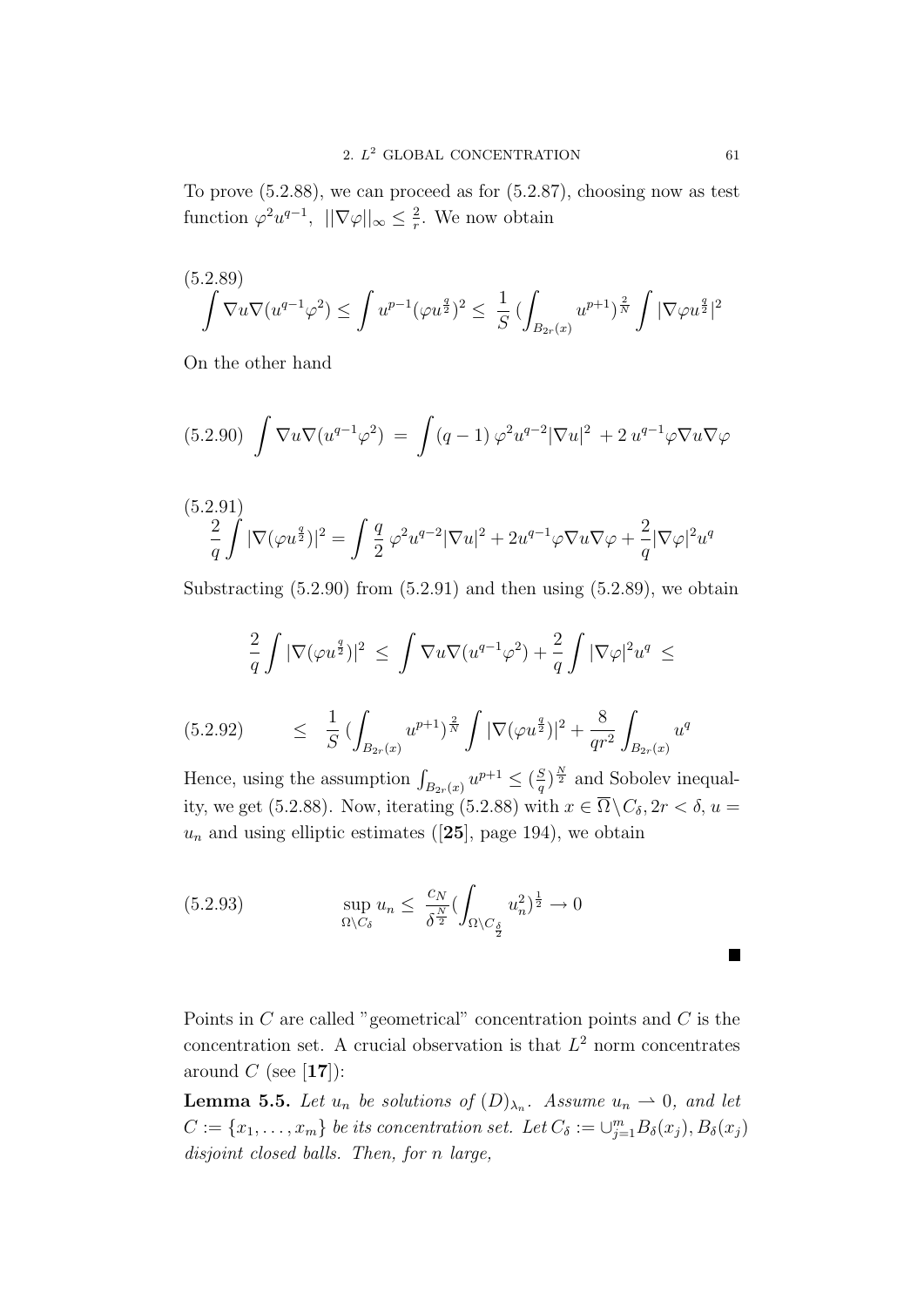$$
\int_{\Omega\setminus C_\delta} u_n^2 \le \ \frac{16}{\delta^2 \lambda_n} \int_{\Omega} u_n^2
$$

In particular, if  $\lambda_n \to +\infty$ , then

 $\overline{2}$ 

$$
(5.2.94) \qquad \qquad \frac{\int_{\Omega \setminus C_\delta} u_n^2}{\int_{C_\delta} u_n^2} \to 0
$$

**Proof:** Let  $\varphi \in C^{\infty}(\mathbb{R}^N)$ ,  $0 \le \varphi \le 1$ ,  $\varphi \equiv 0$  in  $C_{\frac{\delta}{2}}$ ,  $\varphi \equiv 1$  in  $\mathbb{R}^N \setminus C_{\delta}$ ,  $||\nabla \varphi||_{\infty} < \frac{4}{\delta}$  $\frac{4}{\delta}$ . Multiplying the equation by  $u_n\varphi^2$  and integrating, we get

$$
(5.2.95)\int |\nabla u_n|^2 \varphi^2 + 2 \int u_n \varphi \nabla u_n \nabla \varphi + \lambda_n \int u_n^2 \varphi^2 = o(1) \int u_n^2 \varphi^2
$$

because  $u_n^{p-1}(x) \to 0$  uniformly in  $\overline{\Omega} \setminus C_{\frac{\delta}{2}}$  by Lemma 5.4. After setting  $\gamma_n^2 := \frac{\int |\nabla u_n|^2 \varphi^2}{\int_{\Omega \setminus G} u_n^2}$  $\frac{|\nabla u_n|^2 \varphi^2}{\int_{\Omega \setminus C_{\underline{\delta}}} u_n^2}$  we get from (5.2.95) the desired inequality

$$
\lambda_n \frac{\int_{\Omega \setminus C_\delta} u_n^2}{\int_{\Omega \setminus C_{\frac{\delta}{2}}} u_n^2} \le o(1) + 2||\nabla \varphi||_{\infty} \gamma_n - \gamma_n^2 \le o(1) + ||\nabla \varphi||_{\infty}^2 \le \frac{16}{\delta^2}
$$

**In the case of the case of the case** 

# 3. Pohozaev identity and "reverse"  $L^2$  concentration

In this Section, after briefly recalling the Pohozaev identity, we first derive suitably localized Pohozaev inequalities which will allow to get uniform  $L^2-$  local estimates up to boundary points. These up-to-theboundary estimates are the main novelty with respect to [17]: combined with the  $L^2$  global concentration reviewed in Section 2, they will readily imply Theorems 5.1 and 5.2.

Given any  $v \in C^2(\Omega)$ ,  $x_0 \in \mathbb{R}^N$ , an elementary computation (see [40]) gives

$$
\langle x-x_0, \nabla v \rangle \Delta v - \frac{N-2}{2} |\nabla v|^2 = \operatorname{div} \left( \langle x-x_0, \nabla v \rangle \nabla v - \frac{|\nabla v|^2}{2} (x - x_0) \right)
$$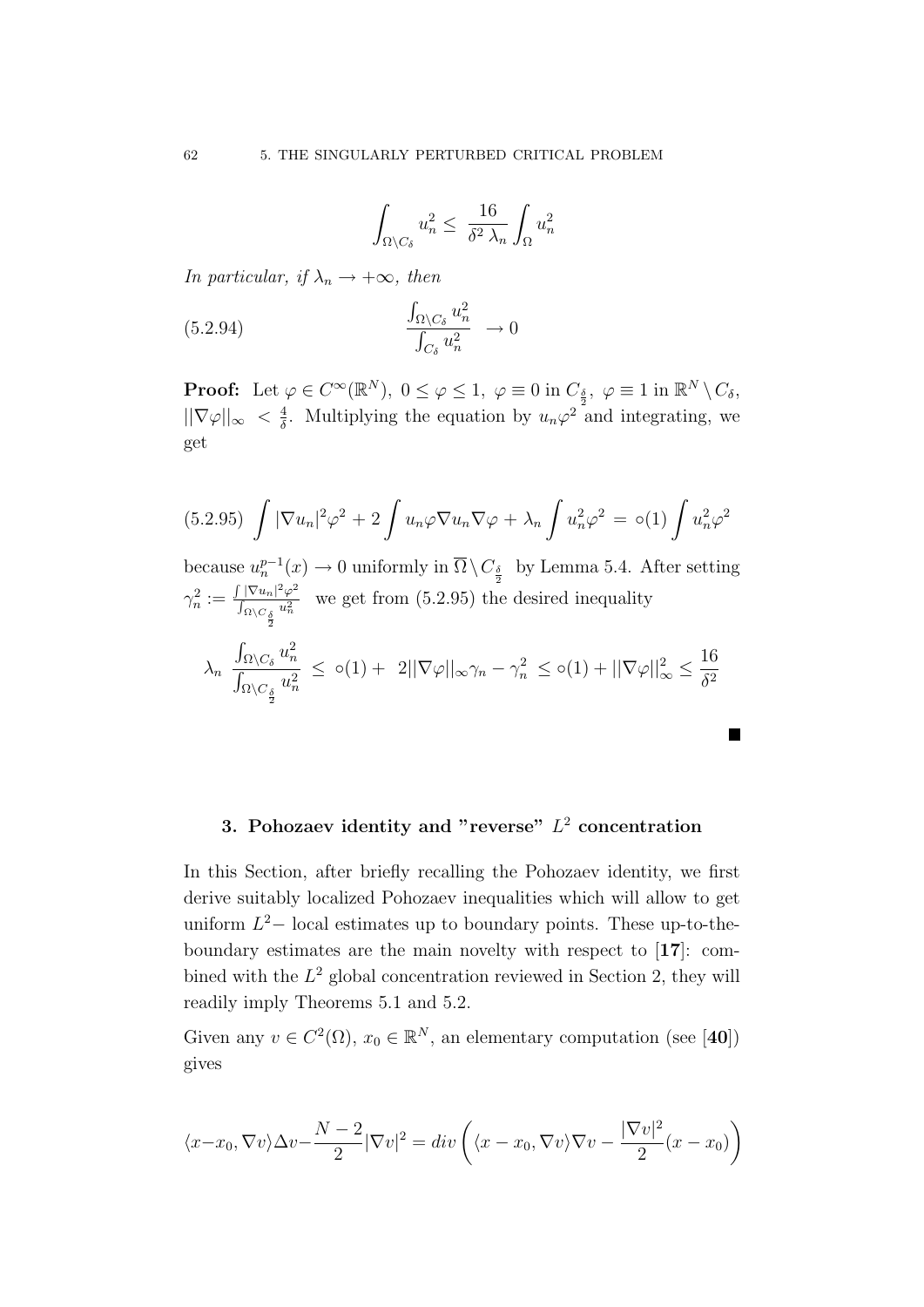If in addition  $v \in C_0^1(\overline{\Omega})$ , so that  $\nabla v(x) = \frac{\partial v}{\partial \nu} \nu(x)$  for any  $x \in \partial \Omega$ , where  $\nu(x)$  is the exterior unit normal at  $x \in \partial\Omega$ , an integration by parts yields

$$
(5.3.96)\ \int_{\Omega} \langle x - x_0, \nabla v \rangle \Delta v + \frac{N-2}{2} v \Delta v = \frac{1}{2} \int_{\partial \Omega} \langle x - x_0, \nu(x) \rangle |\nabla v|^2 d\sigma
$$

If furthermore  $-\Delta v = g(x, v)$ ,  $g(x, t) \equiv b(x)|t|^{p-1}t - \lambda a(x)t$ , through another integration by parts we obtain

$$
\frac{1}{N} \int_{\Omega} \langle x - x_0, v^{p+1} \frac{\nabla b}{p+1} - \frac{\lambda}{2} v^2 \nabla a \rangle - \frac{\lambda}{N} \int_{\Omega} a v^2 =
$$

$$
= \frac{1}{2} \int_{\partial \Omega} \langle x - x_0, v \rangle |\nabla v|^2 d\sigma
$$

A straightforward and well known consequence of this identity is that v has to be identically zero if  $\Omega$  is starshaped with respect to some  $x_0$  and  $\langle x - x_0, \nabla b \rangle \leq 0 \leq \langle x - x_0, \nabla a \rangle$ . However, this conclusion is false, in general. The idea, following [17], would be to localize (5.3.96) to obtain, for every given  $x_0 \in \overline{\Omega}$  and some  $\delta = \delta_{x_0} > 0$  and for all  $\varphi \in C_0^{\infty}(B_{4\delta}(x_0))$ , inequalities of the form

$$
(5.3.97) \qquad \int\limits_{B_{4\delta}(x_0)\cap\Omega} \langle x-x_0, \nabla(\varphi v)\rangle \Delta(\varphi v) + \frac{N-2}{2}\varphi v\Delta(\varphi v) \ge 0,
$$

However, while this can be done at interior points (e.g. with  $4\delta =$  $d(x_0, \partial\Omega)$ , (5.3.97) is in general false,  $\forall \delta$  small, if  $x_0 \in \partial\Omega$ . So, we have to localize (5.3.96) at interior points but in a careful way, to cover, in some sense, also boundary points. Our basic observation is that (5.3.97) holds true for  $x_0$  as long as  $d(x_0, \partial\Omega) > \delta$  if  $\delta$  is sufficiently small, and this will be enough to get control up to the boundary. The first statement is the content of the following simple but crucial lemma. **Lemma 5.6.** There is  $\bar{\delta} = \bar{\delta}(\partial\Omega)$  such that, if  $0 < \delta \leq \bar{\delta}$ ,  $v \in C^2(\Omega)$  $C^1(\overline{\Omega})$ ,  $v \equiv 0$  on  $\partial\Omega$  and  $x_0 \in \Omega$  with  $d(x_0, \partial\Omega) \ge \delta$ , then  $(5.3.97)$ holds true.

**Proof:** Let  $\bar{\delta}$  be such that, for every  $z \in \partial\Omega$ , any  $x \in \partial\Omega \cap B_{8\bar{\delta}}(z)$  can be uniquely written in the form

(i)  $x = z + \eta + \gamma^{z}(\eta)\nu(z), \langle \eta, \nu(z) \rangle = 0$ , with  $|\gamma^{z}(\eta)| \leq c(\partial \Omega)|\eta|^{2}$ , for some smooth  $\gamma^z$ , with  $\gamma^z(0) = 0$ ,  $\nabla \gamma^z(0) = 0$ ,  $|\eta| \leq 8\bar{\delta}$  and some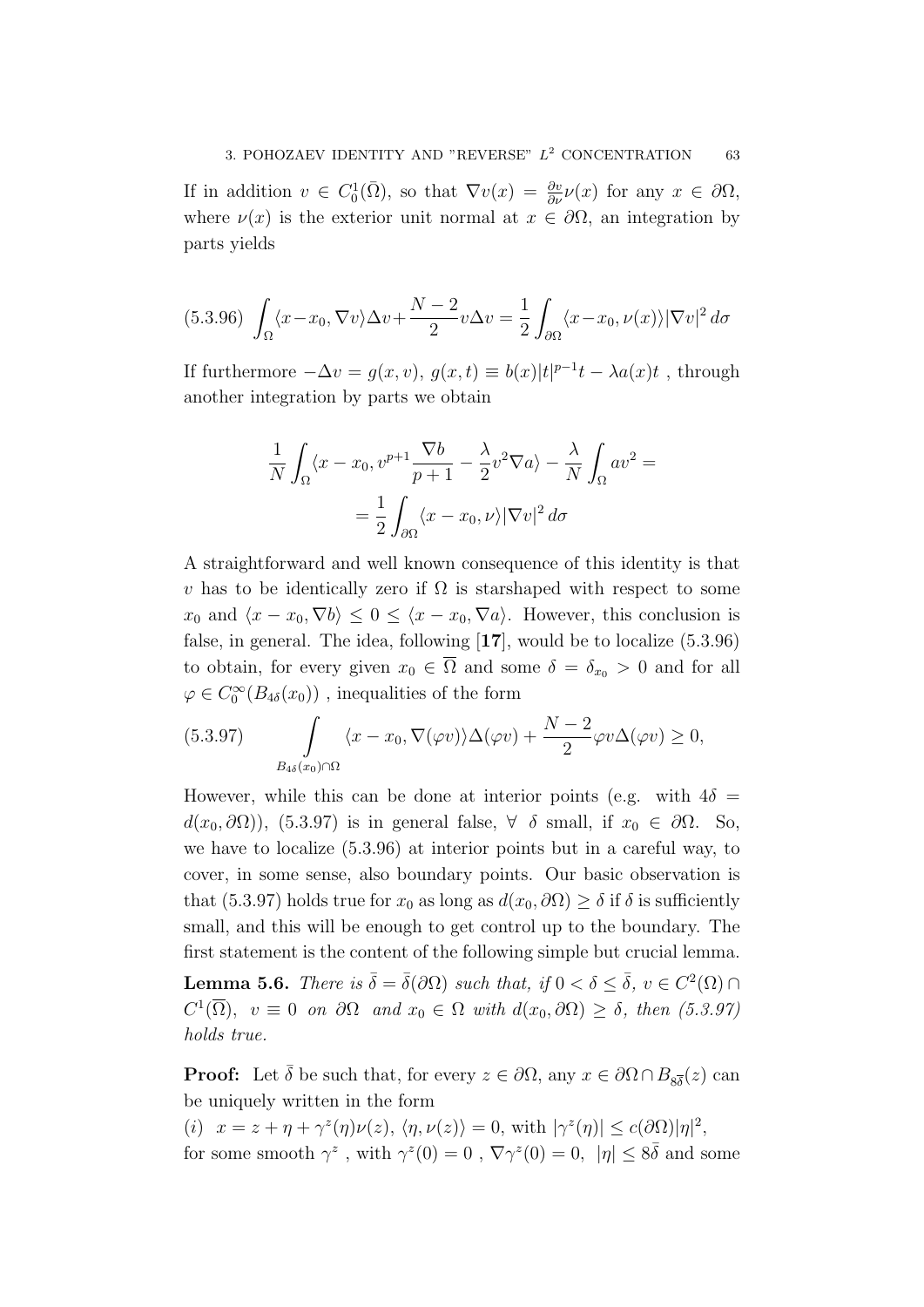constant c only depending on  $\partial\Omega$ . We will also require (*ii*)  $|\nu(z') - \nu(z'')| \leq \frac{1}{8}$  for any  $z', z'' \in \partial\Omega$  with  $|z' - z''| \leq 8\overline{\delta}$ (iii)  $\bar{\delta} < \frac{1}{128c}, \ c = c(\partial \Omega).$ 

Let  $0 < \delta \leq \overline{\delta}$ . We are going to apply (5.3.96) with  $\Omega$  replaced by  $B_{4\delta}(x_0) \cap \Omega$  and v by  $\varphi v, \varphi \in C_0^{\infty}(B_{4\delta}(x_0)).$ 

If  $d(x_0, \partial \Omega) \geq 4\delta$ , then equality holds in (5.3.97), so, let us assume  $0 < \delta \leq d(x_0, \partial \Omega) \leq 4\delta.$ 

We can write  $x_0 = z - \tau \nu(z)$  for some  $z \in \partial \Omega$  and  $\delta \le \tau \le 4\delta$ .

For  $x \in B_{4\delta}(x_0)$  we have  $|x - z| \le 8\delta$  and hence, (i) holds:  $x =$  $z + \eta + \gamma^z(\eta)\nu(z), |\eta| \le 8\delta.$ 

Now, using  $(ii) - (iii)$ , we see that  $\langle x - x_0, \nu(x) \rangle = \langle x - x_0, \nu(x) \nu(z)$ ) +  $\langle z + \eta + \gamma^z(\eta)\nu(z) - (z - \tau\nu(z)), \nu(z) \rangle \ge \frac{\delta}{2} - 64c\delta^2 \ge 0.$ 

Hence the r.h.s. in (5.3.96) (with  $\Omega$  replaced by  $\Omega \cap B_{4\delta}(x_0)$  and v by  $\varphi v$ ) is nonnegative and the Lemma is proved.

In the Lemma 5.7 below we will show how Pohozaev inequalities lead to "reverse  $L^2$  concentration" of solutions at any blow up point. We will adapt arguments from [17], where, however, it is made a crucial use of the validity of (5.3.97) at any point, which is not the case here. Still, a clever use of Lemma 5.6, i.e. of (5.3.97) limited to points which are  $\delta$ -away from the boundary, will enable us to get the desired estimates up to boundary points.

**Lemma 5.7.** There is a constant  $c = c_N$ , only depending on N, such that if  $u_{\lambda}$  is a solution of  $(D)_{\lambda}$  and  $0 < \delta \leq \overline{\delta}(\partial \Omega) \leq 1$ , then

$$
(5.3.98) \qquad \lambda \int_{B_{\delta}(x)} u_{\lambda}^{2} \leq \frac{c}{\delta^{3}} \int_{B_{4\delta}(x) \setminus B_{\delta}(x)} \left( u_{\lambda}^{2} + u_{\lambda}^{p+1} \right) , \quad \forall x \in \overline{\Omega}
$$

**Proof:** We are going to apply (5.3.97) with  $x_0 = x$  if  $d(x, \partial\Omega) \ge \delta$ , while, if  $d(x, \partial \Omega) < \delta$ ,  $x = z - \tau \nu(z)$  for some  $z \in \partial \Omega$  and  $0 \le \tau < \delta$ . we will choose  $x_0 = z - \delta \nu(z)$ . Let, without loss of generality,  $x_0 = 0$ . By Lemma 5 we have

$$
\int_{B_{4\delta}\cap\Omega} \langle x, \nabla(\varphi u_\lambda)\rangle \Delta(\varphi u_\lambda) + \frac{N-2}{2}\varphi u_\lambda \Delta(\varphi u_\lambda) \ge 0
$$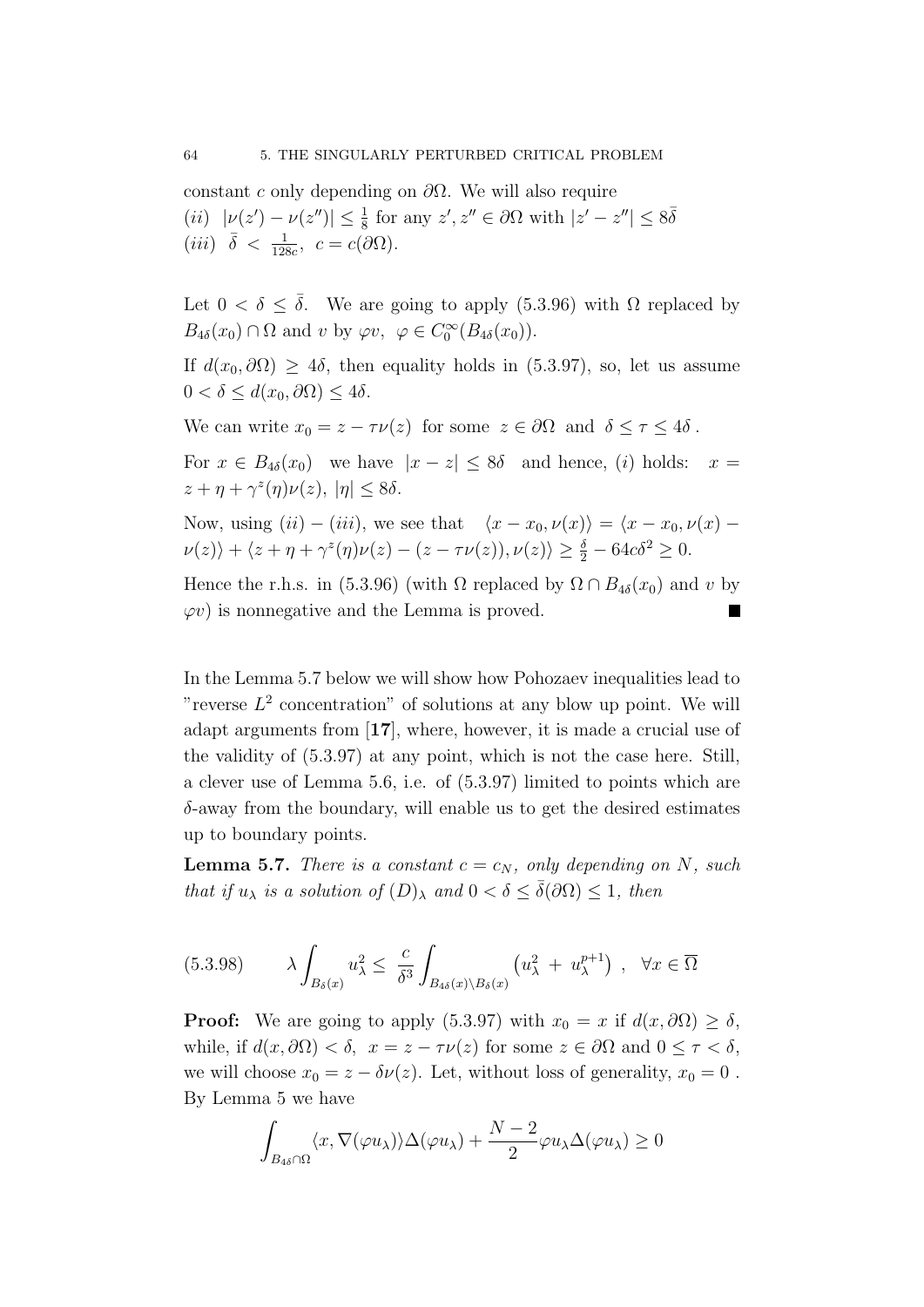$$
\int \left[ \langle x, \nabla(\varphi u_\lambda) \rangle + \frac{N-2}{2} \varphi u_\lambda \right] \varphi \Delta u_\lambda + 2 \varphi \langle x, \nabla u_\lambda \rangle \langle \nabla \varphi, \nabla u_\lambda \rangle +
$$

(5.3.99)  $+ R(\lambda) \ge 0,$ 

where  $R(\lambda) := R_1(\lambda) + R_2(\lambda)$ ,  $R_1, R_2$  given by

$$
R_1(\lambda) := \int 2u_\lambda \langle x, \nabla \varphi \rangle \langle \nabla \varphi, \nabla u_\lambda \rangle + \langle x, \nabla(\varphi u_\lambda) \rangle u_\lambda \Delta \varphi
$$

$$
R_2(\lambda) := \frac{N-2}{2} \int \varphi u_\lambda \left[ u_\lambda \Delta \varphi + 2 \langle \nabla u_\lambda, \nabla \varphi \rangle \right]
$$

In what follows we properly adapt and simplify arguments from [17]. Taking  $\varphi$  radially symmetric and radially decreasing, we have  $\nabla \varphi =$  $\langle \nabla \varphi, \frac{x}{|x|} \rangle \frac{x}{|x|}$  $\frac{x}{|x|}$ , with  $\langle \nabla \varphi(x), x \rangle \leq 0.$ 

In particular

$$
\langle \nabla \varphi(x), \nabla u_{\lambda}(x) \rangle \langle x, \nabla u_{\lambda}(x) \rangle =
$$
  
=  $\langle \nabla \varphi(x), \frac{x}{|x|^2} \rangle \langle x, \nabla u_{\lambda}(x) \rangle^2 \le 0$ 

and hence (5.3.99) yields

$$
(5.3.100) \t R(\lambda) + \int \varphi\langle x, \nabla(\varphi u_\lambda) \rangle \Delta u_\lambda + \frac{N-2}{2} \int \varphi^2 u_\lambda \Delta u_\lambda \ge 0
$$

Now, let us write  $g(t) := \lambda t - |t|^{p-1}t$ ,  $G(t) := \frac{\lambda}{2}u^2 - \frac{u^{p+1}}{p+1}$ . We first rewrite, integrating by parts, the second term in (5.3.100) as follows:

$$
\int \varphi \langle x, \nabla(\varphi u_{\lambda}) \rangle \Delta u_{\lambda} = \int \varphi \langle x, \nabla \varphi \rangle u_{\lambda} g(u_{\lambda}) + \sum_{j=1}^{N} \int \varphi^{2} x_{j} g(u_{\lambda}) \frac{\partial u_{\lambda}}{\partial x_{j}} =
$$

$$
= \int \varphi \langle x, \nabla(\varphi) \rangle [u_{\lambda} g(u_{\lambda}) - 2G(u_{\lambda})] - N \int \varphi^{2} G(u_{\lambda}) =
$$

$$
(5.3.101) = -\frac{2}{N} \int \varphi u_{\lambda}^{p+1} - N \int \varphi^{2} G(u_{\lambda})
$$

because  $2G(u) - ug(u) = -\frac{2}{\lambda}$  $\frac{2}{N}u^{p+1}$ . Since  $NG(u_\lambda) - \frac{N-2}{2}$  $\frac{-2}{2}u_{\lambda}g(u_{\lambda}) =$  $-\lambda u_\lambda^2$ , (5.3.100) gives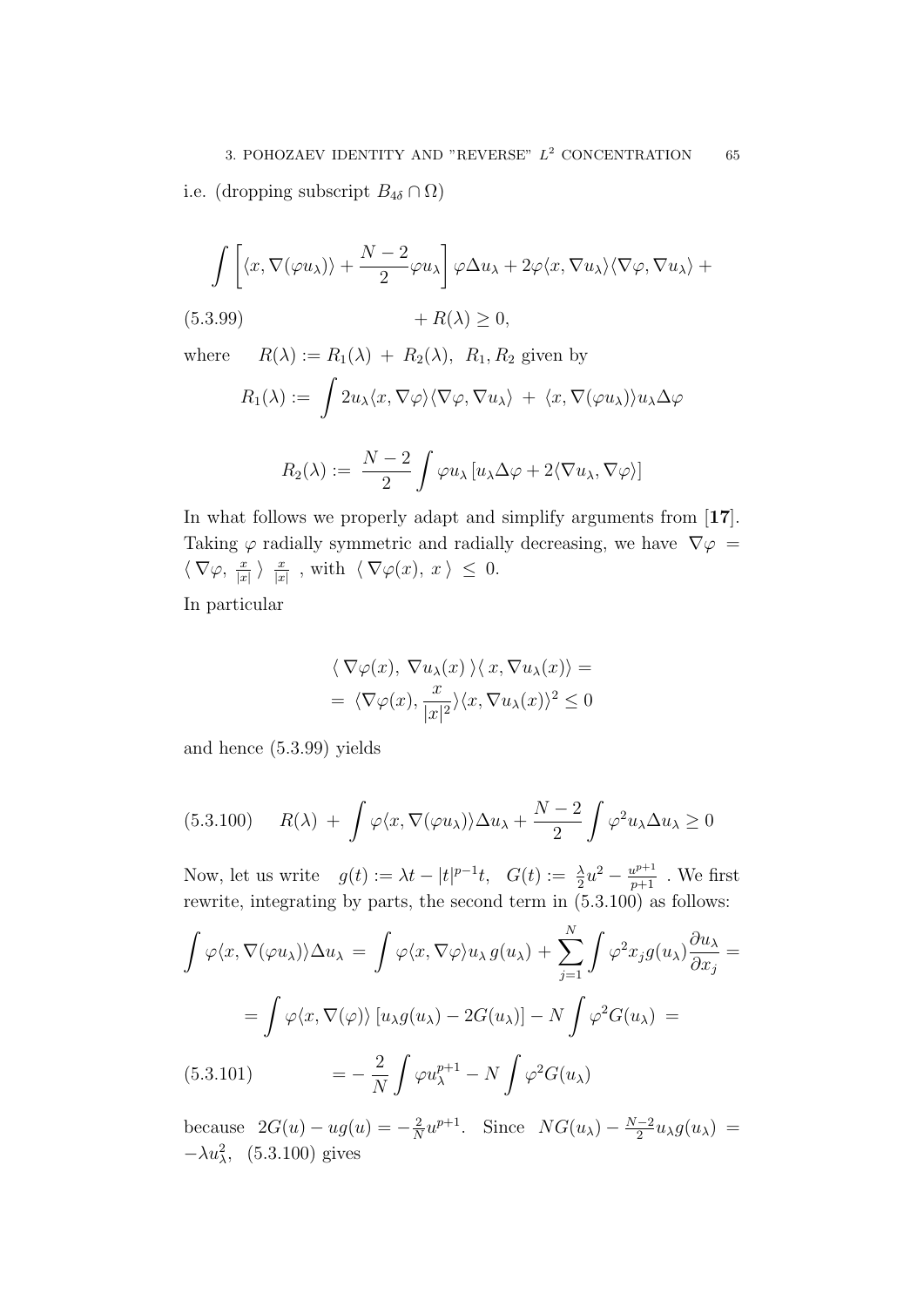(5.3.102) 
$$
R(\lambda) - \frac{2}{N} \int \langle x, \nabla \varphi \rangle \varphi u_{\lambda}^{p+1} \geq -\lambda \int u_{\lambda}^2
$$

Let us now transform, integrating by parts,  $R(\lambda)$  as an integral against  $u_{\lambda}^2 dx$ .

$$
R_1(\lambda) = \int \sum_{j=1}^N \left[ \langle x, \nabla \varphi \rangle \frac{\partial \varphi}{\partial x_j} + \frac{1}{2} x_j \varphi \Delta \varphi \right] \frac{\partial^2 u_{\lambda}^2}{\partial x_j^2} + \langle x, \nabla \varphi \rangle u_{\lambda}^2 \Delta \varphi =
$$
  
\n
$$
= - \int u_{\lambda}^2 \sum_{j=1}^N \left[ \langle x, \nabla \varphi \rangle \frac{\partial^2 \varphi}{\partial x_j^2} + \frac{\partial}{\partial x_j} \langle x, \nabla \varphi \rangle \frac{\partial \varphi}{\partial x_j} + \frac{1}{2} \varphi \Delta \varphi + \frac{1}{2} x_j \frac{\partial}{\partial x_j} (\varphi \Delta \varphi) \right] +
$$
  
\n
$$
+ u_{\lambda}^2 \langle x, \nabla \varphi \rangle \Delta \varphi = - \int u_{\lambda}^2 \left[ \langle \nabla \varphi, \nabla (\langle x, \nabla \varphi \rangle) \rangle + \frac{N}{2} \varphi \Delta \varphi + \frac{1}{2} \langle x, \nabla (\varphi \Delta \varphi) \rangle \right]
$$
  
\n
$$
R_2(\lambda) = \frac{N-2}{2} \left[ \int u_{\lambda}^2 \varphi \Delta \varphi - \frac{1}{2} \int u_{\lambda}^2 \Delta \varphi^2 \right] = -\frac{N-2}{2} \int u_{\lambda}^2 |\nabla \varphi|^2
$$

and thus

$$
R(\lambda) = -\int u_{\lambda}^{2} \left[ \langle \nabla \varphi, \nabla \langle x, \nabla \varphi \rangle \rangle + \frac{N}{2} \varphi \Delta \varphi + \frac{1}{2} \langle x, \nabla (\varphi \Delta \varphi) \rangle + \frac{N-2}{2} |\nabla \varphi|^{2} \right]
$$

Now, assuming  $\varphi \equiv 1$  on  $B_{2\delta}$ ,  $\varphi \equiv 0$  outside  $B_{3\delta}$ , we obtain

$$
R(\lambda) \leq \frac{c}{\delta^3} \int_{B_{3\delta} \setminus B_{2\delta}} u_{\lambda}^2
$$

for some  $c = c(N)$ , and hence, by  $(5.3.102)$ ,

$$
\lambda \int_{B_{2\delta}} u_{\lambda}^2 \le \frac{c}{\delta^3} \int_{B_{3\delta} \setminus B_{2\delta}} u_{\lambda}^2 + u_{\lambda}^{p+1}
$$

Since  $B_\delta(x) \subset B_{2\delta}$  and  $B_{3\delta} \setminus B_{2\delta} \subset B_{4\delta}(x) \setminus B_{\delta}(x)$ , the Lemma is proved.  $\blacksquare$ 

Proof of Theorem 5.1. Lemma 5.5 and 5.6 provide the tools for the proof, which, at this stage, goes like in [17] . We briefly sketch the argument.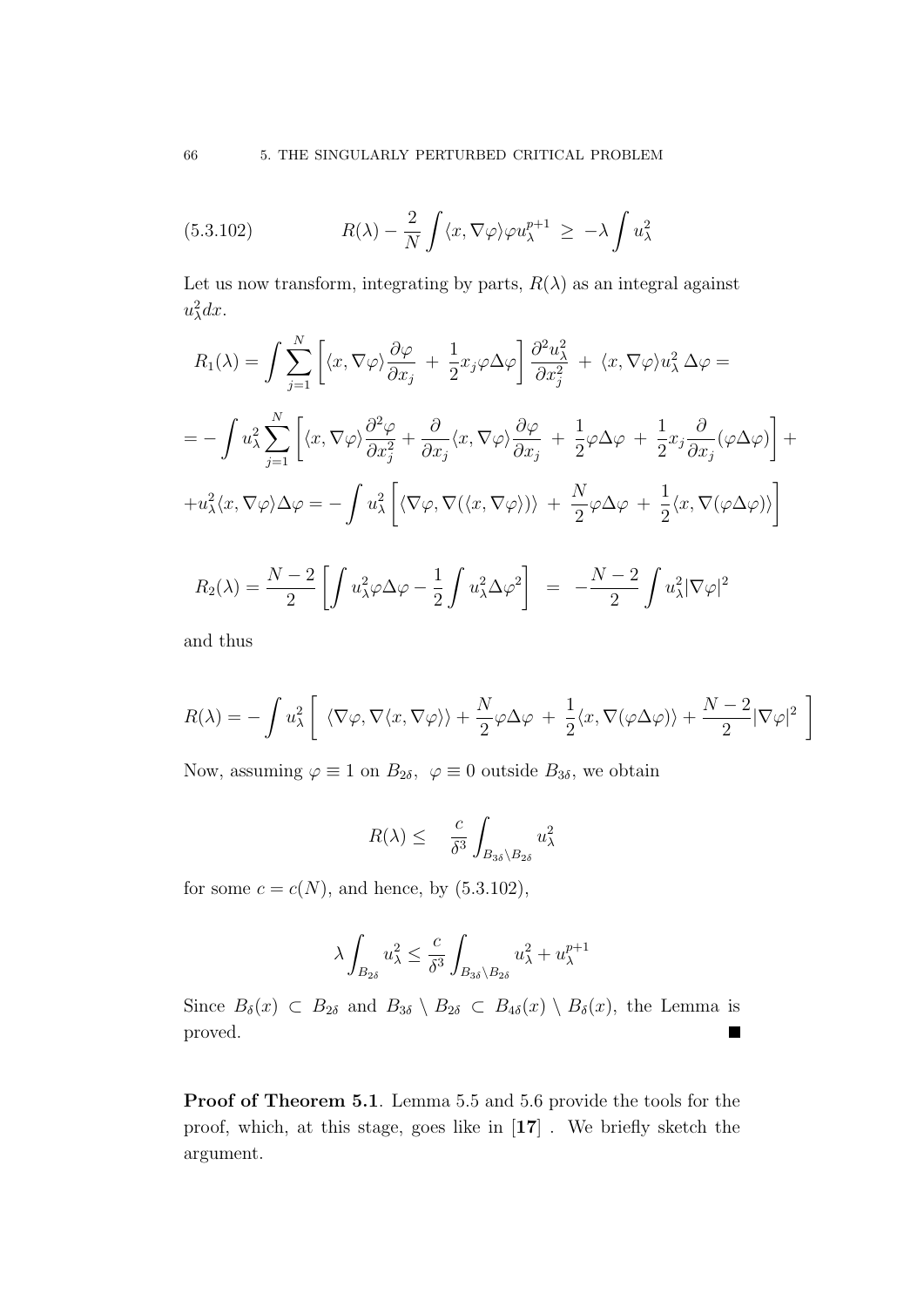We have to prove that if  $u_n$  are solutions of  $(D)_{\lambda_n}$  with  $\sup_n \int u_n^{p+1}$  <  $+\infty$ , then sup<sub>n</sub>  $\lambda_n < +\infty$ . This is clear if  $u_n$  has a non zero weak limit, so we can assume  $u_n \rightharpoonup 0$ .

According to Lemma 5.4, there are  $x_1, ..., x_k \in \overline{\Omega}$  such that  $u_n \to 0$  in  $C^0_{loc}(\mathbb{R}^N\setminus C)$  with  $C\equiv \{x_1,..,x_k\}.$ 

Let  $0 < \delta < \min\{\overline{\delta}(\partial\Omega), \frac{1}{8}\}$  $\frac{1}{8}d(x_i, x_j), i \neq j\},$  so that (5.3.98) in Lemma 5.7 holds for all  $x_i \in C$ :

$$
\lambda_n \int_{B_\delta(x_j)} u_n^2 \le \frac{2c_N}{\delta^3} \int_{B_{4\delta}(x_j) \setminus B_\delta(x_j)} u_n^2 \quad \forall x_j \in C
$$

Since the balls  $B_{4\delta}(x_i)$  are taken disjoint, we get

(5.3.103) 
$$
\lambda_n \int_{C_\delta} u_n^2 \leq \frac{2c}{\delta^3} \int_{\Omega \setminus C_\delta} u_n^2
$$

which, jointly with (5.2.94), implies  $\lambda_n$  remains bounded.

**Proof of Theorem 5.2.** The proof is by contradiction: we assume that there is a sequence  $u_\lambda$  of bounded energy solutions with  $\lambda \to +\infty$ and no blow-up points on  $\Gamma_1$ . Hence, for this sequence, (5.3.98) holds true at any blow-up point.

In addition, Lemma 5.5 holds true for the problem  $(M)_{\lambda}$ . In fact, arguments in the proof of Lemma 5.5 are not affected by the presence of Neumann boundary conditions, and the concentration behaviour assumed therein follows by a simple adjustment in the proof of Lemma 5.4: in (5.2.86) the term  $S^{\frac{N}{2}}$  becomes  $\frac{S^{\frac{N}{2}}}{2}$  $\frac{1}{2}$  as it follows by replacing in  $(5.2.87)$ , the Sobolev inequality with the Cherrier inequality (see [12]): for any  $\delta > 0$  there exists  $C(\delta) > 0$  such that for any  $u \in H^1(\Omega)$ 

$$
\left(\frac{S}{2^{\frac{2}{N}}}-\delta\right)\left(\int_{\Omega}|u|^{p+1}\right)^{\frac{2}{p+1}} \leq \int_{\Omega}|\nabla u|^{2} + C(\delta)\int_{\Omega}u^{2}
$$

and hence Lemma 5.4 holds for  $(M)_{\lambda}$  as well, thanks to this inequality, to the fact that  $\int_{\Omega} u_n^2 \to 0$  (so that  $C(\delta)|u_n|^2 = o(1)$ ) and since, because of the null boundary conditions, there are no boundary contributions in the estimates. We use Cherrier inequality also in the Moser-type scheme to obtain  $C^0_{loc}(\overline{\Omega} \setminus C)$  convergence.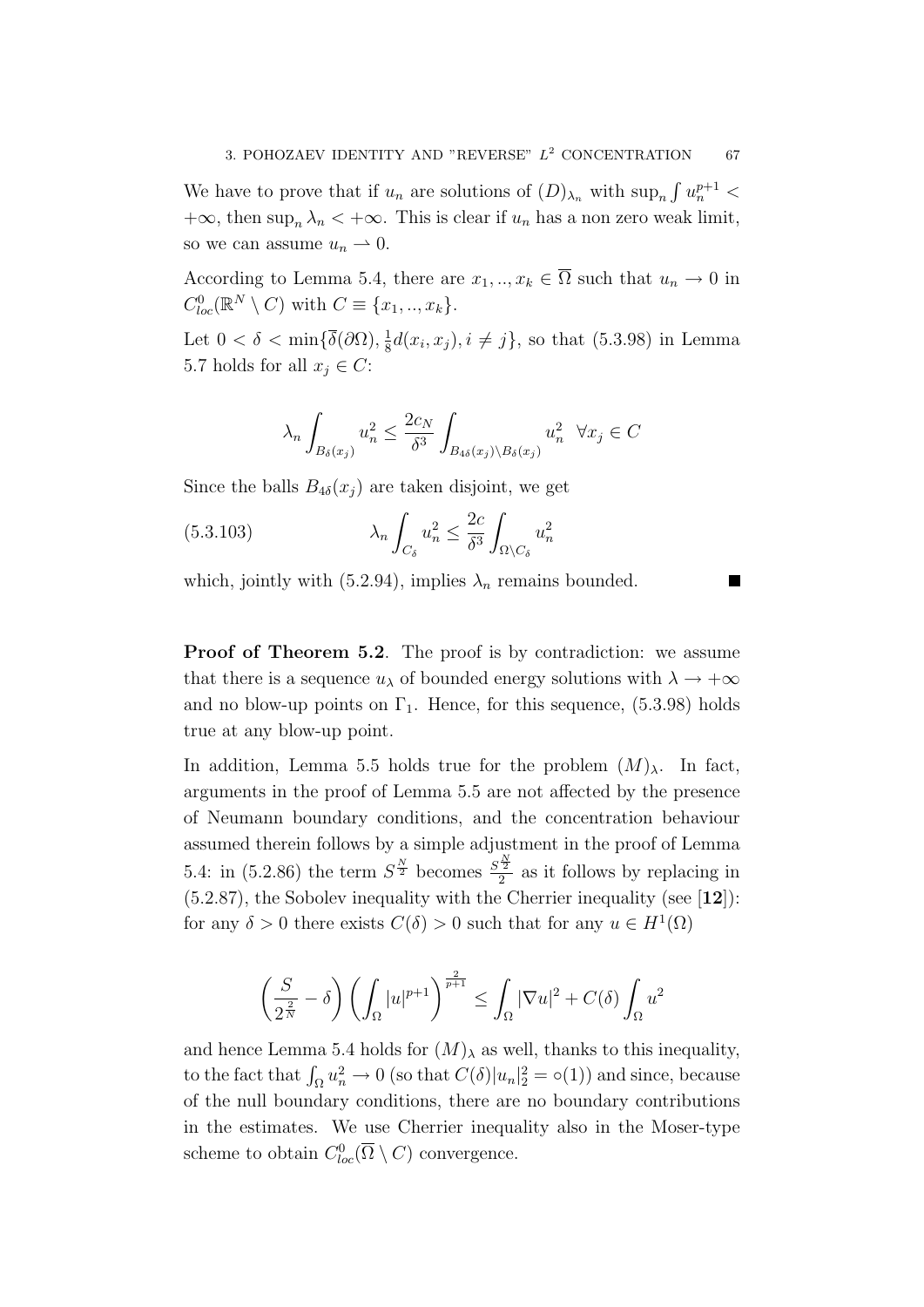## 68 5. THE SINGULARLY PERTURBED CRITICAL PROBLEM

Since (5.2.94) and (5.3.98) are satisfied, the same argument as in the proof of Theorem 5.1 applies, giving a contradiction. $\blacksquare$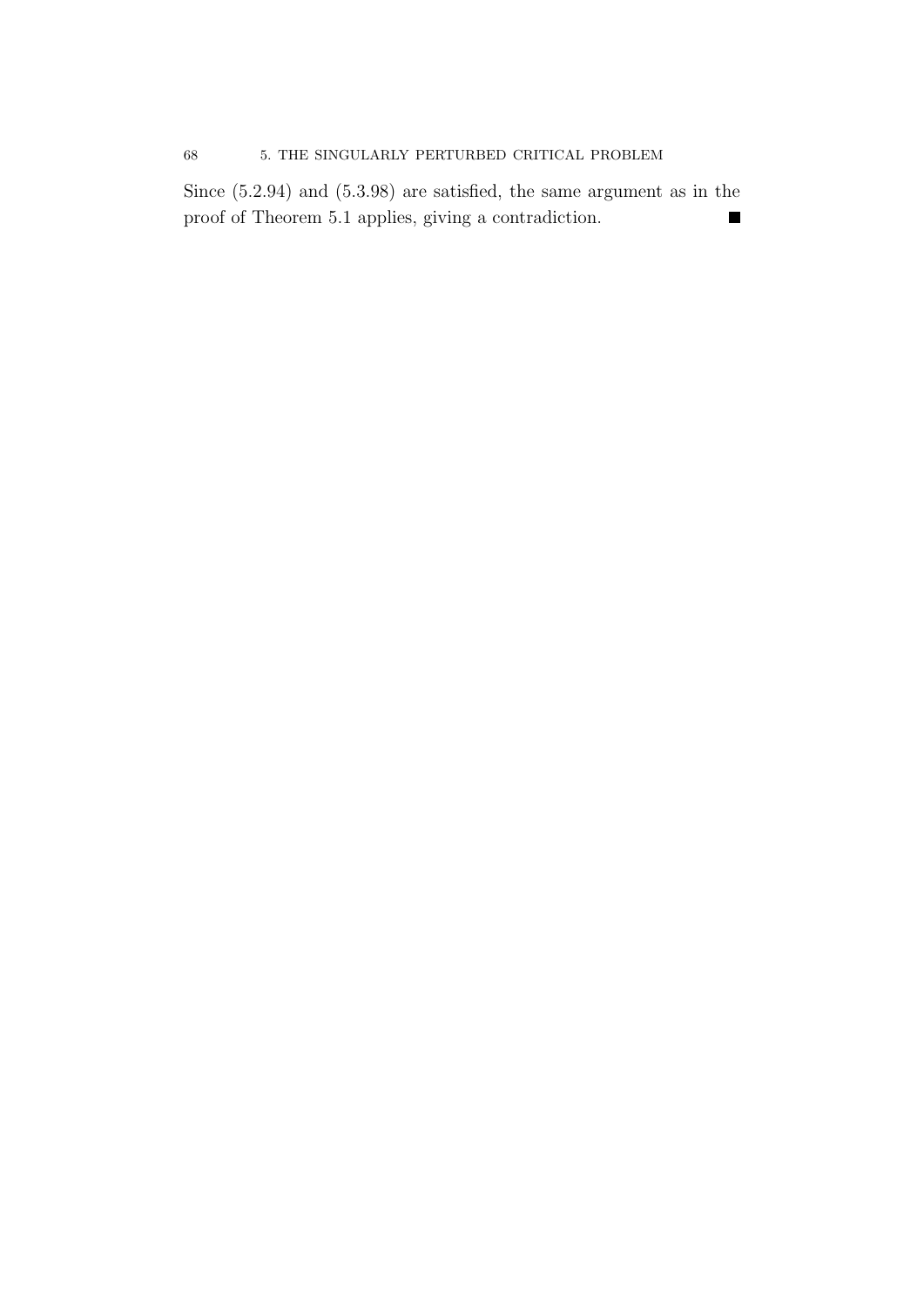# Bibliography

- [1] Adimurthi, G.Mancini, The Neumann problem for elliptic equations with critical non-linearity, A tribute in honor to G. Prodi, Scuola Normale Superiore di Pisa, (1991), pag. 9-25.
- [2] Adimurthi, G. Mancini, S.L. Yadava, The role of the mean curvature in semilinear Neumann problem involving critical exponent, Communications in Partial Differential Equations, Vol. 20 no 3/4 (1995), pag. 591-631.
- [3] Adimurthi, F. Pacella, S.L. Yadava, Interaction between the geometry of the boundary and positive solutions of a semilinear Neumann problem with critical non linearity, Journal of Functional Analysis, Vol. 113 (1993), pag. 318-350.
- [4] Adimurthi, F. Pacella, S.L. Yadava, Characterization of concentration points and  $L^{\infty}$  estimates for solutions of a semilinear Neumann problem involving the critical Sobolev exponent, Differential and Integral Equations, Vol. 8 no 1 (1995), pag. 41-68.
- [5] T. Aubin, Equation differentielle non linearires et probleme de Yamabe concernant la courbure scalaire, Journal de Mathematique Pure et Appliques, Vol. 55 (1976), pag. 269-296.
- [6] A. Bahri, M. Coron, On a nonlinear elliptic equation involving the critical Sobolev exponent: the effect of the topology of the domain, Communications on Pure and Applied Mathematics (41), 1988, 253-290.
- $[7]$  A. Bahri, Y. Li, O. Rey, On a variational problem with lack of compactness: the topological effect of critical points at infinity, Calculus of Variations and Partial Differential Equations, Vol. 3 no. 1 (1995), pag. 67-93.
- [8] H. Beresticki, L. Nirenberg, On the method of moving planes and the sliding method, Bol. Soc. Bras. Mat, Vol. 22 (1991), pag. 1-37.
- [9] H. Berestycki, L. Nirenberg, S.N.S. Varadhan, The principal eigenvalues and maximum principle for second order elliptic operators in general domains. Communications on Pure and Applied Mathematics, Vol. 47 (1994), pag. 47- 92.
- [10] H. Brezis, L.A. Peletier, Asymptotics for elliptic equations involving critical growth, Partial Differential Equations and Calculus of Variations, Progr. No.D.E.A. 1, Birkhauser Boston, MA, Vol. 1 (1989), pag. 149-192.
- [11] H. Brezis, L. Nirenberg, Positive solutions of nonlinear elliptic equations involving critical Sobolev exponents, Communications on Pure and Applied Mathematics, Vol. 36 (1983), pag. 437-477.
- [12] P. Cherrier, Problems de Neumann nonlineaires sur les varietes riemanniennes, Journal of Functional Analysis, Vol. 57 (1984), pag. 154-206.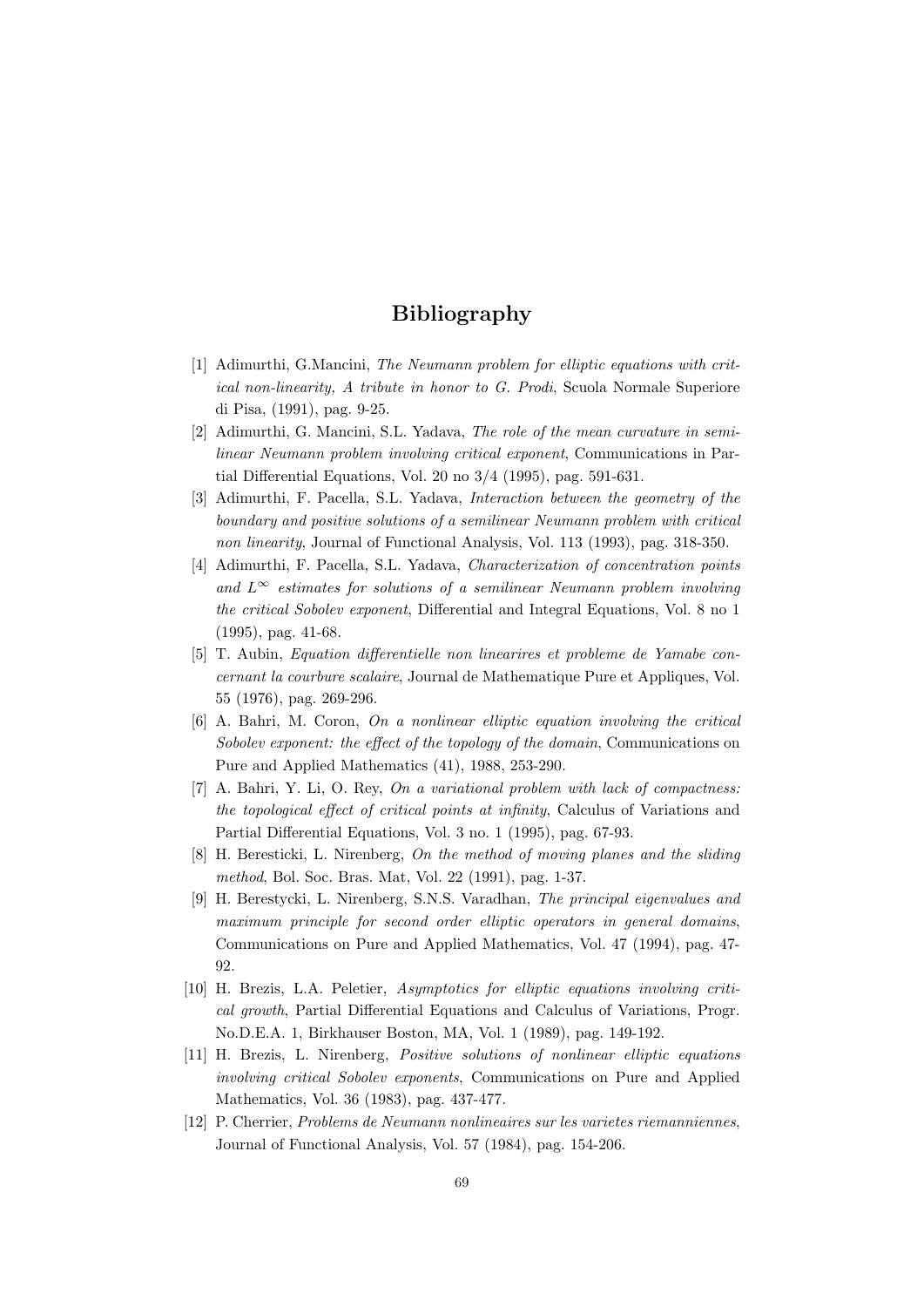#### 70 BIBLIOGRAPHY

- [13] D. Cao, E.S. Noussair, S. Yan, Existence and nonexistence of interior peaked solutions for a nonlinear Neumann problem, Pacific Journal of Mathematics. Vol. 200 no. 1 (2001), pag. 19-41.
- [14] D. Castorina, G. Mancini, Non-existence of bounded energy solutions for some semilinear elliptic equations with a large parameter, Rendiconti del Seminario Matematico dell' Universitá di Padova, Vol. 101 (2003), pag. 147-160.
- [15] D. Castorina, F. Pacella, Symmetry of positive solutions of an almost-critical problem in an annulus, Calculus of Variations and Partial Differential Equations, Vol. 23 no. 2 (2005), pag. 125-138.
- [16] D. Castorina, F. Pacella, Symmetry of solutions of a semilinear elliptic problem in an annulus, Progress in Nonlinear Differential Equations and Their Applications, Vol. 66 (2005), pag. 135-148.
- [17] O. Druet, E. Hebey, M. Vaugon, Pohozaev type obstructions and solutions of bounded energy for quasilinear elliptic equations with critical Sobolev growth. The conformally flat case, Nonlinear Analisys Theory Methods and Applications, Vol. 51 no.1 (2002), pag. 79-94.
- [18] P. Esposito, Interior estimates for some semilinear elliptic problems with critical nonlinearity, preprint.
- [19] K. El Medhi, F. Pacella, Morse index and blow-up points of solutions of some nonlinear problems, Atti Acc. Naz. Lincei Cl. Sc. Fis. Mat. Natur. Rend. Lincei (9), Mat. Appl., Vol. 13 no. 2 (2002), pag. 101-105.
- [20] V. Felli, E. Hebey, and F. Robert, Fourth order equations of critical Sobolev growth. Energy function and solutions of bounded energy in the conformally flat case, preprint,  $(2002)$ .
- [21] F. Gladiali, M. Grossi, On the curvature of the level sets of solutions of some nonlinear elliptic equations, preprint, (2003).
- [22] N. Ghoussub, C. Gui, M. Zhu, On a singularly perturbed Neumann problem with the critical exponent, Communications in Partial Differential Equations. Vol. 6 no. 11-12 (2001), pag. 1929-1946
- [23] M. Grossi, R. Molle, On the shape of the solutions of some semilinear elliptic problems, Communications in Contemporary Mathematics, Vol. 5 no. 1 (2003), pag. 85-99.
- [24] B. Gidas, W.M. Ni, L. Nirenberg, Symmetry and related properties via the Maximum Principle, Communications in Mathematical Physics, Vol. 68 (1979), pag. 209-243.
- [25] D. Gilbarg, N. Trudinger, Elliptic Partial Differential Equations of Second Order, Springer, 1983.
- [26] E. Hebey, Nonlinear elliptic equations of critical Sobolev growth from a dynamical point of view, preprint.
- [27] Z. C. Han., Asymptotic approach to singular solutions for nonlinear elliptic equations involving critical Sobolev exponent, Annales Institute Henri Poincaré, Vol. 8 no. 2 (1991), pag. 159-174
- [28] J. Kazdan, F. Warner, Remarks on some quasilinear elliptic equations, Communications on Pure and Applied Mathematics, Vol. 28 (1975), pag. 567-597.